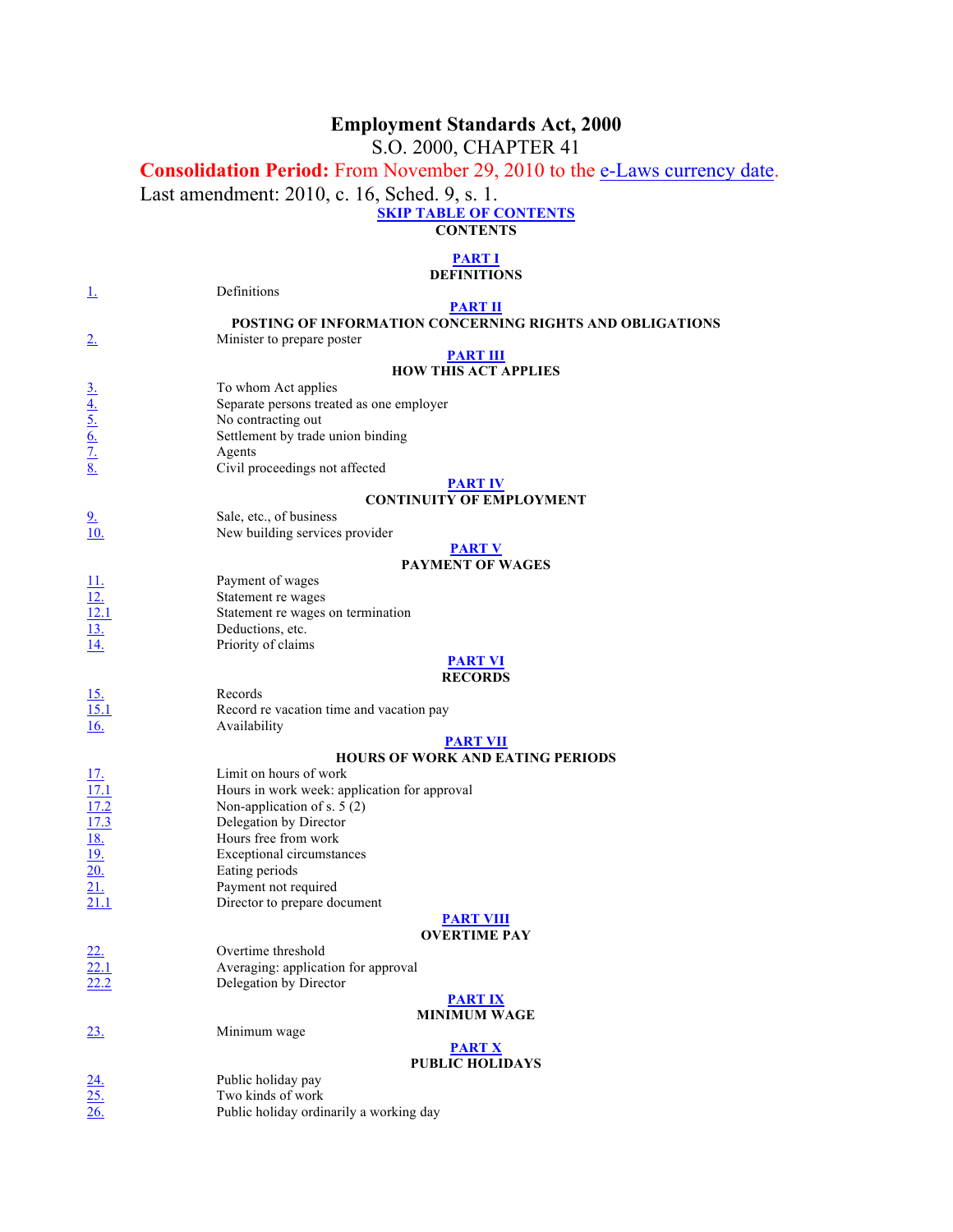|                                                                                                                                                                                                                                                                                 | Agreement to work, ordinarily a working day                              |
|---------------------------------------------------------------------------------------------------------------------------------------------------------------------------------------------------------------------------------------------------------------------------------|--------------------------------------------------------------------------|
| $\frac{27}{28}$<br>$\frac{29}{30}$<br>$\frac{30}{31}$<br>$\frac{31}{32}$                                                                                                                                                                                                        | Requirement to work on a public holiday: certain operations              |
|                                                                                                                                                                                                                                                                                 | Public holiday not ordinarily a working day                              |
|                                                                                                                                                                                                                                                                                 | Agreement to work where not ordinarily a working day                     |
|                                                                                                                                                                                                                                                                                 | Premium pay hours not overtime hours                                     |
|                                                                                                                                                                                                                                                                                 | If employment ends                                                       |
|                                                                                                                                                                                                                                                                                 | <b>PART XI</b>                                                           |
|                                                                                                                                                                                                                                                                                 | <b>VACATION WITH PAY</b>                                                 |
| $\frac{33}{\underline{34.}}\n \frac{34}{\underline{35.1}}\n \frac{35}{\underline{35.2}}\n \frac{35.1}{\underline{36.}}\n \frac{35}{\underline{37.}}\n \frac{36}{\underline{39.}}\n \frac{40}{\underline{41.1}}\n \frac{41.1}{\underline{41.1}}\n \frac{41.1}{\underline{41.1}}$ | Right to vacation                                                        |
|                                                                                                                                                                                                                                                                                 | Alternative vacation entitlement year                                    |
|                                                                                                                                                                                                                                                                                 | Timing of vacation                                                       |
|                                                                                                                                                                                                                                                                                 | Timing of vacation, alternative vacation entitlement year                |
|                                                                                                                                                                                                                                                                                 | Vacation pay                                                             |
|                                                                                                                                                                                                                                                                                 | When to pay vacation pay                                                 |
|                                                                                                                                                                                                                                                                                 | Payment during labour dispute                                            |
|                                                                                                                                                                                                                                                                                 | If employment ends                                                       |
|                                                                                                                                                                                                                                                                                 | Multi-employer plans                                                     |
|                                                                                                                                                                                                                                                                                 | Vacation pay in trust                                                    |
|                                                                                                                                                                                                                                                                                 | Approval to forego vacation                                              |
|                                                                                                                                                                                                                                                                                 | Vacation statements                                                      |
|                                                                                                                                                                                                                                                                                 | <b>PART XII</b>                                                          |
|                                                                                                                                                                                                                                                                                 | <b>EQUAL PAY FOR EQUAL WORK</b>                                          |
| <u>42.</u>                                                                                                                                                                                                                                                                      | Equal pay for equal work                                                 |
|                                                                                                                                                                                                                                                                                 | <b>PART XIII</b>                                                         |
|                                                                                                                                                                                                                                                                                 | <b>BENEFIT PLANS</b>                                                     |
| $\frac{43}{44}$                                                                                                                                                                                                                                                                 | Definition                                                               |
|                                                                                                                                                                                                                                                                                 | Differentiation prohibited                                               |
|                                                                                                                                                                                                                                                                                 | <b>PART XIV</b>                                                          |
|                                                                                                                                                                                                                                                                                 | <b>LEAVES OF ABSENCE</b>                                                 |
| <u>45.</u>                                                                                                                                                                                                                                                                      | Definitions                                                              |
|                                                                                                                                                                                                                                                                                 | <b>PREGNANCY LEAVE</b>                                                   |
| <u>46.</u>                                                                                                                                                                                                                                                                      | Pregnancy leave                                                          |
| <u>47.</u>                                                                                                                                                                                                                                                                      | End of pregnancy leave                                                   |
|                                                                                                                                                                                                                                                                                 | <b>PARENTAL LEAVE</b>                                                    |
| $\frac{48}{49}$                                                                                                                                                                                                                                                                 | Parental leave                                                           |
|                                                                                                                                                                                                                                                                                 | End of parental leave                                                    |
|                                                                                                                                                                                                                                                                                 | <b>FAMILY MEDICAL LEAVE</b>                                              |
| <u>49.1</u>                                                                                                                                                                                                                                                                     | Family medical leave                                                     |
|                                                                                                                                                                                                                                                                                 | <b>ORGAN DONOR LEAVE</b>                                                 |
| <u>49.2</u>                                                                                                                                                                                                                                                                     | Organ donor leave                                                        |
|                                                                                                                                                                                                                                                                                 | PERSONAL EMERGENCY LEAVE                                                 |
| <u>50.</u>                                                                                                                                                                                                                                                                      | Personal emergency leave<br><b>EMERGENCY LEAVE, DECLARED EMERGENCIES</b> |
| <u>50.1</u>                                                                                                                                                                                                                                                                     | Emergency leave, declared emergencies                                    |
|                                                                                                                                                                                                                                                                                 | <b>RESERVIST LEAVE</b>                                                   |
| 50.2                                                                                                                                                                                                                                                                            | Reservist leave                                                          |
|                                                                                                                                                                                                                                                                                 | <b>GENERAL PROVISIONS CONCERNING LEAVES</b>                              |
|                                                                                                                                                                                                                                                                                 | Rights during leave                                                      |
|                                                                                                                                                                                                                                                                                 | Leave and vacation conflict                                              |
|                                                                                                                                                                                                                                                                                 | Length of employment                                                     |
| $\frac{51}{51.1}$<br>$\frac{52}{53.}$                                                                                                                                                                                                                                           | Reinstatement                                                            |
|                                                                                                                                                                                                                                                                                 | <b>PART XV</b>                                                           |
|                                                                                                                                                                                                                                                                                 | TERMINATION AND SEVERANCE OF EMPLOYMENT                                  |
|                                                                                                                                                                                                                                                                                 | <b>TERMINATION OF EMPLOYMENT</b>                                         |
|                                                                                                                                                                                                                                                                                 | No termination without notice                                            |
|                                                                                                                                                                                                                                                                                 | Prescribed employees not entitled                                        |
|                                                                                                                                                                                                                                                                                 | What constitutes termination                                             |
|                                                                                                                                                                                                                                                                                 | Employer notice period                                                   |
|                                                                                                                                                                                                                                                                                 | Notice, 50 or more employees                                             |
|                                                                                                                                                                                                                                                                                 | Period of employment: included, excluded time                            |
| $\frac{54}{55}$ .<br>$\frac{56}{57}$ .<br>$\frac{57}{58}$ .<br>$\frac{59}{60}$ .                                                                                                                                                                                                | Requirements during notice period                                        |
|                                                                                                                                                                                                                                                                                 |                                                                          |

 $\overline{61}$ . Pay instead of notice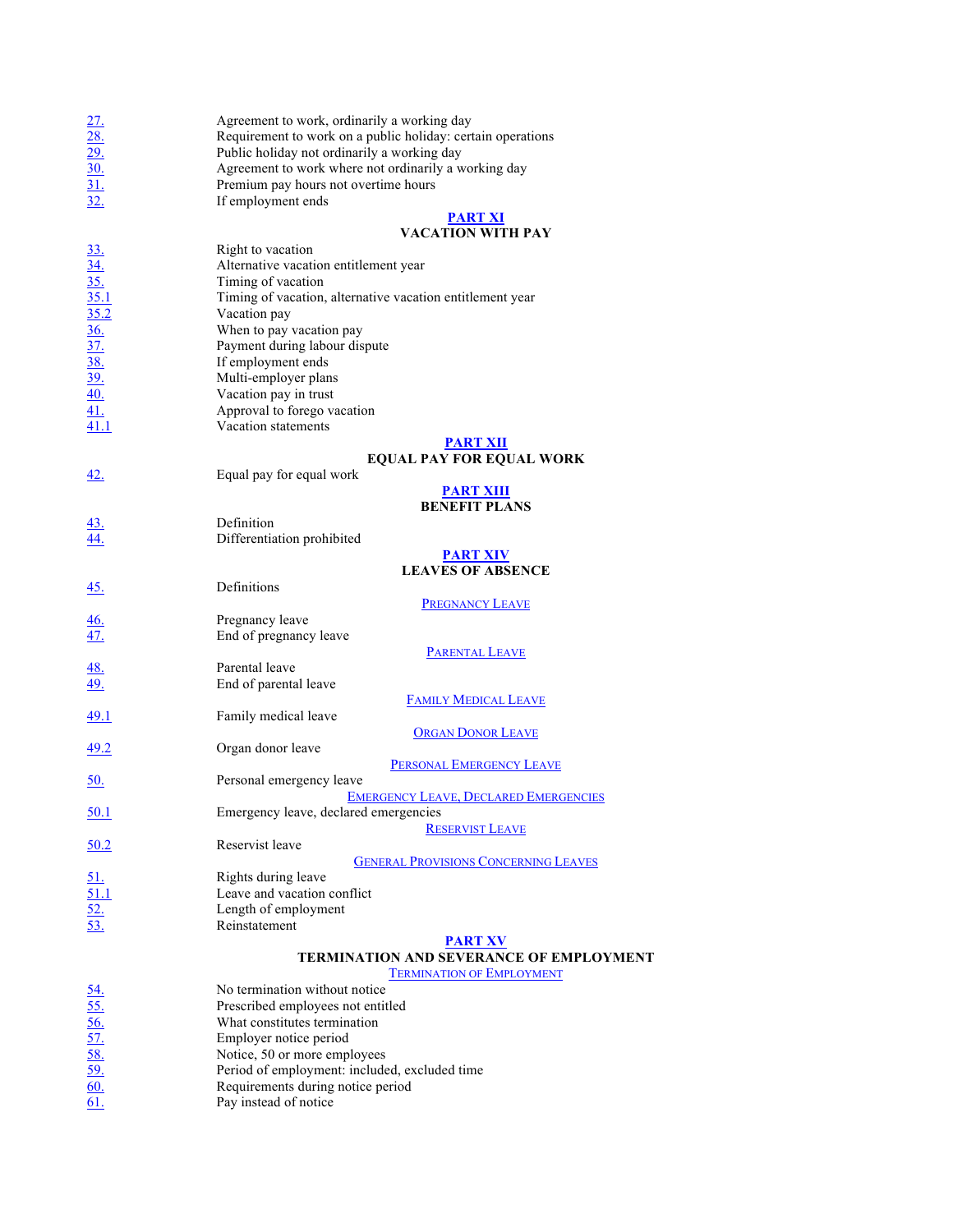| 62.                                                         | Deemed active employment                              |
|-------------------------------------------------------------|-------------------------------------------------------|
|                                                             | <b>SEVERANCE OF EMPLOYMENT</b>                        |
|                                                             | What constitutes severance                            |
|                                                             | Entitlement to severance pay                          |
|                                                             | Calculating severance pay                             |
| $\frac{63}{64}$<br>$\frac{64}{65}$                          | Instalments                                           |
|                                                             | <b>ELECTION RE RECALL RIGHTS</b>                      |
| 67.                                                         | Where election may be made                            |
|                                                             | <b>PART XVI</b>                                       |
|                                                             | <b>LIE DETECTORS</b>                                  |
|                                                             | Definitions                                           |
|                                                             | Right to refuse test                                  |
|                                                             | Prohibition: testing                                  |
| $\frac{68}{69}$<br>$\frac{69}{70}$<br>$\frac{71}{11}$       | Consent to test by police                             |
|                                                             | <b>PART XVII</b>                                      |
|                                                             | RETAIL BUSINESS ESTABLISHMENTS                        |
|                                                             | Application of Part                                   |
| $\frac{72}{73}$                                             | Right to refuse work                                  |
|                                                             | <b>PART XVIII</b>                                     |
|                                                             | <b>REPRISAL</b>                                       |
|                                                             | Reprisal prohibited                                   |
| <u>74.</u>                                                  |                                                       |
|                                                             | <b>PART XVIII.1</b><br><b>TEMPORARY HELP AGENCIES</b> |
|                                                             |                                                       |
|                                                             | <b>INTERPRETATION AND APPLICATION</b>                 |
| <u>74.1</u>                                                 | Interpretation                                        |
| 74.2                                                        | Application                                           |
| 74.3                                                        | Employment relationship                               |
| 74.4                                                        | Work assignment                                       |
|                                                             | <b>OBLIGATIONS AND PROHIBITIONS</b>                   |
| <u>74.5</u>                                                 | Information re agency                                 |
| 74.6                                                        | Information re assignment                             |
| 74.7                                                        | Information, rights under this Act                    |
| 74.8                                                        | Prohibitions                                          |
| 74.9                                                        | Void provisions                                       |
| 74.10                                                       | Public holiday pay                                    |
| 74.11                                                       | Termination and severance                             |
| 74.11.1                                                     | Transition                                            |
|                                                             | <b>REPRISAL BY CLIENT</b>                             |
| 74.12                                                       | Reprisal by client prohibited                         |
|                                                             | <b>ENFORCEMENT</b>                                    |
| 74.12.1                                                     | Steps required before complaint assigned              |
| 74.13                                                       | Meeting under s. 102                                  |
| 74.13.1                                                     | Time for response                                     |
| 74.14                                                       | Order to recover fees                                 |
| 74.15                                                       | Recovery of prohibited fees by client                 |
| 74.16                                                       | Order for compensation, temporary help agency         |
| 74.17                                                       | Order re client reprisal                              |
|                                                             | <b>PART XIX</b>                                       |
|                                                             | <b>BUILDING SERVICES PROVIDERS</b>                    |
|                                                             | New provider                                          |
| <u>75.<br/>76.<br/>77.</u><br>78.                           | Vacation pay                                          |
|                                                             | Information request, possible new provider            |
|                                                             | Use of information                                    |
|                                                             |                                                       |
|                                                             | <b>PART XX</b>                                        |
|                                                             | <b>LIABILITY OF DIRECTORS</b>                         |
|                                                             | Definition                                            |
|                                                             | Application of Part                                   |
|                                                             | Directors' liability for wages                        |
| $\frac{79.}{80.}$<br>$\frac{81.}{82.}$<br>$\frac{83.}{83.}$ | No relief by contract, etc.                           |
|                                                             | Civil remedies protected                              |
|                                                             | <b>PART XXI</b>                                       |

#### **WHO ENFORCES THIS ACT AND WHAT THEY CAN DO**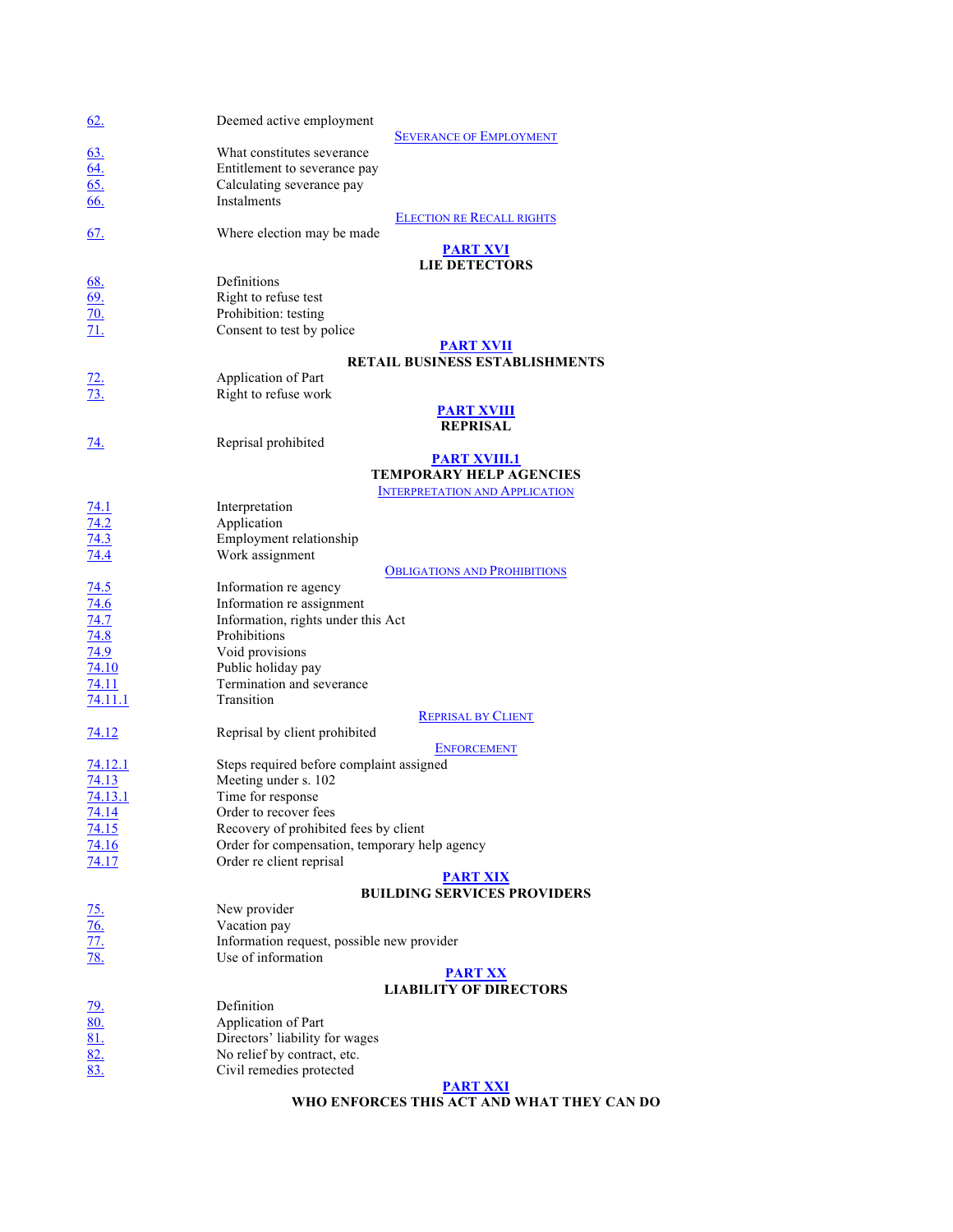|                                                             | Minister responsible                               |
|-------------------------------------------------------------|----------------------------------------------------|
| $\frac{84.}{85.}$<br>$\frac{86.}{87.}$<br>$\frac{87.}{88.}$ | Director                                           |
|                                                             | Employment standards officers                      |
|                                                             | Delegation                                         |
|                                                             | Powers and duties of Director                      |
| 88.1                                                        | Director may reassign an investigation             |
| 89.                                                         | Powers and duties of officers                      |
| 90.                                                         | Officers not compellable                           |
|                                                             | Investigation and inspection powers                |
|                                                             | Warrant                                            |
|                                                             | Posting of notices                                 |
| $\frac{91}{92}$<br>$\frac{92}{93}$<br>$\frac{94}{95}$       | Powers under the Canada Labour Code                |
|                                                             | Service of documents                               |
|                                                             | <b>PART XXII</b>                                   |
|                                                             | <b>COMPLAINTS AND ENFORCEMENT</b>                  |
|                                                             | <b>COMPLAINTS</b>                                  |
| 96.                                                         | Complaints                                         |
| 96.1                                                        | Steps required before complaint assigned           |
| <u>97.</u>                                                  | When civil proceeding not permitted                |
| <u>98.</u>                                                  | When complaint not permitted                       |
|                                                             | <b>ENFORCEMENT UNDER COLLECTIVE AGREEMENT</b>      |
| 99.                                                         | When collective agreement applies                  |
| 100.                                                        | If arbitrator finds contravention                  |
| <u>101.</u>                                                 | Arbitration and s. 4                               |
|                                                             | <b>ENFORCEMENT BY EMPLOYMENT STANDARDS OFFICER</b> |
| 101.1                                                       | Settlement by employment standards officer         |
| 101.2                                                       | Settlement by labour relations officer, etc.       |
| <u>102.</u>                                                 | Meeting may be required                            |
| 102.1                                                       | Time for response                                  |
| <u>103.</u>                                                 | Order to pay wages                                 |
| 104.                                                        | Orders for compensation or reinstatement           |
| 105.                                                        | Employee cannot be found                           |
| 106.                                                        | Order against director, Part XX                    |
| 107.                                                        | Further order, Part XX                             |
| <u>108.</u>                                                 | Compliance order                                   |
| 109.                                                        | Money paid when no review                          |
| 110.                                                        | Refusal to issue order                             |
| <u>111.</u>                                                 | Time limit on recovery, employee's complaint       |
|                                                             | <b>SETTLEMENTS</b>                                 |
| <u>112.</u>                                                 | Settlement                                         |
|                                                             | <b>NOTICES OF CONTRAVENTION</b>                    |
| 113.                                                        | Notice of contravention                            |
|                                                             | <b>LIMITATION PERIOD</b>                           |
| 114.                                                        | Limitation period re orders and notices            |
| 115.                                                        | Meaning of "substantially the same"                |
|                                                             | <b>PART XXIII</b>                                  |
|                                                             | <b>REVIEWS BY THE BOARD</b>                        |
|                                                             | <b>REVIEWS OF ORDERS</b>                           |
| <u>115.1</u>                                                | Interpretation                                     |
| <u>116.</u>                                                 | Review                                             |
| 117.                                                        | Money held in trust pending review                 |
| 118.                                                        | Rules of practice                                  |
| 119.                                                        | Powers of Board                                    |
| 120.                                                        | Settlement through labour relations officer        |
|                                                             | REFERRAL OF MATTER UNDER PART XIII                 |
| <u> 121.</u>                                                | Referral                                           |
|                                                             | <b>REVIEW OF NOTICE OF CONTRAVENTION</b>           |
| <u>122.</u>                                                 | Review of notice of contravention                  |
|                                                             | <b>GENERAL PROVISIONS RESPECTING THE BOARD</b>     |
| <u>123.</u>                                                 | Persons from Board not compellable                 |
| 124.                                                        | When no decision after six months                  |
|                                                             | <b>PART XXIV</b>                                   |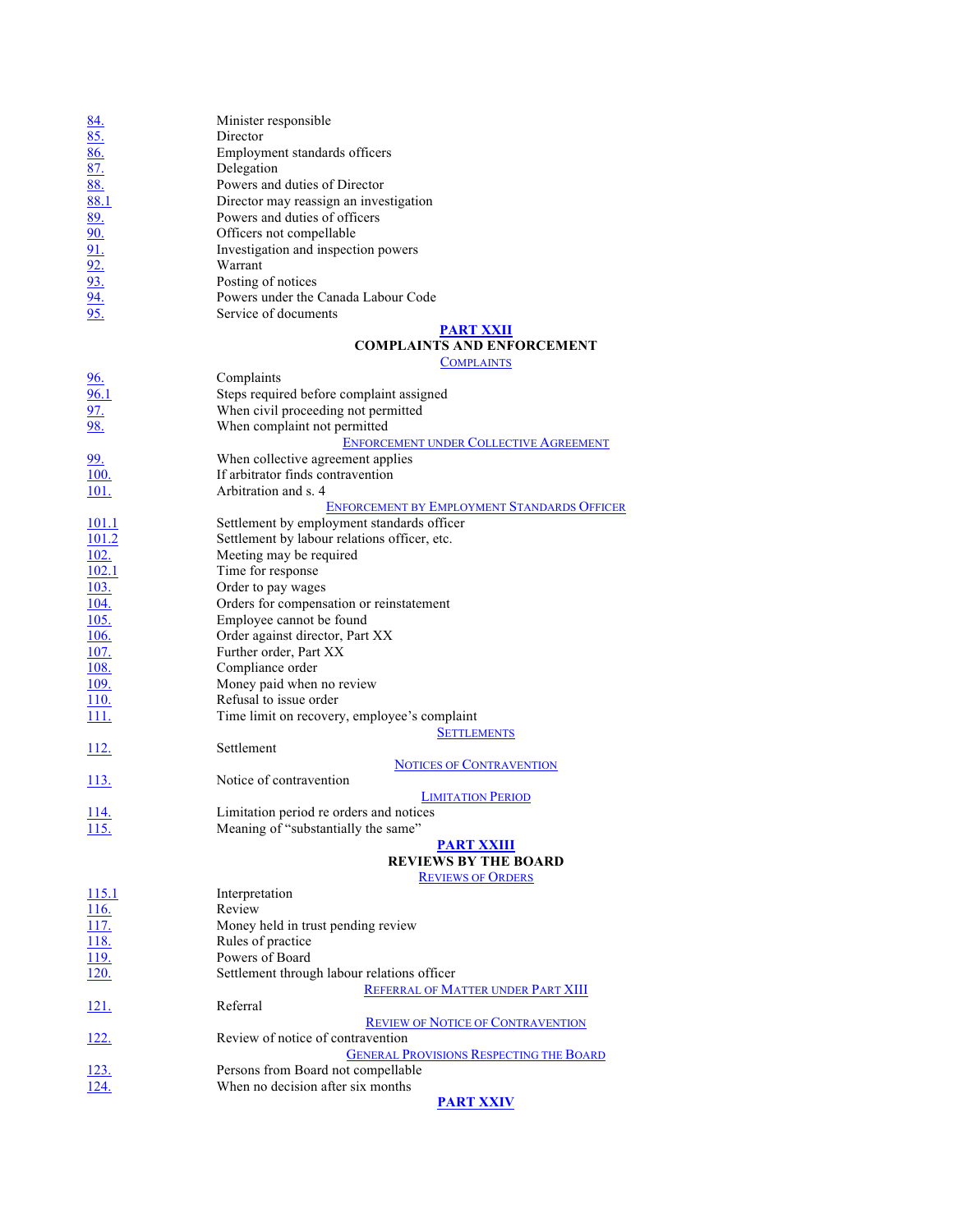**COLLECTION**

| <u>125.</u><br>$\overline{126}$ .                                       | Third party demand<br>Filing of order        |
|-------------------------------------------------------------------------|----------------------------------------------|
|                                                                         |                                              |
|                                                                         | <b>COLLECTORS</b>                            |
| $\frac{127}{128}$ $\frac{129}{129}$                                     | Director may authorize collector             |
|                                                                         | Collector's powers                           |
|                                                                         | Settlement by collector                      |
|                                                                         | <b>RECIPROCAL ENFORCEMENT OF ORDERS</b>      |
| 130.                                                                    | Definitions                                  |
|                                                                         | <b>PART XXV</b>                              |
|                                                                         | <b>OFFENCES AND PROSECUTIONS</b>             |
|                                                                         | <b>OFFENCES</b>                              |
| $\frac{131}{132}$ $\frac{133}{134}$ $\frac{134}{135}$ $\frac{136}{137}$ | Offence to keep false records                |
|                                                                         | General offence                              |
|                                                                         | Additional orders                            |
|                                                                         | Offence re order for reinstatement           |
|                                                                         | Additional orders re other contraventions    |
|                                                                         | Offence re directors' liability              |
|                                                                         | Offence re permitting offence by corporation |
| 137.1                                                                   | Prosecution of employment standards officer  |
| 138.                                                                    | Where prosecution may be heard               |
| 138.1                                                                   | Publication re convictions                   |
| 139.                                                                    | Limitation period                            |
|                                                                         | <b>PART XXVI</b>                             |
|                                                                         | <b>MISCELLANEOUS EVIDENTIARY PROVISIONS</b>  |
| 140.                                                                    | Copy constitutes evidence                    |
|                                                                         | <b>PART XXVII</b>                            |
|                                                                         | <b>REGULATIONS</b>                           |
| 141.                                                                    | Regulations                                  |
|                                                                         | <b>PART XXVIII</b>                           |
|                                                                         | <b>TRANSITION</b>                            |
| 142.                                                                    | Transition                                   |
|                                                                         | <b>DIDET</b>                                 |

#### **PART I DEFINITIONS**

#### **Definitions**

**1.** (1) In this Act,

"agent" includes a trade union that represents an employee in collective bargaining; ("mandataire")

"alternative vacation entitlement year" means, with respect to an employee, a recurring 12-month period that begins on a date chosen by the employer, other than the first day of the employee's employment; ("année de référence différente")

"arbitrator" includes,

(a) a board of arbitration, and

(b) the Board, when it is acting under section 133 of the *Labour Relations Act, 1995*; ("arbitre")

"benefit plan" means a benefit plan provided for an employee by or through his or her employer; ("régime d'avantages sociaux")

"Board" means the Ontario Labour Relations Board; ("Commission")

"building services" means services for a building with respect to food, security and cleaning and any prescribed services for a building; ("services de gestion d'immeubles")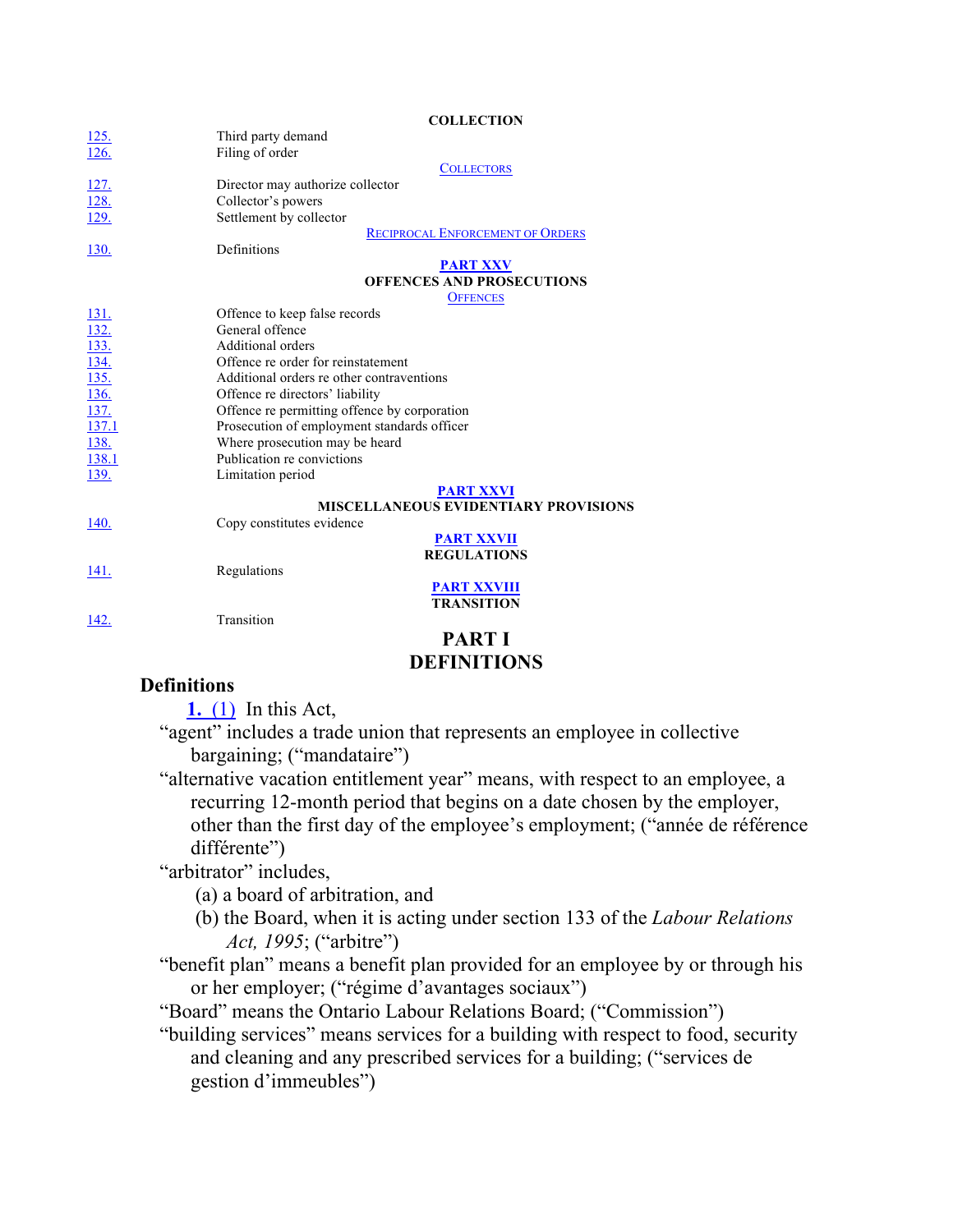"building services provider" or "provider" means a person who provides building services for a premises and includes the owner or manager of a premises if the owner or manager provides building services for premises the person owns or manages; ("fournisseur de services de gestion d'immeubles", "fournisseur")

"business" includes an activity, trade or undertaking; ("entreprise")

- "collector" means a person, other than an employment standards officer, who is authorized by the Director to collect an amount owing under this Act; ("agent de recouvrement")
- "continuous operation" means an operation or that part of an operation that normally continues 24 hours a day without cessation in each seven-day period until it is concluded for that period; ("exploitation à fonctionnement ininterrompu")

"Director" means the Director of Employment Standards; ("directeur") "employee" includes,

- (a) a person, including an officer of a corporation, who performs work for an employer for wages,
- (b) a person who supplies services to an employer for wages,
- (c) a person who receives training from a person who is an employer, as set out in subsection (2), or
- (d) a person who is a homeworker,

and includes a person who was an employee; ("employé") "employer" includes,

- (a) an owner, proprietor, manager, superintendent, overseer, receiver or trustee of an activity, business, work, trade, occupation, profession, project or undertaking who has control or direction of, or is directly or indirectly responsible for, the employment of a person in it, and
- (b) any persons treated as one employer under section 4, and includes a person who was an employer; ("employeur")

"employment contract" includes a collective agreement; ("contrat de travail") "employment standard" means a requirement or prohibition under this Act that

applies to an employer for the benefit of an employee; ("norme d'emploi")

- "establishment", with respect to an employer, means a location at which the employer carries on business but, if the employer carries on business at more than one location, separate locations constitute one establishment if, (a) the separate locations are located within the same municipality, or
	- (b) one or more employees at a location have seniority rights that extend to the other location under a written employment contract whereby the employee or employees may displace another employee of the same employer; ("établissement")
- "homeworker" means an individual who performs work for compensation in premises occupied by the individual primarily as residential quarters but does not include an independent contractor; ("travailleur à domicile")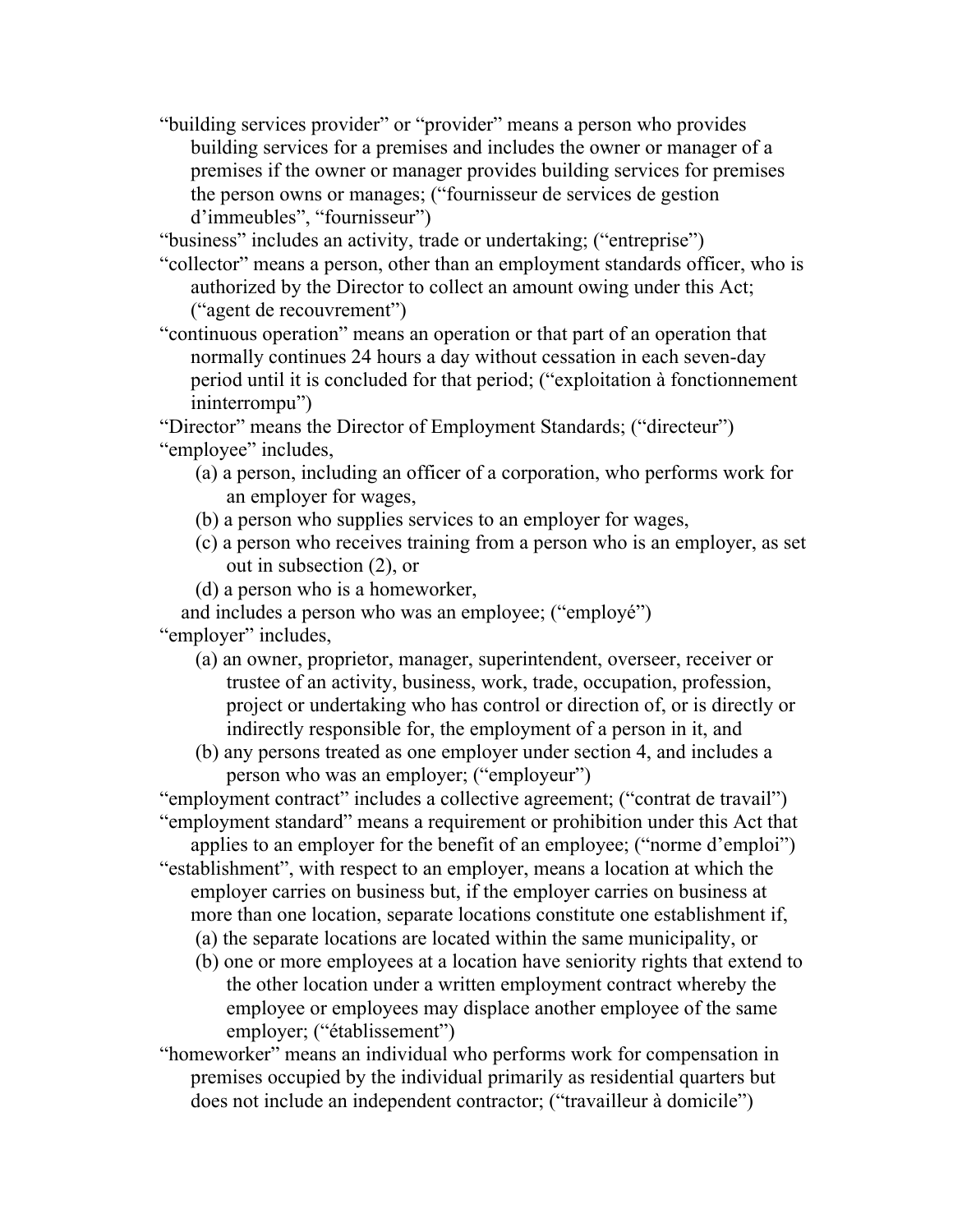"hospital" means a hospital as defined in the *Hospital Labour Disputes Arbitration Act*; ("hôpital")

"labour relations officer" means a labour relations officer appointed under the *Labour Relations Act, 1995*; ("agent des relations de travail")

"Minister" means the Minister of Labour; ("ministre")

"Ministry" means the Ministry of Labour; ("ministère")

"overtime hour", with respect to an employee, means,

- (a) if one or more provisions in the employee's employment contract or in another Act that applies to the employee's employment provides a greater benefit for overtime than Part VIII (Overtime Pay), an hour of work in excess of the overtime threshold set out in that provision, and
- (b) otherwise, an hour of work in excess of the overtime threshold under this Act that applies to the employee's employment; ("heure supplémentaire")

"person" includes a trade union; ("personne")

"premium pay" means an employee's entitlement for working on a public holiday as described in subsection 24 (2); ("salaire majoré")

"prescribed" means prescribed by the regulations; ("prescrit")

"public holiday" means any of the following:

1. New Year's Day.

- 2. Good Friday.
- 3. Victoria Day.
- 4. Canada Day.
- 5. Labour Day.
- 6. Thanksgiving Day.
- 7. Christmas Day.
- 8. December 26.

9. Any day prescribed as a public holiday; ("jour férié")

"public holiday pay" means an employee's entitlement with respect to a public holiday as determined under subsection 24 (1); ("salaire pour jour férié")

"regular rate" means, subject to any regulation made under paragraph 10 of subsection 141 (1),

- (a) for an employee who is paid by the hour, the amount earned for an hour of work in the employee's usual work week, not counting overtime hours,
- (b) otherwise, the amount earned in a given work week divided by the number of non-overtime hours actually worked in that week; ("taux horaire normal")

"regular wages" means wages other than overtime pay, public holiday pay, premium pay, vacation pay, termination pay and severance pay and entitlements under a provision of an employee's contract of employment that under subsection 5 (2) prevail over Part VIII, Part X, Part XI or Part XV; ("salaire normal")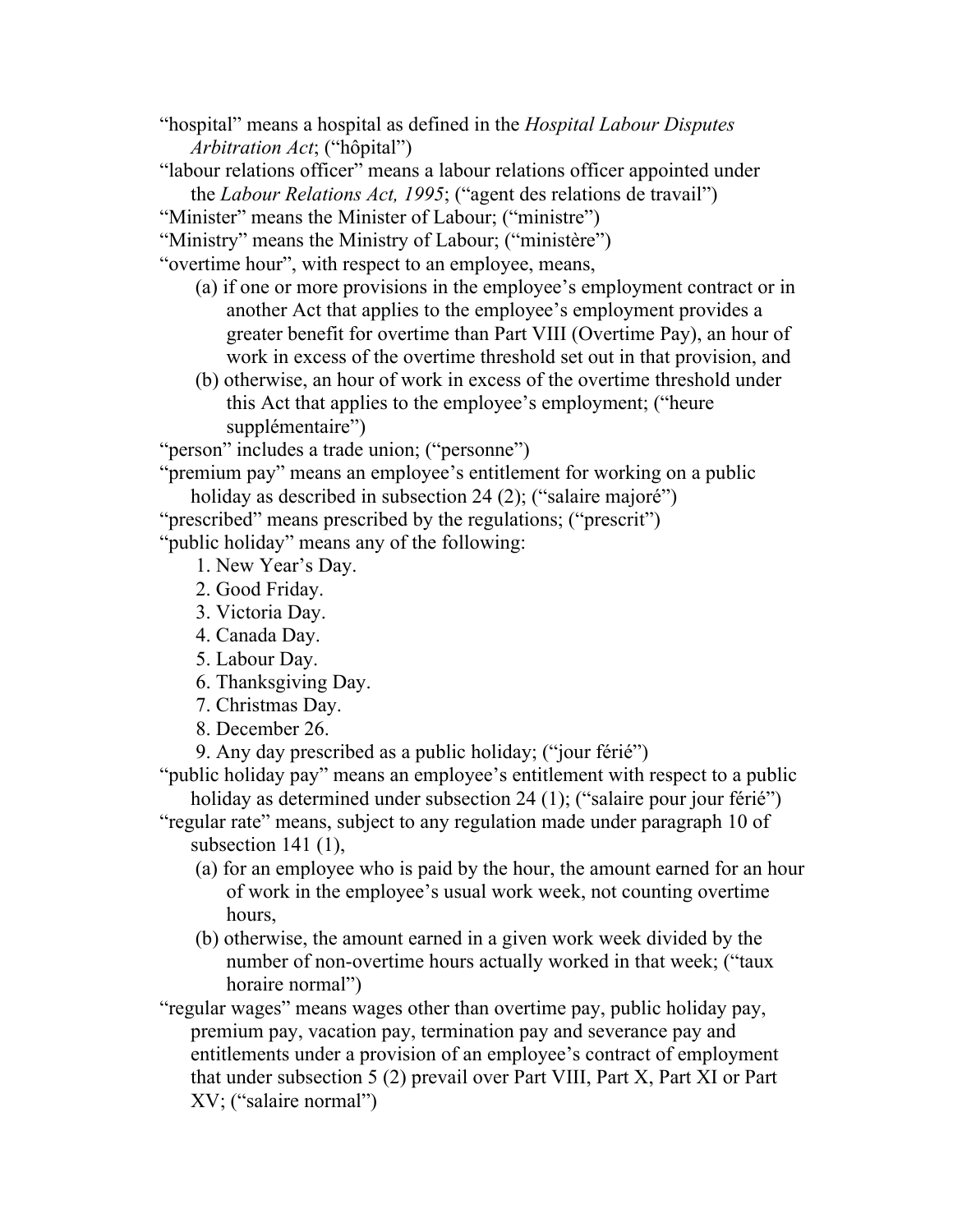"regular work day", with respect to an employee who usually works the same number of hours each day, means a day of that many hours; ("journée normale de travail")

"regular work week", with respect to an employee who usually works the same number of hours each week, means a week of that many hours but not including overtime hours; ("semaine normale de travail")

"regulations" means the regulations made under this Act; ("règlements")

"reservist" means a member of the reserve force of the Canadian Forces referred to in subsection 15 (3) of the *National Defence Act* (Canada); ("réserviste")

"standard vacation entitlement year" means, with respect to an employee, a recurring 12-month period that begins on the first day of the employee's employment; ("année de référence normale")

"statutory notice period" means,

- (a) the period of notice of termination required to be given by an employer under Part XV, or
- (b) where the employer provides a greater amount of notice than is required under Part XV, that part of the notice period ending with the termination date specified in the notice which equals the period of notice required under Part XV; ("délai de préavis prévu par la loi")

"stub period" means, with respect to an employee for whom the employer establishes an alternative vacation entitlement year that starts on or after the day on which section 3 of Schedule J to the *Government Efficiency Act, 2002* comes into force,

- (a) if the employee's first alternative vacation entitlement year begins before the completion of his or her first 12 months of employment, the period that begins on the first day of employment and ends on the day before the start of the alternative vacation entitlement year,
- (b) if the employee's first alternative vacation entitlement year begins after the completion of his or her first 12 months of employment, the period that begins on the day after the day on which his or her most recent standard vacation entitlement year ended and ends on the day before the start of the alternative vacation entitlement year; ("période tampon")

"trade union" means an organization that represents employees in collective bargaining under any of the following:

- 1. The *Labour Relations Act, 1995*.
- 2. The *Crown Employees Collective Bargaining Act, 1993*.
- 3. Part X.1 of the *Education Act*.
- 4. Part IX of the *Fire Protection and Prevention Act, 1997*.
- 5. The *Colleges Collective Bargaining Act, 2008*.
- 6. Any prescribed Acts or provisions of Acts; ("syndicat")

"vacation entitlement year" means an alternative vacation entitlement year or a standard vacation entitlement year; ("année de référence")

"wages" means,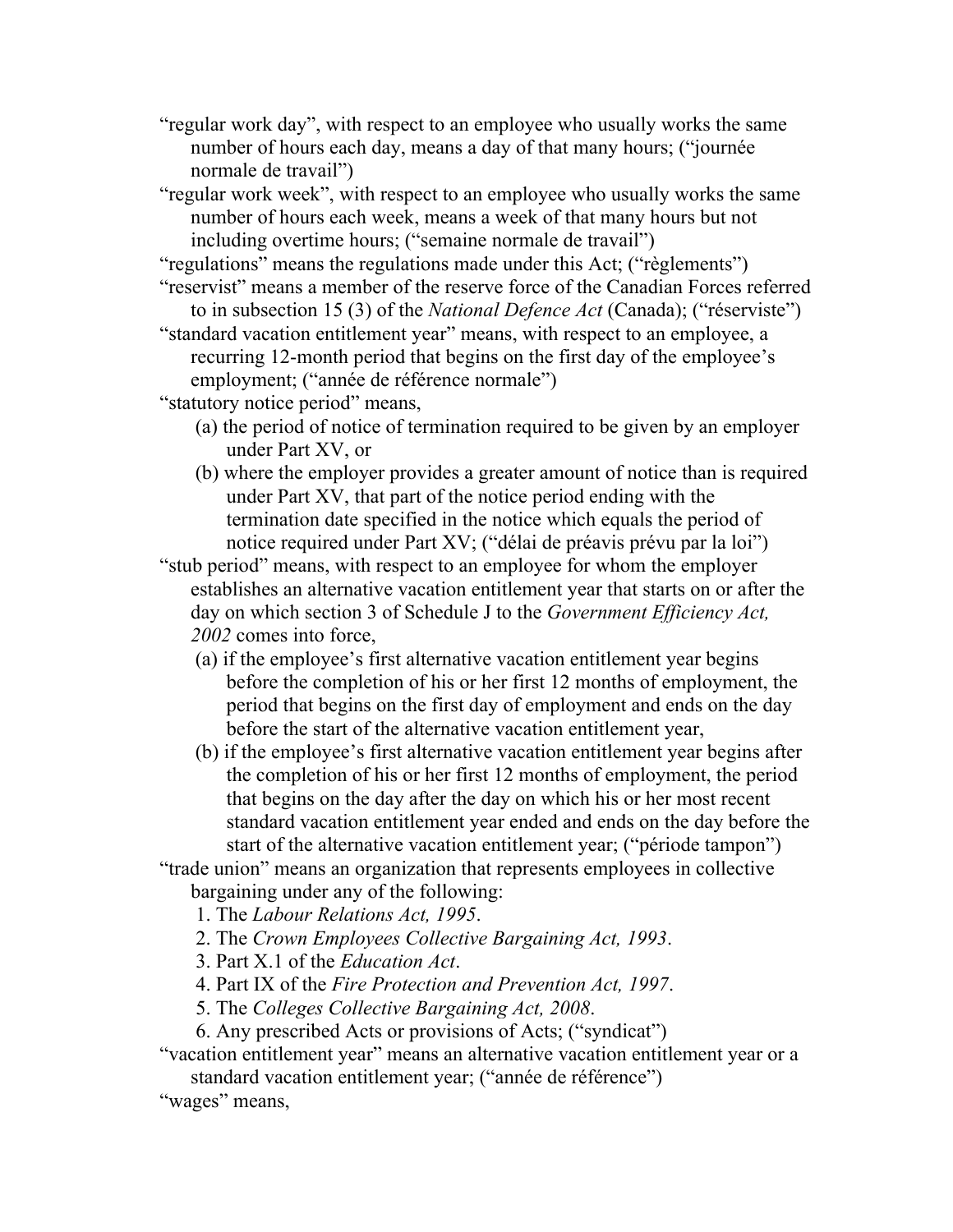- (a) monetary remuneration payable by an employer to an employee under the terms of an employment contract, oral or written, express or implied,
- (b) any payment required to be made by an employer to an employee under this Act, and
- (c) any allowances for room or board under an employment contract or prescribed allowances,

but does not include,

- (d) tips and other gratuities,
- (e) any sums paid as gifts or bonuses that are dependent on the discretion of the employer and that are not related to hours, production or efficiency,
- (f) expenses and travelling allowances, or
- (g) subject to subsections 60 (3) or 62 (2), employer contributions to a benefit plan and payments to which an employee is entitled from a benefit plan; ("salaire")

"work week" means,

- (a) a recurring period of seven consecutive days selected by the employer for the purpose of scheduling work, or
- (b) if the employer has not selected such a period, a recurring period of seven consecutive days beginning on Sunday and ending on Saturday. ("semaine de travail") 2000, c. 41, s. 1 (1); 2001, c. 9, Sched. I, s. 1 (1); 2002, c. 18, Sched. J, s. 3 (1, 2); 2007, c. 16, Sched. A, s. 1; 2008, c. 15, s. 85.

# **Person receiving training**

(2) For the purposes of clause (c) of the definition of "employee" in subsection (1), an individual receiving training from a person who is an employer is an employee of that person if the skill in which the individual is being trained is a skill used by the person's employees, unless all of the following conditions are met:

- 1. The training is similar to that which is given in a vocational school.
- 2. The training is for the benefit of the individual.
- 3. The person providing the training derives little, if any, benefit from the activity of the individual while he or she is being trained.
- 4. The individual does not displace employees of the person providing the training.
- 5. The individual is not accorded a right to become an employee of the person providing the training.
- 6. The individual is advised that he or she will receive no remuneration for the time that he or she spends in training. 2000, c. 41, s. 1 (2).

# **Agreements in writing**

(3) Unless otherwise provided, a reference in this Act to an agreement between an employer and an employee or to an employer and an employee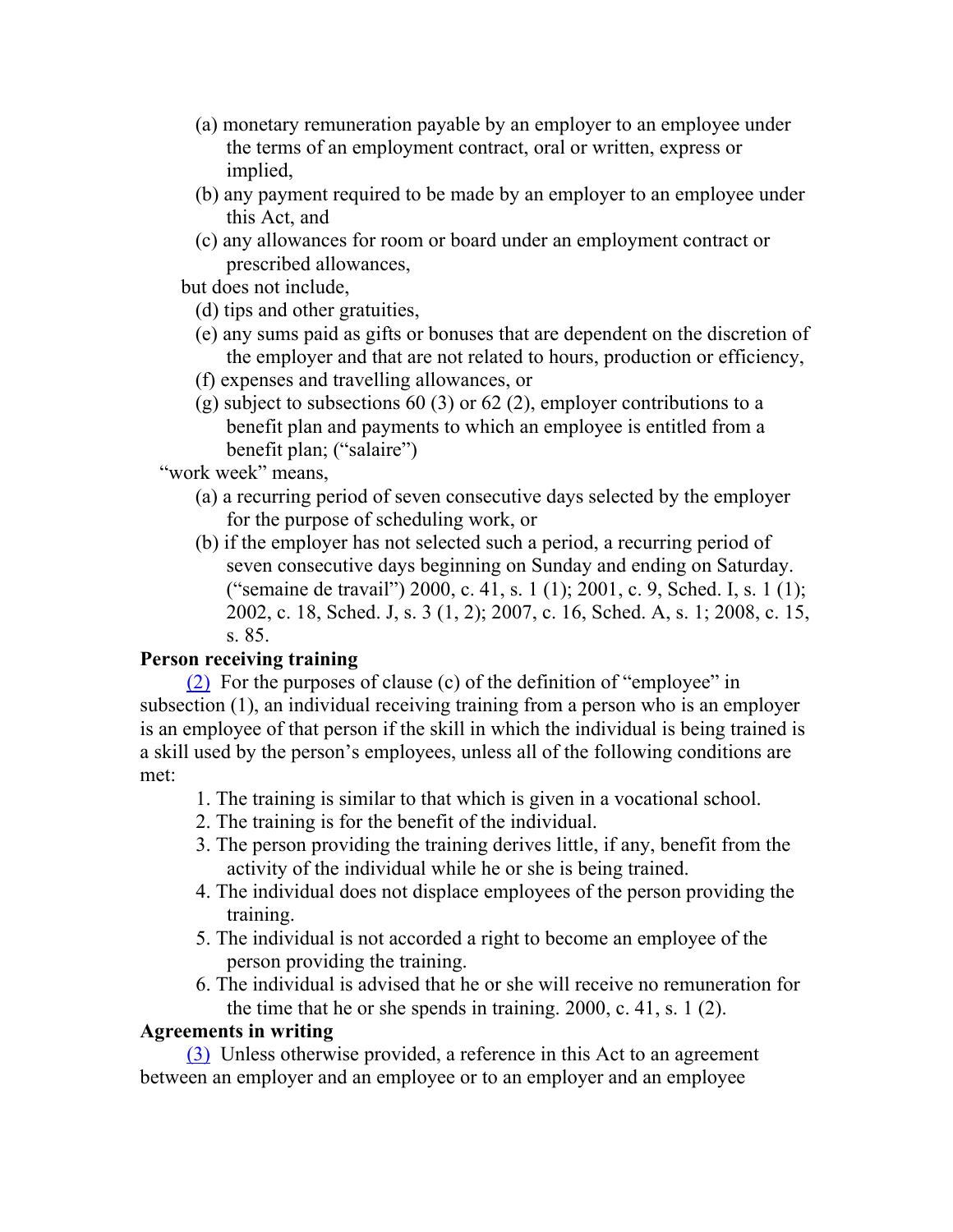agreeing to something shall be deemed to be a reference to an agreement in writing or to their agreeing in writing to do something. 2000, c. 41, s. 1 (3).

#### **Exception**

(4) Nothing in subsection (3) requires an employment contract that is not a collective agreement to be in writing. 2000, c. 41, s. 1 (4).

#### **PART II**

# **POSTING OF INFORMATION CONCERNING RIGHTS AND OBLIGATIONS**

#### **Minister to prepare poster**

**2.** (1) The Minister shall prepare and publish a poster providing such information about this Act and the regulations as the Minister considers appropriate. 2004, c. 21, s. 1.

#### **If poster not up to date**

(2) If the Minister believes that the poster prepared under subsection (1) has become out of date, he or she shall prepare and publish a new poster. 2004, c. 21, s. 1.

# **Material to be posted**

(3) Every employer shall post and keep posted in at least one conspicuous place in every workplace of the employer where it is likely to come to the attention of employees in that workplace a copy of the most recent poster published by the Minister under this section. 2004, c. 21, s. 1.

# **Where majority language not English**

(4) If the majority language of a workplace of an employer is a language other than English, the employer shall make enquiries as to whether the Minister has prepared a translation of the poster into that language, and if the Minister has done so, the employer shall post and keep posted a copy of the translation next to the copy of the poster.  $2004$ , c. 21, s. 1.

#### **PART III HOW THIS ACT APPLIES**

# **To whom Act applies**

**3.** (1) Subject to subsections (2) to (5), the employment standards set out in this Act apply with respect to an employee and his or her employer if,

- (a) the employee's work is to be performed in Ontario; or
- (b) the employee's work is to be performed in Ontario and outside Ontario but the work performed outside Ontario is a continuation of work performed in Ontario. 2000, c. 41, s. 3 (1).

# **Exception, federal jurisdiction**

(2) This Act does not apply with respect to an employee and his or her employer if their employment relationship is within the legislative jurisdiction of the Parliament of Canada. 2000, c. 41, s. 3 (2).

# **Exception, diplomatic personnel**

(3) This Act does not apply with respect to an employee of an embassy or consulate of a foreign nation and his or her employer. 2000, c. 41, s. 3 (3).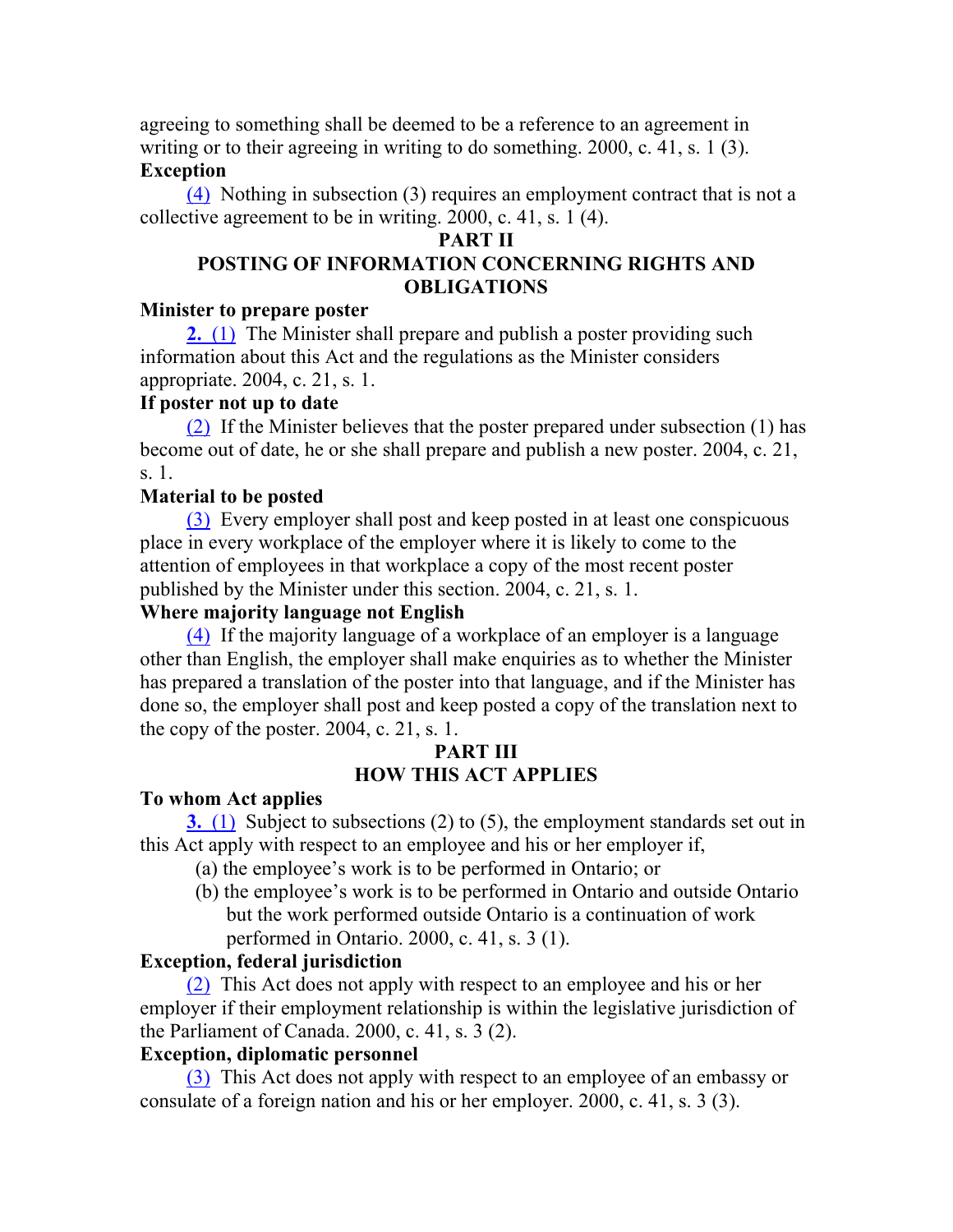# **Exception, employees of the Crown, etc.**

(4) Only the following provisions of this Act apply with respect to an employee and his or her employer if the employer is the Crown, a Crown agency or an authority, board, commission or corporation all of whose members are appointed by the Crown:

- 1. Part IV (Continuity of Employment).
- 2. Section 14.
- 3. Part XII (Equal Pay for Equal Work).
- 4. Part XIII (Benefit Plans).
- 5. Part XIV (Leaves of Absence).
- 6. Part XV (Termination and Severance of Employment).
- 7. Part XVI (Lie Detectors).
- 8. Part XVIII (Reprisal), except for subclause 74 (1) (a) (vii) and clause 74 (1) (b).
- 9. Part XIX (Building Services Providers). 2000, c. 41, s. 3 (4).

# **Other exceptions**

(5) This Act does not apply with respect to the following individuals and any person for whom such an individual performs work or from whom such an individual receives compensation:

- 1. A secondary school student who performs work under a work experience program authorized by the school board that operates the school in which the student is enrolled.
- 2. An individual who performs work under a program approved by a college of applied arts and technology or a university.
- 3. A participant in community participation under the *Ontario Works Act, 1997*.
- 4. An individual who is an inmate of a correctional institution within the meaning of the *Ministry of Correctional Services Act*, is an inmate of a penitentiary, is being held in a detention facility within the meaning of the*Police Services Act* or is being held in a place of temporary detention or youth custody facility under the *Youth Criminal Justice Act* (Canada), if the individual participates inside or outside the institution, penitentiary, place or facility in a work project or rehabilitation program.
- 5. An individual who performs work under an order or sentence of a court or as part of an extrajudicial measure under the *Youth Criminal Justice Act* (Canada).
- 6. An individual who performs work in a simulated job or working environment if the primary purpose in placing the individual in the job or environment is his or her rehabilitation.
- 7. A holder of political, religious or judicial office.
- 8. A member of a quasi-judicial tribunal.
- 9. A holder of elected office in an organization, including a trade union.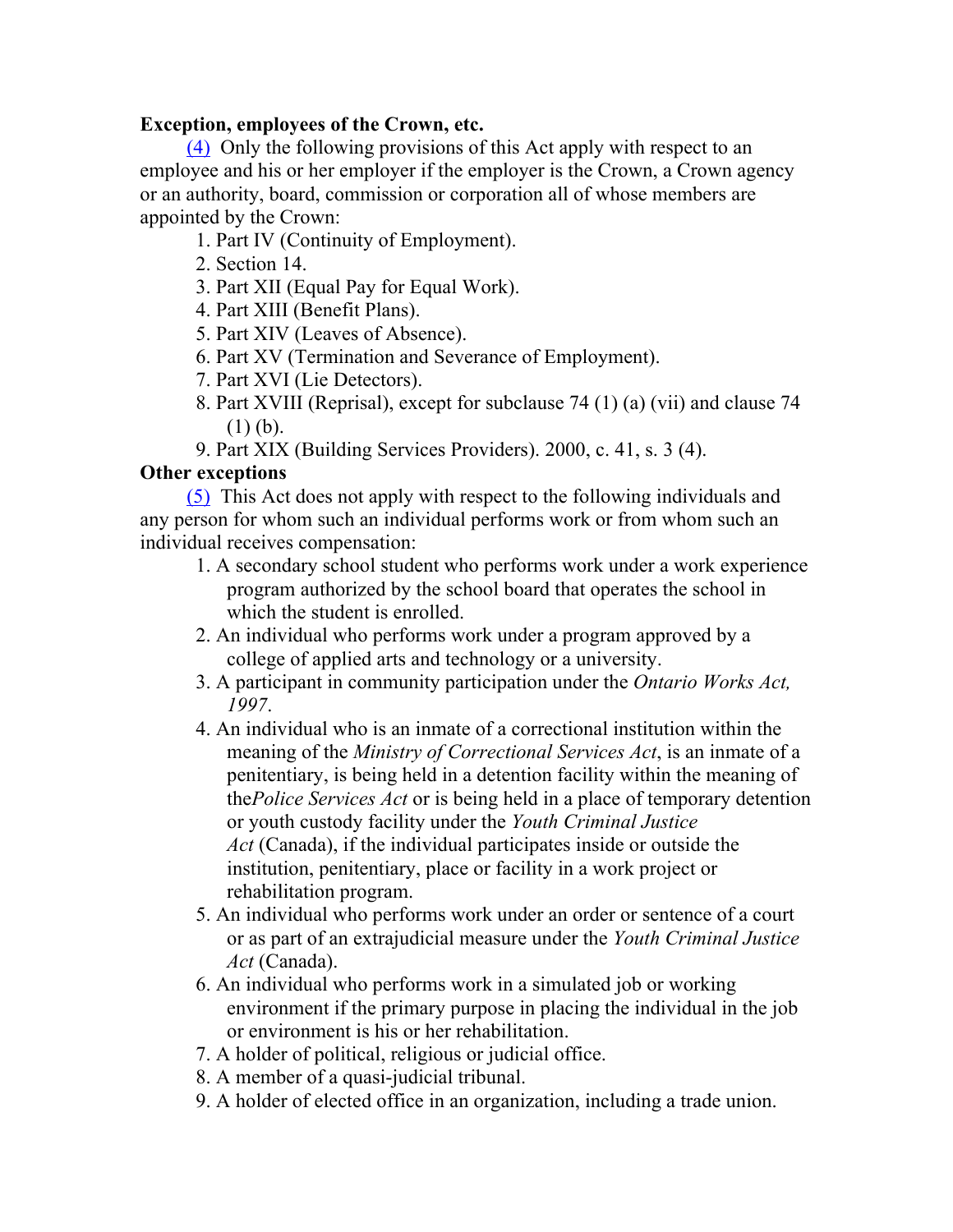- 10. A police officer, except as provided in Part XVI (Lie Detectors).
- 11. A director of a corporation, except as provided in Part XX (Liability of Directors), Part XXI (Who Enforces this Act and What They Can Do), Part XXII (Complaints and Enforcement), Part XXIII (Reviews by the Board), Part XXIV (Collection), Part XXV (Offences and Prosecutions), Part XXVI (Miscellaneous Evidentiary Provisions), Part XXVII (Regulations) and Part XXVIII (Transition, Amendment, Repeals, Commencement and Short Title).
- 12. Any prescribed individuals. 2000, c. 41, s. 3 (5); 2006, c. 19, Sched. D, s. 7.

#### **Dual roles**

(6) Where an individual who performs work or occupies a position described in subsection (5) also performs some other work or occupies some other position and does so as an employee, nothing in subsection (5) precludes the application of this Act to that individual and his or her employer insofar as that other work or position is concerned. 2000, c. 41, s. 3 (6).

#### **Separate persons treated as one employer**

**4.** (1) Subsection (2) applies if,

- (a) associated or related activities or businesses are or were carried on by or through an employer and one or more other persons; and
- (b) the intent or effect of their doing so is or has been to directly or indirectly defeat the intent and purpose of this Act. 2000, c. 41, s. 4 (1).

#### **Same**

(2) The employer and the other person or persons described in subsection (1) shall all be treated as one employer for the purposes of this Act. 2000, c. 41, s. 4 (2).

#### **Businesses need not be carried on at same time**

(3) Subsection (2) applies even if the activities or businesses are not carried on at the same time. 2000, c. 41, s. 4 (3).

#### **Exception, individuals**

(4) Subsection (2) does not apply with respect to a corporation and an individual who is a shareholder of the corporation unless the individual is a member of a partnership and the shares are held for the purposes of the partnership. 2000, c. 41, s. 4 (4).

#### **Joint and several liability**

(5) Persons who are treated as one employer under this section are jointly and severally liable for any contravention of this Act and the regulations under it and for any wages owing to an employee of any of them. 2000, c. 41, s. 4 (5). **No contracting out**

**5.** (1) Subject to subsection (2), no employer or agent of an employer and no employee or agent of an employee shall contract out of or waive an employment standard and any such contracting out or waiver is void. 2000, c. 41, s. 5 (1).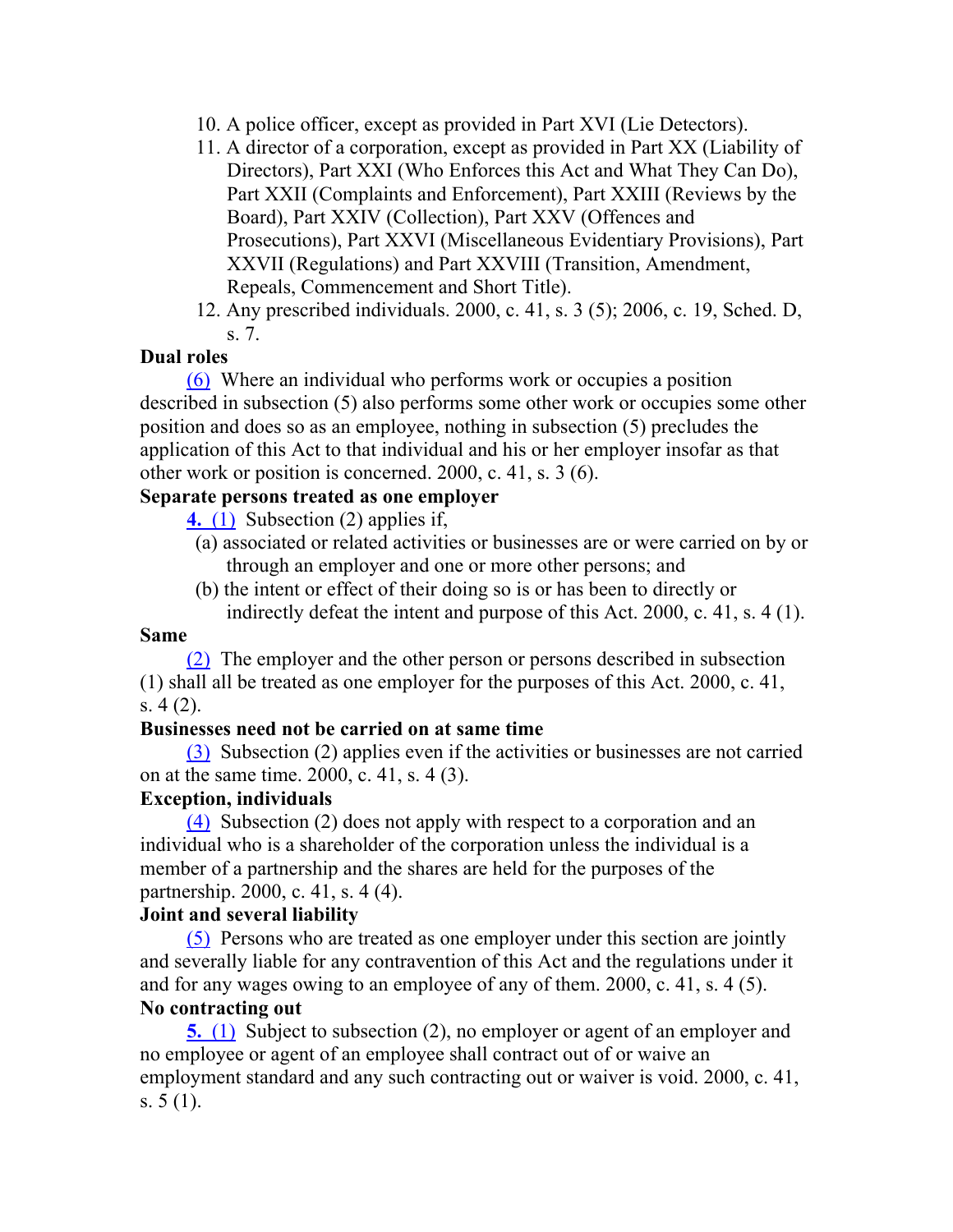#### **Greater contractual or statutory right**

(2) If one or more provisions in an employment contract or in another Act that directly relate to the same subject matter as an employment standard provide a greater benefit to an employee than the employment standard, the provision or provisions in the contract or Act apply and the employment standard does not apply. 2000, c. 41, s. 5 (2).

# **Settlement by trade union binding**

**6.** A settlement made on an employee's behalf by a trade union that represents the employee is binding on the employee. 2000, c. 41, s. 6. **Agents**

**7.** An agreement or authorization that may lawfully be made or given by an employee under this Act may be made or given by his or her agent and is binding on the employee as if it had been made or given by the employee. 2000, c. 41, s. 7.

# **Civil proceedings not affected**

**8.** (1) Subject to section 97, no civil remedy of an employee against his or her employer is affected by this Act. 2000, c. 41, s. 8 (1). **Notice**

(2) Where an employee commences a civil proceeding against his or her employer under this Act, notice of the proceeding shall be served on the Director on a form approved by the Director on or before the date the civil proceeding is set down for trial. 2000, c. 41, s. 8 (2).

# **Service of notice**

(3) The notice shall be served on the Director,

- (a) by being delivered to the Director's office on a day and at a time when it is open;
- (b) by being mailed to the Director's office using a method of mail delivery that allows delivery to be verified; or
- (c) by being sent to the Director's office by fax or email. 2009, c. 9, s. 1.

# **When service effective**

(4) Service under subsection (3) shall be deemed to be effected,

- (a) in the case of service under clause (3) (a), on the day shown on a receipt or acknowledgment provided to the employee by the Director or his or her representative;
- (b) in the case of service under clause (3) (b), on the day shown in the verification;
- (c) in the case of service under clause (3) (c), on the day on which the fax or email is sent, subject to subsection (5). 2009, c. 9, s. 1.

# **Same**

(5) Service shall be deemed to be effected on the next day on which the Director's office is not closed, if the fax or email is sent,

- (a) on a day on which the Director's office is closed; or
- (b) after 5 p.m. on any day. 2009, c. 9, s. 1.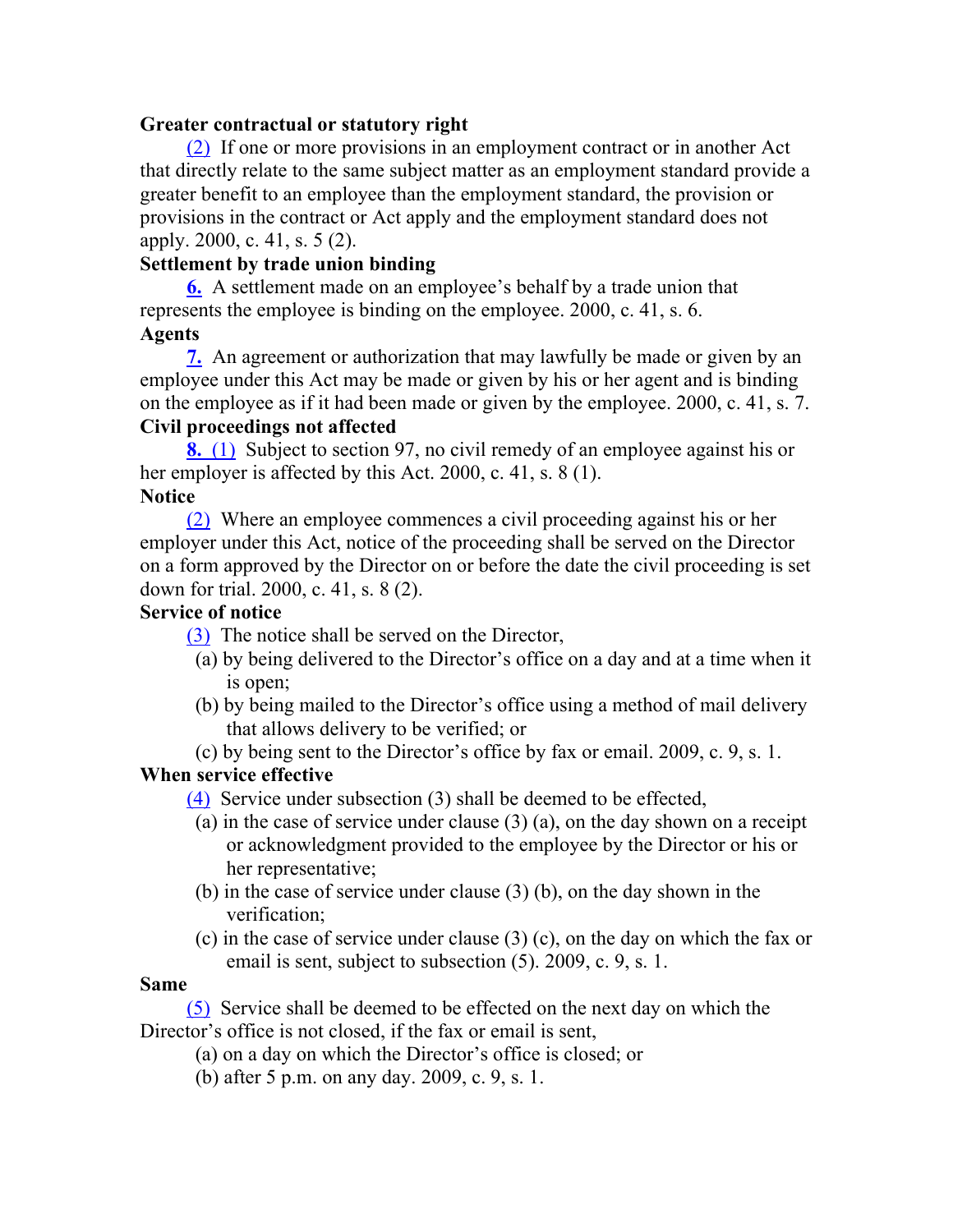# **PART IV CONTINUITY OF EMPLOYMENT**

#### **Sale, etc., of business**

**9.** (1) If an employer sells a business or a part of a business and the purchaser employs an employee of the seller, the employment of the employee shall be deemed not to have been terminated or severed for the purposes of this Act and his or her employment with the seller shall be deemed to have been employment with the purchaser for the purpose of any subsequent calculation of the employee's length or period of employment. 2000, c. 41, s. 9 (1).

# **Exception**

(2) Subsection (1) does not apply if the day on which the purchaser hires the employee is more than 13 weeks after the earlier of his or her last day of employment with the seller and the day of the sale. 2000, c. 41, s. 9 (2).

#### **Definitions**

(3) In this section,

"sells" includes leases, transfers or disposes of in any other manner, and "sale" has a corresponding meaning. 2000, c. 41, s. 9 (3).

#### **Predecessor Acts**

(4) For the purposes of subsection (1), employment with the seller includes any employment attributed to the seller under this section or a provision of a predecessor Act dealing with sales of businesses. 2000, c. 41, s. 9 (4).

#### **New building services provider**

**10.** (1) This section applies if the building services provider for a building is replaced by a new provider and an employee of the replaced provider is employed by the new provider. 2000, c. 41, s. 10 (1).

#### **No termination or severance**

(2) The employment of the employee shall be deemed not to have been terminated or severed for the purposes of this Act and his or her employment with the replaced provider shall be deemed to have been employment with the new provider for the purpose of any subsequent calculation of the employee's length or period of employment. 2000, c. 41, s. 10 (2).

#### **Exception**

(3) Subsection (2) does not apply if the day on which the new provider hires the employee is more than 13 weeks after the earlier of his or her last day of employment with the replaced provider and the day on which the new provider began servicing the premises. 2000, c. 41, s. 10 (3).

#### **Predecessor Acts**

(4) For the purposes of subsection (2), employment with the replaced provider includes any employment attributed to the replaced provider under this section or under a provision of a predecessor Act dealing with building services providers. 2000, c. 41, s. 10 (4).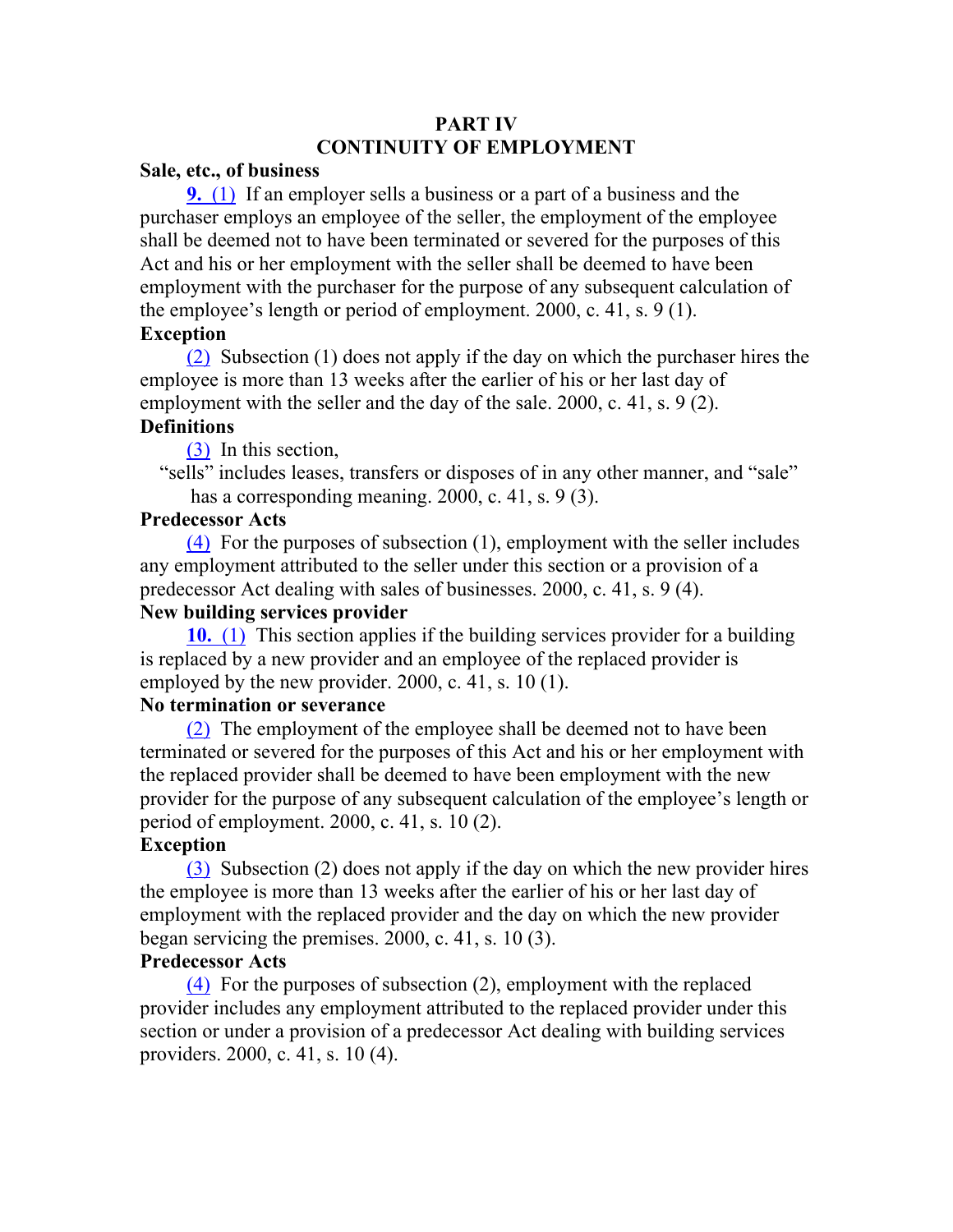# **PART V PAYMENT OF WAGES**

#### **Payment of wages**

**11.** (1) An employer shall establish a recurring pay period and a recurring pay day and shall pay all wages earned during each pay period, other than accruing vacation pay, no later than the pay day for that period. 2000, c. 41, s. 11 (1).

# **Manner of payment**

(2) An employer shall pay an employee's wages,

- (a) by cash;
- (b) by cheque payable only to the employee; or
- (c) in accordance with subsection  $(4)$ . 2000, c. 41, s. 11 $(2)$ .

# **Place of payment by cash or cheque**

(3) If payment is made by cash or cheque, the employer shall ensure that the cash or cheque is given to the employee at his or her workplace or at some other place agreeable to the employee. 2000, c. 41, s. 11 (3).

# **Direct deposit**

(4) An employer may pay an employee's wages by direct deposit into an account of a financial institution if,

- (a) the account is in the employee's name;
- (b) no person other than the employee or a person authorized by the employee has access to the account; and
- (c) unless the employee agrees otherwise, an office or facility of the financial institution is located within a reasonable distance from the location where the employee usually works. 2000, c. 41, s. 11 (4).

# **If employment ends**

(5) If an employee's employment ends, the employer shall pay any wages to which the employee is entitled to the employee not later than the later of,

- (a) seven days after the employment ends; and
- (b) the day that would have been the employee's next pay day. 2000, c. 41, s. 11 (5).

# **Statement re wages**

**12.** (1) On or before an employee's pay day, the employer shall give to the employee a written statement setting out,

- (a) the pay period for which the wages are being paid;
- (b) the wage rate, if there is one;
- (c) the gross amount of wages and, unless the information is provided to the employee in some other manner, how that amount was calculated;
- (d) Repealed: 2002, c. 18, Sched. J, s. 3 (3).
- (e) the amount and purpose of each deduction from wages;
- (f) any amount with respect to room or board that is deemed to have been paid to the employee under subsection 23 (2); and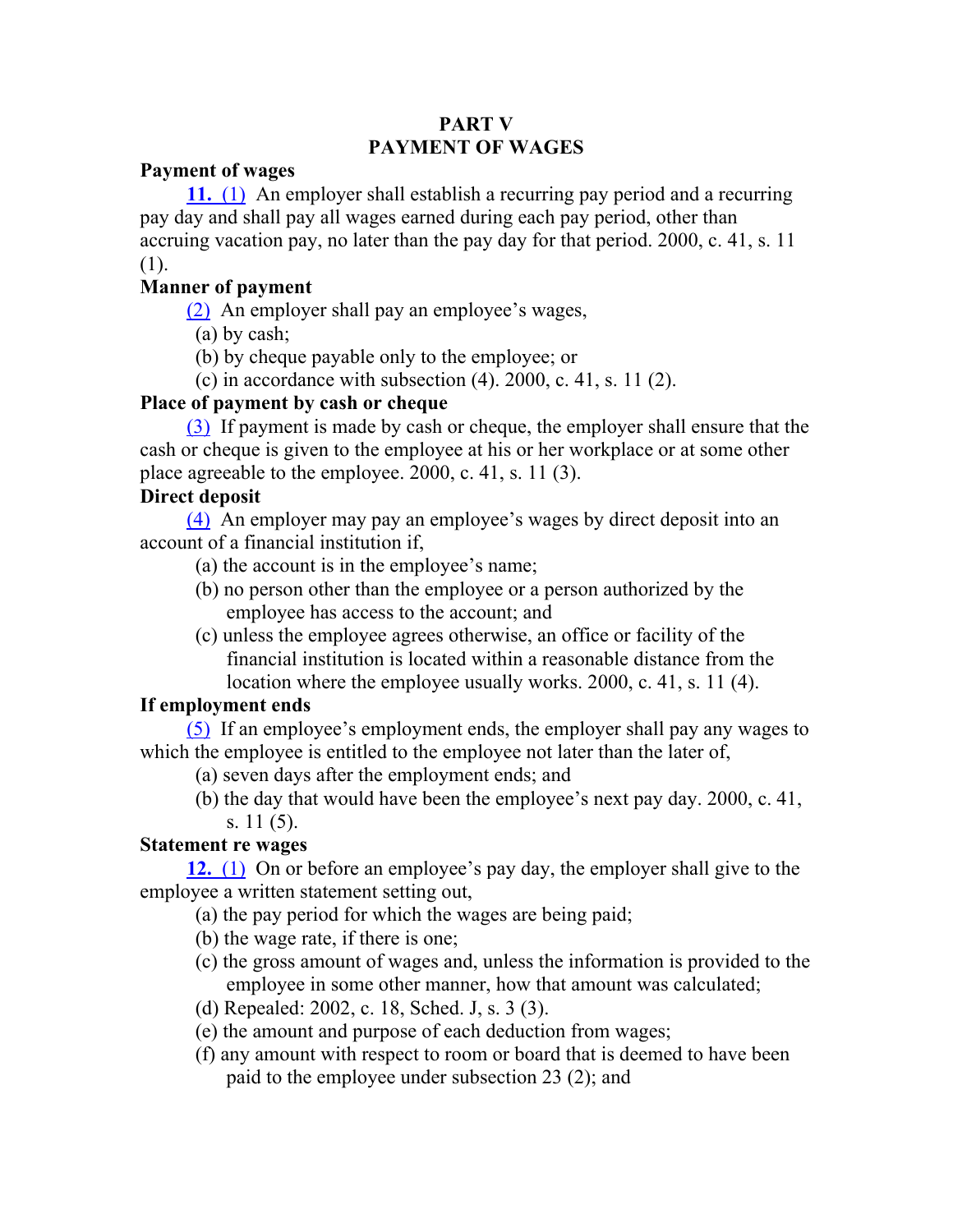- (g) the net amount of wages being paid to the employee. 2001, c. 9,
	- Sched. I, s. 1 (2); 2002, c. 18, Sched. J, s. 3 (3).
- (2) Repealed: 2002, c. 18, Sched. J, s. 3 (4).

#### **Electronic copies**

(3) The statement may be provided to the employee by electronic mail rather than in writing if the employee has access to a means of making a paper copy of the statement. 2000, c. 41, s. 12 (3).

#### **Statement re wages on termination**

**12.1** On or before the day on which the employer is required to pay wages under subsection 11 (5), the employer shall provide the employee with a written statement setting out,

- (a) the gross amount of any termination pay or severance pay being paid to the employee;
- (b) the gross amount of any vacation pay being paid to the employee;
- (c) unless the information is provided to the employee in some other manner, how the amounts referred to in clauses (a) and (b) were calculated;
- (d) the pay period for which any wages other than wages described in clauses (a) or (b) are being paid;
- (e) the wage rate, if there is one;
- (f) the gross amount of any wages referred to in clause (d) and, unless the information is provided to the employee in some other manner, how that amount was calculated;
- (g) the amount and purpose of each deduction from wages;
- (h) any amount with respect to room or board that is deemed to have been paid to the employee under subsection 23 (2); and
- (i) the net amount of wages being paid to the employee. 2002, c. 18, Sched. J, s. 3 (5).

# **Deductions, etc.**

**13.** (1) An employer shall not withhold wages payable to an employee, make a deduction from an employee's wages or cause the employee to return his or her wages to the employer unless authorized to do so under this section. 2000, c. 41, s. 13 $(1)$ .

# **Statute or court order**

(2) An employer may withhold or make a deduction from an employee's wages or cause the employee to return them if a statute of Ontario or Canada or a court order authorizes it. 2000, c. 41, s. 13 (2).

# **Employee authorization**

(3) An employer may withhold or make a deduction from an employee's wages or cause the employee to return them with the employee's written authorization. 2000, c. 41, s. 13 (3).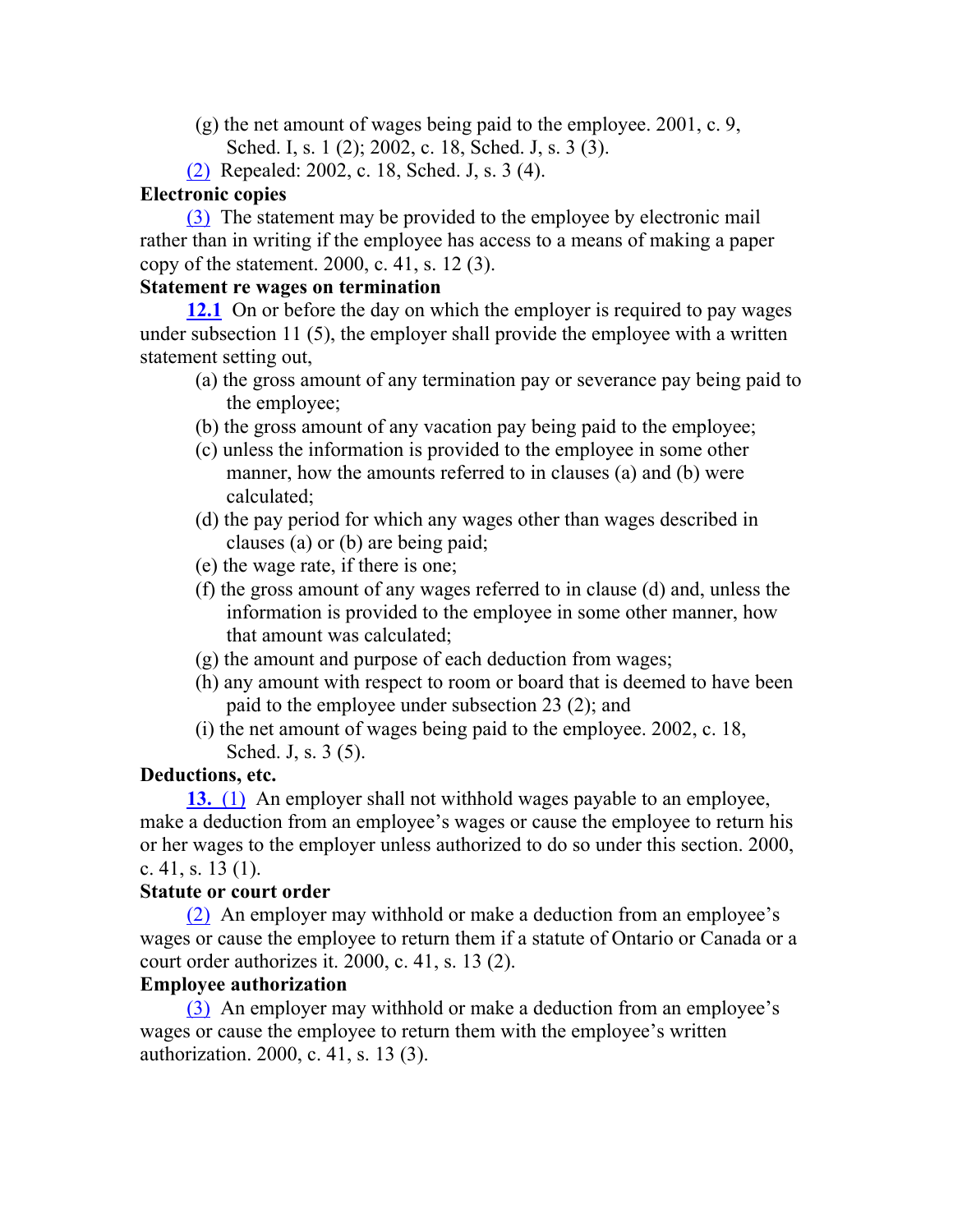# **Exception**

(4) Subsections (2) and (3) do not apply if the statute, order or written authorization from the employee requires the employer to remit the withheld or deducted wages to a third person and the employer fails to do so. 2000, c. 41, s. 13 (4).

#### **Same**

(5) Subsection (3) does not apply if,

- (a) the employee's authorization does not refer to a specific amount or provide a formula from which a specific amount may be calculated;
- (b) the employee's wages were withheld, deducted or required to be returned,
	- (i) because of faulty work,
	- (ii) because the employer had a cash shortage, lost property or had property stolen and a person other than the employee had access to the cash or property, or
	- (iii) under any prescribed conditions; or
- (c) the employee's wages were required to be returned and those wages were the subject of an order under this Act. 2000, c. 41, s. 13 (5).

# **Priority of claims**

**14.** (1) Despite any other Act, wages shall have priority over and be paid before the claims and rights of all other unsecured creditors of an employer, to the extent of \$10,000 per employee. 2000, c. 41, s. 14 (1).

#### **Exception**

(2) Subsection (1) does not apply with respect to a distribution made under the *Bankruptcy and Insolvency Act*(Canada) or other legislation enacted by the Parliament of Canada respecting bankruptcy or insolvency. 2001, c. 9, Sched. I, s. 1 (3).

#### **PART VI RECORDS**

# **Records**

**15.** (1) An employer shall record the following information with respect to each employee, including an employee who is a homeworker:

- 1. The employee's name and address.
- 2. The employee's date of birth, if the employee is a student and under 18 years of age.
- 3. The date on which the employee began his or her employment.
- 4. The number of hours the employee worked in each day and each week.
- 5. The information contained in each written statement given to the employee under subsection 12 (1), section 12.1 and clause 36 (3) (b).
- 6. Repealed: 2002, c. 18, Sched. J, s. 3 (7).

2000, c. 41, s. 15 (1); 2002, c. 18, Sched. J, s. 3 (6, 7).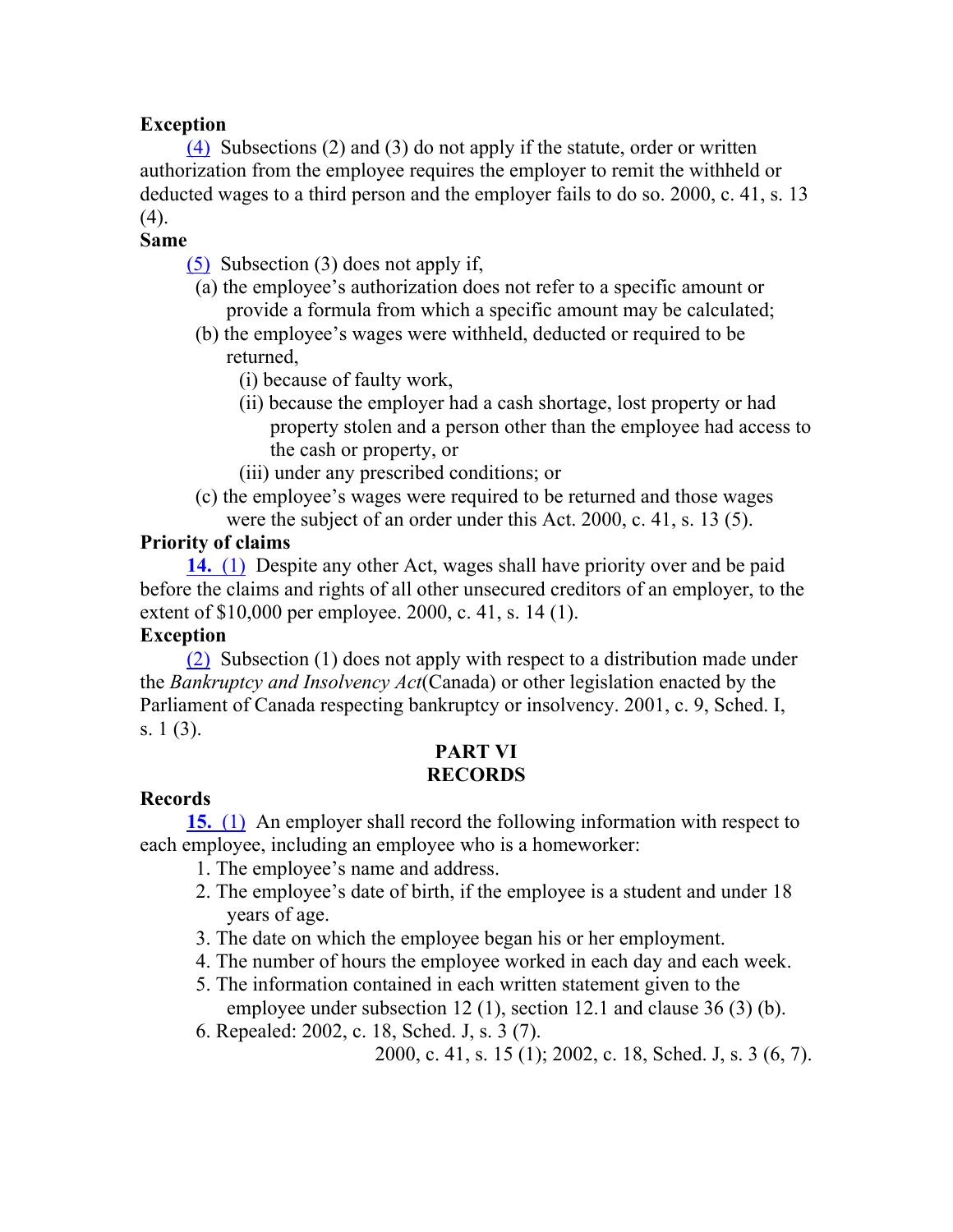# **Homeworkers**

(2) In addition to the record described in subsection (1), the employer shall maintain a register of any homeworkers the employer employs showing the following information:

- 1. The employee's name and address.
- 2. The information that is contained in all statements required to be provided to the employee described in clause 12 (1) (b).
- 3. Any prescribed information. 2000, c. 41, s. 15 (2).

# **Exception**

(3) An employer is not required to record the information described in paragraph 4 of subsection (1) with respect to an employee who is paid a salary if,

- (a) the employer records the number of hours in excess of those in his or her regular work week and,
	- (i) the number of hours in excess of eight that the employee worked in each day, or
	- (ii) if the number of hours in the employee's regular work day is more than eight hours, the number in excess; or
- (b) sections 17 to 19 and Part VIII (Overtime Pay) do not apply with respect to the employee. 2000, c. 41, s. 15 (3).

# **Meaning of salary**

(4) An employee is considered to be paid a salary for the purposes of subsection (3) if,

- (a) the employee is entitled to be paid a fixed amount for each pay period; and
- (b) the amount actually paid for each pay period does not vary according to the number of hours worked by the employee, unless he or she works more than 44 hours in a week. 2000, c. 41, s. 15 (4).

# **Retention of records**

(5) The employer shall retain or arrange for some other person to retain the records of the information required under this section for the following periods:

- 1. For information referred to in paragraph 1 or 3 of subsection (1), three years after the employee ceased to be employed by the employer.
- 2. For information referred to in paragraph 2 of subsection (1), the earlier of,
	- i. three years after the employee's 18th birthday, or
	- ii. three years after the employee ceased to be employed by the employer.
- 3. For information referred to in paragraph 4 of subsection (1) or in subsection (3), three years after the day or week to which the information relates.
- 4. For information referred to in paragraph 5 of subsection (1), three years after the information was given to the employee.
- 5. Repealed: 2002, c. 18, Sched. J, s. 3 (8).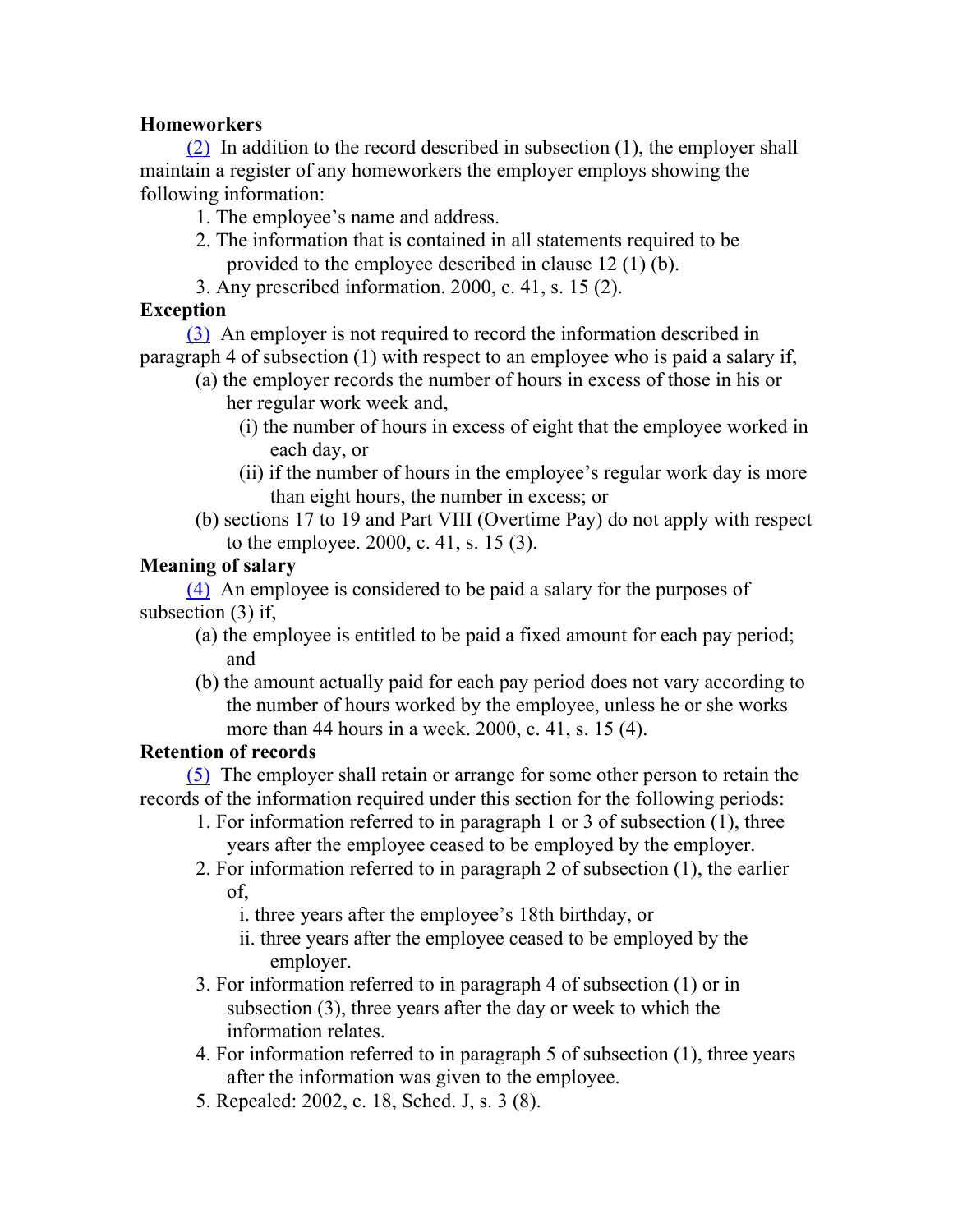#### **Register of homeworkers**

(6) Information pertaining to a homeworker may be deleted from the register three years after the homeworker ceases to be employed by the employer. 2000, c. 41, s. 15 (6).

#### **Retain documents re leave**

(7) An employer shall retain or arrange for some other person to retain all notices, certificates, correspondence and other documents given to or produced by the employer that relate to an employee taking pregnancy leave, parental leave, family medical leave, organ donor leave, personal emergency leave, emergency leave during a declared emergency or reservist leave for three years after the day on which the leave expired. 2006, c. 13, s. 3 (1); 2007, c. 16, Sched. A, s. 2; 2009, c. 16, s. 1.

#### **Retention of agreements re excess hours**

(8) An employer shall retain or arrange for some other person to retain copies of every agreement that the employer has made with an employee permitting the employee to work hours in excess of the limits set out in subsection 17 (1) for three years after the last day on which work was performed under the agreement. 2004, c. 21, s. 2.

# **Retention of averaging agreements**

(9) An employer shall retain or arrange for some other person to retain copies of every averaging agreement that the employer has made with an employee under clause 22 (2) (a) for three years after the last day on which work was performed under the agreement. 2004, c. 21, s. 2.

#### **Record re vacation time and vacation pay**

**15.1** (1) An employer shall record information concerning an employee's entitlement to vacation time and vacation pay in accordance with this section. 2002, c. 18, Sched. J, s. 3 (9).

#### **Content of record**

(2) The employer shall record the following information:

- 1. The amount of vacation time, if any, that the employee had earned since the start of employment but had not taken before the start of the vacation entitlement year.
- 2. The amount of vacation time that the employee earned during the vacation entitlement year.
- 3. The amount of vacation time, if any, taken by the employee during the vacation entitlement year.
- 4. The amount of vacation time, if any, that the employee had earned since the start of employment but had not taken as of the end of the vacation entitlement year.
- 5. The amount of vacation pay paid to the employee during the vacation entitlement year.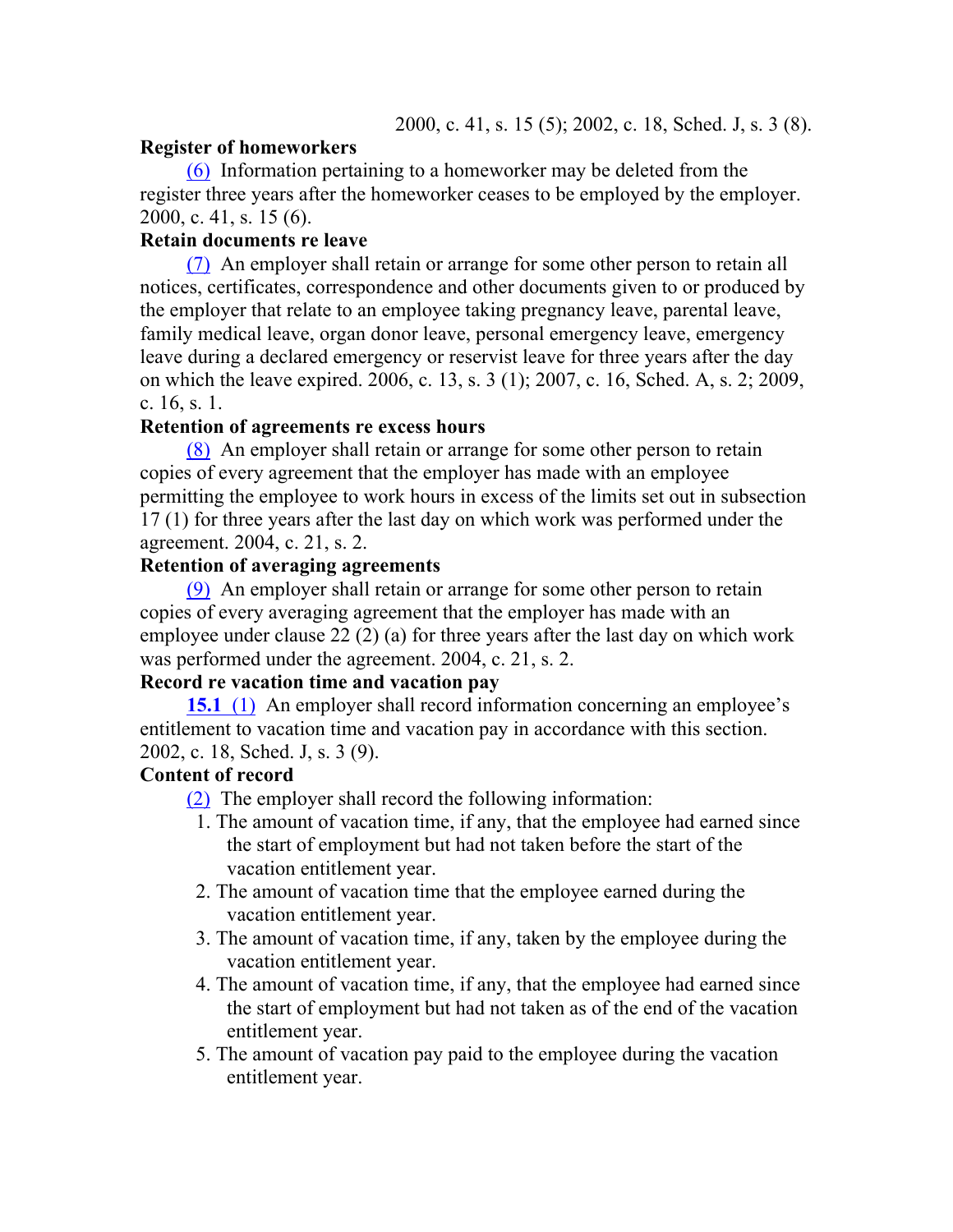6. The amount of wages on which the vacation pay referred to in paragraph 5 was calculated and the period of time to which those wages relate. 2002, c. 18, Sched. J, s. 3 (9).

# **Additional requirement, alternative vacation entitlement year**

(3) If the employer establishes for an employee an alternative vacation entitlement year that starts on or after the day on which section 3 of Schedule J to the *Government Efficiency Act, 2002* comes into force, the employer shall record the following information for the stub period:

- 1. The amount of vacation time that the employee earned during the stub period.
- 2. The amount of vacation time, if any, that the employee took during the stub period.
- 3. The amount of vacation time, if any, earned but not taken by the employee during the stub period.
- 4. The amount of vacation pay paid to the employee during the stub period.
- 5. The amount of wages on which the vacation pay referred to in paragraph 4 was calculated and the period of time to which those wages relate. 2002, c. 18, Sched. J, s. 3 (9).

# **When information to be recorded**

(4) The employer shall record information under this section by a date that is not later than the later of,

- (a) seven days after the start of the next vacation entitlement year or the first vacation entitlement year, as the case may be; and
- (b) the first pay day of the next vacation entitlement year or of the first vacation entitlement year, as the case may be. 2002, c. 18, Sched. J, s. 3 (9).

# **Retention of records**

(5) The employer shall retain or arrange for some other person to retain each record required under this section for three years after it was made. 2002, c. 18, Sched. J, s. 3 (9).

# **Exception**

(6) Paragraphs 5 and 6 of subsection (2) and paragraphs 4 and 5 of subsection (3) do not apply with respect to an employee whose employer pays vacation pay in accordance with subsection 36 (3). 2002, c. 18, Sched. J, s. 3 (9). **Transition**

# (7) This section does not apply with respect to a vacation entitlement year or a stub period that is completed before the day on which section 3 of Schedule J to the *Government Efficiency Act, 2002* comes into force. 2002, c. 18, Sched. J, s. 3 (9).

# **Availability**

**16.** An employer shall ensure that all of the records and documents required to be retained under sections 15 and 15.1 are readily available for inspection as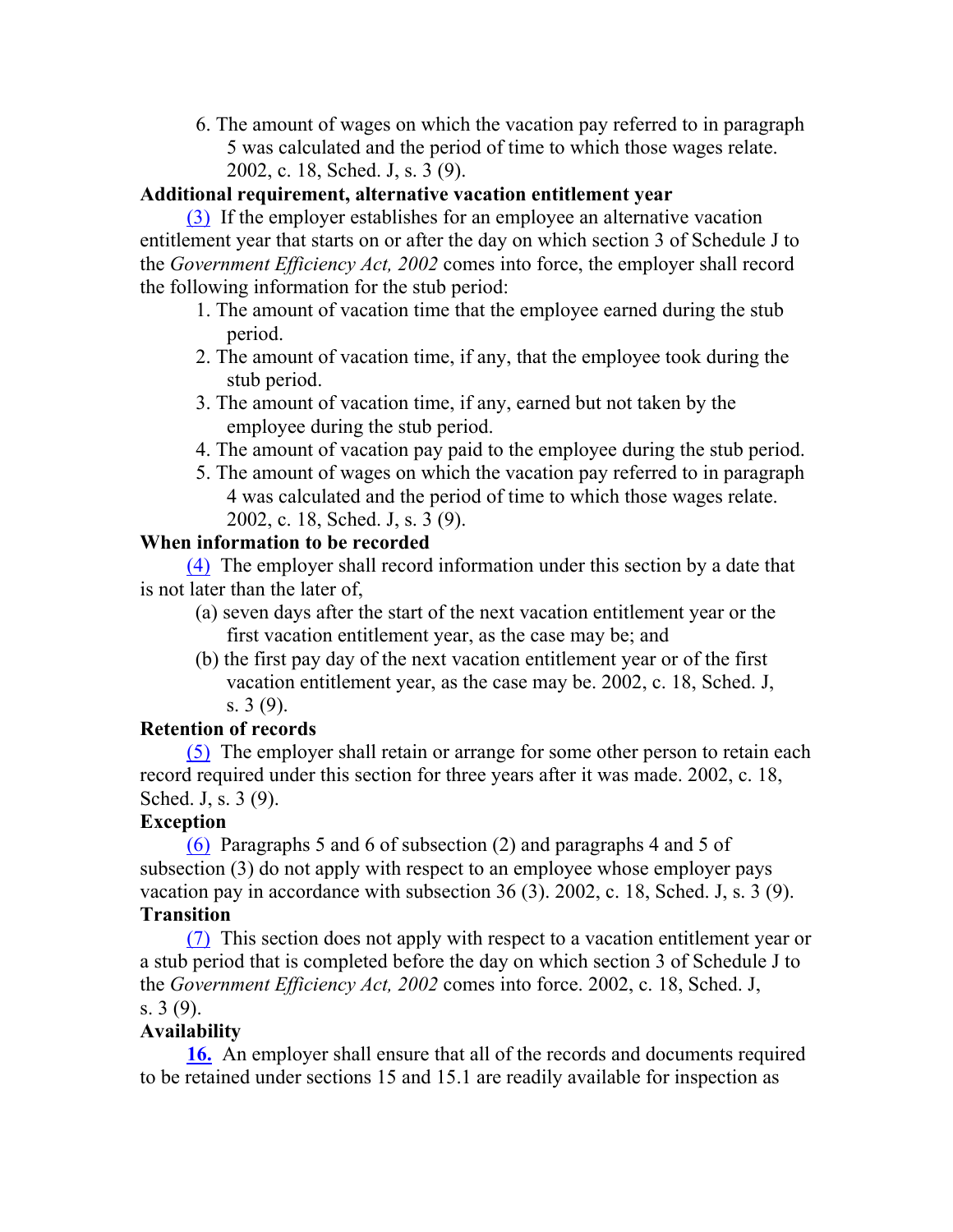required by an employment standards officer, even if the employer has arranged for another person to retain them. 2000, c. 41, s. 16; 2004, c. 21, s. 3.

# **PART VII**

# **HOURS OF WORK AND EATING PERIODS**

# **Limit on hours of work**

**17.** (1) Subject to subsections (2) and (3), no employer shall require or permit an employee to work more than,

- (a) eight hours in a day or, if the employer establishes a regular work day of more than eight hours for the employee, the number of hours in his or her regular work day; and
- (b) 48 hours in a work week. 2004, c. 21, s. 4.

# **Exception: hours in a day**

(2) An employee's hours of work may exceed the limit set out in clause (1) (a) if the employee has made an agreement with the employer that he or she will work up to a specified number of hours in a day in excess of the limit and his or her hours of work in a day do not exceed the number specified in the agreement. 2004, c. 21, s. 4.

# **Exception: hours in a work week**

(3) An employee's hours of work may exceed the limit set out in clause (1) (b) if,

- (a) the employee has made an agreement with the employer that he or she will work up to a specified number of hours in a work week in excess of the limit;
- (b) the employer has received an approval under section 17.1 that applies to the employee or to a class of employees that includes the employee; and
- (c) the employee's hours of work in a work week do not exceed the lesser of,

(i) the number of hours specified in the agreement, and

(ii) the number of hours specified in the approval. 2004, c. 21, s. 4.

# **Same, pending approval**

(4) Despite subsection (3), an employee's hours of work may exceed the limit set out in clause (1) (b) even though the employer has not received the approval described in clause (3) (b), if,

- (a) the employee has made an agreement described in clause (3) (a) with the employer;
- (b) the employer has served on the Director an application for an approval under section 17.1;
- (c) the application is for an approval that applies to the employee or to a class of employees that includes the employee;
- (d) 30 days have passed since the application was served on the Director;
- (e) the employer has not received a notice that the application has been refused;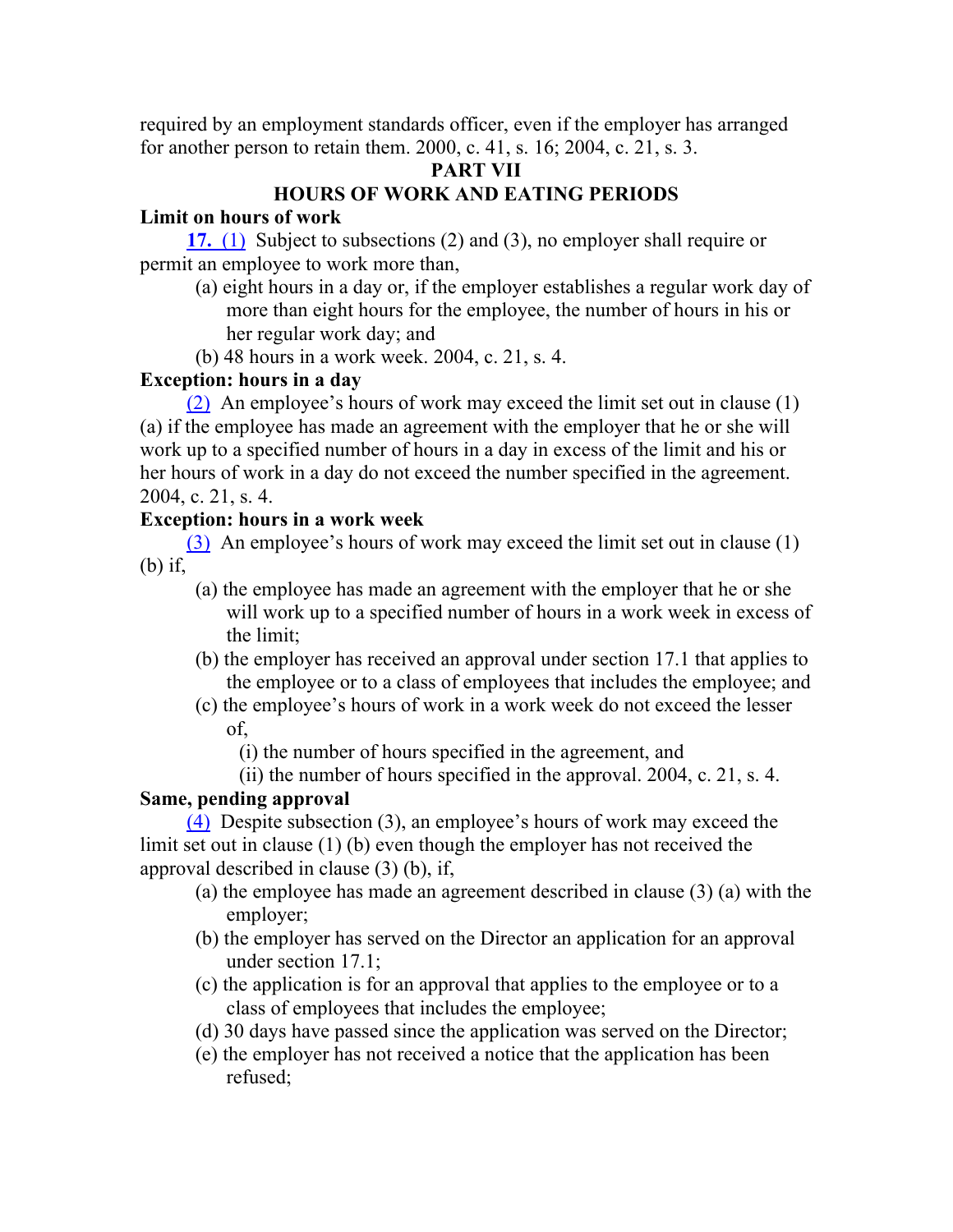- (f) the employer's most recent previous application, if any, for an approval under section 17.1 was not refused;
- (g) the most recent approval, if any, received by the employer under section 17.1 was not revoked;
- (h) the employer has posted and kept posted a copy of the application in at least one conspicuous place in the workplace where the employee works, so that it is likely to come to the employee's attention; and
- (i) the employee's hours of work in a work week do not exceed any of,

(i) the number of hours specified in the application,

- (ii) the number of hours specified in the agreement, and
- (iii) 60 hours. 2004, c. 21, s. 4.

# **Document re employee rights**

(5) An agreement described in subsection (2) or in clause (3) (a) is not valid unless,

- (a) the employer has, before the agreement is made, provided the employee with a copy of the most recent document published by the Director under section 21.1; and
- (b) the agreement contains a statement in which the employee acknowledges that he or she has received a document that the employer has represented is the most recent document published by the Director under section 21.1. 2004, c. 21, s. 4.

# **Revocation by employee**

(6) An employee may revoke an agreement described in subsection (2) or in clause (3) (a) two weeks after giving written notice to the employer. 2004, c. 21, s. 4.

# **Revocation by employer**

(7) An employer may revoke an agreement described in subsection (2) or in clause (3) (a) after giving reasonable notice to the employee. 2004, c. 21, s. 4.

# **Transition: certain agreements**

- (8) For the purposes of this section,
- (a) an agreement to exceed the limit on hours of work in a day set out in clause (1) (a) of this section as it read on February 28, 2005 shall be treated as if it were an agreement described in subsection (2);
- (b) an agreement to exceed the limit on hours of work in a work week set out in clause (1) (b) of this section as it read on February 28, 2005 shall be treated as if it were an agreement described in clause (3) (a); and
- (c) an agreement to exceed the limit on hours of work in a work week set out in clause (2) (b) of this section as it read on February 28, 2005 shall be treated as if it were an agreement described in clause (3) (a). 2004, c. 21, s. 4.

# **Document re employee rights – exceptions**

(9) Subsection (5) does not apply in respect of,

(a) an agreement described in subsection (8); or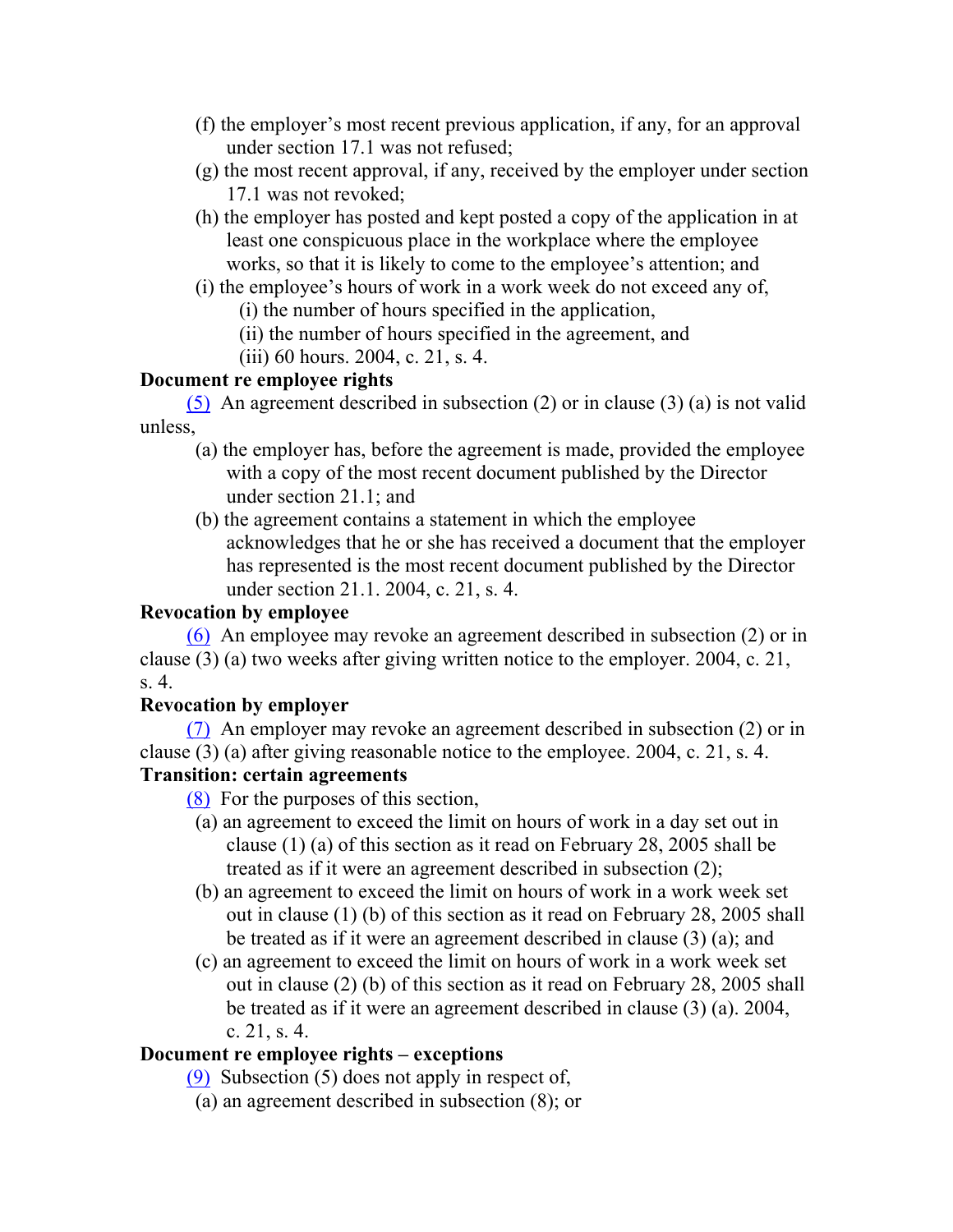(b) an agreement described in subsection (2) or in clause (3) (a) in respect of an employee who is represented by a trade union. 2004, c. 21, s. 4.

#### **Transition: document re employee rights**

(10) On or before June 1, 2005, an employer who made an agreement described in subsection (8) with an employee who is not represented by a trade union shall provide the employee with a copy of the most recent document published by the Director under section 21.1. 2004, c. 21, s. 4.

# **Transition: application for approval before commencement**

(11) If the employer applies for an approval under section 17.1 before March 1, 2005, the 30-day period referred to in clause (4) (d) shall be deemed to end on the later of,

(a) the last day of the 30-day period; and

(b) March 1, 2005. 2004, c. 21, s. 4.

#### **Hours in work week: application for approval**

**17.1** (1) An employer may apply to the Director for an approval allowing some or all of its employees to work more than 48 hours in a week. 2004, c. 21, s. 4.

#### **Form**

(2) The application shall be in a form provided by the Director. 2004, c. 21,

s. 4.

# **Service of application**

(3) The application shall be served on the Director,

- (a) by being delivered to the Director's office on a day and at a time when it is open;
- (b) by being mailed to the Director's office using a method of mail delivery that allows delivery to be verified; or
- (c) by being sent to the Director's office by electronic transmission or by telephonic transmission of a facsimile. 2004, c. 21, s. 4.

# **When service effective**

(4) Service under subsection (3) shall be deemed to be effected,

- (a) in the case of service under clause (3) (a), on the day shown on a receipt or acknowledgment provided to the employer by the Director or his or her representative;
- (b) in the case of service under clause (3) (b), on the day shown in the verification;
- (c) in the case of service under clause (3) (c), on the day on which the electronic or telephonic transmission is made, subject to subsection (5). 2004, c. 21, s. 4.

#### **Same**

(5) Service shall be deemed to be effected on the next day on which the Director's office is not closed, if the electronic or telephonic transmission is made,

- (a) on a day on which the Director's office is closed; or
- (b) after 5 p.m. on any day. 2004, c. 21, s. 4.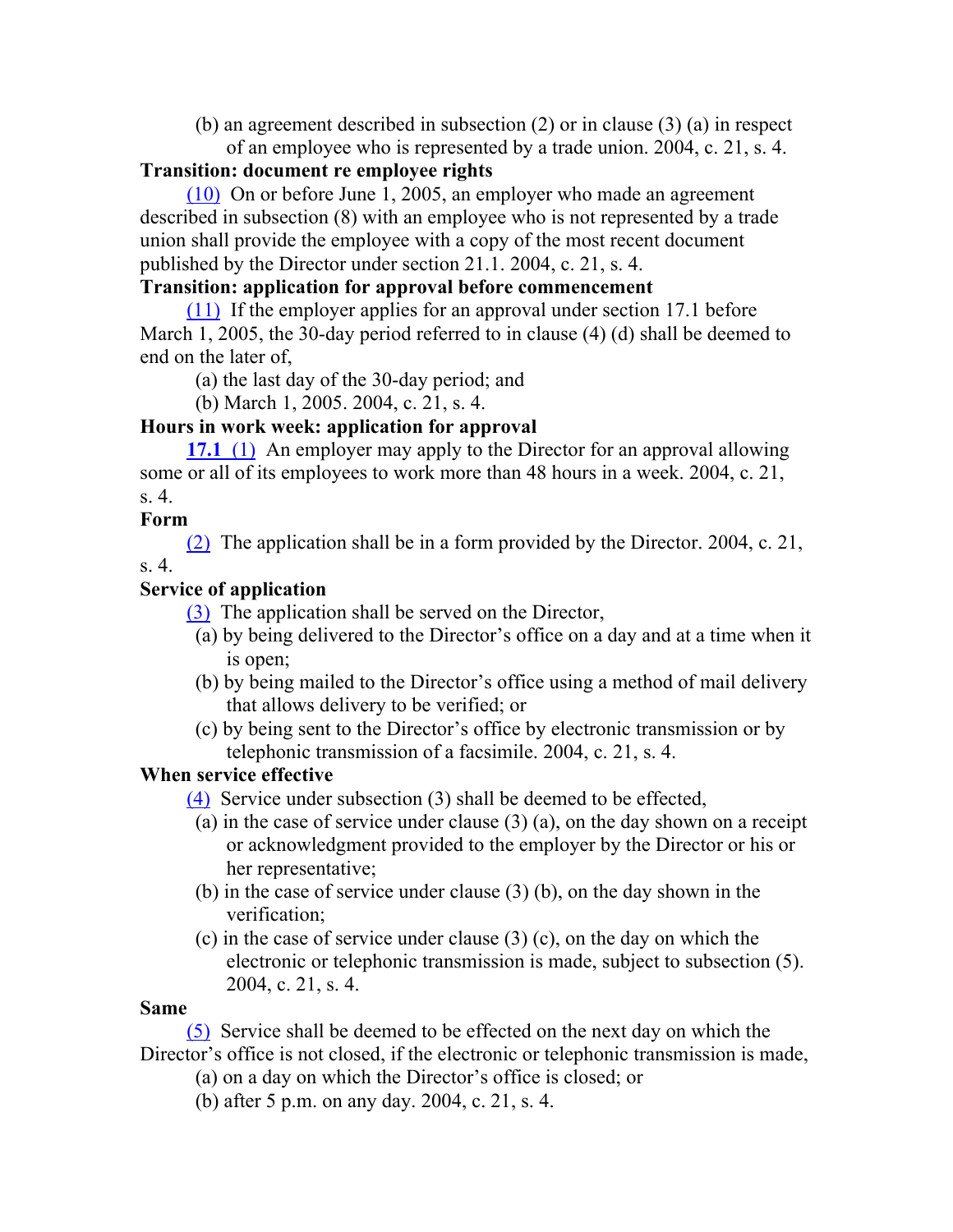# **Application to be posted**

(6) An employer who makes an application under subsection (1) shall,

- (a) on the day the application is served on the Director, post a copy of the application in at least one conspicuous place in every workplace of the employer where the employee or class of employees in respect of whom the application applies works, so that it is likely to come to the attention of the employee or class of employees;
- (b) keep the copy or copies posted as set out in clause (a) until an approval is issued or a notice of refusal is given to the employer. 2004, c. 21, s. 4.

# **Criteria**

(7) The Director may issue an approval to the employer if the Director is of the view that it would be appropriate to do so. 2004, c. 21, s. 4.

# **Same**

(8) In deciding whether it is appropriate to issue an approval to the employer, the Director may take into consideration any factors that he or she considers relevant, and, without restricting the generality of the foregoing, he or she may consider,

- (a) any current or past contraventions of this Act or the regulations on the part of the employer;
- (b) the health and safety of employees; and
- (c) any prescribed factors. 2004, c. 21, s. 4.

# **Employees to whom approval applies**

(9) An approval applies to the employee or class of employees specified in the approval, and applies to every employee in a specified class whether or not the employee was employed by the employer at the time the approval was issued. 2004, c. 21, s. 4.

# **Same**

(10) For greater certainty, all the employees of the employer may constitute a specified class. 2004, c. 21, s. 4.

# **Approval to be posted**

(11) An employer to whom an approval is issued shall,

- (a) remove the copy or copies of the application that were posted under subsection (6); and
- (b) post the approval or a copy of the approval in at least one conspicuous place in every workplace of the employer where the employee or class of employees in respect of whom the approval applies works, so that it is likely to come to the attention of the employee or class of employees. 2004, c. 21, s. 4.

# **Same**

(12) The employer shall keep each approval or copy posted as set out in clause (11) (b) until the approval expires or is revoked, and shall then remove it. 2004, c. 21, s. 4.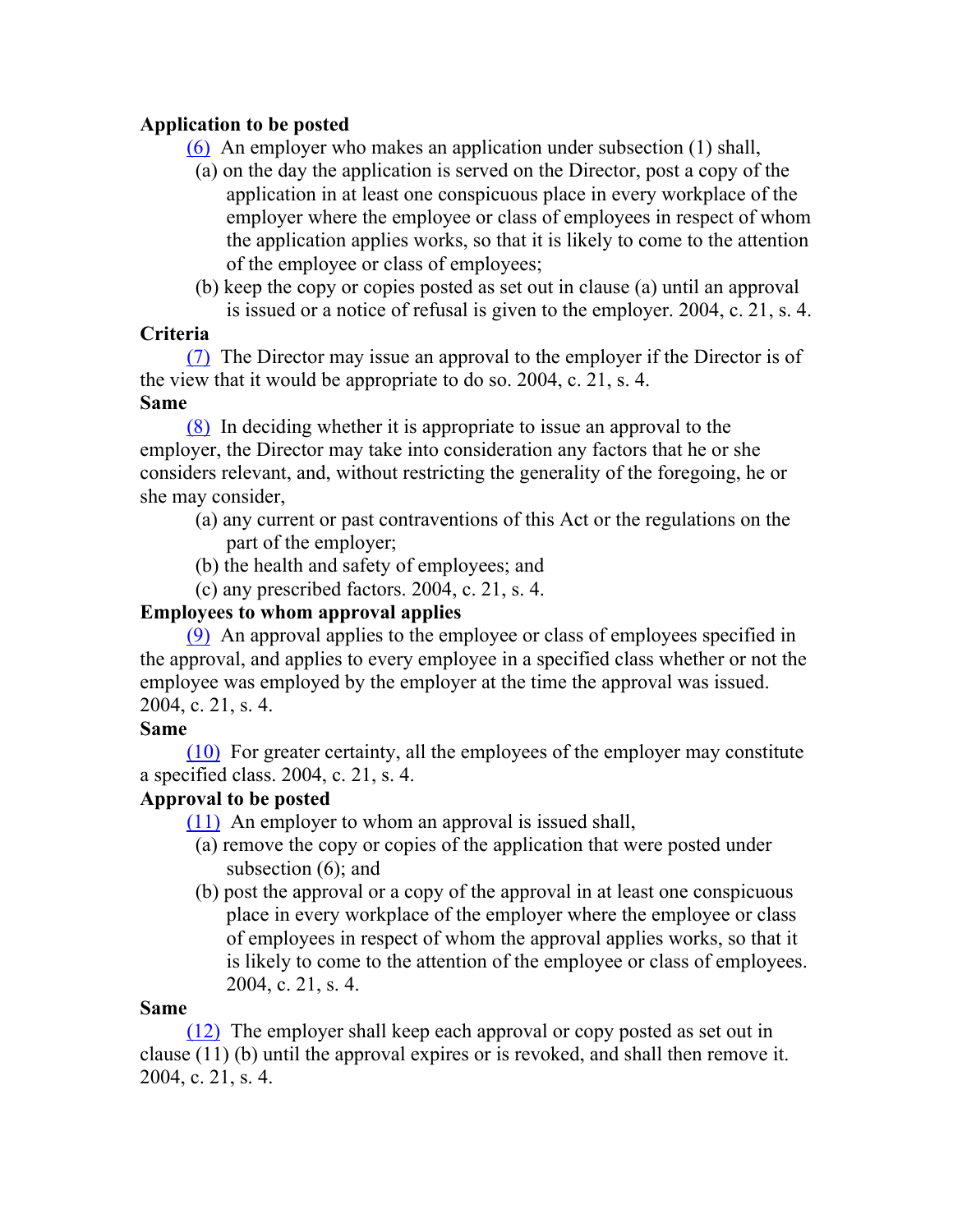#### **Expiry**

(13) An approval under this section expires on the date that is specified in the approval, which shall not be more than three years after the approval was issued. 2004, c. 21, s. 4.

#### **Same**

(14) Despite subsection (13), an approval under this section that would allow an employee to work more than 60 hours in a week shall specify an expiry date that is not more than one year after the approval was issued. 2004, c. 21, s. 4. **Conditions**

(15) The Director may impose conditions on an approval. 2004, c. 21, s. 4. **Revocation**

(16) The Director may revoke an approval on giving the employer such notice as the Director considers reasonable in the circumstances. 2004, c. 21, s. 4. **Criteria**

(17) In deciding whether to impose conditions on or to revoke an approval, the Director may take into consideration any factors that he or she considers relevant, including but not limited to any factor that the Director could consider under subsection (8). 2004, c. 21, s. 4.

#### **Further applications**

(18) For greater certainty, nothing in this section prevents an employer from applying for an approval after an earlier approval expires or is revoked or after an application is refused. 2004, c. 21, s. 4.

# **Refusal to approve**

(19) If the Director decides that it is inappropriate to issue an approval to the employer, the Director shall give notice to the employer that the application for approval has been refused. 2004, c. 21, s. 4.

# **Notice to be posted**

(20) An employer who receives notice from the Director that an application has been refused shall,

- (a) remove the copy or copies of the application that were posted under subsection (6); and
- (b) for the 60-day period following the date on which the notice was issued, post and keep posted the notice or a copy of it in at least one conspicuous place in every workplace of the employer where the employee or the class of employees in respect of whom the application applied works, so that it is likely to come to the attention of that employee or class of employees. 2004, c. 21, s. 4.

# **Termination of old approvals**

(21) Any approval granted by the Director under a regulation made under paragraph 8 of subsection 141 (1), as that paragraph read on February 28, 2005, ceases to have effect on March 1, 2005. 2004, c. 21, s. 4.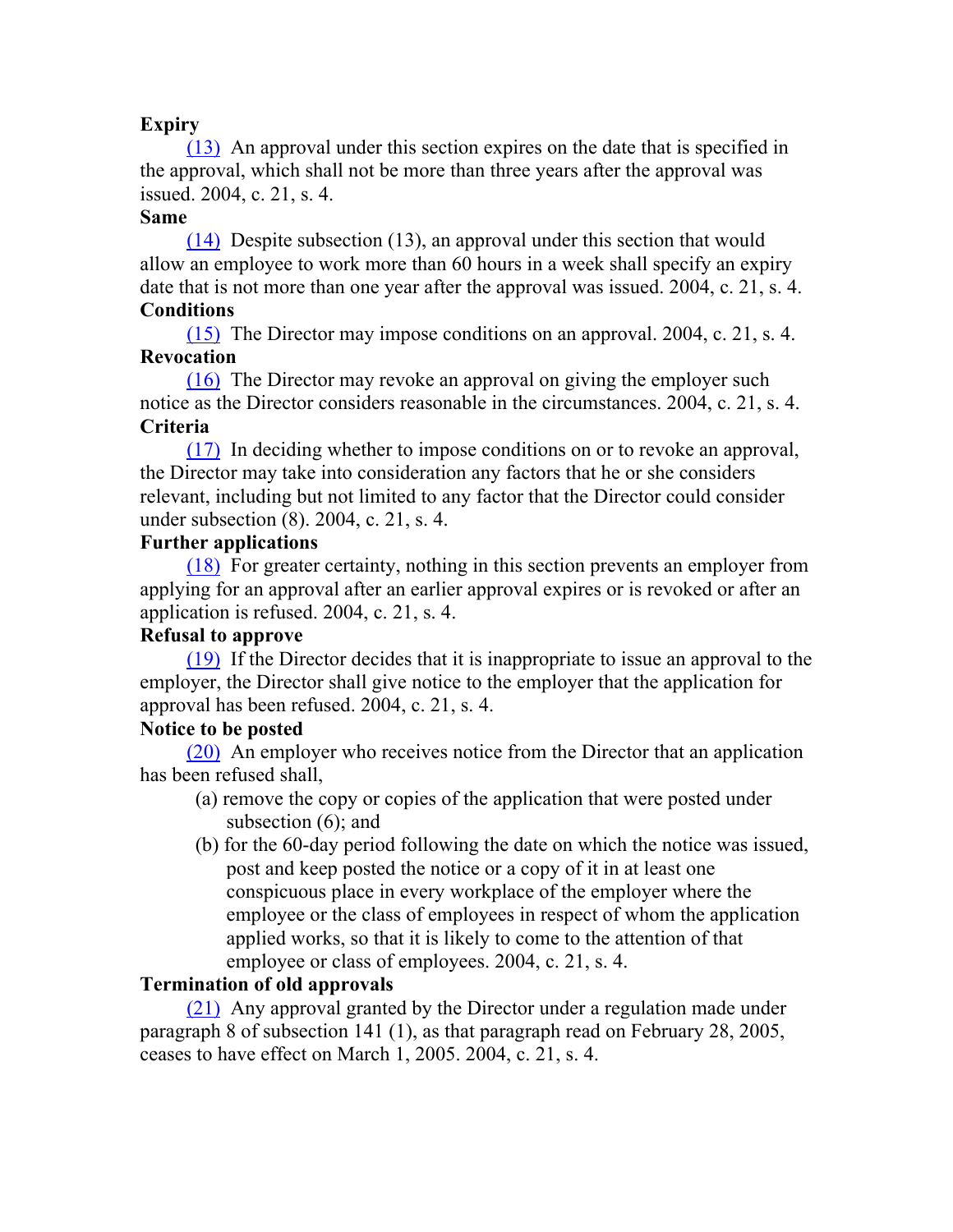#### **Time for applications**

(22) An application under subsection (1) may be made on or after the day the *Employment Standards Amendment Act (Hours of Work and Other Matters), 2004* receives Royal Assent. 2004, c. 21, s. 4.

#### **Non-application of s. 5 (2)**

**17.2** Despite subsection 5 (2), an employer shall not require or permit an employee to work more than the limit specified in clause 17 (1) (b), except in accordance with subsection 17 (3) or (4), even if one or more provisions in the employee's employment contract that directly relate to limits on hours of work provide a greater benefit, within the meaning of subsection 5 (2), to an employee than is provided by section 17. 2004, c. 21, s. 4.

#### **Delegation by Director**

**17.3** (1) The Director may authorize an individual employed in the Ministry to exercise a power or to perform a duty conferred on the Director under section 17.1, either orally or in writing. 2004, c. 21, s. 4.

#### **Residual powers**

(2) The Director may exercise a power conferred on the Director under section 17.1 even if he or she has delegated it to a person under subsection (1). 2004, c. 21, s. 4.

#### **Duty re policies**

(3) An individual authorized by the Director under subsection (1) shall follow any policies established by the Director under subsection 88 (2). 2010, c. 16, Sched. 9, s. 1 (1).

# **Hours free from work**

**18.** (1) An employer shall give an employee a period of at least 11 consecutive hours free from performing work in each day. 2000, c. 41, s. 18 (1); 2002, c. 18, Sched. J, s. 3 (10).

#### **Exception**

(2) Subsection (1) does not apply to an employee who is on call and called in during a period in which the employee would not otherwise be expected to perform work for his or her employer. 2000, c. 41, s. 18 (2).

#### **Free from work between shifts**

(3) An employer shall give an employee a period of at least eight hours free from the performance of work between shifts unless the total time worked on successive shifts does not exceed 13 hours or unless the employer and the employee agree otherwise. 2000, c. 41, s. 18 (3).

#### **Weekly or biweekly free time requirements**

(4) An employer shall give an employee a period free from the performance of work equal to,

- (a) at least 24 consecutive hours in every work week; or
- (b) at least 48 consecutive hours in every period of two consecutive work weeks. 2000, c. 41, s. 18 (4).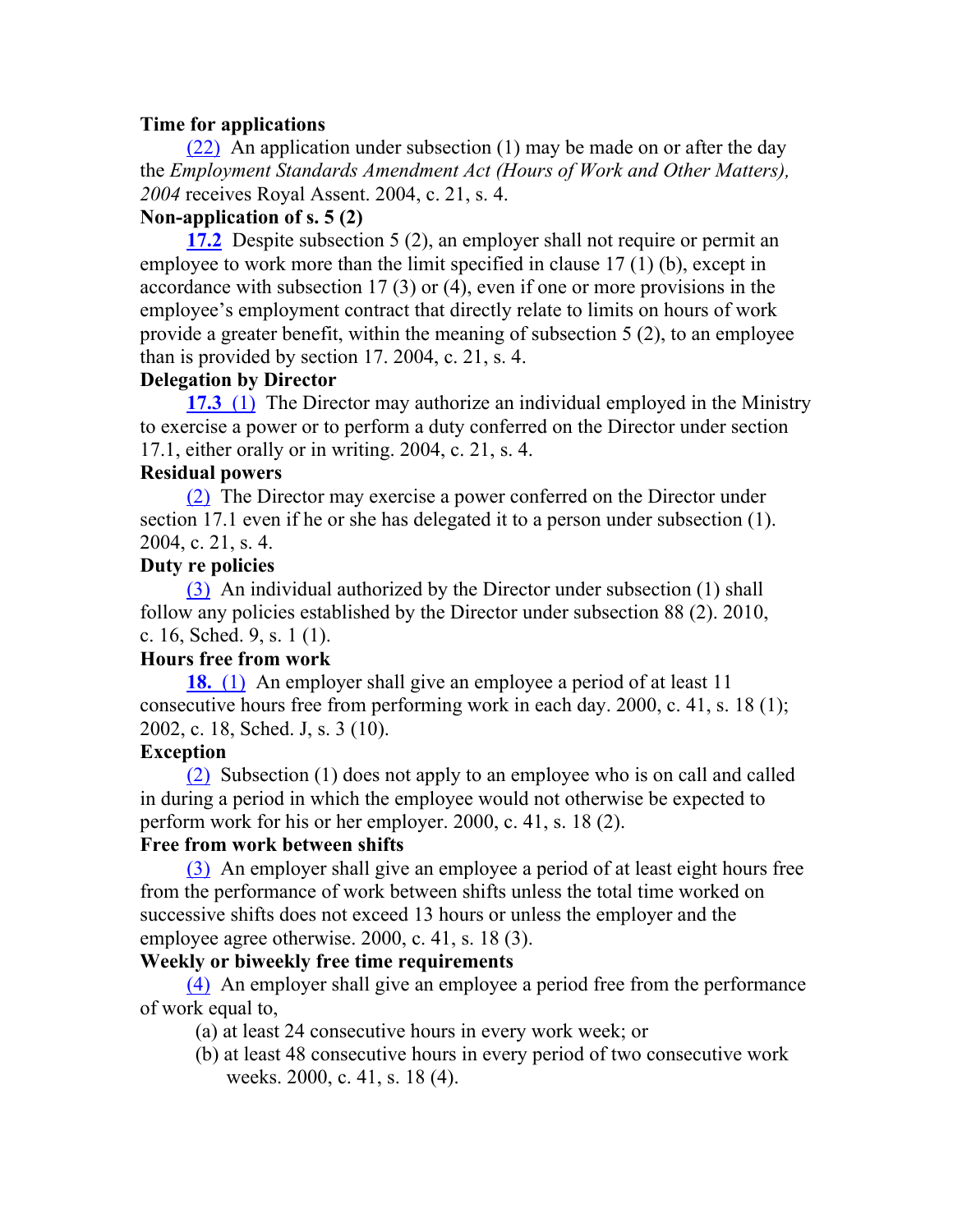#### **Exceptional circumstances**

**19.** An employer may require an employee to work more than the maximum number of hours permitted under section 17 or to work during a period that is required to be free from performing work under section 18 only as follows, but only so far as is necessary to avoid serious interference with the ordinary working of the employer's establishment or operations:

- 1. To deal with an emergency.
- 2. If something unforeseen occurs, to ensure the continued delivery of essential public services, regardless of who delivers those services.
- 3. If something unforeseen occurs, to ensure that continuous processes or seasonal operations are not interrupted.
- 4. To carry out urgent repair work to the employer's plant or equipment. 2000, c. 41, s. 19.

#### **Eating periods**

**20.** (1) An employer shall give an employee an eating period of at least 30 minutes at intervals that will result in the employee working no more than five consecutive hours without an eating period. 2000, c. 41, s. 20 (1).

#### **Exception**

(2) Subsection (1) does not apply if the employer and the employee agree, whether or not in writing, that the employee is to be given two eating periods that together total at least 30 minutes in each consecutive five-hour period. 2000, c. 41, s. 20 (2).

# **Payment not required**

**21.** An employer is not required to pay an employee for an eating period in which work is not being performed unless his or her employment contract requires such payment. 2000, c. 41, s. 21.

#### **Director to prepare document**

**21.1** (1) The Director shall prepare and publish a document that describes such rights of employees and obligations of employers under this Part and Part VIII as the Director believes an employee should be made aware of in connection with an agreement referred to in subsection 17 (2) or clause 17 (3) (a). 2004, c. 21, s. 5.

# **If document not up to date**

(2) If the Director believes that a document prepared under subsection (1) has become out of date, he or she shall prepare and publish a new document. 2004, c. 21, s. 5.

#### **PART VIII OVERTIME PAY**

# **Overtime threshold**

**22.** (1) An employer shall pay an employee overtime pay of at least one and one-half times his or her regular rate for each hour of work in excess of 44 hours in each week or, if another threshold is prescribed, that prescribed threshold. 2000, c. 41, s. 22 (1).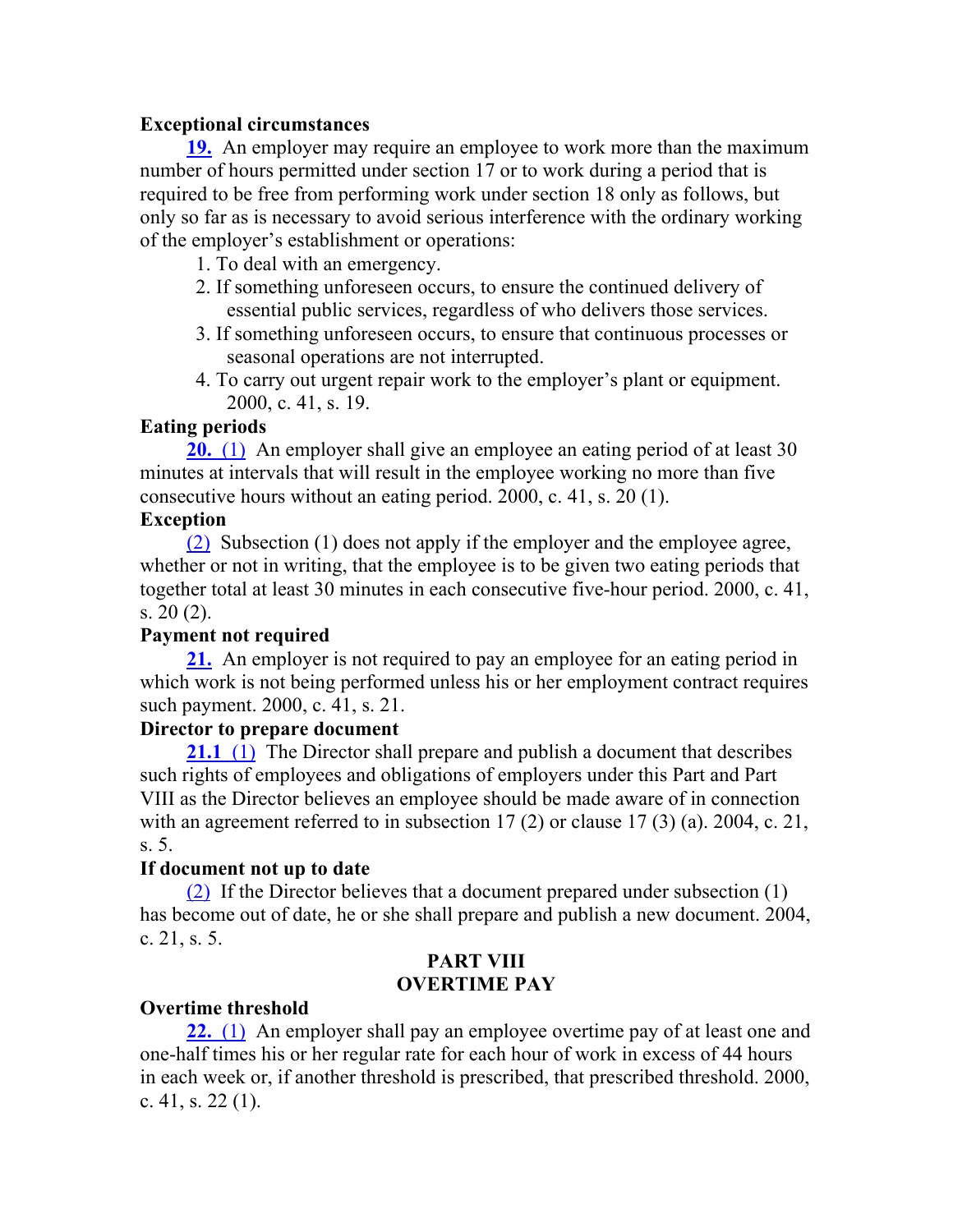# **Averaging**

(2) An employee's hours of work may be averaged over separate, nonoverlapping, contiguous periods of two or more consecutive weeks for the purpose of determining the employee's entitlement, if any, to overtime pay if,

- (a) the employee has made an agreement with the employer that his or her hours of work may be averaged over periods of a specified number of weeks;
- (b) the employer has received an approval under section 22.1 that applies to the employee or a class of employees that includes the employee; and
- (c) the averaging period does not exceed the lesser of,
	- (i) the number of weeks specified in the agreement, and
	- (ii) the number of weeks specified in the approval. 2004, c. 21, s. 6 (1).

# **Same, pending approval**

(2.1) Despite subsection (2), an employee's hours of work may be averaged for the purpose of determining the employee's entitlement, if any, to overtime pay even though the employer has not received the approval described in clause (2) (b), if,

- (a) the employee has made an agreement described in clause (2) (a) with the employer;
- (b) the employer has served on the Director an application for an approval under section 22.1;
- (c) the application is for an approval that applies to the employee or to a class of employees that includes the employee;
- (d) 30 days have passed since the application was served on the Director;
- (e) the employer has not received a notice that the application has been refused;
- (f) the employer's most recent previous application, if any, for an approval under section 22.1 was not refused;
- (g) the most recent approval, if any, received by the employer under section 22.1 was not revoked; and
- (h) the employee's hours of work, pending the approval, are averaged over separate, non-overlapping, contiguous periods of not more than two consecutive weeks. 2004, c. 21, s. 6 (1).

#### **Transition: certain agreements**

(2.2) For the purposes of this section, each of the following agreements shall be treated as if it were an agreement described in clause (2) (a):

- 1. An agreement to average hours of work made under a predecessor to this Act.
- 2. An agreement to average hours of work made under this section as it read on February 28, 2005.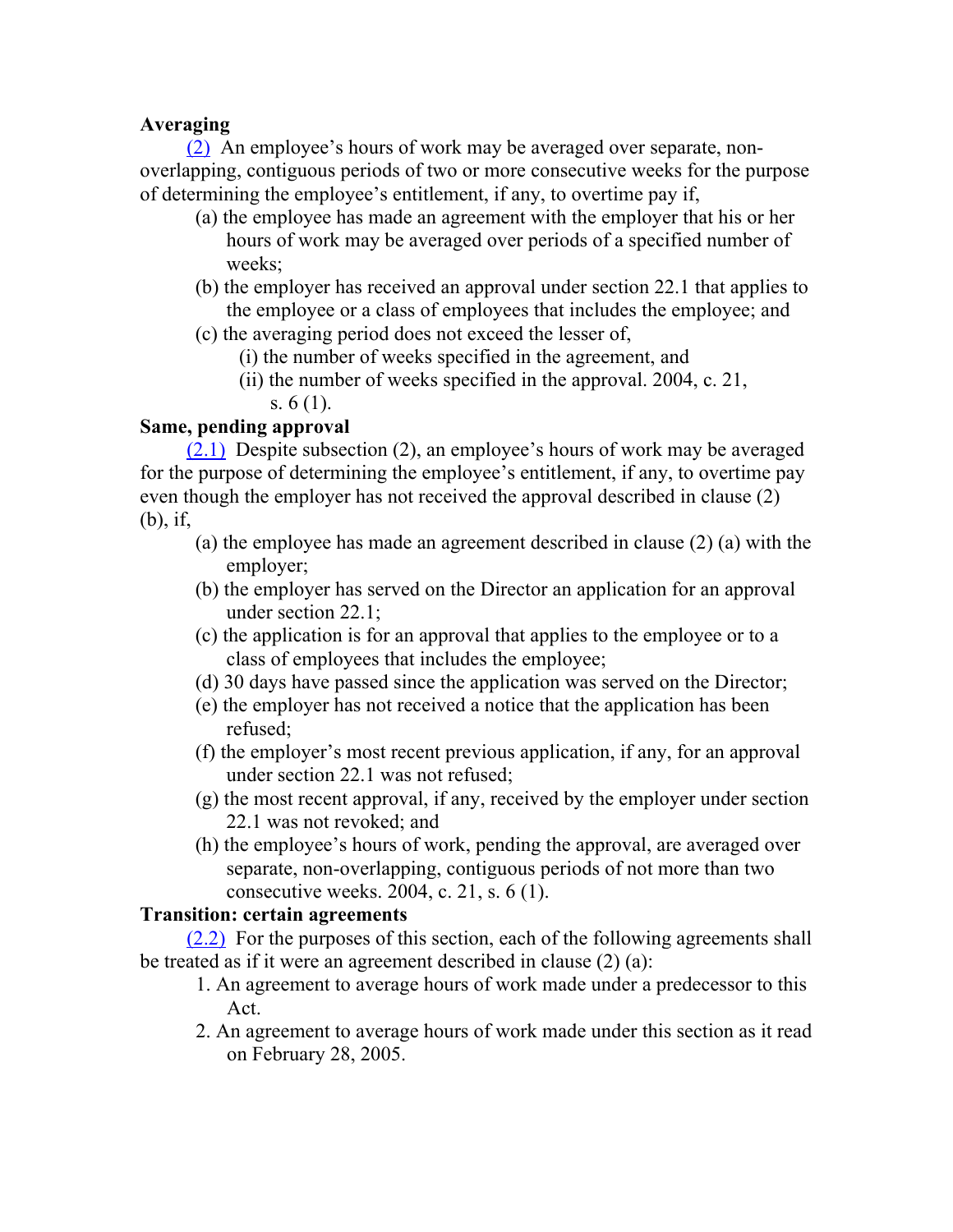- 3. An agreement to average hours of work that complies with the conditions prescribed by the regulations made under paragraph 7 of subsection 141
	- (1) as it read on February 28, 2005. 2004, c. 21, s. 6 (1).

# **Term of agreement**

(3) An averaging agreement is not valid unless it provides for an expiry date and, if it involves an employee who is not represented by a trade union, the expiry date shall not be more than two years after the day the agreement takes effect. 2000, c. 41, s. 22 (3).

# **Agreement may be renewed**

(4) Nothing in subsection (3) prevents an employer and employee from agreeing to renew or replace an averaging agreement. 2000, c. 41, s. 22 (4). **Existing agreement**

(5) An averaging agreement made before this Act comes into force that was approved by the Director under the*Employment Standards Act* is valid for the purposes of subsection (2) until,

- (a) one year after the day this section comes into force; or
- (b) if the employee is represented by a trade union and a collective agreement applies to the employee,
	- (i) the day a subsequent collective agreement that applies to the employee comes into operation, or
	- (ii) if no subsequent collective agreement comes into operation within one year after the existing agreement expires, at the end of that year. 2000, c. 41, s. 22 (5); 2001, c. 9, Sched. I, s. 1 (4).

# **Transition: application for approval before commencement**

(5.1) If the employer applies for an approval under section 22.1 before March 1, 2005, the 30-day period referred to in clause (2.1) (d) shall be deemed to end on the later of,

(a) the last day of the 30-day period; and

(b) March 1, 2005. 2004, c. 21, s. 6 (2).

# **Agreement irrevocable**

(6) No averaging agreement referred to in this section may be revoked before it expires unless the employer and the employee agree to revoke it. 2000, c. 41, s. 22 $(6)$ .

# **Time off in lieu**

(7) The employee may be compensated for overtime hours by receiving one and one-half hours of paid time off work for each hour of overtime worked instead of overtime pay if,

- (a) the employee and the employer agree to do so; and
- (b) the paid time off work is taken within three months of the work week in which the overtime was earned or, with the employee's agreement, within 12 months of that work week. 2000, c. 41, s. 22 (7).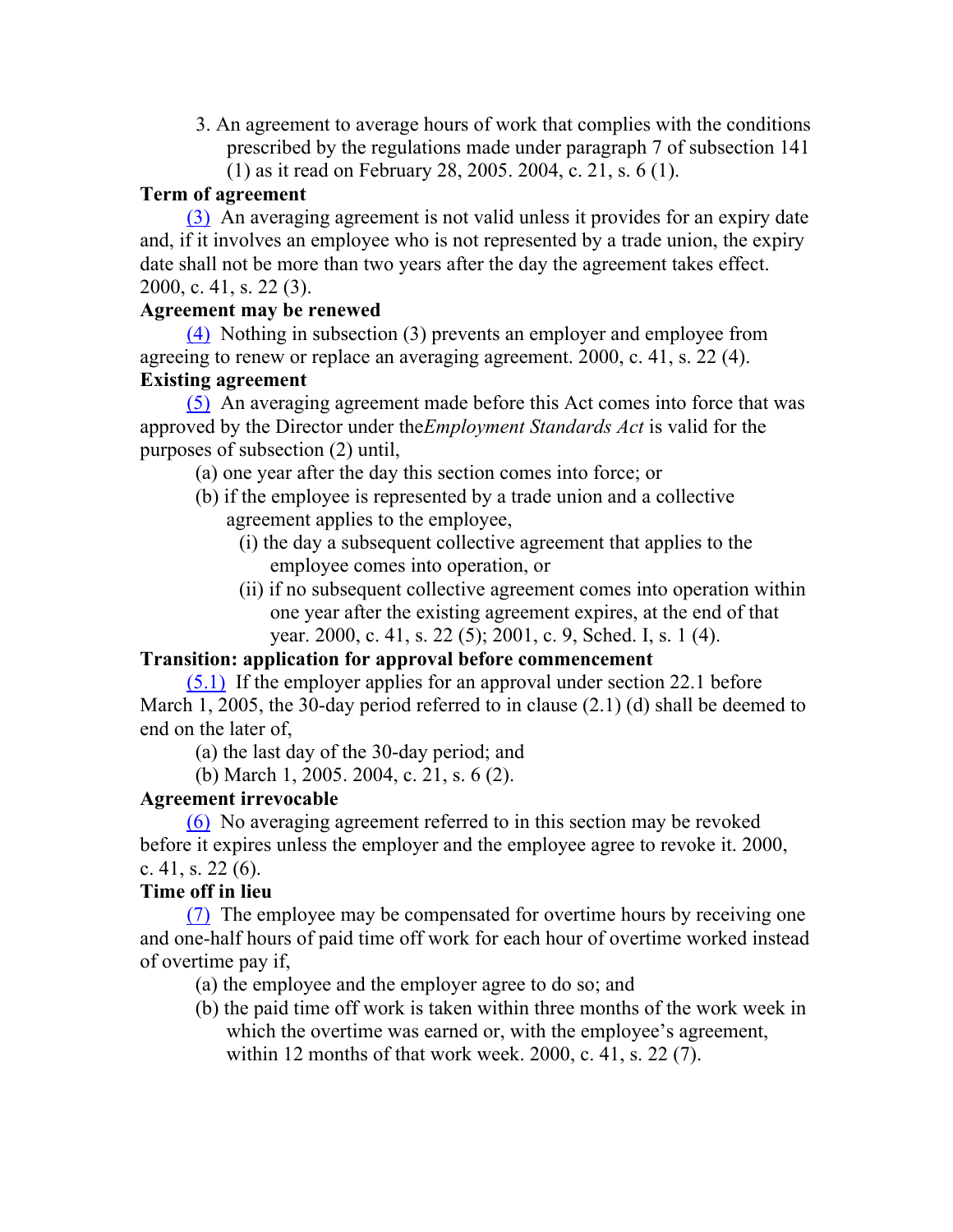#### **Where employment ends**

(8) If the employment of an employee ends before the paid time off is taken under subsection (7), the employer shall pay the employee overtime pay for the overtime hours that were worked in accordance with subsection 11 (5). 2000, c. 41, s.  $22(8)$ .

# **Changing work**

(9) If an employee who performs work of a particular kind or character is exempted from the application of this section by the regulations or the regulations prescribe an overtime threshold of other than 44 hours for an employee who performs such work, and the duties of an employee's position require him or her to perform both that work and work of another kind or character, this Part shall apply to the employee in respect of all work performed by him or her in a work week unless the time spent by the employee performing that other work constitutes less than half the time that the employee spent fulfilling the duties of his or her position in that work week. 2000, c. 41, s. 22 (9).

# **Averaging: application for approval**

**22.1** (1) An employer may apply to the Director for an approval permitting the employer to average an employee's hours of work for the purpose of determining the employee's entitlement, if any, to overtime pay. 2004, c. 21, s. 7. **Form**

(2) The application shall be in a form provided by the Director. 2004, c. 21, s. 7.

# **Service of application**

(3) The application shall be served on the Director,

- (a) by being delivered to the Director's office on a day and at a time when it is open;
- (b) by being mailed to the Director's office using a method of mail delivery that allows delivery to be verified; or
- (c) by being sent to the Director's office by electronic transmission or by telephonic transmission of a facsimile. 2004, c. 21, s. 7.

# **When service effective**

(4) Service under subsection (3) shall be deemed to be effected,

- (a) in the case of service under clause (3) (a), on the day shown on a receipt or acknowledgment provided to the employer by the Director or his or her representative;
- (b) in the case of service under clause (3) (b), on the day shown in the verification;
- (c) in the case of service under clause (3) (c), on the day on which the electronic or telephonic transmission is made, subject to subsection (5). 2004, c. 21, s. 7.

#### **Same**

(5) Service shall be deemed to be effected on the next day on which the Director's office is not closed, if the electronic or telephonic transmission is made,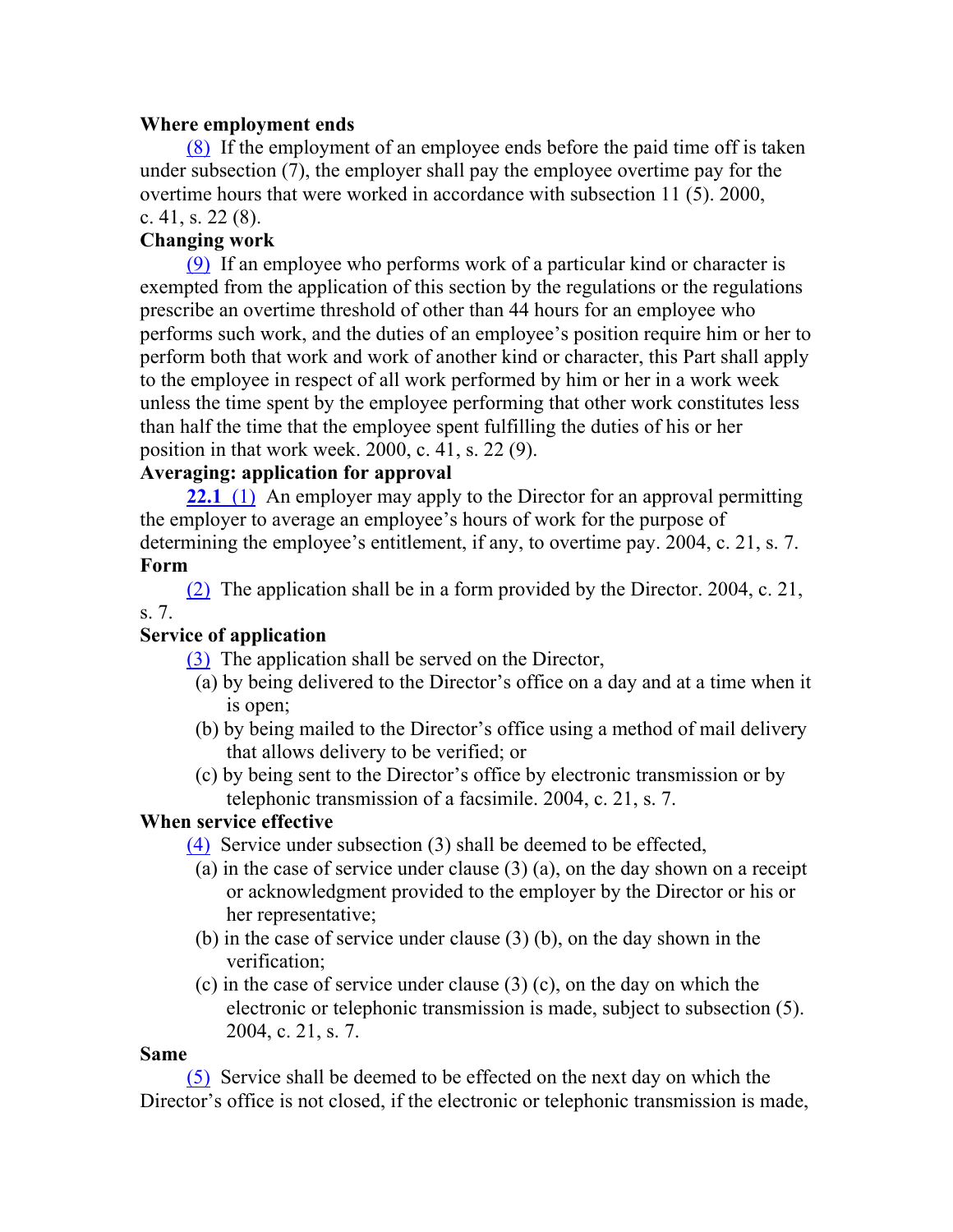(a) on a day on which the Director's office is closed; or

(b) after 5 p.m. on any day. 2004, c. 21, s. 7.

#### **Criteria**

(6) The Director may issue an approval to the employer if the Director is of the view that it would be appropriate to do so. 2004, c. 21, s. 7. **Same**

(7) In deciding whether it is appropriate to issue the approval to the employer, the Director may take into consideration any factors that he or she considers relevant, and, without restricting the generality of the foregoing, he or she may consider,

- (a) any current or past contraventions of this Act or the regulations on the part of the employer;
- (b) the health and safety of employees; and
- (c) any prescribed factors. 2004, c. 21, s. 7.

#### **Employees to whom approval applies**

(8) An approval applies to the employee or class of employees specified in the approval, and applies to every employee in a specified class whether or not the employee was employed by the employer at the time the approval was issued. 2004, c. 21, s. 7.

#### **Same**

(9) For greater certainty, all the employees of the employer may constitute a specified class. 2004, c. 21, s. 7.

# **Approval to be posted**

(10) An employer to whom an approval is issued shall post the approval or a copy of the approval in at least one conspicuous place in every workplace of the employer where the employee or the class of employees in respect of whom the approval applies works, so that it is likely to come to the attention of that employee or class of employees. 2004, c. 21, s. 7.

#### **Same**

(11) The employer shall keep each approval or copy posted as set out in subsection (10) until the approval expires or is revoked, and shall then remove it. 2004, c. 21, s. 7.

# **Expiry**

(12) An approval under this section expires on the date on which the averaging agreement between the employer and the employee expires, or on the earlier date that the Director specifies in the approval. 2004, c. 21, s. 7.

# **Conditions**

(13) The Director may impose conditions on an approval. 2004, c. 21, s. 7. **Revocation**

(14) The Director may revoke an approval on giving the employer such notice as the Director considers reasonable in the circumstances. 2004, c. 21, s. 7.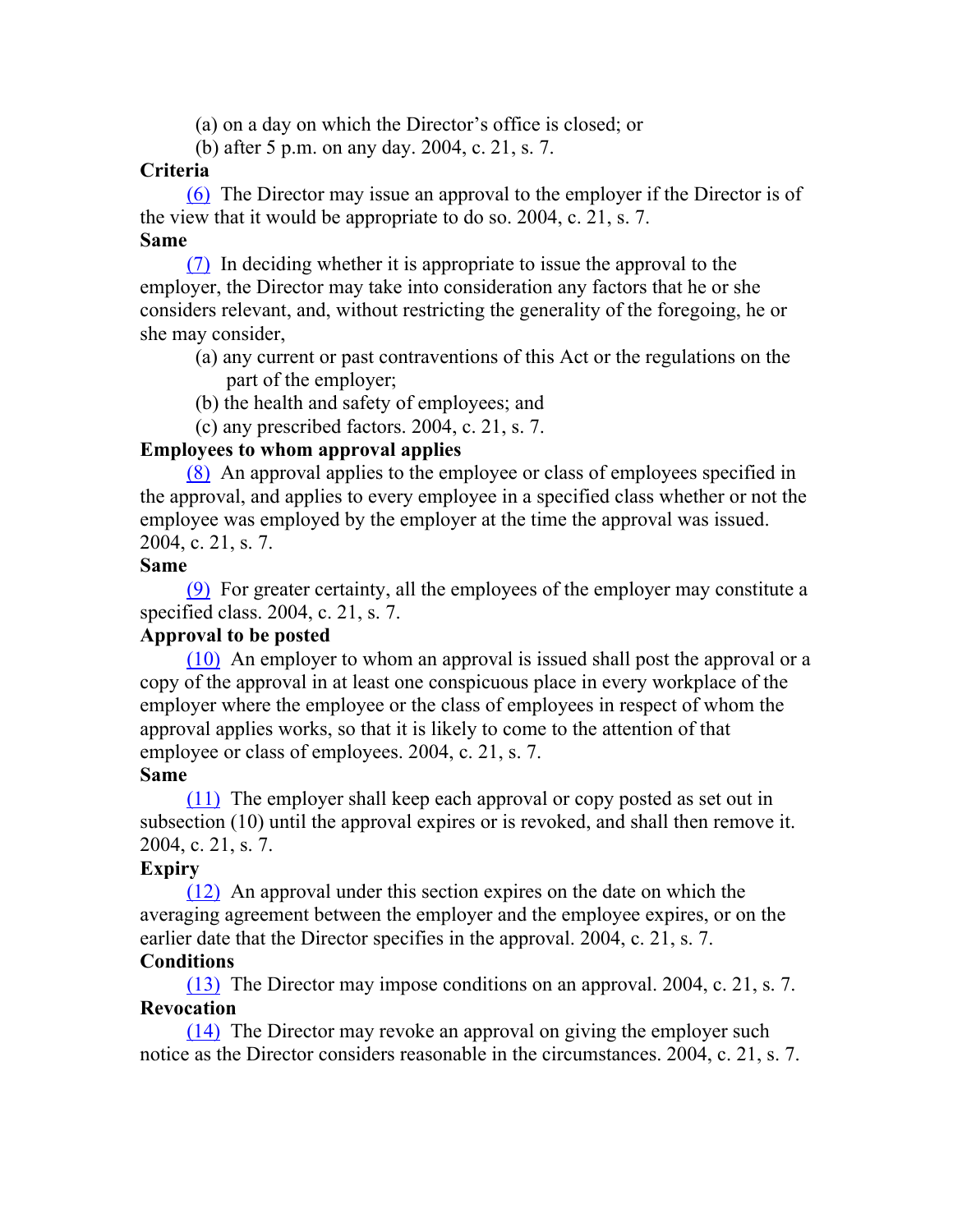#### **Criteria**

(15) In deciding whether to impose conditions on or to revoke an approval, the Director may take into consideration any factors that he or she considers relevant, including but not limited to any factor that the Director could consider under subsection (7). 2004, c. 21, s. 7.

#### **Further applications**

(16) For greater certainty, nothing in this section prevents an employer from applying for an approval after an earlier approval expires or is revoked or after an application is refused. 2004, c. 21, s. 7.

#### **Refusal to approve**

(17) If the Director decides that it is inappropriate to issue an approval to the employer, the Director shall give notice to the employer that the application for approval has been refused. 2004, c. 21, s. 7.

#### **Termination of old approvals**

(18) Any approval of an averaging agreement that is granted by the Director under a regulation made under paragraph 7 of subsection 141 (1), as that paragraph read on February 28, 2005, ceases to have effect on March 1, 2005. 2004, c. 21, s. 7.

# **Time for applications**

(19) An application under subsection (1) may be made on or after the day the *Employment Standards Amendment Act (Hours of Work and Other Matters), 2004* receives Royal Assent. 2004, c. 21, s. 7.

#### **Delegation by Director**

**22.2** (1) The Director may authorize an individual employed in the Ministry to exercise a power or to perform a duty conferred on the Director under section 22.1, either orally or in writing. 2004, c. 21, s. 7.

#### **Residual powers**

(2) The Director may exercise a power conferred on the Director under section 22.1 even if he or she has delegated it to a person under subsection (1). 2004, c. 21, s. 7.

#### **Duty re policies**

(3) An individual authorized by the Director under subsection (1) shall follow any policies established by the Director under subsection 88 (2). 2010, c. 16, Sched. 9, s. 1 (2).

#### **PART IX MINIMUM WAGE**

#### **Minimum wage**

**23.** (1) An employer shall pay employees at least the prescribed minimum wage. 2000, c. 41, s. 23 (1).

#### **Room or board**

(2) If an employer provides room or board to an employee, the prescribed amount with respect to room or board shall be deemed to have been paid by the employer to the employee as wages. 2000, c. 41, s. 23 (2).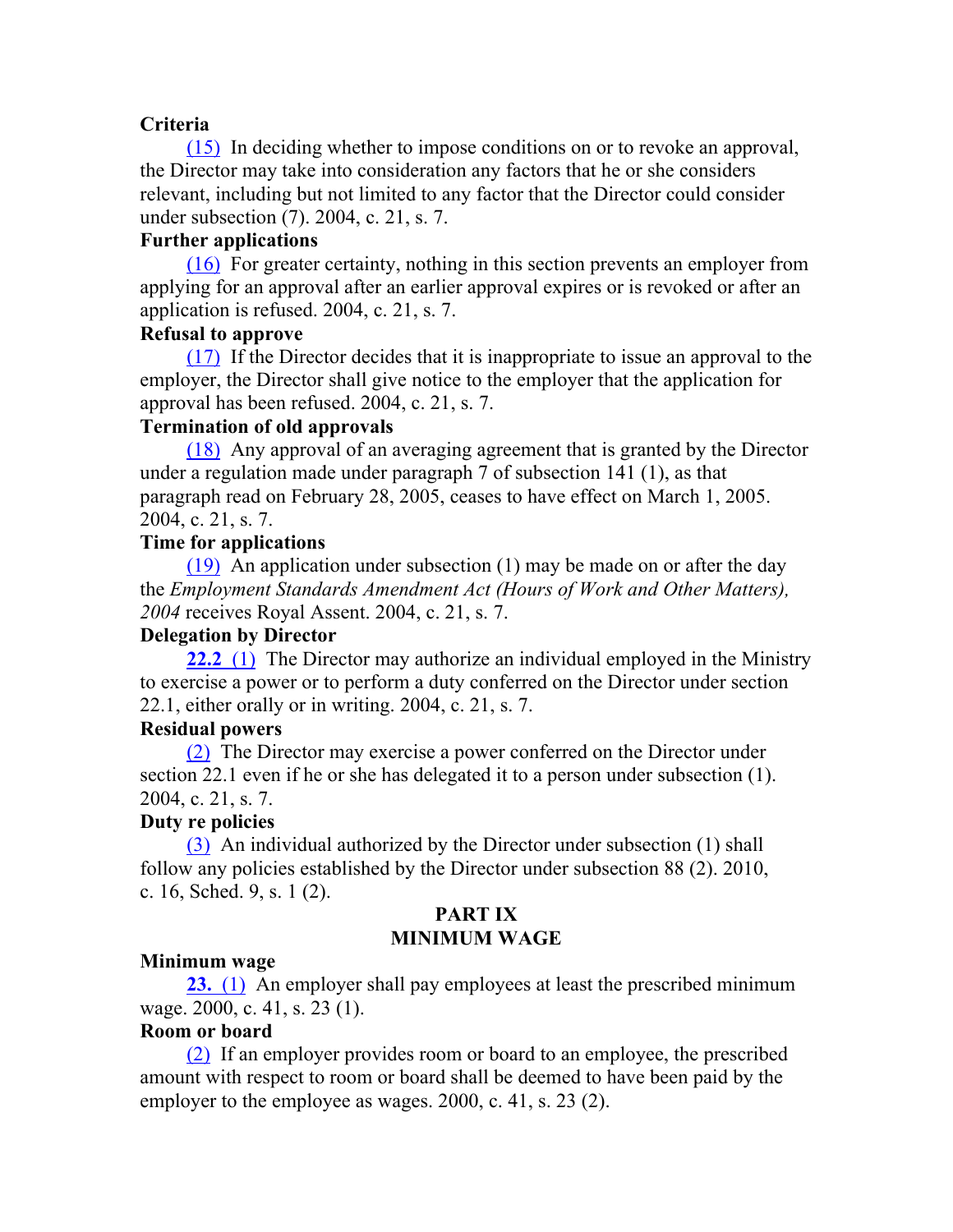#### **Determining compliance**

(3) Compliance with this Part shall be determined on a pay period basis. 2000, c. 41, s. 23 (3).

#### **Hourly rate**

(4) Without restricting the generality of subsection (3), if the prescribed minimum wage applicable with respect to an employee is expressed as an hourly rate, the employer shall not be considered to have complied with this Part unless,

- (a) when the amount of regular wages paid to the employee in the pay period is divided by the number of hours he or she worked in the pay period, other than hours for which the employee was entitled to receive overtime pay or premium pay, the quotient is at least equal to the prescribed minimum wage; and
- (b) when the amount of overtime pay and premium pay paid to the employee in the pay period is divided by the number of hours worked in the pay period for which the employee was entitled to receive overtime pay or premium pay, the quotient is at least equal to one and one half times the prescribed minimum wage. 2000, c. 41, s. 23 (4).

# **PART X PUBLIC HOLIDAYS**

# **Public holiday pay**

**24.** (1) An employee's public holiday pay for a given public holiday shall be equal to,

- (a) the total amount of regular wages earned and vacation pay payable to the employee in the four work weeks before the work week in which the public holiday occurred, divided by 20; or
- (b) if some other manner of calculation is prescribed, the amount determined using that manner of calculation. 2000, c. 41, s. 24 (1); 2002, c. 18, Sched. J, s. 3 (12).

# **Premium pay**

(2) An employer who is required under this Part to pay premium pay to an employee shall pay the employee at least one and one half times his or her regular rate. 2000, c. 41, s. 24 (2).

# **Two kinds of work**

**25.** (1) Subsection (2) applies with respect to an employee if,

- (a) an employee performs work of a particular kind or character in a work week in which a public holiday occurs;
- (b) the regulations exempt employees who perform work of that kind or character from the application of this Part; and
- (c) the duties of the employee's position also require him or her to perform work of another kind or character. 2000, c. 41, s. 25 (1).

# **Same**

(2) This Part applies to the employee with respect to that public holiday unless the time spent by the employee performing the work referred to in clause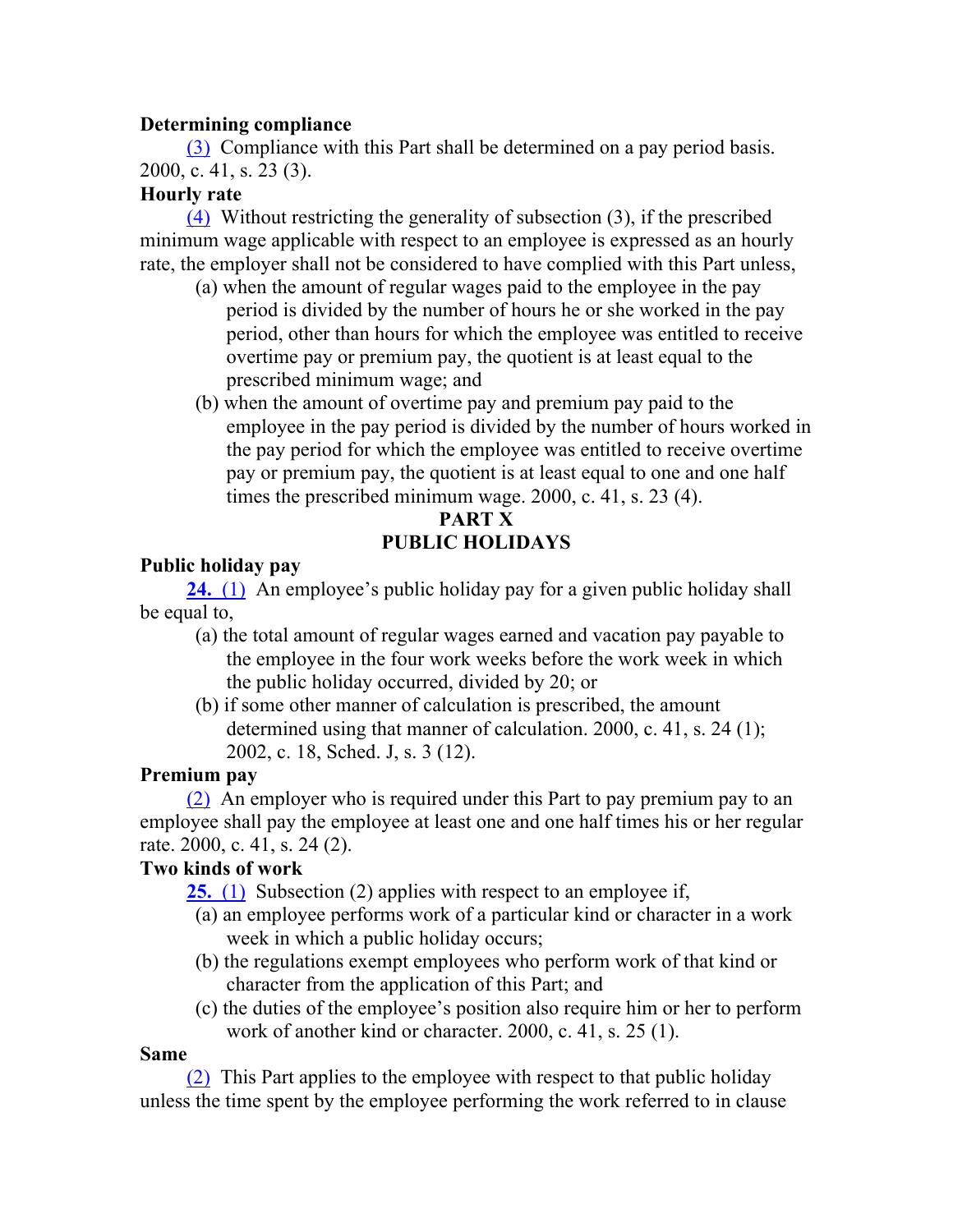(1) (b) constitutes more than half the time that the employee spent fulfilling the duties of his or her position in that work week. 2000, c. 41, s. 25 (2).

# **Public holiday ordinarily a working day**

**26.** (1) If a public holiday falls on a day that would ordinarily be a working day for an employee and the employee is not on vacation that day, the employer shall give the employee the day off work and pay him or her public holiday pay for that day. 2000, c. 41, s. 26 (1).

# **Exception**

(2) The employee has no entitlement under subsection (1) if he or she fails, without reasonable cause, to work all of his or her last regularly scheduled day of work before the public holiday or all of his or her first regularly scheduled day of work after the public holiday. 2000, c. 41, s. 26 (2).

# **Agreement to work, ordinarily a working day**

**27.** (1) An employee and employer may agree that the employee will work on a public holiday that would ordinarily be a working day for that employee, and if they do, section 26 does not apply to the employee. 2000, c. 41, s.  $27(1)$ .

# **Employee's entitlement**

(2) Subject to subsections (3) and (4), if an employer and an employee make an agreement under subsection (1),

- (a) the employer shall pay to the employee wages at his or her regular rate for the hours worked on the public holiday and substitute another day that would ordinarily be a working day for the employee to take off work and for which he or she shall be paid public holiday pay as if the substitute day were a public holiday; or
- (b) if the employee and the employer agree, the employer shall pay to the employee public holiday pay for the day plus premium pay for each hour worked on that day. 2000, c. 41, s. 27 (2).

# **Restriction**

(3) A day that is substituted for a public holiday under clause (2) (a) shall be,

(a) a day that is no more than three months after the public holiday; or

(b) if the employee and the employer agree, a day that is no more than 12 months after the public holiday. 2000, c. 41, s. 27 (3).

# **Where certain work not performed**

(4) The employee's entitlement under subsection (2) is subject to the following rules:

- 1. If the employee, without reasonable cause, performs none of the work that he or she agreed to perform on the public holiday, the employee has no entitlement under subsection (2).
- 2. If the employee, with reasonable cause, performs none of the work that he or she agreed to perform on the public holiday, the employer shall give the employee a substitute day off work in accordance with clause (2) (a) or, if an agreement was made under clause (2) (b), public holiday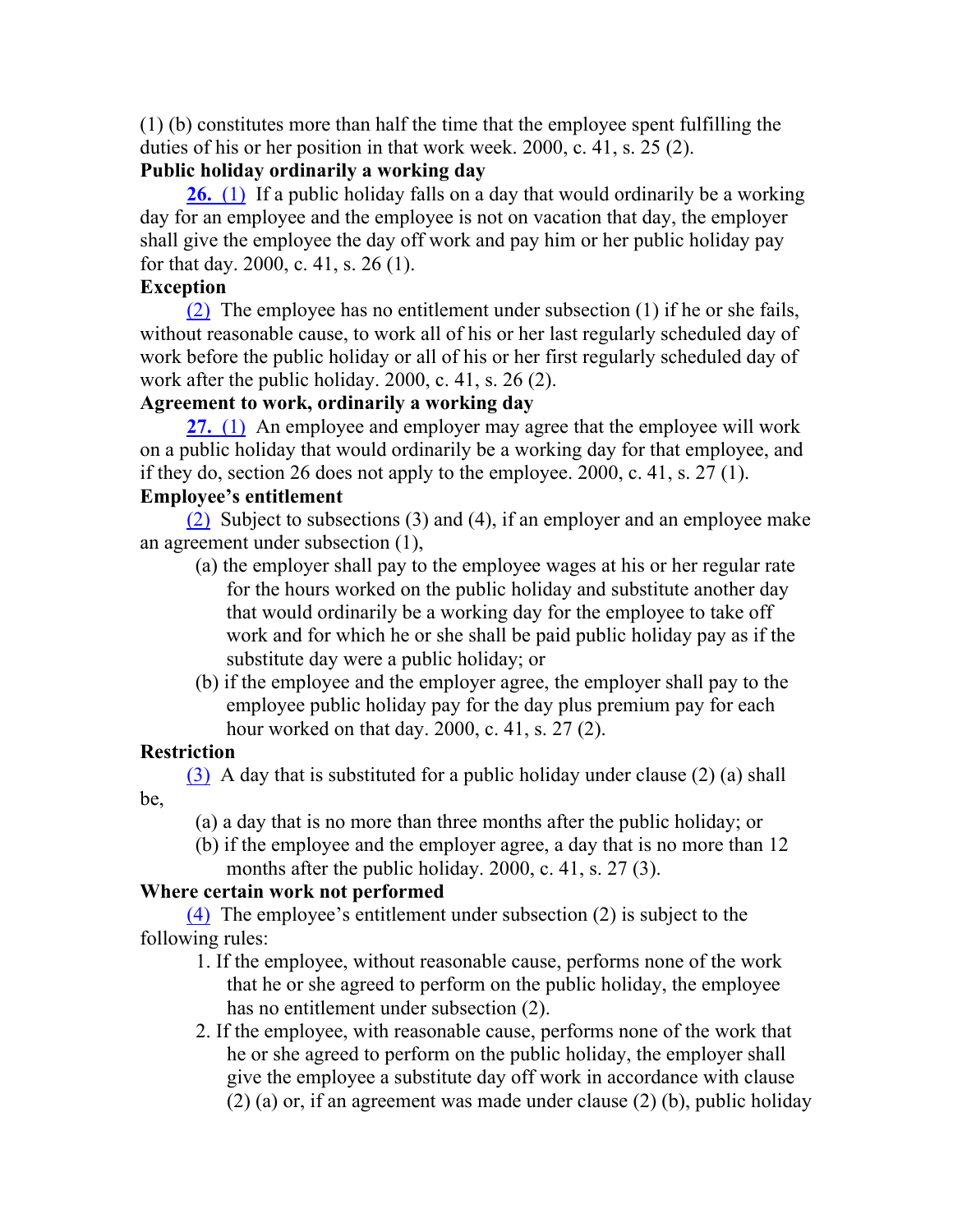pay for the public holiday. However, if the employee also fails, without reasonable cause, to work all of his or her last regularly scheduled day of work before the public holiday or all of his or her first regularly scheduled day of work after the public holiday, the employee has no entitlement under subsection (2).

- 3. If the employee performs some of the work that he or she agreed to perform on the public holiday but fails, without reasonable cause, to perform all of it, the employer shall give the employee premium pay for each hour worked on the public holiday but the employee has no other entitlement under subsection (2).
- 4. If the employee performs some of the work that he or she agreed to perform on the public holiday but fails, with reasonable cause, to perform all of it, the employer shall give the employee wages at his or her regular rate for the hours worked on the public holiday and a substitute day off work in accordance with clause (2) (a) or, if an agreement was made under clause (2) (b), public holiday pay for the public holiday plus premium pay for each hour worked on the public holiday. However, if the employee also fails, without reasonable cause, to work all of his or her last regularly scheduled day of work before the public holiday or all of his or her first regularly scheduled day of work after the public holiday, the employer shall give the employee premium pay for each hour worked on the public holiday but the employee has no other entitlement under subsection (2).
- 5. If the employee performs all of the work that he or she agreed to perform on the public holiday but fails, without reasonable cause, to work all of his or her last regularly scheduled day of work before or all of his or her first regularly scheduled day of work after the public holiday, the employer shall give the employee premium pay for each hour worked on the public holiday but the employee has no other entitlement under subsection (2). 2000, c. 41, s. 27 (4); 2002, c. 18, Sched. J, s. 3 (13).

#### **Requirement to work on a public holiday: certain operations**

**28.** (1) If an employee is employed in a hospital, a continuous operation, or a hotel, motel, tourist resort, restaurant or tavern, the employer may require the employee to work on a public holiday that is ordinarily a working day for the employee and that is not a day on which the employee is on vacation, and if the employer does so, sections 26 and 27 do not apply to the employee. 2000, c. 41, s. 28 (1).

#### **Employee's entitlement**

(2) Subject to subsections (3) and (4), if an employer requires an employee to work on a public holiday under subsection (1), the employer shall,

(a) pay to the employee wages at his or her regular rate for the hours worked on the public holiday and substitute another day that would ordinarily be a working day for the employee to take off work and for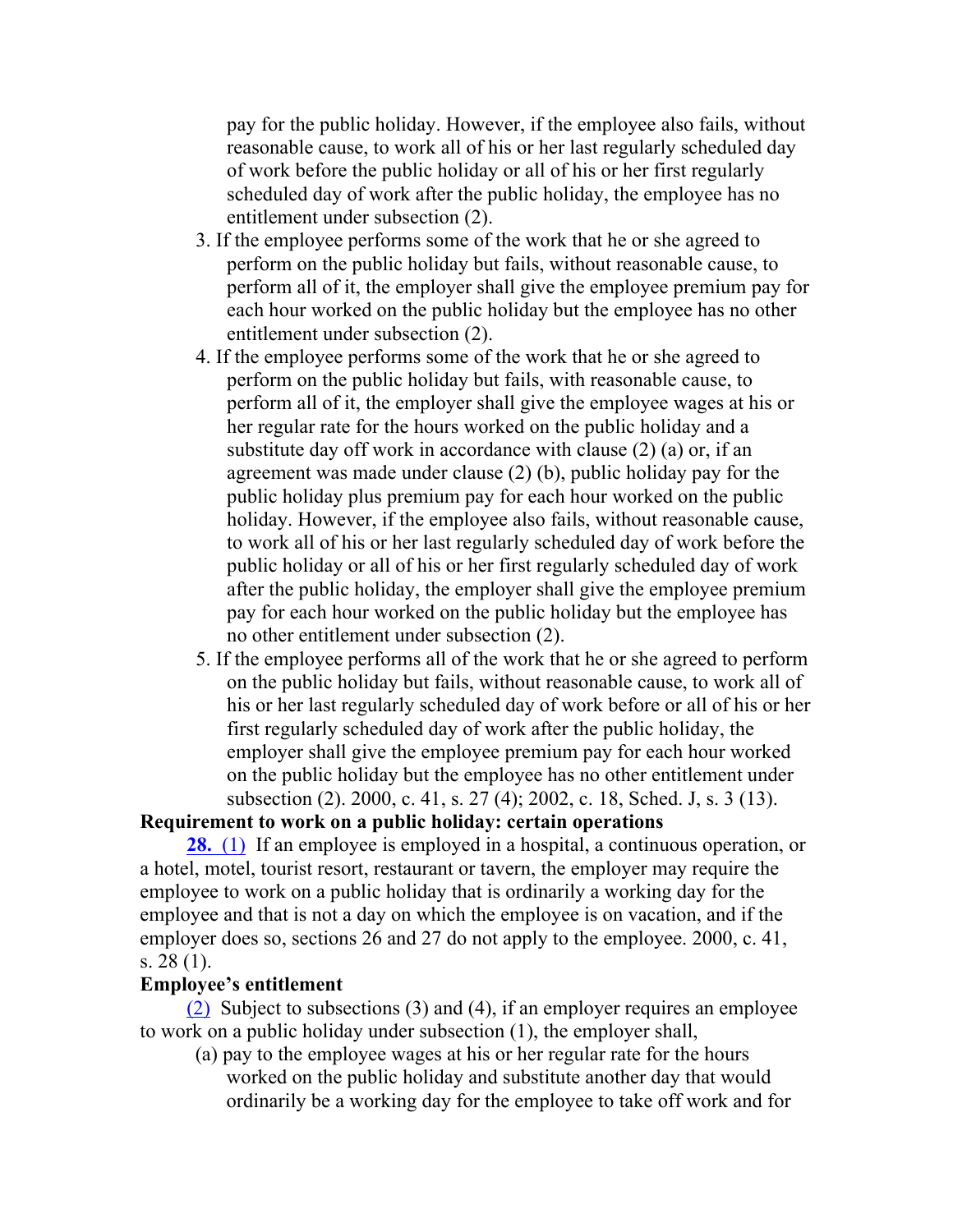which he or she shall be paid public holiday pay as if the substitute day were a public holiday; or

(b) pay to the employee public holiday pay for the day plus premium pay for each hour worked on that day. 2000, c. 41, s. 28 (2).

# **Restriction**

(3) A day that is substituted for a public holiday under clause (2) (a) shall be,

- (a) a day that is no more than three months after the public holiday; or
- (b) if the employee and the employer agree, a day that is no more than 12 months after the public holiday. 2000, c. 41, s. 28 (3).

# **Where certain work not performed**

(4) The employee's entitlement under subsection (2) is subject to the following rules:

- 1. If the employee, without reasonable cause, performs none of the work that he or she was required to perform on the public holiday, the employee has no entitlement under subsection (2).
- 2. If the employee, with reasonable cause, performs none of the work that he or she was required to perform on the public holiday, the employer shall give the employee a substitute day off work in accordance with clause (2) (a) or public holiday pay for the public holiday under clause (2) (b), as the employer chooses. However, if the employee also fails, without reasonable cause, to work all of his or her last regularly scheduled day of work before the public holiday or all of his or her first regularly scheduled day of work after the public holiday, the employee has no entitlement under subsection (2).
- 3. If the employee performs some of the work that he or she was required to perform on the public holiday but fails, without reasonable cause, to perform all of it, he or she is entitled to premium pay for each hour worked on the public holiday but has no other entitlement under subsection  $(2)$ .
- 4. If the employee performs some of the work that he or she was required to perform on the public holiday but fails, with reasonable cause, to perform all of it, the employer shall give the employee wages at his or her regular rate for the hours worked on the public holiday and a substitute day off work in accordance with clause (2) (a) or public holiday pay for the public holiday plus premium pay for each hour worked on the public holiday under clause (2) (b), as the employer chooses. However, if the employee also fails, without reasonable cause, to work all of his or her last regularly scheduled day of work before the public holiday or all of his or her first regularly scheduled day of work after the public holiday, the employer shall give the employee premium pay for each hour worked on the public holiday but the employee has no other entitlement under subsection (2).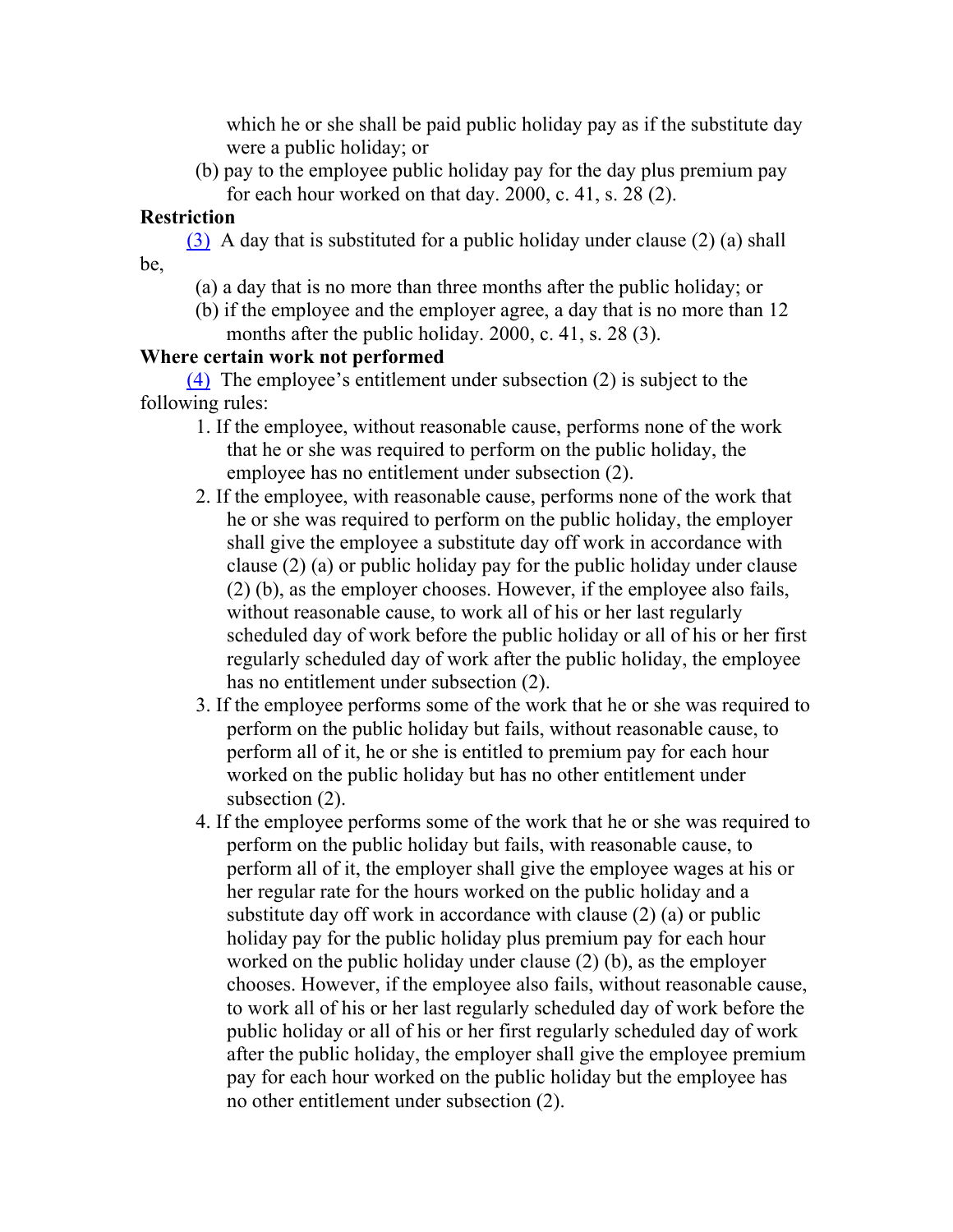5. If the employee performs all of the work that he or she was required to perform on the public holiday but fails, without reasonable cause, to work all of his or her last regularly scheduled day of work before or all of his or her first regularly scheduled day of work after the public holiday, the employer shall give the employee premium pay for each hour worked on the public holiday but the employee has no other entitlement under subsection (2). 2000, c. 41, s. 28 (4); 2002, c. 18, Sched. J, s. 3 (14).

#### **Public holiday not ordinarily a working day**

**29.** (1) If a public holiday falls on a day that would not ordinarily be a working day for an employee or a day on which the employee is on vacation, the employer shall substitute another day that would ordinarily be a working day for the employee to take off work and for which he or she shall be paid public holiday pay as if the substitute day were a public holiday. 2000, c. 41, s. 29 (1).

#### **Restriction**

(2) A day that is substituted for a public holiday under subsection (1) shall be,

- (a) a day that is no more than three months after the public holiday; or
- (b) if the employee and the employer agree, a day that is no more than 12 months after the public holiday. 2000, c. 41, s. 29 (2).

#### **Employee on leave or lay-off**

(2.1) If a public holiday falls on a day that would not ordinarily be a working day for an employee and the employee is on a leave of absence under section 46 or 48 or on a layoff on that day, the employee is entitled to public holiday pay for the day but has no other entitlement under this Part with respect to the public holiday. 2002, c. 18, Sched. J, s. 3 (15).

#### **Layoff resulting in termination**

(2.2) Subsection (2.1) does not apply to an employee if his or her employment has been terminated under clause 56 (1) (c) and the public holiday falls on or after the day on which the lay-off first exceeded the period of a temporary lay-off. 2002, c. 18, Sched. J, s. 3 (15).

#### **Agreement re: public holiday pay**

(3) An employer and an employee may agree that, instead of complying with subsection (1), the employer shall pay the employee public holiday pay for the public holiday, and if they do subsection (1) does not apply to the employee. 2000, c. 41, s. 29 (3).

#### **Exception**

(4) The employee has no entitlement under subsection  $(1)$ ,  $(2.1)$  or  $(3)$  if he or she fails, without reasonable cause, to work all of his or her last regularly scheduled day of work before the public holiday or all of his or her first regularly scheduled day of work after the public holiday.  $2000$ , c.  $41$ , s.  $29$  (4);  $2002$ , c.  $18$ , Sched. J, s. 3 (16).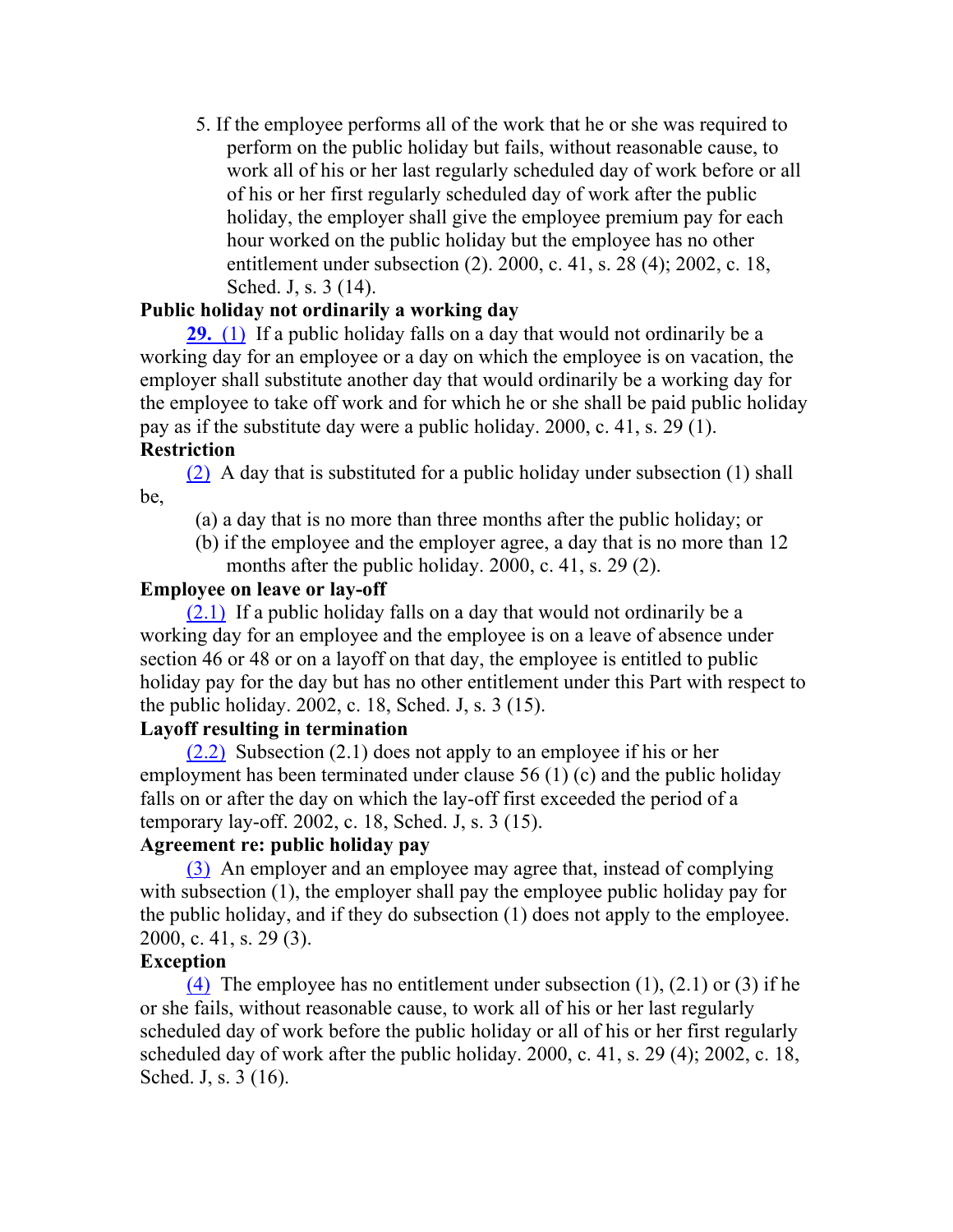#### **Agreement to work where not ordinarily a working day**

**30.** (1) An employee and employer may agree that the employee will work on a public holiday that falls on a day that would not ordinarily be a working day for that employee or on a day on which the employee is on vacation, and if they do, section 29 does not apply to the employee. 2000, c. 41, s. 30 (1).

#### **Employee's entitlement**

(2) Subject to subsections (3) and (4), if an employer and an employee make an agreement under subsection (1),

- (a) the employer shall pay to the employee wages at his or her regular rate for the hours worked on the public holiday and substitute another day that would ordinarily be a working day for the employee to take off work and for which he or she shall be paid public holiday pay as if the substitute day were a public holiday; or
- (b) if the employer and employee agree, the employer shall pay the employee public holiday pay for the day plus premium pay for each hour worked. 2000, c. 41, s. 30 (2).

## **Restriction**

(3) A day that is substituted for a public holiday under clause (2) (a) shall be,

(a) a day that is no more than three months after the public holiday; or

(b) if the employee and the employer agree, a day that is no more than 12 months after the public holiday. 2000, c. 41, s. 30 (3).

## **Where certain work not performed**

(4) The employee's entitlement under subsection (2) is subject to the following rules:

- 1. If the employee, without reasonable cause, performs none of the work that he or she agreed to perform on the public holiday, the employee has no entitlement under subsection (2).
- 2. If the employee, with reasonable cause, performs none of the work that he or she agreed to perform on the public holiday, the employer shall give the employee a substitute day off work in accordance with clause (2) (a) or, if an agreement was made under clause (2) (b), public holiday pay for the public holiday. However, if the employee also fails, without reasonable cause, to work all of his or her last regularly scheduled day of work before the public holiday or all of his or her first regularly scheduled day of work after the public holiday, the employee has no entitlement under subsection (2).
- 3. If the employee performs some of the work that he or she agreed to perform on the public holiday but fails, without reasonable cause, to perform all of it, the employer shall give the employee premium pay for each hour worked on the public holiday but the employee has no other entitlement under subsection (2).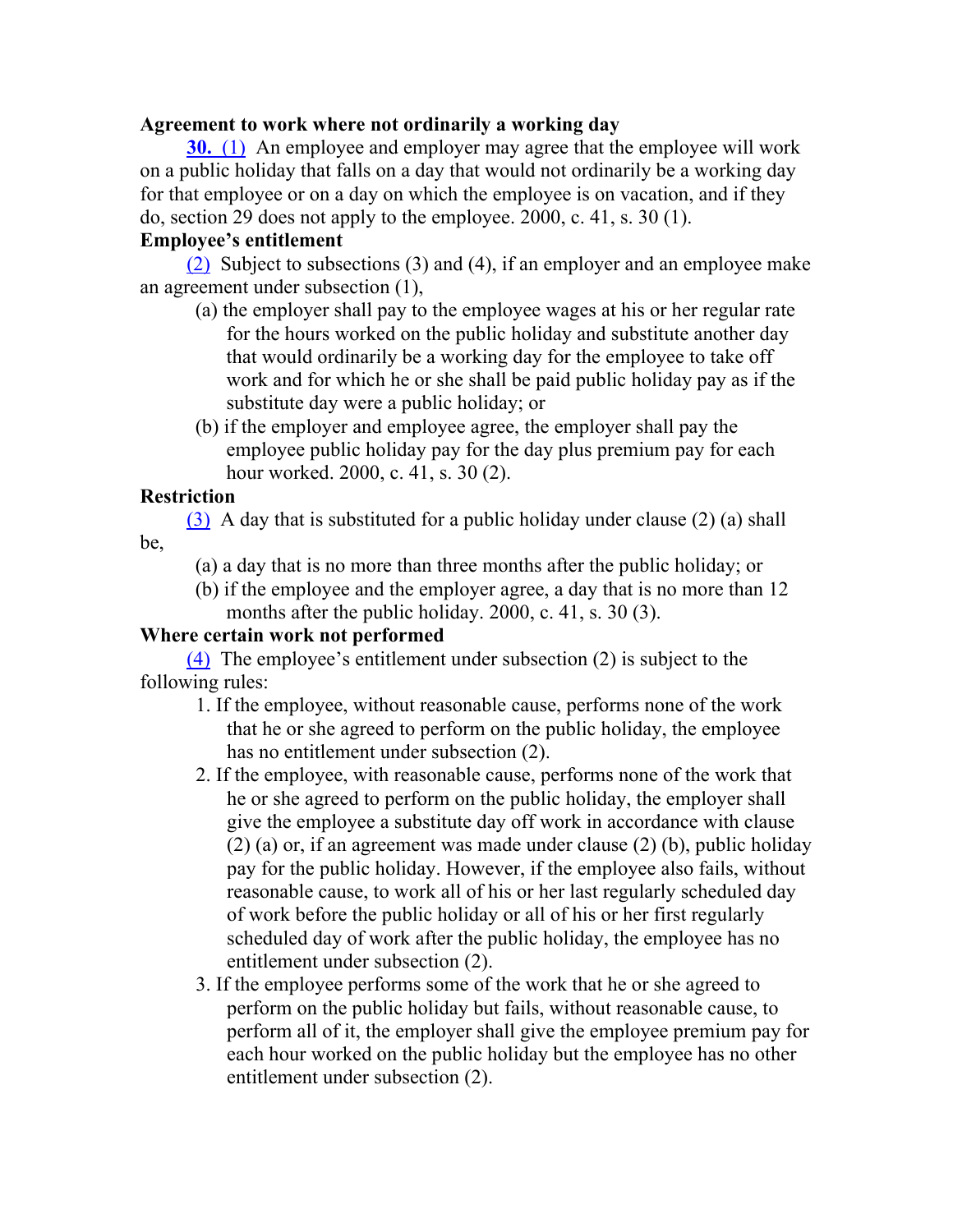- 4. If the employee performs some of the work that he or she agreed to perform on the public holiday but fails, with reasonable cause, to perform all of the work that he or she agreed to perform on the public holiday, the employer shall give the employee wages at his or her regular rate for the hours worked on the public holiday and a substitute day off work in accordance with clause (2) (a) or, if an agreement was made under clause (2) (b), public holiday pay for the public holiday plus premium pay for each hour worked on the public holiday. However, if the employee also fails, without reasonable cause, to work all of his or her last regularly scheduled day of work before the public holiday or all of his or her first regularly scheduled day of work after the public holiday, the employer shall give the employee premium pay for each hour worked on the public holiday but the employee has no other entitlement under subsection (2).
- 5. If the employee performs all of the work that he or she agreed to perform on the public holiday but fails, without reasonable cause, to work all of his or her last regularly scheduled day of work before or all of his or her first regularly scheduled day of work after the public holiday, the employer shall give the employee premium pay for each hour worked on the public holiday but the employee has no other entitlement under subsection (2). 2000, c. 41, s. 30 (4); 2002, c. 18, Sched. J, s. 3 (17).

#### **Premium pay hours not overtime hours**

**31.** If an employee receives premium pay for working on a public holiday, the hours worked shall not be taken into consideration in calculating overtime pay to which the employee may be entitled. 2000, c. 41, s. 31.

#### **If employment ends**

**32.** If the employment of an employee ends before a day that has been substituted for a public holiday under this Part, the employer shall pay the employee public holiday pay for that day in accordance with subsection 11 (5). 2000, c. 41, s. 32.

#### **PART XI VACATION WITH PAY**

#### **Right to vacation**

**33.** (1) An employer shall give an employee a vacation of at least two weeks after each vacation entitlement year that he or she completes. 2002, c. 18, Sched. J, s. 3 (18).

#### **Active and inactive employment**

(2) Both active employment and inactive employment shall be included for the purposes of subsection (1). 2002, c. 18, Sched. J, s. 3 (18).

#### **Where vacation not taken in complete weeks**

(3) If an employee does not take his or her vacation in complete weeks and the 12-month period of employment to which the vacation relates begins on or after the day on which section 3 of Schedule J to the *Government Efficiency Act,*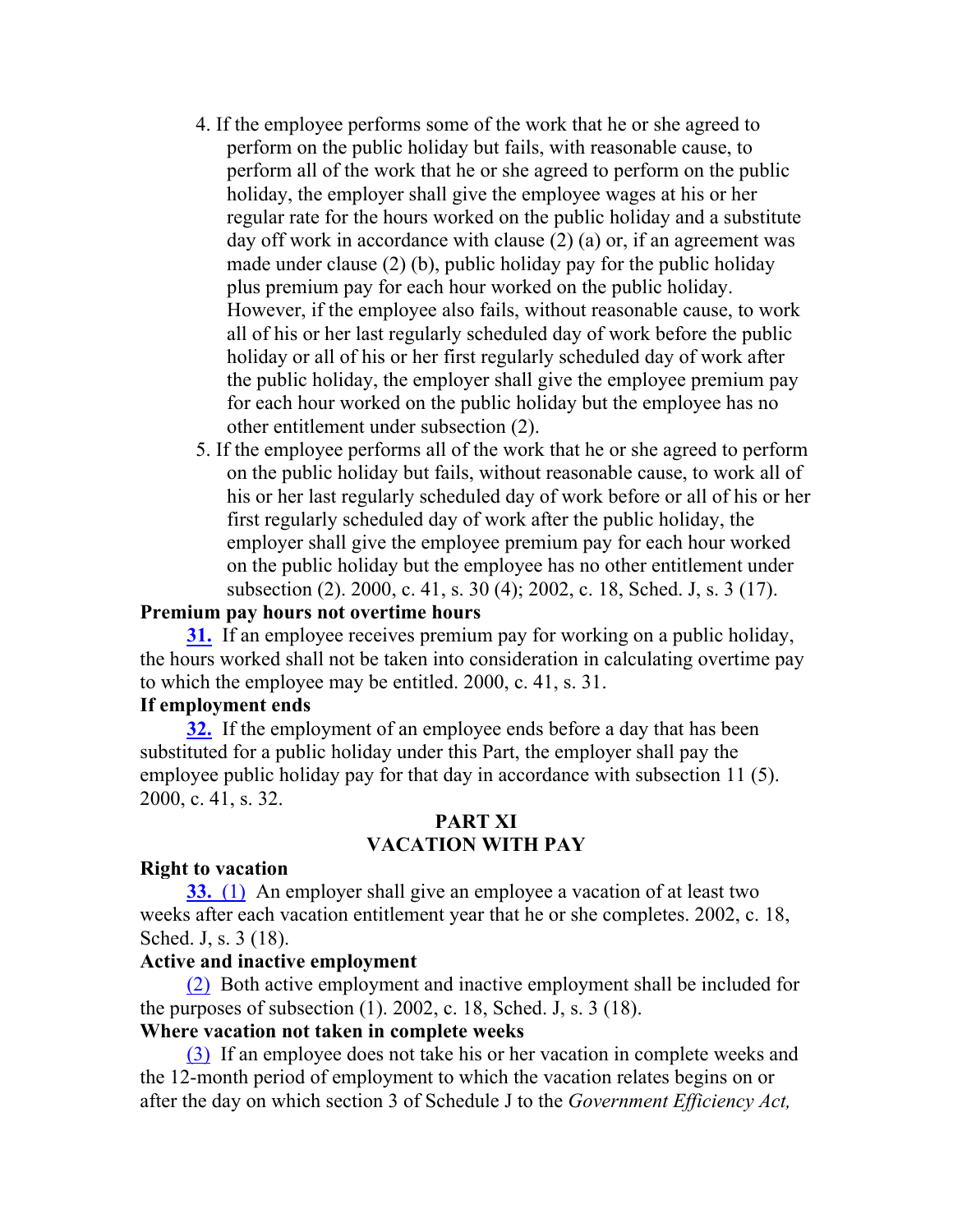*2002* comes into force, the employer shall base the number of days of vacation that the employee is entitled to on,

- (a) the number of days in the employee's regular work week;
- (b) if the employee does not have a regular work week, the average number of days the employee worked per week during the most recently completed vacation entitlement year. 2002, c. 18, Sched. J, s. 3 (18).

#### **Same**

(4) If an employee does not take his or her vacation in complete weeks and the 12-month period of employment to which the vacation relates begins before the day on which section 3 of Schedule J to the *Government Efficiency Act, 2002*comes into force, the number of vacation days to which the employee is entitled shall be determined as follows:

- 1. If the 12-month period of employment ends before the day on which section 3 of Schedule J to the *Government Efficiency Act, 2002* comes into force, the number of days of vacation to which the employee is entitled shall be determined under subsection (3) of this section as it read before the day on which section 3 of Schedule J to the *Government Efficiency Act, 2002* comes into force.
- 2. If the 12-month period of employment had begun but not ended before the day on which section 3 of Schedule J to the *Government Efficiency Act, 2002* comes into force, the number of days of vacation to which the employee is entitled shall be the greater of,
	- i. the number of days to which he or she would have been entitled under subsection (3) of this section as it read before the day on which section 3 of Schedule J to the *Government Efficiency Act, 2002* comes into force, and
	- ii. the number of days to which he or she would be entitled under subsection (3) of this section as re-enacted by section 3 of Schedule J to the *Government Efficiency Act, 2002*. 2002, c. 18, Sched. J, s. 3 (18).

# **Alternative vacation entitlement year Application**

**34.** (1) This section applies if the employer establishes for an employee an alternative vacation entitlement year that starts on or after the day on which section 3 of Schedule J to the *Government Efficiency Act, 2002* comes into force. 2002, c. 18, Sched. J, s. 3 (18).

## **Vacation for stub period**

- (2) The employer shall do the following with respect to the stub period:
- 1. The employer shall calculate the ratio between the stub period and 12 months.
- 2. If the employee has a regular work week, the employer shall give him or her a vacation for the stub period that is equal to two weeks multiplied by the ratio calculated under paragraph 1.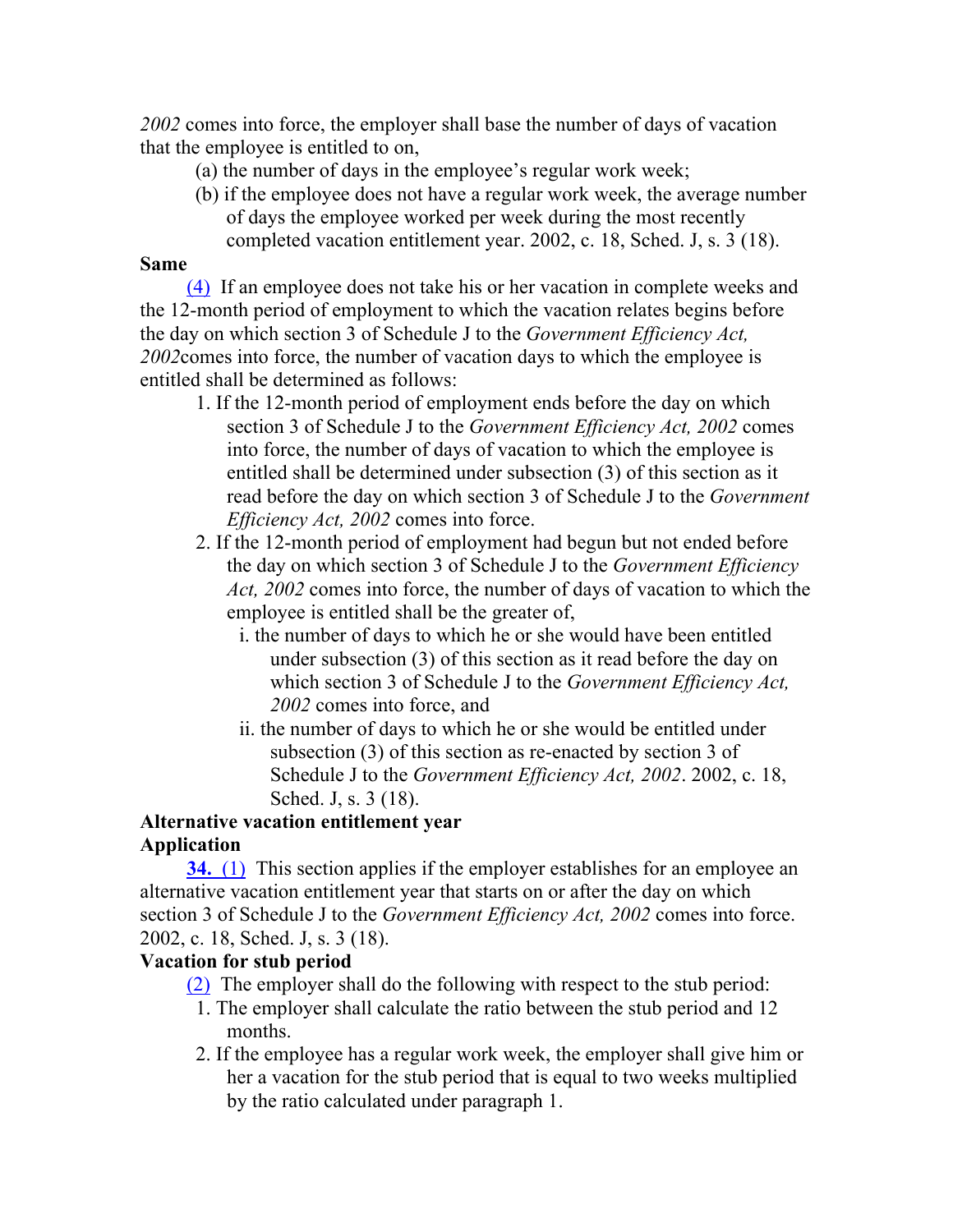3. If the employee does not have a regular work week, the employer shall give him or her a vacation for the stub period that is equal to  $2 \times A \times$ the ratio calculated under paragraph 1, where,

 $A =$  the average number of days the employee worked per work week in the stub period.

2002, c. 18, Sched. J, s. 3 (18).

#### **Active and inactive employment**

(3) Both active employment and inactive employment shall be included for the purposes of subsection (2). 2002, c. 18, Sched. J, s. 3 (18).

## **Timing of vacation**

**35.** The employer shall determine when an employee shall take his or her vacation for a vacation entitlement year, subject to the following rules:

- 1. The vacation shall be completed no later than 10 months after the end of the vacation entitlement year for which it is given.
- 2. The vacation shall be a two-week period or two periods of one week each, unless the employee requests in writing that the vacation be taken in shorter periods and the employer agrees to that request. 2002, c. 18, Sched. J, s. 3 (18).

#### **Timing of vacation, alternative vacation entitlement year**

**35.1** (1) This section applies if the employer establishes for an employee an alternative vacation entitlement year that starts on or after the day on which section 3 of Schedule J to the *Government Efficiency Act, 2002* comes into force. 2002, c. 18, Sched. J, s. 3 (18).

#### **Same**

(2) The employer shall determine when the employee shall take his or her vacation for the stub period, subject to the following rules:

- 1. The vacation shall be completed no later than 10 months after the start of the first alternative vacation entitlement year.
- 2. Subject to paragraphs 3 and 4, if the vacation entitlement is equal to two or more days, the vacation shall be taken in a period of consecutive days.
- 3. Subject to paragraph 4, if the vacation entitlement is equal to more than five days, at least five vacation days shall be taken in a period of consecutive days and the remaining vacation days may be taken in a separate period of consecutive days.
- 4. Paragraphs 2 and 3 do not apply if the employee requests in writing that the vacation be taken in shorter periods and the employer agrees to that request. 2002, c. 18, Sched. J, s. 3 (18).

## **Vacation pay**

**35.2** An employer shall pay vacation pay to an employee who is entitled to vacation under section 33 or 34 equal to at least 4 per cent of the wages, excluding vacation pay, that the employee earned during the period for which the vacation is given. 2002, c. 18, Sched. J, s. 3 (18).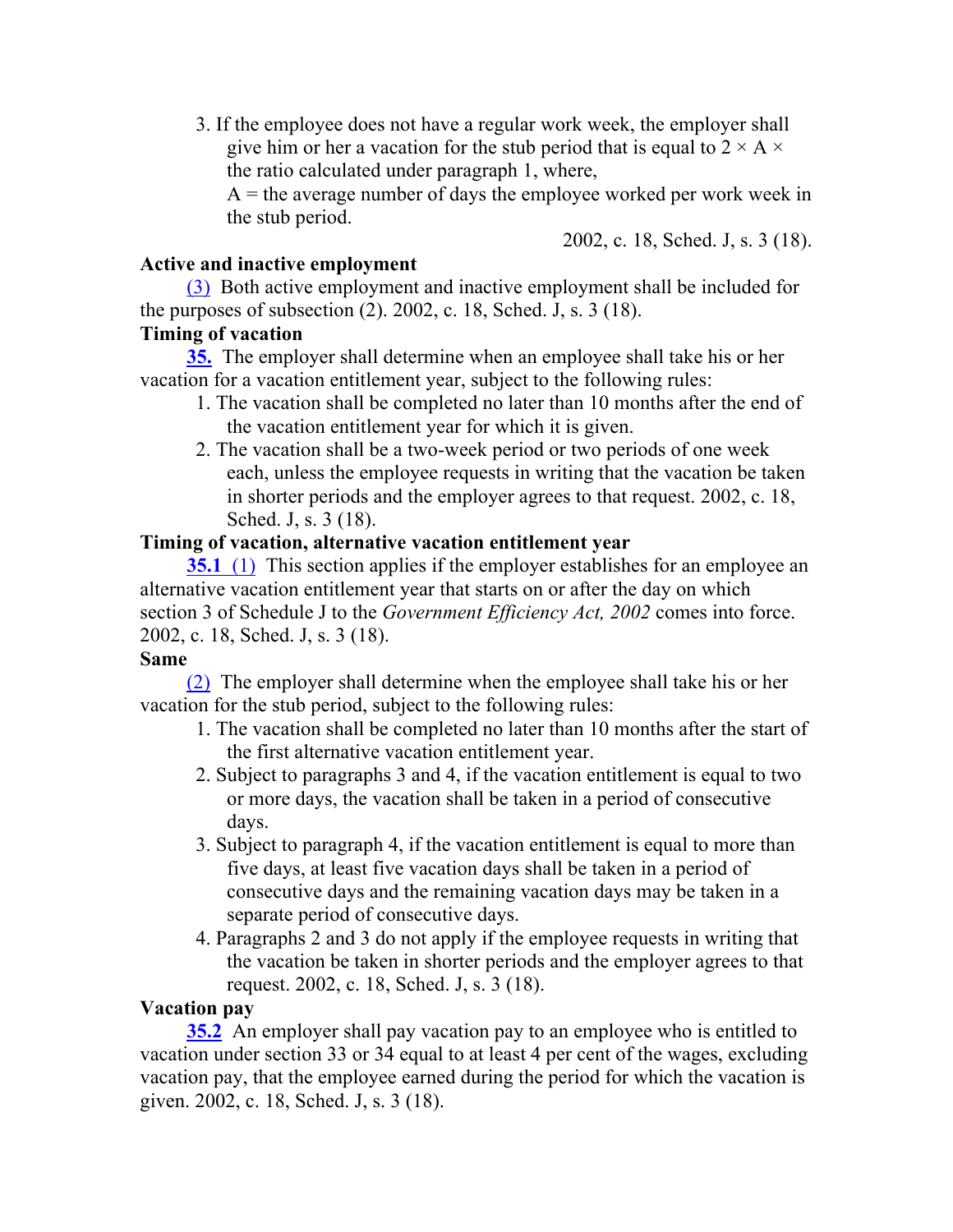#### **When to pay vacation pay**

**36.** (1) Subject to subsections (2) to (4), the employer shall pay vacation pay to the employee in a lump sum before the employee commences his or her vacation. 2000, c. 41, s. 36 (1); 2001, c. 9, Sched. I, s. 1 (5).

#### **Same**

(2) If the employer pays the employee his or her wages in accordance with subsection 11 (4) or the employee does not take his or her vacation in complete weeks, the employer may pay the employee his or her vacation pay on or before the pay day for the period in which the vacation falls. 2000, c. 41, s. 36 (2). **Same**

(3) The employer may pay the employee vacation pay that accrues during a pay period on the pay day for that period if the employee agrees that it may be paid in that manner and,

- (a) the statement of wages provided for that period under subsection 12 (1) sets out, in addition to the information required by that subsection, the amount of vacation pay that is being paid separately from the amount of other wages that is being paid; or
- (b) a separate statement setting out the amount of vacation pay that is being paid is provided to the employee at the same time that the statement of wages is provided under subsection 12 (1). 2000, c. 41, s. 36 (3); 2001, c. 9, Sched. I, s. 1 (6); 2002, c. 18, Sched. J, s. 3 (19, 20).

#### **Same**

(4) The employer may pay the employee vacation pay at a time agreed to by the employee. 2001, c. 9, Sched. I, s. 1 (7).

#### **Payment during labour dispute**

**37.** (1) If the employer has scheduled vacation for an employee and subsequently the employee goes on strike or is locked out during a time for which the vacation had been scheduled, the employer shall pay to the employee the vacation pay that would have been paid to him or her with respect to that vacation. 2000, c. 41, s. 37 (1).

## **Cancellation**

(2) Subsection (1) applies despite any purported cancellation of the vacation. 2000, c. 41, s. 37 (2).

## **If employment ends**

**38.** If an employee's employment ends at a time when vacation pay has accrued with respect to the employee, the employer shall pay the vacation pay that has accrued to the employee in accordance with subsection 11 (5). 2000, c. 41, s. 38.

#### **Multi-employer plans**

**39.** Sections 36, 37 and 38 do not apply with respect to an employee and his or her employer if,

(a) the employee is represented by a trade union; and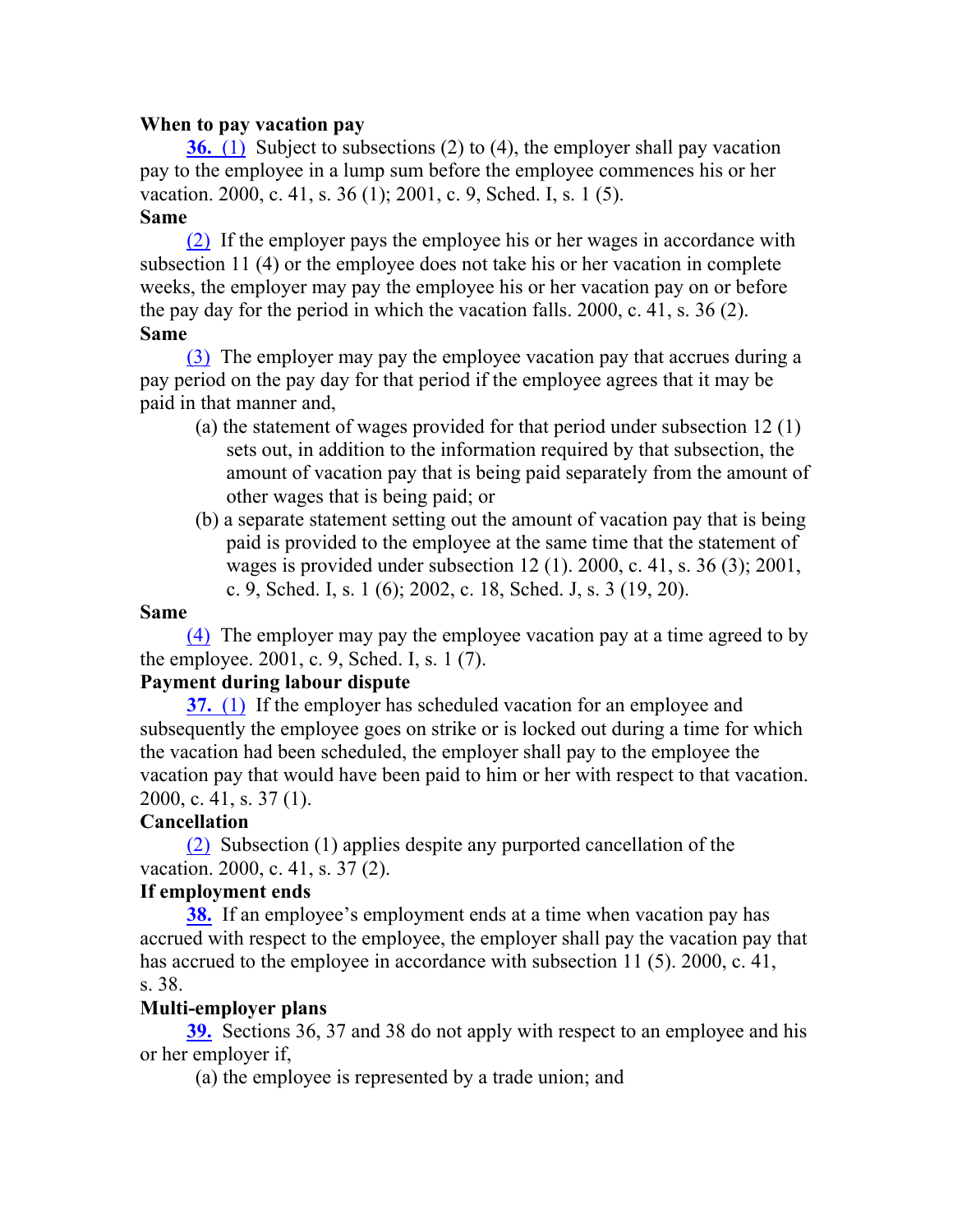(b) the employer makes contributions for vacation pay to the trustees of a multi-employer vacation benefit plan. 2000, c. 41, s. 39; 2001, c. 9, Sched. I, s. 1 (8).

## **Vacation pay in trust**

**40.** (1) Every employer shall be deemed to hold vacation pay accruing due to an employee in trust for the employee whether or not the employer has kept the amount for it separate and apart. 2000, c. 41, s. 40 (1).

## **Same**

(2) An amount equal to vacation pay becomes a lien and charge upon the assets of the employer that in the ordinary course of business would be entered in books of account, even if it is not entered in the books of account. 2000, c. 41, s. 40 (2).

## **Approval to forego vacation**

**41.** (1) If the Director approves and an employee's employer agrees, an employee may be allowed to forego taking vacation to which he or she is entitled under this part. 2000, c. 41, s. 41 (1).

## **Vacation pay**

(2) Nothing in subsection (1) allows the employer to forego paying vacation pay. 2000, c. 41, s. 41 (2).

## **Vacation statements**

**41.1** (1) An employee is entitled to receive the following statements on making a written request:

- 1. After the end of a vacation entitlement year, a statement in writing that sets out the information contained in the record the employer is required to keep under subsection 15.1 (2).
- 2. After the end of a stub period, a statement in writing that sets out the information contained in the record the employer is required to keep under subsection 15.1 (3). 2002, c. 18, Sched. J, s. 3 (21).

# **When statement to be provided**

(2) Subject to subsection (3), the statement shall be provided to the employee not later than the later of,

- (a) seven days after the employee makes his or her request; and
- (b) the first pay day after the employee makes his or her request. 2002, c. 18, Sched. J, s. 3 (21).

## **Same**

(3) If the request is made during the vacation entitlement year or stub period to which it relates, the statement shall be provided to the employee not later than the later of,

- (a) seven days after the start of the next vacation entitlement year or the first vacation entitlement year, as the case may be; and
- (b) the first pay day of the next vacation entitlement year or of the first vacation entitlement year, as the case may be. 2002, c. 18, Sched. J, s. 3 (21).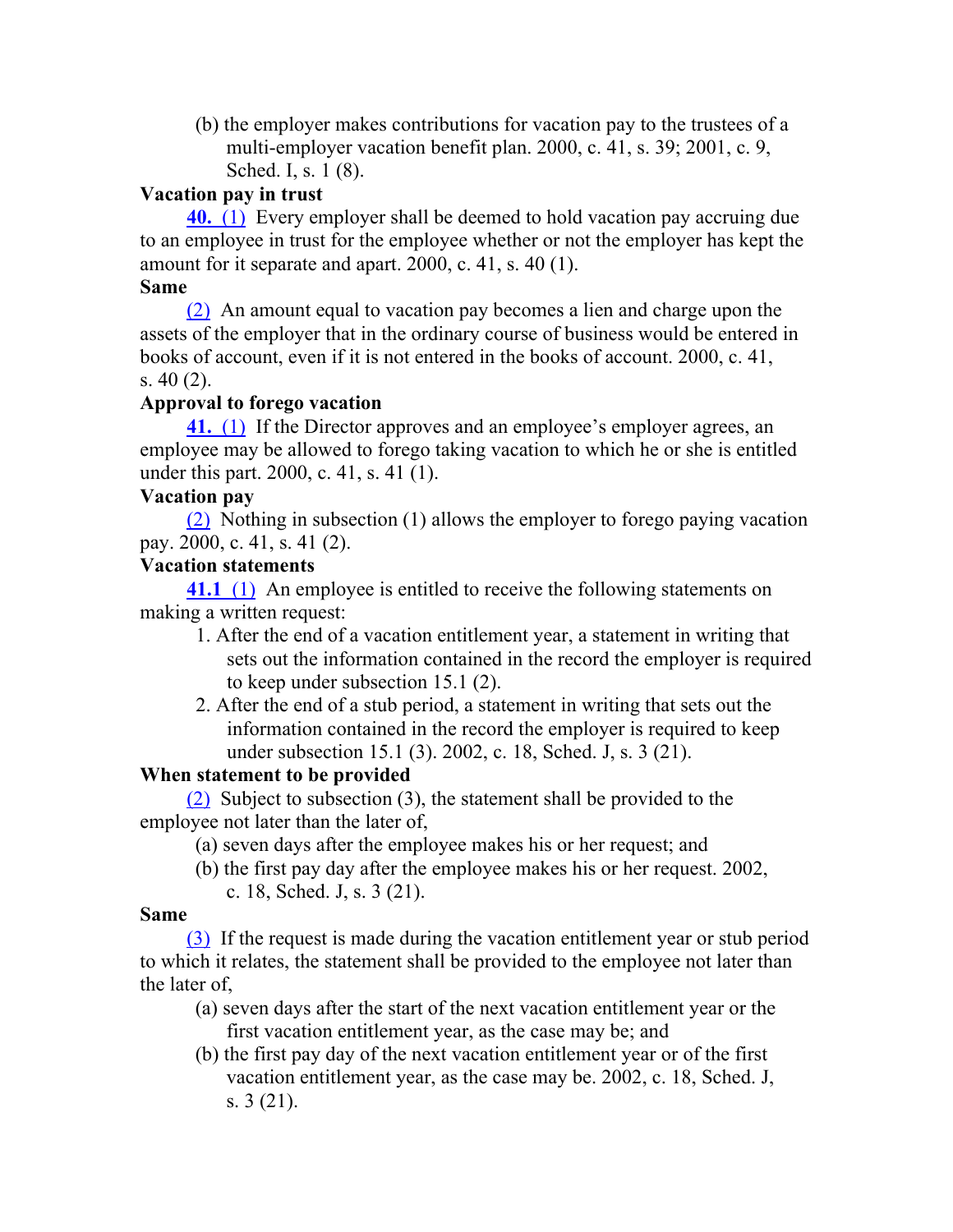#### **Restriction re frequency**

(4) The employer is not required to provide a statement to an employee more than once with respect to a vacation entitlement year or stub period. 2002, c. 18, Sched. J, s. 3 (21).

## **Exception**

(5) This section does not apply with respect to an employee whose employer pays vacation pay in accordance with subsection 36 (3). 2002, c. 18, Sched. J, s. 3 (21).

## **Transition**

(6) This section does not apply with respect to a vacation entitlement year that is completed before the day on which section 3 of Schedule J to the *Government Efficiency Act, 2002* comes into force. 2002, c. 18, Sched. J, s. 3 (21).

## **PART XII**

# **EQUAL PAY FOR EQUAL WORK**

#### **Equal pay for equal work**

**42.** (1) No employer shall pay an employee of one sex at a rate of pay less than the rate paid to an employee of the other sex when,

- (a) they perform substantially the same kind of work in the same establishment;
- (b) their performance requires substantially the same skill, effort and responsibility; and
- (c) their work is performed under similar working conditions. 2000, c. 41, s. 42 (1).

## **Exception**

(2) Subsection (1) does not apply when the difference in the rate of pay is made on the basis of,

(a) a seniority system;

(b) a merit system;

(c) a system that measures earnings by quantity or quality of production; or

(d) any other factor other than sex.  $2000$ , c.  $41$ , s.  $42$  (2).

## **Reduction prohibited**

(3) No employer shall reduce the rate of pay of an employee in order to comply with subsection  $(1)$ . 2000, c. 41, s. 42 $(3)$ .

# **Organizations**

(4) No trade union or other organization shall cause or attempt to cause an employer to contravene subsection (1). 2000, c. 41, s. 42 (4).

## **Deemed wages**

(5) If an employment standards officer finds that an employer has contravened subsection (1), the officer may determine the amount owing to an employee as a result of the contravention and that amount shall be deemed to be unpaid wages for that employee. 2000, c. 41, s. 42 (5).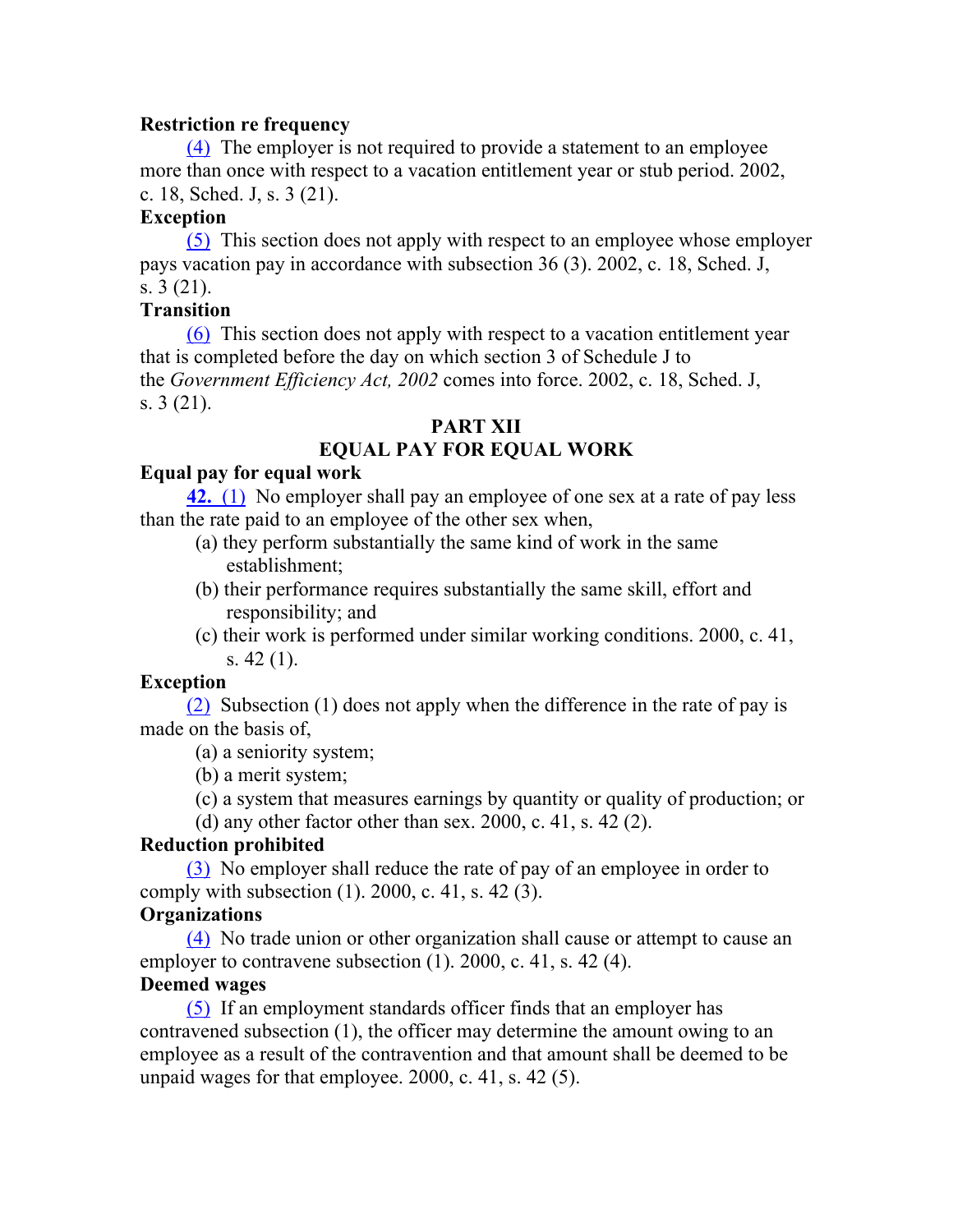#### **PART XIII BENEFIT PLANS**

#### **Definition**

**43.** In this Part,

"employer" means an employer as defined in subsection 1 (1), and includes a group or number of unaffiliated employers or an association of employers acting for an employer in relation to a pension plan, a life insurance plan, a disability insurance plan, a disability benefit plan, a health insurance plan or a health benefit plan. 2000, c. 41, s. 43.

## **Differentiation prohibited**

**44.** (1) Except as prescribed, no employer or person acting directly on behalf of an employer shall provide, offer or arrange for a benefit plan that treats any of the following persons differently because of the age, sex or marital status of employees:

1. Employees.

2. Beneficiaries.

3. Survivors.

4. Dependants. 2000, c. 41, s. 44 (1); 2004, c. 15, s. 1.

# **Causing contravention prohibited**

(2) No organization of employers or employees and no person acting directly on behalf of such an organization shall, directly or indirectly, cause or attempt to cause an employer to contravene subsection (1). 2000, c. 41, s. 44 (2).

## **PART XIV**

# **LEAVES OF ABSENCE**

# **Definitions**

**45.** In this Part,

"parent" includes a person with whom a child is placed for adoption and a person who is in a relationship of some permanence with a parent of a child and who intends to treat the child as his or her own, and "child" has a corresponding meaning; ("père ou mère")

"spouse" means,

(a) a spouse as defined in section 1 of the *Family Law Act*, or

(b) either of two persons who live together in a conjugal relationship outside marriage. ("conjoint") 2000, c. 41, s. 45; 2001, c. 9, Sched. I, s. 1 (9); 2004, c. 15, s. 2; 2005, c. 5, s. 23.

PREGNANCY LEAVE

# **Pregnancy leave**

**46.** (1) A pregnant employee is entitled to a leave of absence without pay unless her due date falls fewer than 13 weeks after she commenced employment. 2000, c. 41, s. 46 (1).

# **When leave may begin**

(2) An employee may begin her pregnancy leave no earlier than the earlier of,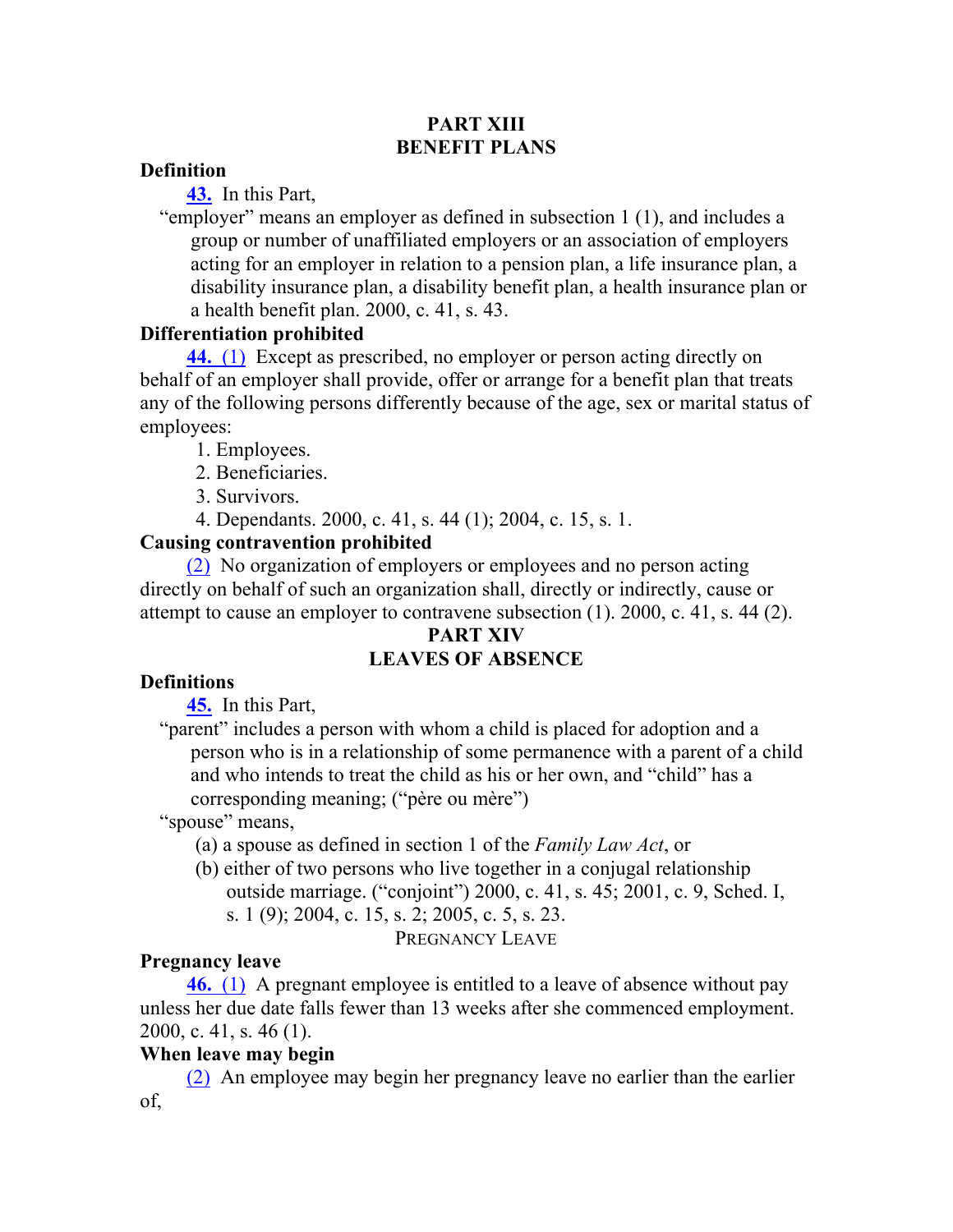(a) the day that is 17 weeks before her due date; and

(b) the day on which she gives birth. 2000, c. 41, s. 46 (2).

## **Exception**

(3) Clause (2) (b) does not apply with respect to a pregnancy that ends with a still-birth or miscarriage. 2000, c. 41, s. 46 (3).

# **Latest day for beginning pregnancy leave**

(3.1) An employee may begin her pregnancy leave no later than the earlier of,

- (a) her due date; and
- (b) the day on which she gives birth. 2001, c. 9, Sched. I, s. 1 (10).

## **Notice**

- (4) An employee wishing to take pregnancy leave shall give the employer, (a) written notice at least two weeks before the day the leave is to begin; and
- (b) if the employer requests it, a certificate from a legally qualified medical practitioner stating the due date. 2000, c. 41, s. 46 (4).

# **Notice to change date**

(5) An employee who has given notice to begin pregnancy leave may begin the leave,

- (a) on an earlier day than was set out in the notice, if the employee gives the employer a new written notice at least two weeks before that earlier day; or
- (b) on a later day than was set out in the notice, if the employee gives the employer a new written notice at least two weeks before the day set out in the original notice. 2000, c. 41, s. 46 (5).

# **Same, complication, etc.**

(6) If an employee stops working because of a complication caused by her pregnancy or because of a birth, still-birth or miscarriage that occurs earlier than the due date, subsection (4) does not apply and the employee shall, within two weeks after stopping work, give the employer,

(a) written notice of the day the pregnancy leave began or is to begin; and

- (b) if the employer requests it, a certificate from a legally qualified medical practitioner stating,
	- (i) in the case of an employee who stops working because of a complication caused by her pregnancy, that she is unable to perform the duties of her position because of the complication and stating her due date,
	- (ii) in any other case, the due date and the actual date of the birth, stillbirth or miscarriage. 2000, c. 41, s. 46 (6).

# **End of pregnancy leave**

**47.** (1) An employee's pregnancy leave ends,

(a) if she is entitled to parental leave, 17 weeks after the pregnancy leave began;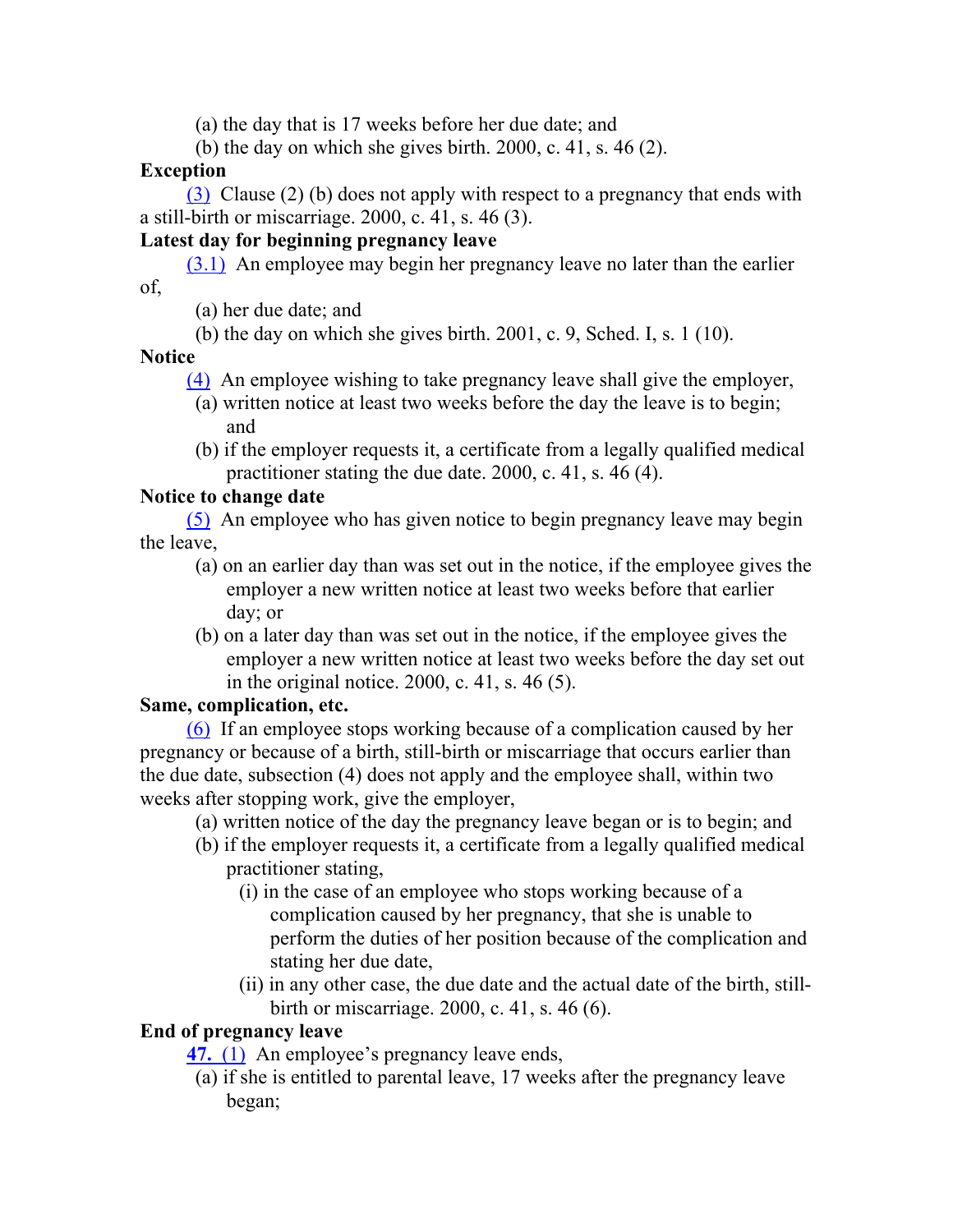- (b) if she is not entitled to parental leave, on the day that is the later of,
	- (i) 17 weeks after the pregnancy leave began, and
	- (ii) six weeks after the birth, still-birth or miscarriage. 2000, c. 41, s. 47 (1).

#### **Ending leave early**

(2) An employee may end her leave earlier than the day set out in subsection (1) by giving her employer written notice at least four weeks before the day she wishes to end her leave. 2000, c. 41, s. 47 (2).

#### **Changing end date**

(3) An employee who has given notice under subsection (2) to end her pregnancy leave may end the leave,

- (a) on an earlier day than was set out in the notice, if the employee gives the employer a new written notice at least four weeks before the earlier day; or
- (b) on a later day than was set out in the notice, if the employee gives the employer a new written notice at least four weeks before the day indicated in the original notice. 2000, c. 41, s. 47 (3).

#### **Employee not returning**

(4) An employee who takes pregnancy leave shall not terminate her employment before the leave expires or when it expires without giving the employer at least four weeks' written notice of the termination. 2000, c. 41, s. 47 (4).

## **Exception**

(5) Subsection (4) does not apply if the employer constructively dismisses the employee. 2000, c. 41, s. 47 (5).

## PARENTAL LEAVE

## **Parental leave**

**48.** (1) An employee who has been employed by his or her employer for at least 13 weeks and who is the parent of a child is entitled to a leave of absence without pay following the birth of the child or the coming of the child into the employee's custody, care and control for the first time. 2000, c. 41, s. 48 (1).

# **When leave may begin**

(2) An employee may begin parental leave no later than 52 weeks after the day the child is born or comes into the employee's custody, care and control for the first time. 2000, c. 41, s. 48 (2).

## **Restriction if pregnancy leave taken**

(3) An employee who has taken pregnancy leave must begin her parental leave when her pregnancy leave ends unless the child has not yet come into her custody, care and control for the first time. 2000, c. 41, s. 48 (3). **Notice**

(4) Subject to subsection (6), an employee wishing to take parental leave shall give the employer written notice at least two weeks before the day the leave is to begin. 2000, c. 41, s. 48 (4).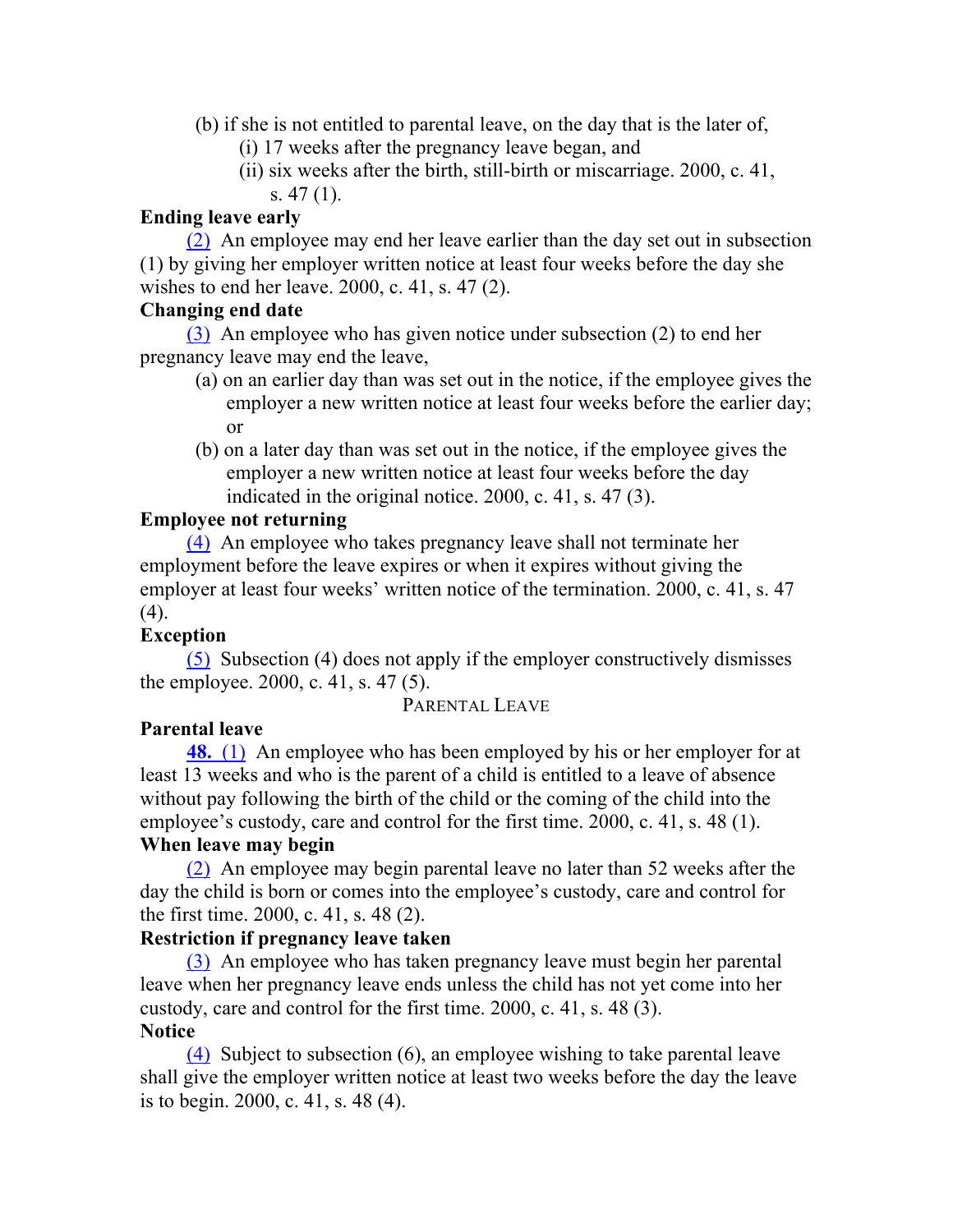## **Notice to change date**

(5) An employee who has given notice to begin parental leave may begin the leave,

- (a) on an earlier day than was set out in the notice, if the employee gives the employer a new written notice at least two weeks before that earlier day; or
- (b) on a later day than was set out in the notice, if the employee gives the employer a new written notice at least two weeks before the day set out in the original notice. 2000, c. 41, s. 48 (5).

## **If child earlier than expected**

(6) If an employee stops working because a child comes into the employee's custody, care and control for the first time earlier than expected,

- (a) the employee's parental leave begins on the day he or she stops working; and
- (b) the employee must give the employer written notice that he or she is taking parental leave within two weeks after stopping work. 2000, c. 41, s. 48 (6).

# **End of parental leave**

**49.** (1) An employee's parental leave ends 35 weeks after it began, if the employee also took pregnancy leave and 37 weeks after it began, otherwise. 2000, c. 41, s. 49 $(1)$ .

# **Ending leave early**

(2) An employee may end his or her parental leave earlier than the day set out in subsection (1) by giving the employer written notice at least four weeks before the day he or she wishes to end the leave. 2000, c. 41, s. 49 (2).

# **Changing end date**

(3) An employee who has given notice to end his or her parental leave may end the leave,

- (a) on an earlier day than was set out in the notice, if the employee gives the employer a new written notice at least four weeks before the earlier day; or
- (b) on a later day than was set out in the notice, if the employee gives the employer a new written notice at least four weeks before the day indicated in the original notice. 2000, c. 41, s. 49 (3).

# **Employee not returning**

(4) An employee who takes parental leave shall not terminate his or her employment before the leave expires or when it expires without giving the employer at least four weeks' written notice of the termination. 2000, c. 41, s. 49 (4).

# **Exception**

(5) Subsection (4) does not apply if the employer constructively dismisses the employee. 2000, c. 41, s. 49 (5).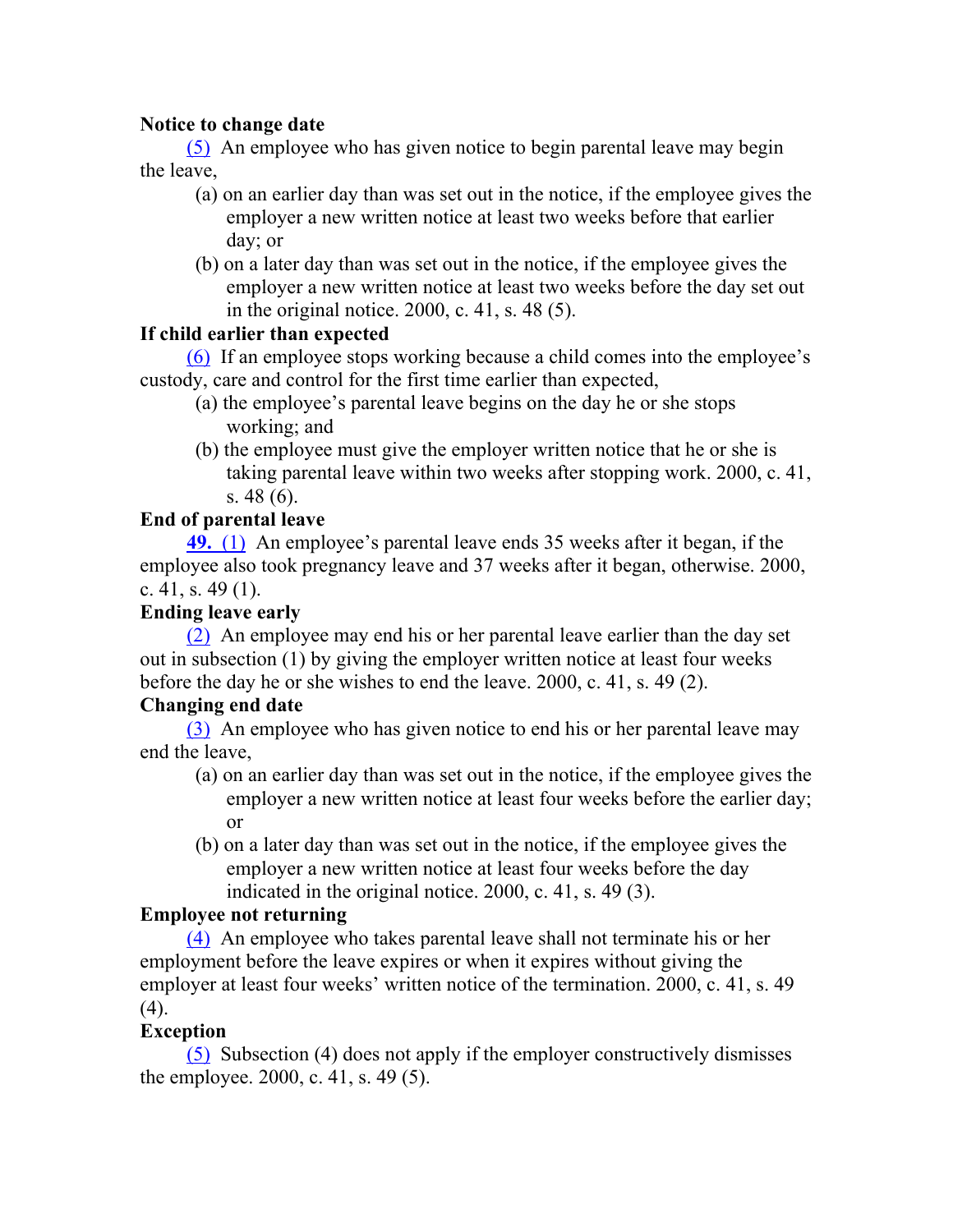#### **Family medical leave**

**49.1** (1) In this section,

"qualified health practitioner" means a person who is qualified to practise medicine under the laws of the jurisdiction in which care or treatment is provided to the individual described in subsection (3) or, in the prescribed circumstances, a member of a prescribed class of health practitioners; ("praticien de la santé qualifié")

"week" means a period of seven consecutive days beginning on Sunday and ending on Saturday. ("semaine") 2004, c. 15, s. 3.

#### **Entitlement to leave**

(2) An employee is entitled to a leave of absence without pay of up to eight weeks to provide care or support to an individual described in subsection (3) if a qualified health practitioner issues a certificate stating that the individual has a serious medical condition with a significant risk of death occurring within a period of 26 weeks or such shorter period as may be prescribed. 2004, c. 15, s. 3.

## **Application of subs. (2)**

(3) Subsection (2) applies in respect of the following individuals:

- 1. The employee's spouse.
- 2. A parent, step-parent or foster parent of the employee.
- 3. A child, step-child or foster child of the employee or the employee's spouse.
- 4. Any individual prescribed as a family member for the purpose of this section. 2004, c. 15, s. 3.

## **Earliest date leave can begin**

(4) The employee may begin a leave under this section no earlier than the first day of the week in which the period referred to in subsection (2) begins. 2004, c. 15, s. 3.

#### **Latest date employee can remain on leave**

(5) The employee may not remain on a leave under this section after the earlier of the following dates:

- 1. The last day of the week in which the individual described in subsection (3) dies.
- 2. The last day of the week in which the period referred to in subsection (2) ends. 2004, c. 15, s. 3.

#### **Two or more employees**

(6) If two or more employees take leaves under this section in respect of a particular individual, the total of the leaves taken by all the employees shall not exceed eight weeks during the period referred to in subsection (2) that applies to the first certificate issued for the purpose of this section. 2004, c. 15, s. 3.

## **Full-week periods**

(7) An employee may take a leave under this section only in periods of entire weeks. 2004, c. 15, s. 3.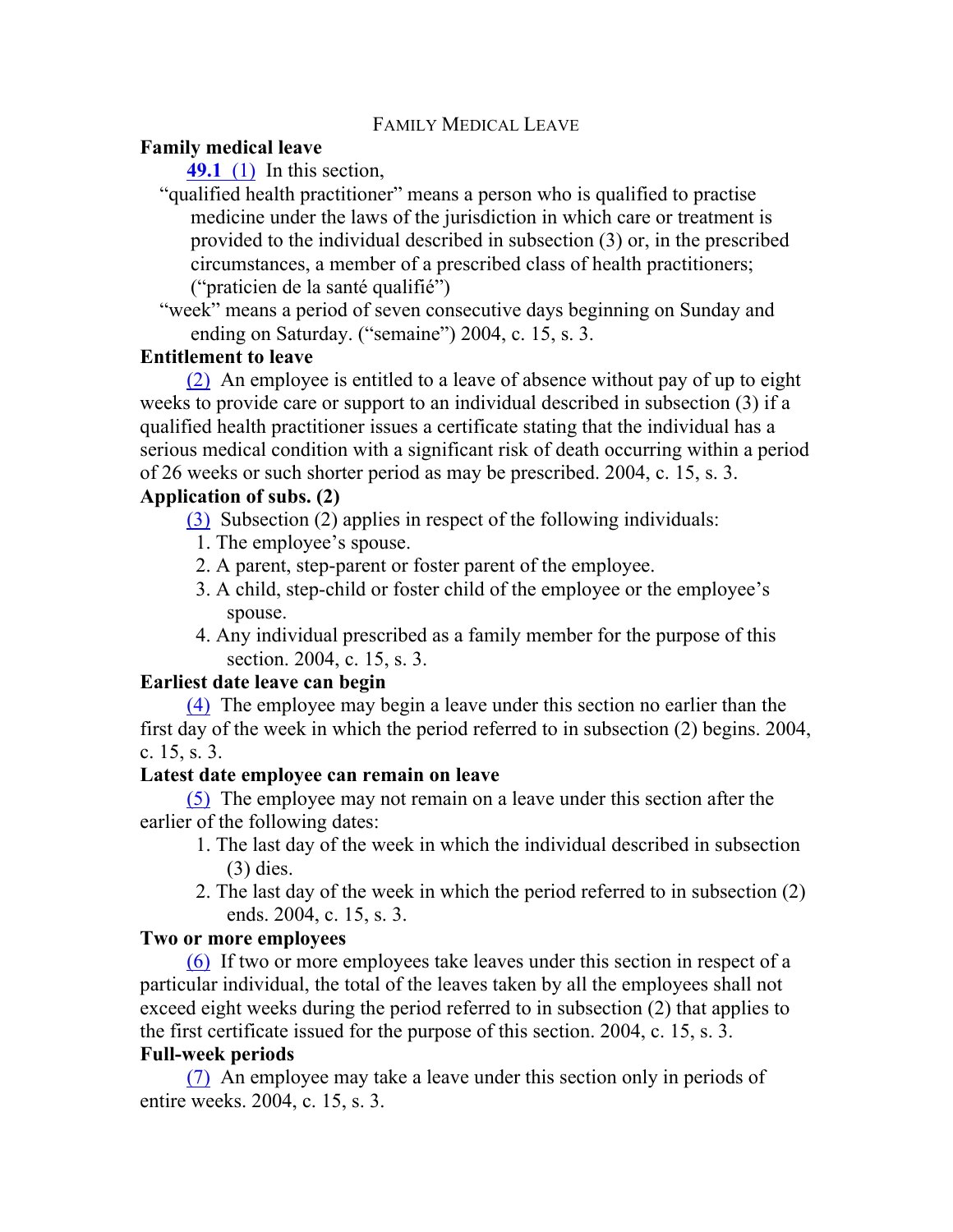#### **Advising employer**

(8) An employee who wishes to take leave under this section shall advise his or her employer in writing that he or she will be doing so. 2004, c. 15, s. 3. **Same**

(9) If the employee must begin the leave before advising the employer, the employee shall advise the employer of the leave in writing as soon as possible after beginning it. 2004, c. 15, s. 3.

#### **Copy of certificate**

(10) If requested by the employer, the employee shall provide the employer with a copy of the certificate referred to in subsection (2) as soon as possible. 2004, c. 15, s. 3.

#### **Further leave**

(11) If an employee takes a leave under this section and the individual referred to in subsection (3) does not die within the period referred to in subsection (2), the employee may, in accordance with this section, take another leave and, for that purpose, the reference in subsection (6) to "the first certificate" shall be deemed to be a reference to the first certificate issued after the end of that period. 2004, c. 15, s. 3.

## **Leave under s. 50**

(12) An employee's entitlement to leave under this section is in addition to any entitlement to leave under section 50. 2004, c. 15, s. 3.

ORGAN DONOR LEAVE

## **Organ donor leave Definitions**

**49.2** (1) In this section,

"legally qualified medical practitioner" means,

- (a) in the case of surgery for the purpose of organ donation that takes place in Ontario, a member of the College of Physicians and Surgeons of Ontario, and
- (b) in the case of surgery for the purpose of organ donation that takes place outside Ontario, a person who is qualified to practise medicine under the laws of that jurisdiction; ("médecin dûment qualifié")

"organ" means kidney, liver, lung, pancreas, small bowel or any other organ that is prescribed for the purpose of this section; ("organe")

"organ donation" means the donation of all or part of an organ to a person; ("don d'organe")

"prescribed" means prescribed by a regulation made under this section.

("prescrit") 2009, c. 16, s. 2.

## **Application to prescribed tissue**

(2) References to organs in this section also apply to tissue that is prescribed for the purpose of this section. 2009, c. 16, s. 2.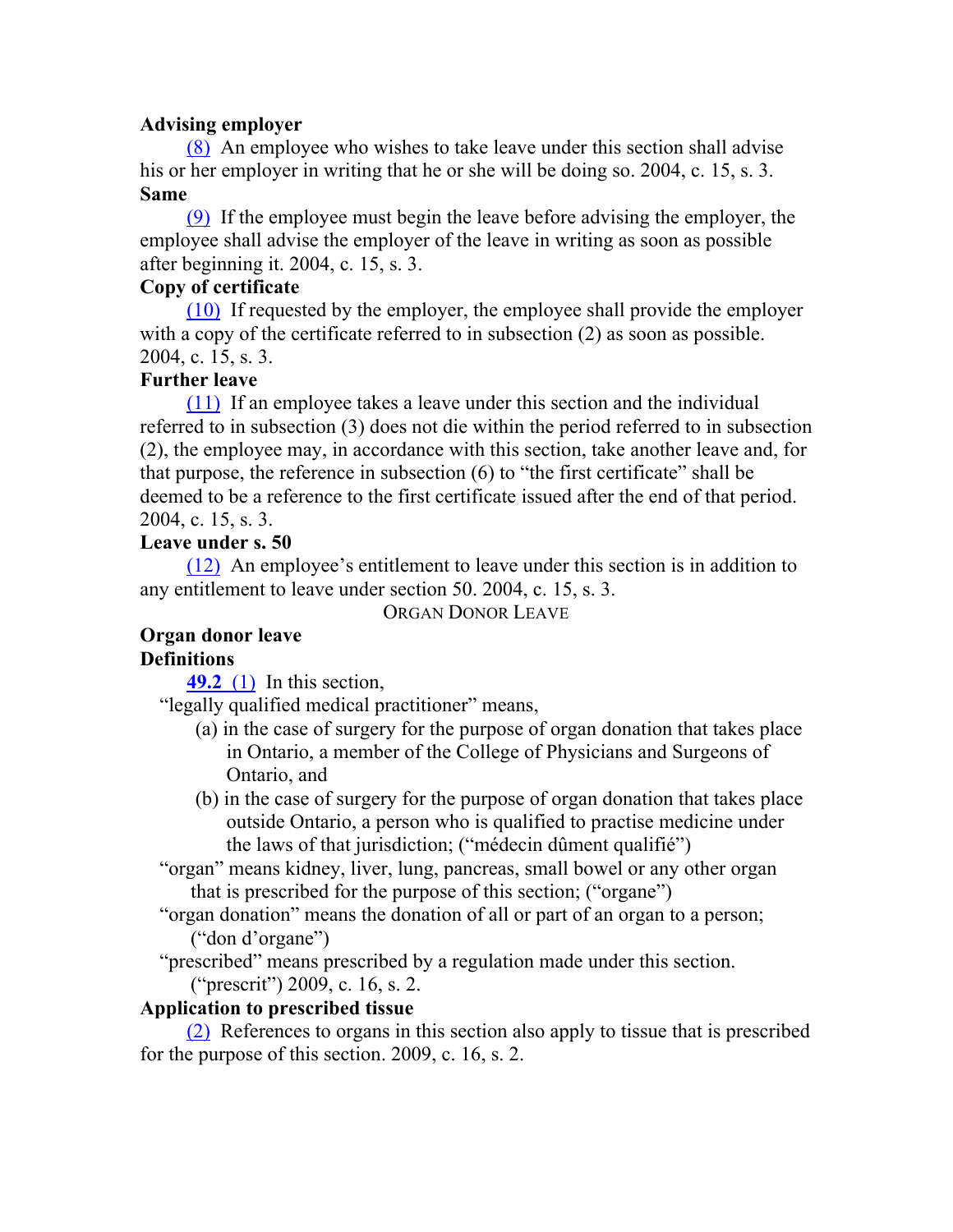#### **Entitlement to leave**

(3) An employee who has been employed by his or her employer for at least 13 weeks and undergoes surgery for the purpose of organ donation is entitled to a leave of absence without pay. 2009, c. 16, s. 2.

## **Certificate**

(4) The employer may require an employee who takes leave under this section to provide a certificate issued by a legally qualified medical practitioner confirming that the employee has undergone or will undergo surgery for the purpose of organ donation. 2009, c. 16, s. 2.

#### **Length of leave**

(5) The employee is entitled to take leave for the prescribed period or, if no period is prescribed, for up to 13 weeks. 2009, c. 16, s. 2.

## **Extended leave**

(6) When the leave described in subsection (5) ends, if a legally qualified medical practitioner issues a certificate stating that the employee is not yet able to perform the duties of his or her position because of the organ donation and will not be able to do so for a specified time, the employee is entitled to extend the leave for the specified time, subject to subsection (7). 2009, c. 16, s. 2. **Same**

(7) The leave may be extended more than once, but the total extension period shall not exceed 13 weeks. 2009, c. 16, s. 2.

#### **When leave begins**

(8) The employee may begin a leave described in subsection (5) on the day that he or she undergoes surgery for the purpose of organ donation, or on the earlier day specified in a certificate issued by a legally qualified medical practitioner. 2009, c. 16, s. 2.

## **When leave ends**

(9) Subject to subsections (10) and (11), a leave under this section ends when the prescribed period has expired or, if no period is prescribed, 13 weeks after the leave began. 2009, c. 16, s. 2.

## **Same**

(10) If the employee extends the leave in accordance with subsection (6), the leave ends on the earlier of,

(a) the day specified in the most recent certificate under subsection (6); or

- (b) the day that is,
	- (i) if no period is prescribed for the purposes of subsection (5), 26 weeks after the leave began, or
	- (ii) if a period is prescribed for the purposes of subsection (5), 13 weeks after the end of the prescribed period. 2009, c. 16, s. 2.

## **Ending leave early**

(11) The employee may end the leave earlier than provided in subsection (9) or (10) by giving the employer written notice at least two weeks before the day the employee wishes to end the leave. 2009, c. 16, s. 2.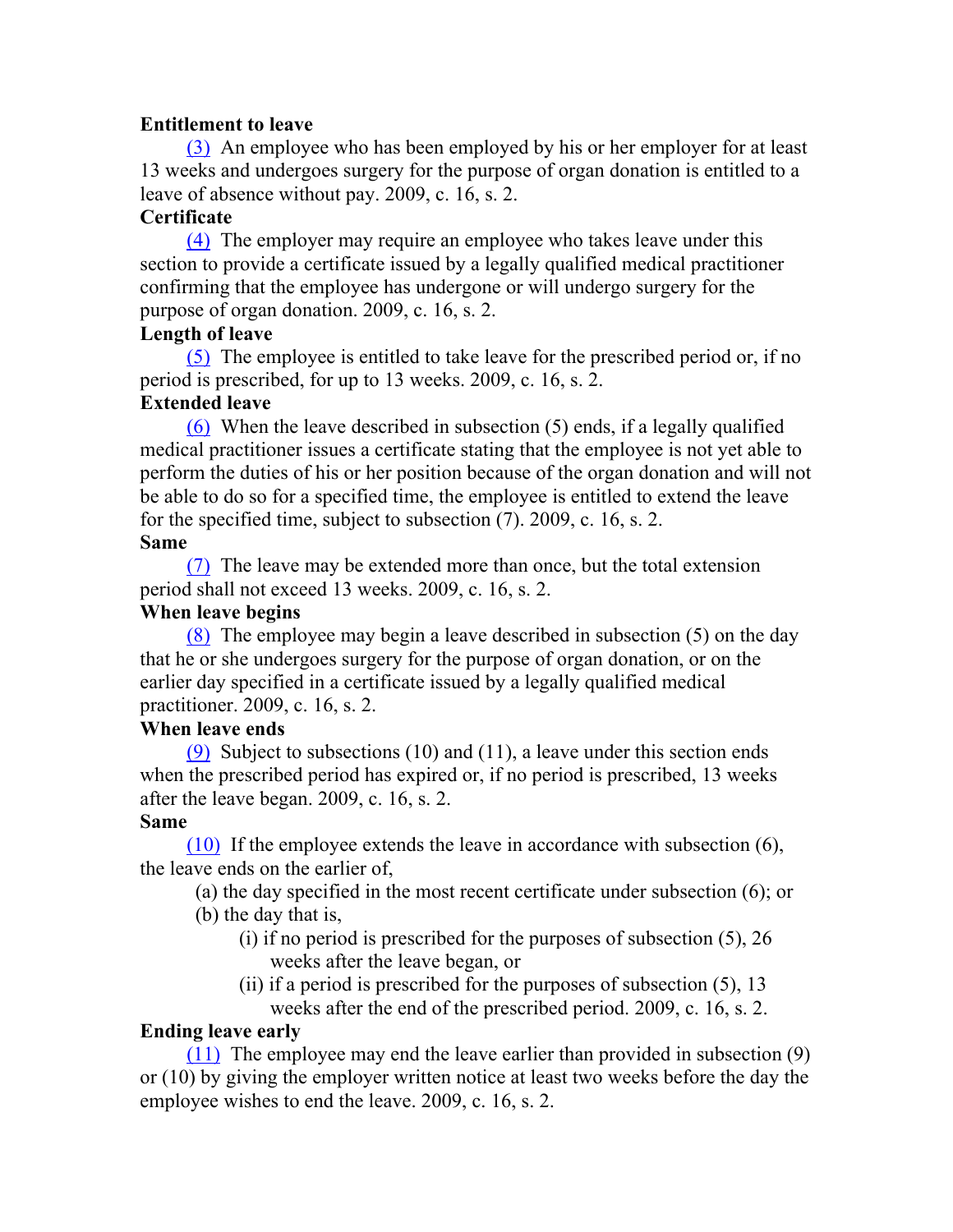#### **Advising employer**

(12) An employee who wishes to take leave under this section or to extend a leave under this section shall give the employer written notice, at least two weeks before beginning or extending the leave, if possible. 2009, c. 16, s. 2. **Same**

(13) If the employee must begin or extend the leave before advising the employer, the employee shall advise the employer of the matter in writing as soon as possible after beginning or extending the leave. 2009, c. 16, s. 2.

#### **Duty to provide certificate**

(14) When the employer requires a certificate under subsection (4), (6) or (8), the employee shall provide it as soon as possible. 2009, c. 16, s. 2. **Leave under s. 50**

(15) An employee's entitlement to leave under this section is in addition to any entitlement to leave under section 50. 2009, c. 16, s. 2.

PERSONAL EMERGENCY LEAVE

## **Personal emergency leave**

**50.** (1) An employee whose employer regularly employs 50 or more employees is entitled to a leave of absence without pay because of any of the following:

1. A personal illness, injury or medical emergency.

- 2. The death, illness, injury or medical emergency of an individual described in subsection (2).
- 3. An urgent matter that concerns an individual described in subsection (2). 2000, c. 41, s. 50 (1).

#### **Same**

(2) Paragraphs 2 and 3 of subsection (1) apply with respect to the following individuals:

- 1. The employee's spouse.
- 2. A parent, step-parent or foster parent of the employee or the employee's spouse.
- 3. A child, step-child or foster child of the employee or the employee's spouse.
- 4. A grandparent, step-grandparent, grandchild or step-grandchild of the employee or of the employee's spouse.
- 5. The spouse of a child of the employee.
- 6. The employee's brother or sister.
- 7. A relative of the employee who is dependent on the employee for care or assistance. 2000, c. 41, s. 50 (2); 2004, c. 15, s. 4.

#### **Advising employer**

(3) An employee who wishes to take leave under this section shall advise his or her employer that he or she will be doing so. 2000, c. 41, s. 50 (3).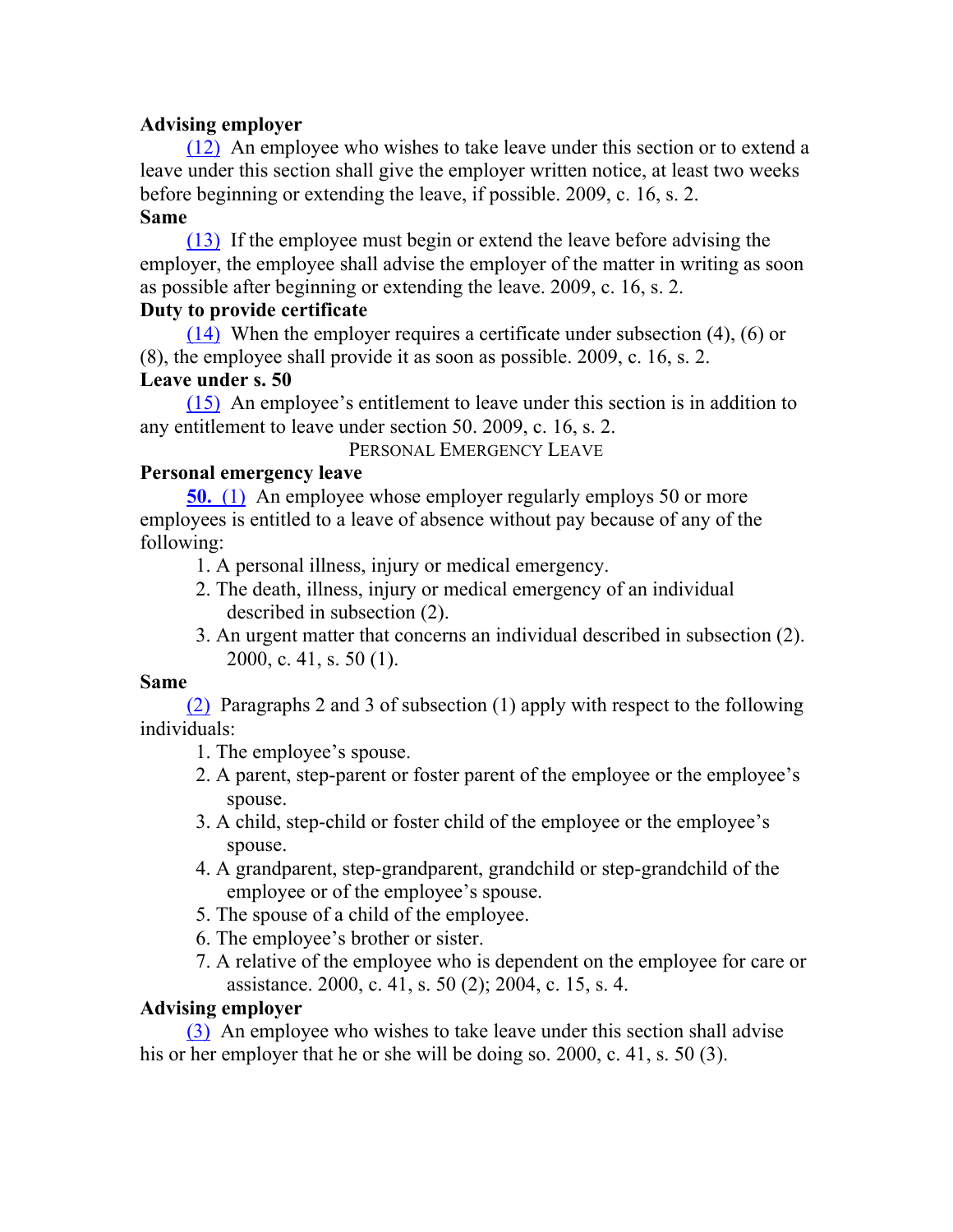#### **Same**

(4) If the employee must begin the leave before advising the employer, the employee shall advise the employer of the leave as soon as possible after beginning it. 2000, c. 41, s. 50 (4).

#### **Limit**

(5) An employee is entitled to take a total of 10 days' leave under this section in each calendar year. 2000, c. 41, s. 50 (5); 2004, c. 21, s. 8.

# **Leave deemed to be taken in entire days**

(6) If an employee takes any part of a day as leave under this section, the employer may deem the employee to have taken one day's leave on that day for the purposes of subsection  $(5)$ . 2000, c. 41, s. 50  $(6)$ .

## **Evidence**

(7) An employer may require an employee who takes leave under this section to provide evidence reasonable in the circumstances that the employee is entitled to the leave. 2000, c. 41, s. 50 (7).

EMERGENCY LEAVE, DECLARED EMERGENCIES

## **Emergency leave, declared emergencies**

**50.1** (1) An employee is entitled to a leave of absence without pay if the employee will not be performing the duties of his or her position because of an emergency declared under section 7.0.1 of the *Emergency Management and Civil Protection Act* and,

- (a) because of an order that applies to him or her made under section 7.0.2 of the *Emergency Management and Civil Protection Act*;
- (b) because of an order that applies to him or her made under the *Health Protection and Promotion Act*;
- (c) because he or she is needed to provide care or assistance to an individual referred to in subsection (8); or

(d) because of such other reasons as may be prescribed. 2006, c. 13, s. 3 (3). **Advising employer**

(2) An employee who takes leave under this section shall advise his or her employer that he or she will be doing so. 2006, c. 13, s. 3 (3). **Same**

(3) If the employee begins the leave before advising the employer, the employee shall advise the employer of the leave as soon as possible after beginning it. 2006, c. 13, s. 3 (3).

#### **Evidence of entitlement**

(4) An employer may require an employee who takes leave under this section to provide evidence reasonable in the circumstances at a time that is reasonable in the circumstances that the employee is entitled to the leave. 2006, c. 13, s. 3 (3).

#### **Limit**

(5) An employee is entitled to take a leave under this section for as long as he or she is not performing the duties of his or her position because of an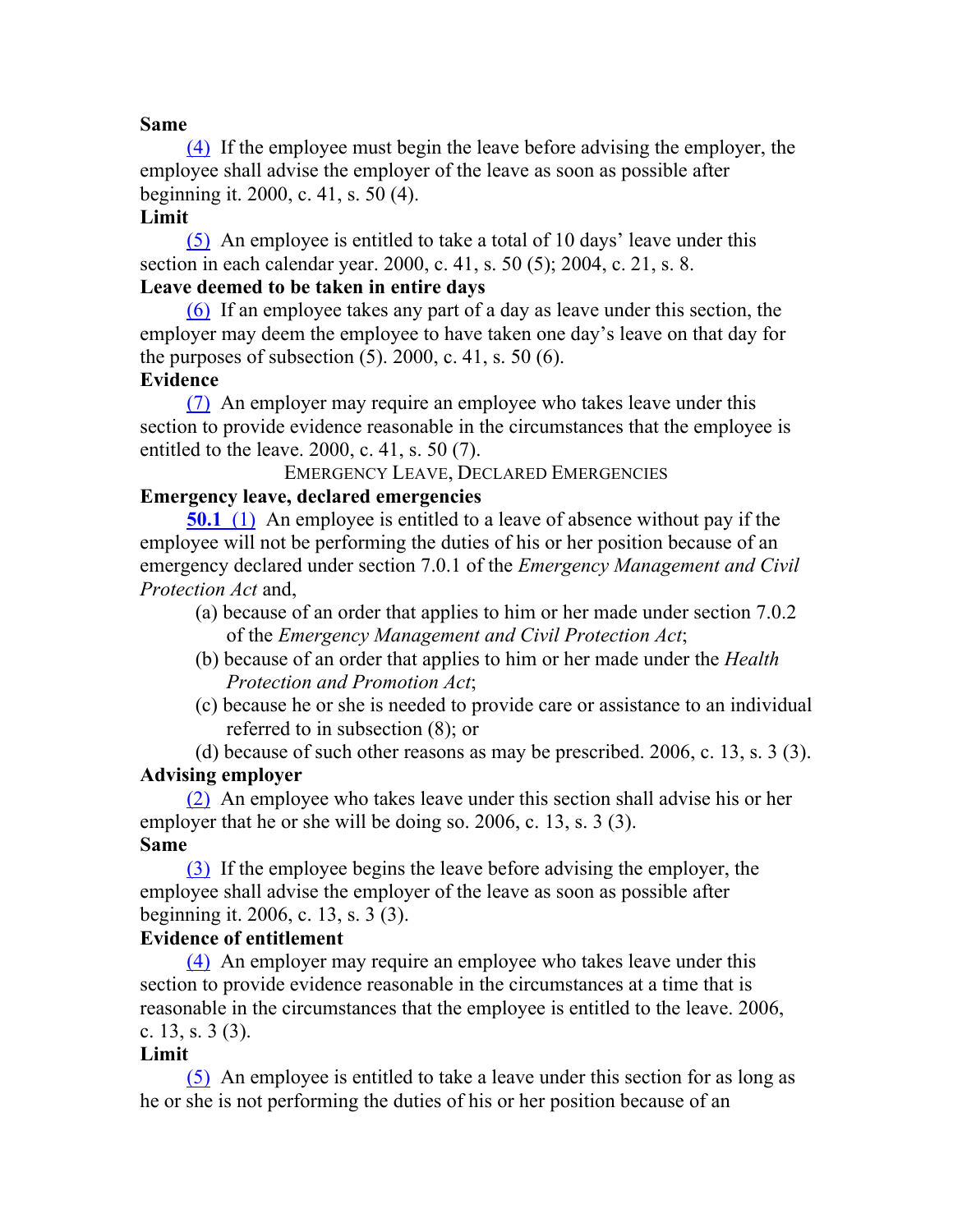emergency declared under section 7.0.1 of the *Emergency Management and Civil Protection Act* and a reason referred to in clause (1) (a), (b), (c) or (d), but, subject to subsection (6), the entitlement ends on the day the emergency is terminated or disallowed. 2006, c. 13, s. 3 (3).

#### **Same**

(6) If an employee took leave because he or she was not performing the duties of his or her position because of an emergency that has been terminated or disallowed and because of an order made under subsection 7.0.2 (4) of the*Emergency Management and Civil Protection Act* and the order is extended under subsection 7.0.8 (4) of that Act, the employee's entitlement to leave continues during the period of the extension if he or she is not performing the duties of his or her position because of the order. 2006, c. 13, s. 3 (3).

#### **Additional to entitlement under s. 50**

(7) The entitlement to leave under this section is in addition to the entitlement to leave under section 50. 2006, c. 13, s. 3 (3).

#### **Care or assistance, specified individuals**

(8) Clause (1) (c) applies with respect to the following individuals:

- 1. The employee's spouse.
- 2. A parent, step-parent or foster parent of the employee or the employee's spouse.
- 3. A child, step-child or foster child of the employee or the employee's spouse.
- 4. A grandparent, step-grandparent, grandchild or step-grandchild of the employee or of the employee's spouse.
- 5. The spouse of a child of the employee.
- 6. The employee's brother or sister.
- 7. A relative of the employee who is dependent on the employee for care or assistance. 2006, c. 13, s. 3 (3).

## **Definitions**

(9) The definitions of "parent" and "spouse" in section 45 apply for the purpose of subsection (8). 2006, c. 13, s. 3 (3).

## **Retroactive order**

(10) If an order made under section 7.0.2 of the *Emergency Management and Civil Protection Act* is made retroactive pursuant to subsection 7.2 (1) of that Act,

- (a) an employee who does not perform the duties of his or her position because of the declared emergency and the order is deemed to have been on leave beginning on the first day the employee did not perform the duties of his or her position on or after the date to which the order was made retroactive; and
- (b) clause 74 (1) (a) applies with necessary modifications in relation to the deemed leave described in clause (a). 2006, c. 13, s. 3 (3).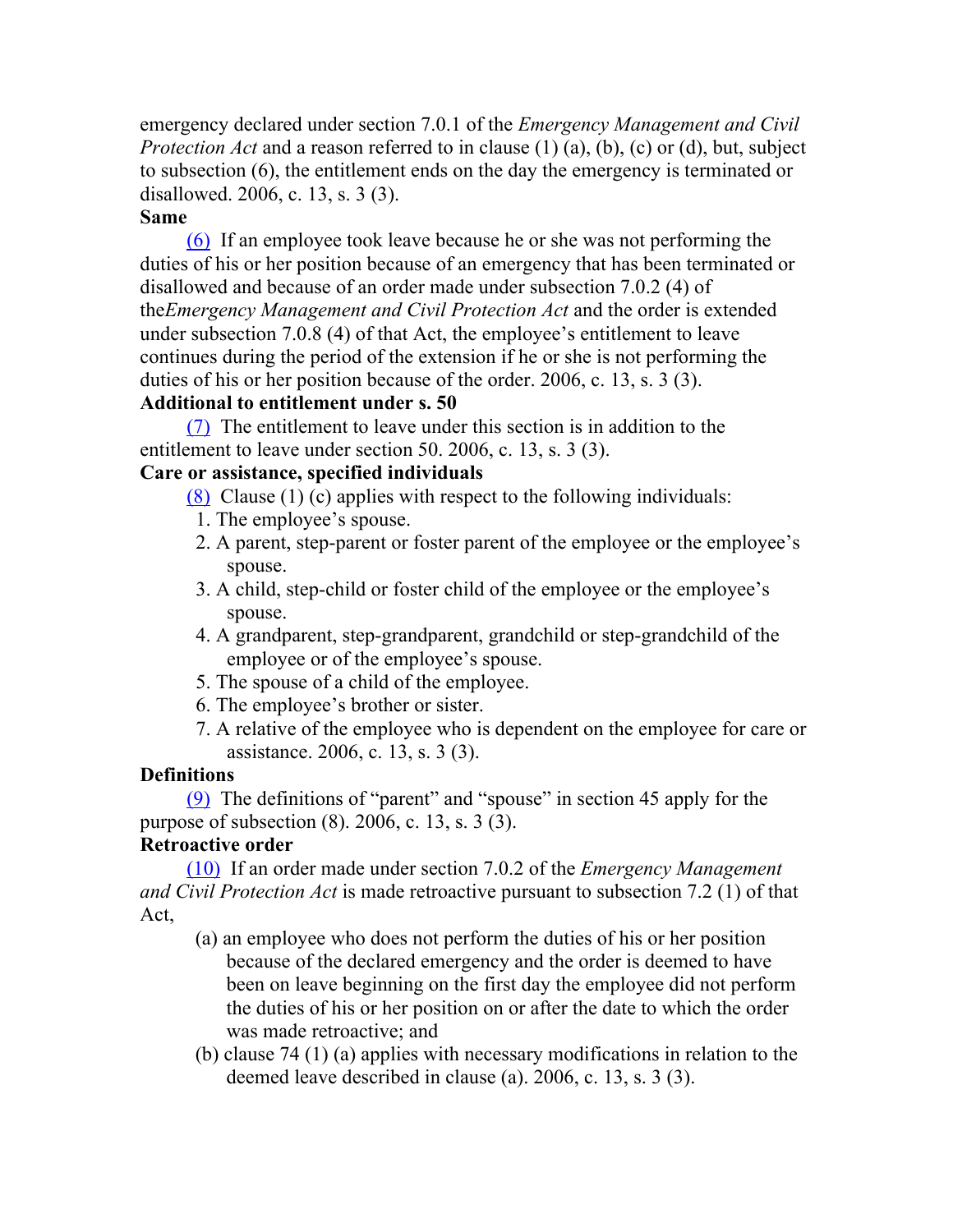#### RESERVIST LEAVE

#### **Reservist leave**

**50.2** (1) An employee is entitled to a leave of absence without pay if the employee is a reservist and will not be performing the duties of his or her position because,

- (a) the employee is deployed to a Canadian Forces operation outside Canada;
- (b) the employee is deployed to a Canadian Forces operation inside Canada that is or will be providing assistance in dealing with an emergency or with its aftermath; or
- (c) the prescribed circumstances apply. 2007, c. 16, Sched. A, s. 3.

## **Activities included in deployment outside Canada**

(2) Participation, whether inside or outside Canada, in pre-deployment or post-deployment activities that are required by the Canadian Forces in connection with an operation described in clause (1) (a) is considered deployment to the operation for the purposes of that clause. 2007, c. 16, Sched. A, s. 3.

## **Restriction**

(3) An employee is not entitled to begin a leave under this section unless he or she has been employed by the employer for at least the prescribed period or, if no period is prescribed, for at least six consecutive months. 2007, c. 16, Sched. A, s. 3.

#### **Length of leave**

(4) An employee is entitled to take leave under this section for the prescribed period or, if no period is prescribed, for as long as clause (1) (a) or (b) or the circumstances set out in a regulation made under clause (1) (c) apply to him or her. 2007, c. 16, Sched. A, s. 3.

## **Advising employer re start of leave**

(5) An employee who intends to take a leave under this section shall give his or her employer the prescribed period of notice of the day on which he or she will begin the leave or, if no notice period is prescribed, reasonable notice. 2007, c. 16, Sched. A, s. 3.

#### **Same**

(6) Despite subsection (5), if the employee must begin the leave before advising the employer, the employee shall advise the employer of the leave as soon as possible after beginning it. 2007, c. 16, Sched. A, s. 3.

## **Evidence of entitlement**

(7) An employer may require an employee who takes a leave under this section to provide evidence that the employee is entitled to the leave. 2007, c. 16, Sched. A, s. 3.

## **Same**

(8) When evidence is required under subsection (7), the employee shall,

(a) provide the prescribed evidence, or evidence reasonable in the circumstances if no evidence is prescribed; and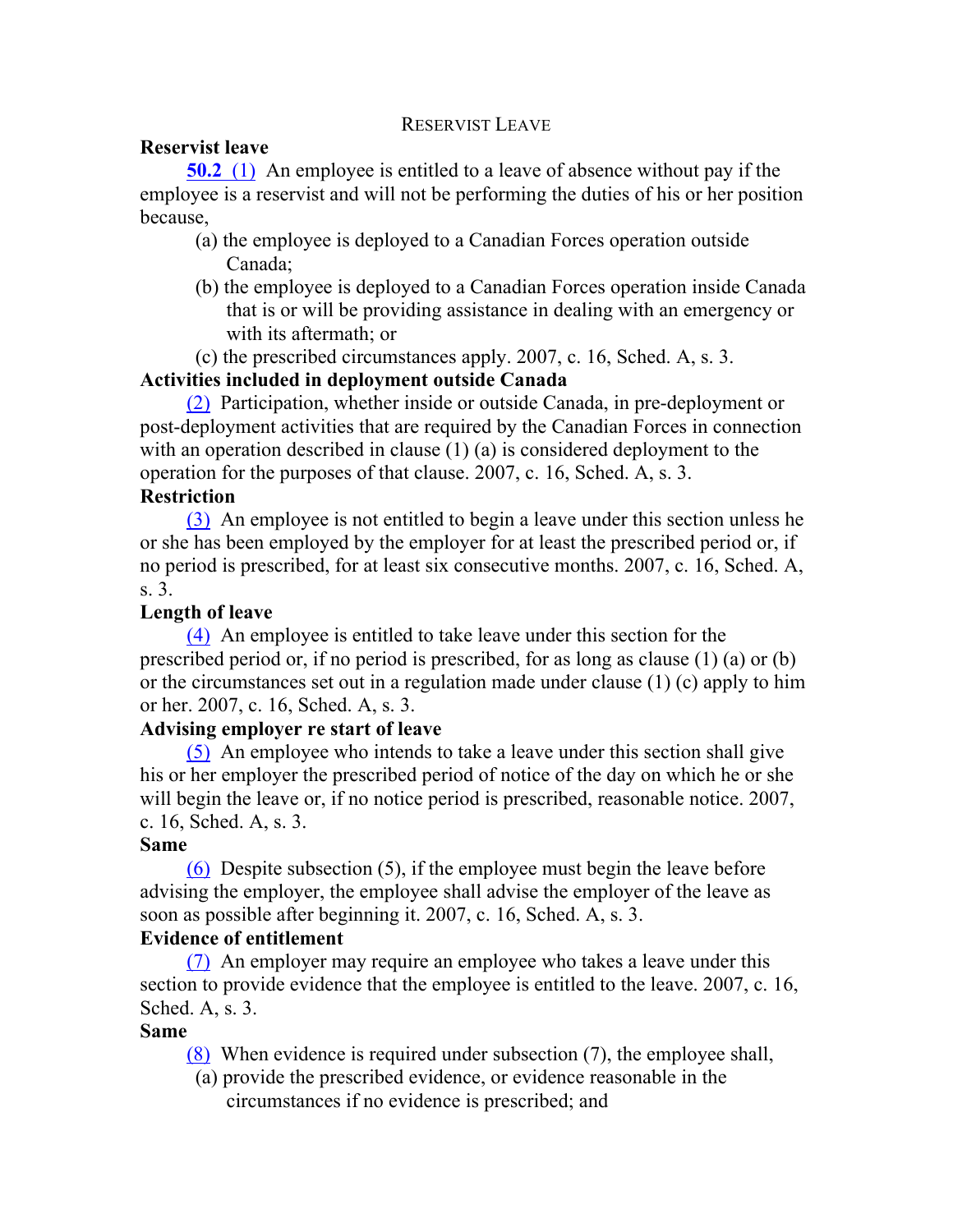(b) provide the evidence at the prescribed time, or at a time reasonable in the circumstances if no time is prescribed. 2007, c. 16, Sched. A, s. 3.

#### **Advising employer re end of leave**

(9) An employee who intends to end a leave taken under this section shall give his or her employer the prescribed period of notice of the day on which he or she intends to end the leave or, if no notice period is prescribed, reasonable notice. 2007, c. 16, Sched. A, s. 3.

#### **Written notice**

(10) Notice under subsection (5), (6) or (9) shall be given in writing. 2007, c. 16, Sched. A, s. 3.

## **Definition, emergency**

(11) In clause (1) (b),

"emergency" means,

- (a) a situation or an impending situation that constitutes a danger of major proportions that could result in serious harm to persons or substantial damage to property and that is caused by the forces of nature, a disease or other health risk, an accident or an act whether intentional or otherwise, or
- (b) a situation in which a search and rescue operation takes place. 2007, c. 16, Sched. A, s. 3.

#### **Transition**

(12) This section applies only if,

- (a) the deployment described in subsection (1) begins on or after the day the *Fairness for Military Families Act (Employment Standards and Health Insurance), 2007* receives Royal Assent; and
- (b) notice under subsection (5) or (6) is given on or after the day described in clause (a). 2007, c. 16, Sched. A, s. 3.

GENERAL PROVISIONS CONCERNING LEAVES

## **Rights during leave**

**51.** (1) During any leave under this Part, an employee continues to participate in each type of benefit plan described in subsection (2) that is related to his or her employment unless he or she elects in writing not to do so. 2000, c. 41, s. 51 (1).

## **Benefit plans**

(2) Subsection (1) applies with respect to pension plans, life insurance plans, accidental death plans, extended health plans, dental plans and any prescribed type of benefit plan. 2000, c. 41, s. 51 (2).

## **Employer contributions**

(3) During an employee's leave under this Part, the employer shall continue to make the employer's contributions for any plan described in subsection (2) unless the employee gives the employer a written notice that the employee does not intend to pay the employee's contributions, if any. 2000, c. 41, s. 51 (3).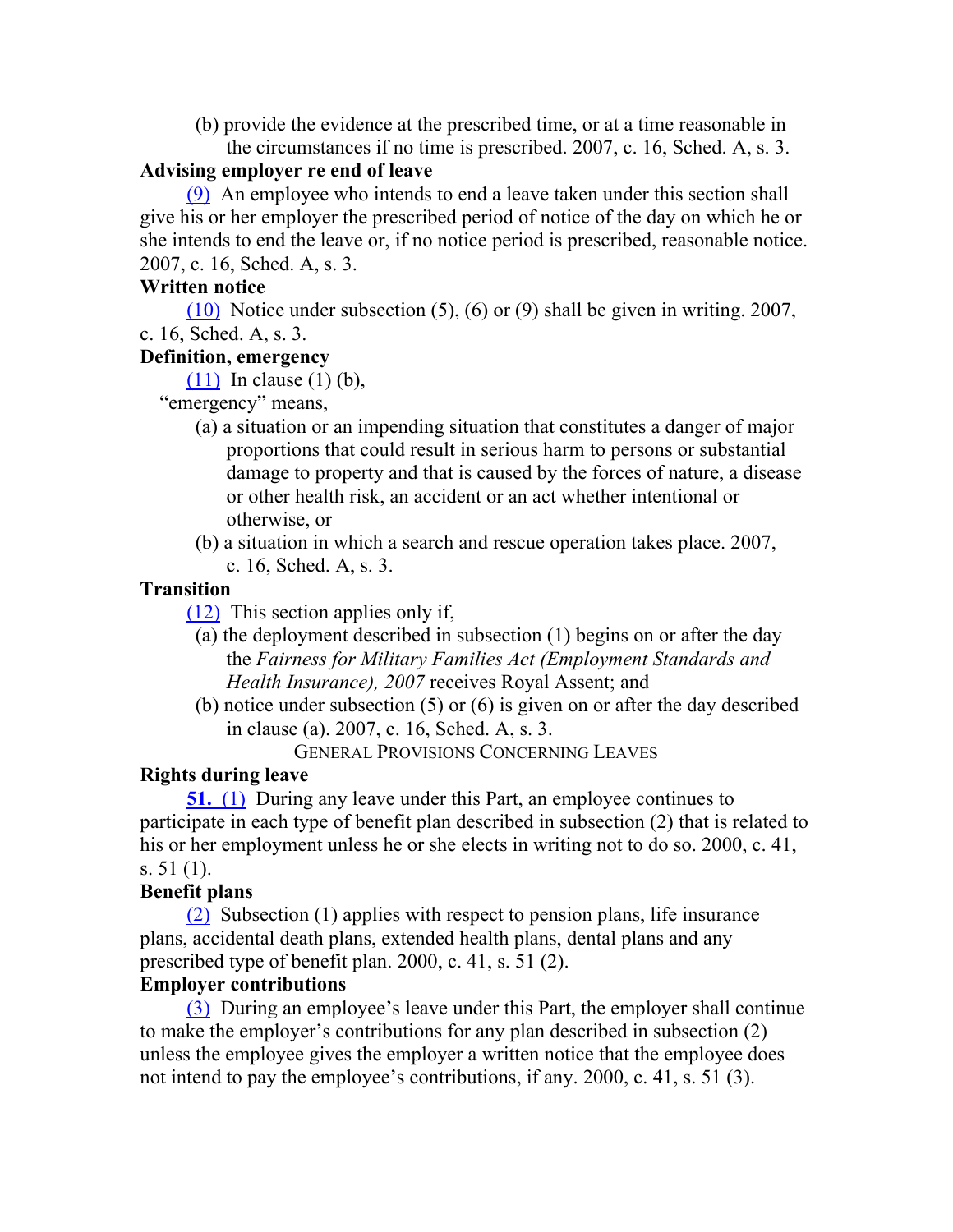#### **Reservist leave**

(4) Subsections  $(1)$ ,  $(2)$  and  $(3)$  do not apply in respect of an employee during a leave under section 50.2, unless otherwise prescribed. 2007, c. 16, Sched. A, s. 4.

#### **Exception**

(5) Despite subsection (4), subsections (1), (2) and (3) apply in respect of an employee during a period of postponement under subsection 53 (1.1), unless otherwise prescribed. 2007, c. 16, Sched. A, s. 4.

#### **Leave and vacation conflict**

**51.1** (1) An employee who is on leave under this Part may defer taking vacation until the leave expires or, if the employer and employee agree to a later date, until that later date if,

- (a) under the terms of the employee's employment contract, the employee may not defer taking vacation that would otherwise be forfeited or the employee's ability to do so is restricted; and
- (b) as a result, in order to exercise his or her right to leave under this Part, the employee would have to,
	- (i) forfeit vacation or vacation pay, or
	- (ii) take less than his or her full leave entitlement. 2001, c. 9, Sched. I, s. 1 (11).

## **Leave and completion of vacation conflict**

(2) If an employee is on leave under this Part on the day by which his or her vacation must be completed under paragraph 1 of section 35 or paragraph 1 of subsection 35.1 (2), the uncompleted part of the vacation shall be completed immediately after the leave expires or, if the employer and employee agree to a later date, beginning on that later date. 2001, c. 9, Sched. I, s. 1 (11); 2002, c. 18, Sched. J, s. 3 (22).

## **Alternative right, vacation pay**

(3) An employee to whom this section applies may forego vacation and receive vacation pay in accordance with section 41 rather than completing his or her vacation under this section. 2001, c. 9, Sched. I, s. 1 (11).

## **Length of employment**

**52.** (1) The period of an employee's leave under this Part shall be included in calculating any of the following for the purpose of determining his or her rights under an employment contract:

- 1. The length of his or her employment, whether or not it is active employment.
- 2. The length of the employee's service whether or not that service is active.
- 3. The employee's seniority. 2000, c. 41, s. 52 (1).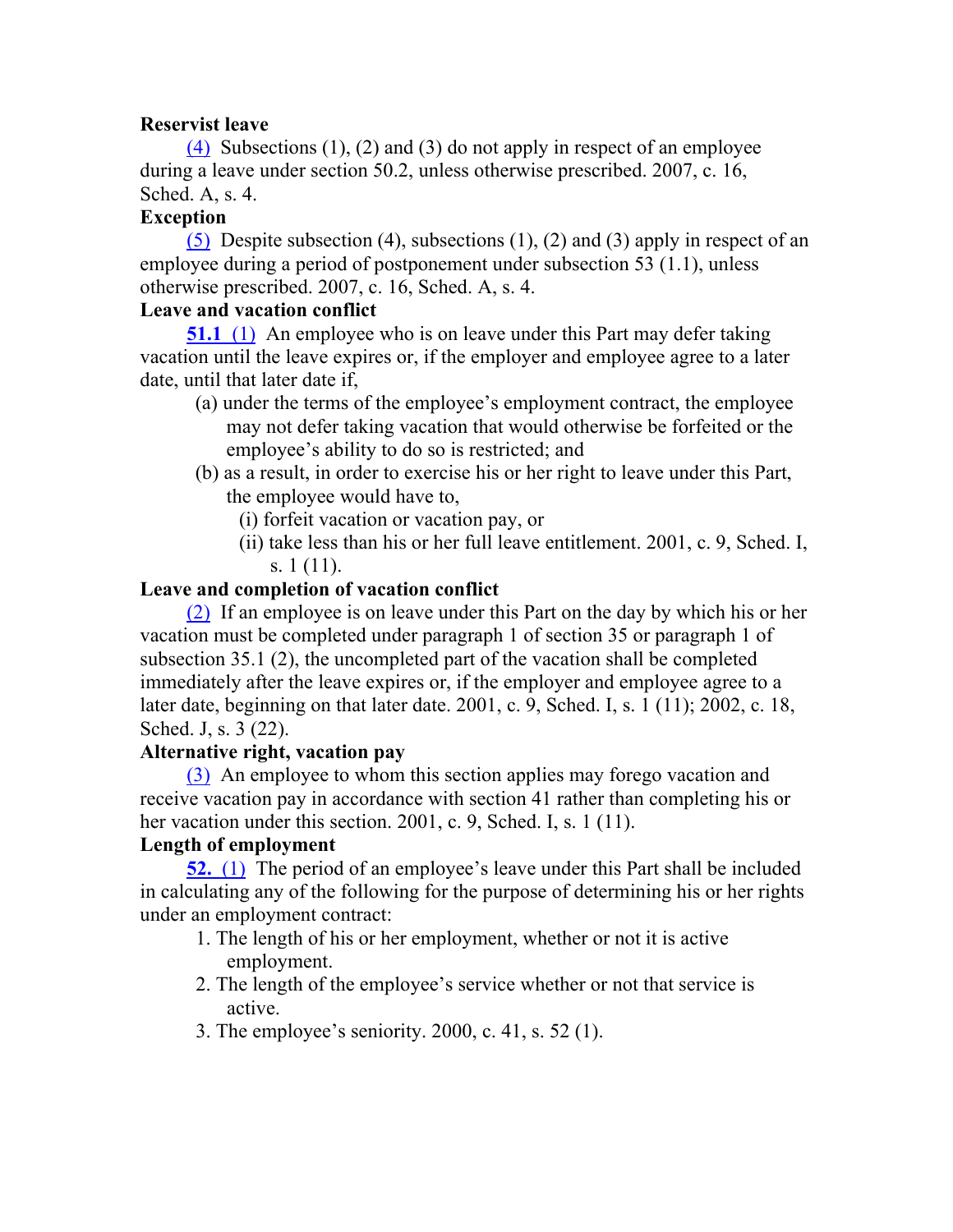## **Exception**

(2) The period of an employee's leave shall not be included in determining whether he or she has completed a probationary period under an employment contract. 2000, c. 41, s. 52 (2).

## **Reinstatement**

**53.** (1) Upon the conclusion of an employee's leave under this Part, the employer shall reinstate the employee to the position the employee most recently held with the employer, if it still exists, or to a comparable position, if it does not. 2000, c. 41, s. 53 (1).

#### **Reservist leave**

(1.1) Despite subsection (1), the employer of an employee who has been on leave under section 50.2 may postpone the employee's reinstatement until,

- (a) a prescribed day; or
- (b) if no day is prescribed, the later of,
	- (i) the day that is two weeks after the day on which the leave ends, and
	- (ii) the first pay day that falls after the day on which the leave ends. 2007, c. 16, Sched. A, s. 5.

#### **Same**

(1.2) During the period of postponement, the employee is deemed to continue to be on leave under section 50.2 for the purposes of sections 51.1 and 52. 2007, c. 16, Sched. A, s. 5.

#### **Exception**

(2) Subsection (1) does not apply if the employment of the employee is ended solely for reasons unrelated to the leave. 2000, c. 41, s. 53 (2).

## **Wage rate**

(3) The employer shall pay a reinstated employee at a rate that is equal to the greater of,

(a) the rate that the employee most recently earned with the employer; and

(b) the rate that the employee would be earning had he or she worked throughout the leave. 2000, c. 41, s. 53 (3).

## **PART XV**

## **TERMINATION AND SEVERANCE OF EMPLOYMENT**

TERMINATION OF EMPLOYMENT

## **No termination without notice**

**54.** No employer shall terminate the employment of an employee who has been continuously employed for three months or more unless the employer,

- (a) has given to the employee written notice of termination in accordance with section 57 or 58 and the notice has expired; or
- (b) has complied with section 61. 2000, c. 41, s. 54.

## **Prescribed employees not entitled**

**55.** Prescribed employees are not entitled to notice of termination or termination pay under this Part. 2000, c. 41, s. 55.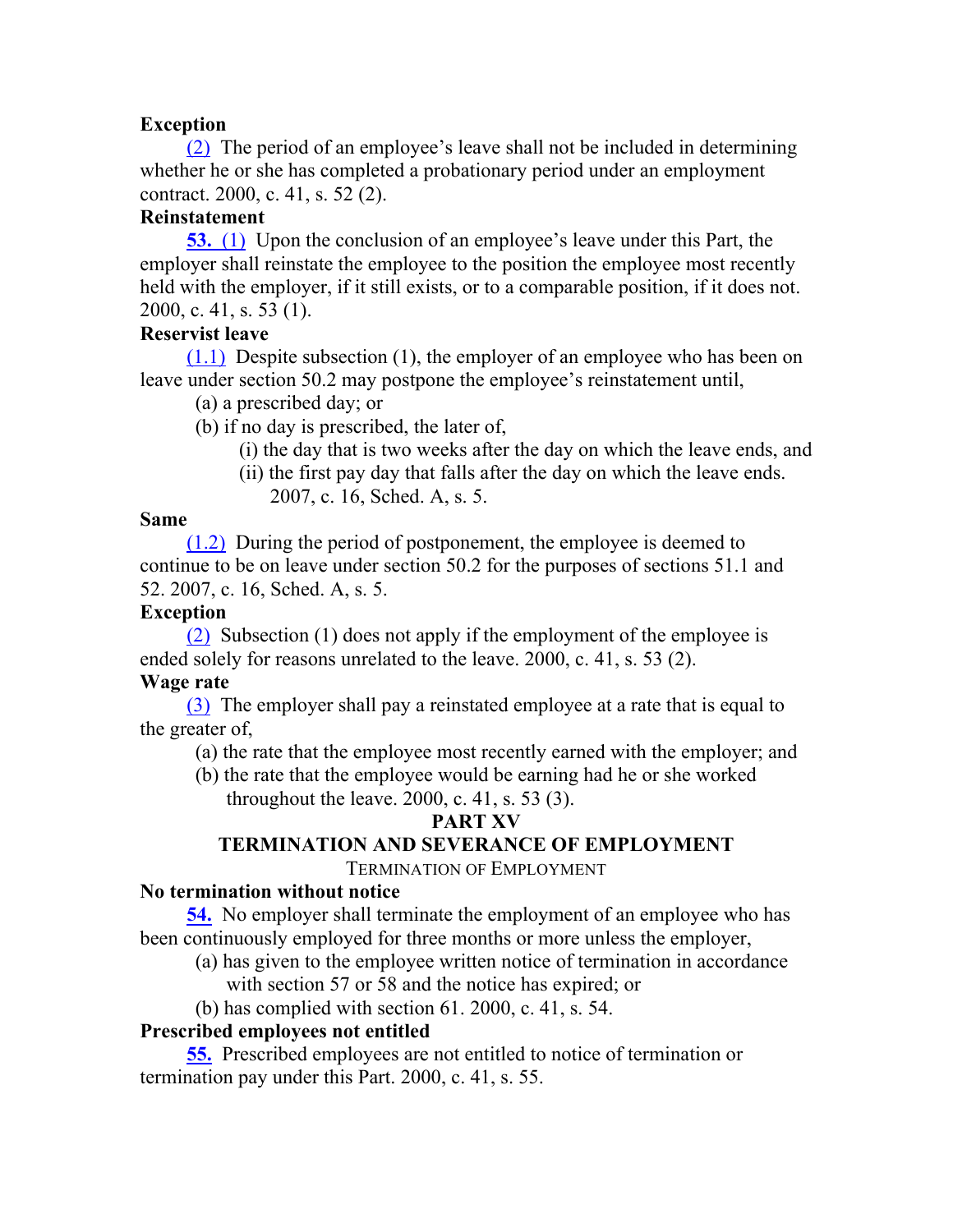#### **What constitutes termination**

**56.** (1) An employer terminates the employment of an employee for purposes of section 54 if,

- (a) the employer dismisses the employee or otherwise refuses or is unable to continue employing him or her;
- (b) the employer constructively dismisses the employee and the employee resigns from his or her employment in response to that within a reasonable period; or
- (c) the employer lays the employee off for a period longer than the period of a temporary lay-off. 2000, c. 41, s. 56 (1).

## **Temporary lay-off**

(2) For the purpose of clause (1) (c), a temporary layoff is,

- (a) a lay-off of not more than 13 weeks in any period of 20 consecutive weeks;
- (b) a lay-off of more than 13 weeks in any period of 20 consecutive weeks, if the lay-off is less than 35 weeks in any period of 52 consecutive weeks and,
	- (i) the employee continues to receive substantial payments from the employer,
	- (ii) the employer continues to make payments for the benefit of the employee under a legitimate retirement or pension plan or a legitimate group or employee insurance plan,
	- (iii) the employee receives supplementary unemployment benefits,
	- (iv) the employee is employed elsewhere during the lay-off and would be entitled to receive supplementary unemployment benefits if that were not so,
	- (v) the employer recalls the employee within the time approved by the Director, or
	- (vi) in the case of an employee who is not represented by a trade union, the employer recalls the employee within the time set out in an agreement between the employer and the employee; or
- (c) in the case of an employee represented by a trade union, a lay-off longer than a lay-off described in clause (b) where the employer recalls the employee within the time set out in an agreement between the employer and the trade union. 2000, c. 41, s. 56 (2); 2001, c. 9, Sched. I, s. 1 (12).

## **Definition**

 $(3)$  In subsections  $(3.1)$  to  $(3.6)$ ,

"excluded week" means a week during which, for one or more days, the employee is not able to work, is not available for work, is subject to a disciplinary suspension or is not provided with work because of a strike or lock-out occurring at his or her place of employment or elsewhere. 2002, c. 18, Sched. J, s. 3 (23).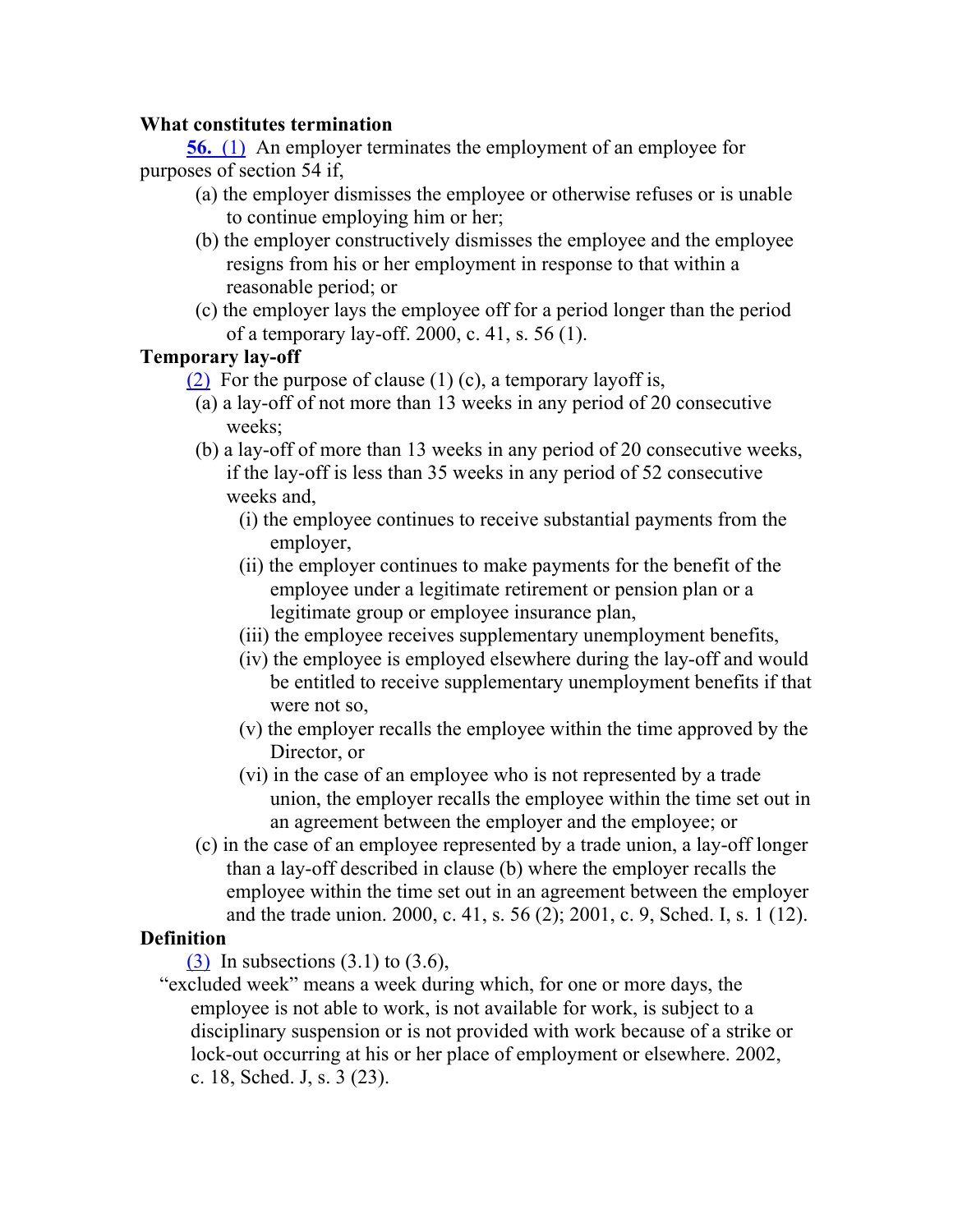## **Lay-off, regular work week**

 $(3.1)$  For the purpose of subsection (2), an employee who has a regular work week is laid off for a week if,

- (a) in that week, the employee earns less than one-half the amount he or she would earn at his or her regular rate in a regular work week; and
- (b) the week is not an excluded week. 2002, c. 18, Sched. J, s. 3 (23).

## **Effect of excluded week**

(3.2) For the purpose of clauses (2) (a) and (b), an excluded week shall be counted as part of the periods of 20 and 52 weeks. 2002, c. 18, Sched. J, s. 3 (23). **Lay-off, no regular work week**

 $(3.3)$  For the purposes of clauses (1) (c) and (2) (a), an employee who does not have a regular work week is laid off for a period longer than the period of a temporary lay-off if for more than 13 weeks in any period of 20 consecutive weeks he or she earns less than one-half the average amount he or she earned per week in the period of 12 consecutive weeks that preceded the 20-week period. 2002, c. 18, Sched. J, s. 3 (23).

## **Effect of excluded week**

(3.4) For the purposes of subsection (3.3),

- (a) an excluded week shall not be counted as part of the 13 or more weeks but shall be counted as part of the 20-week period; and
- (b) if the 12-week period contains an excluded week, the average amount earned shall be calculated based on the earnings in weeks that were not excluded weeks and the number of weeks that were not excluded. 2002,
	- c. 18, Sched. J, s. 3 (23).

## **Lay-off, no regular work week**

 $(3.5)$  For the purposes of clauses (1) (c) and (2) (b), an employee who does not have a regular work week is laid off for a period longer than the period of a temporary lay-off if for 35 or more weeks in any period of 52 consecutive weeks he or she earns less than one-half the average amount he or she earned per week in the period of 12 consecutive weeks that preceded the 52-week period. 2002, c. 18, Sched. J, s. 3 (23).

# **Effect of excluded week**

 $(3.6)$  For the purposes of subsection  $(3.5)$ ,

- (a) an excluded week shall not be counted as part of the 35 or more weeks but shall be counted as part of the 52-week period; and
- (b) if the 12-week period contains an excluded week, the average amount earned shall be calculated based on the earnings in weeks that were not excluded weeks and the number of weeks that were not excluded. 2002, c. 18, Sched. J, s. 3 (23).

## **Temporary lay-off not termination**

(4) An employer who lays an employee off without specifying a recall date shall not be considered to terminate the employment of the employee, unless the period of the lay-off exceeds that of a temporary lay-off. 2000, c. 41, s. 56 (4).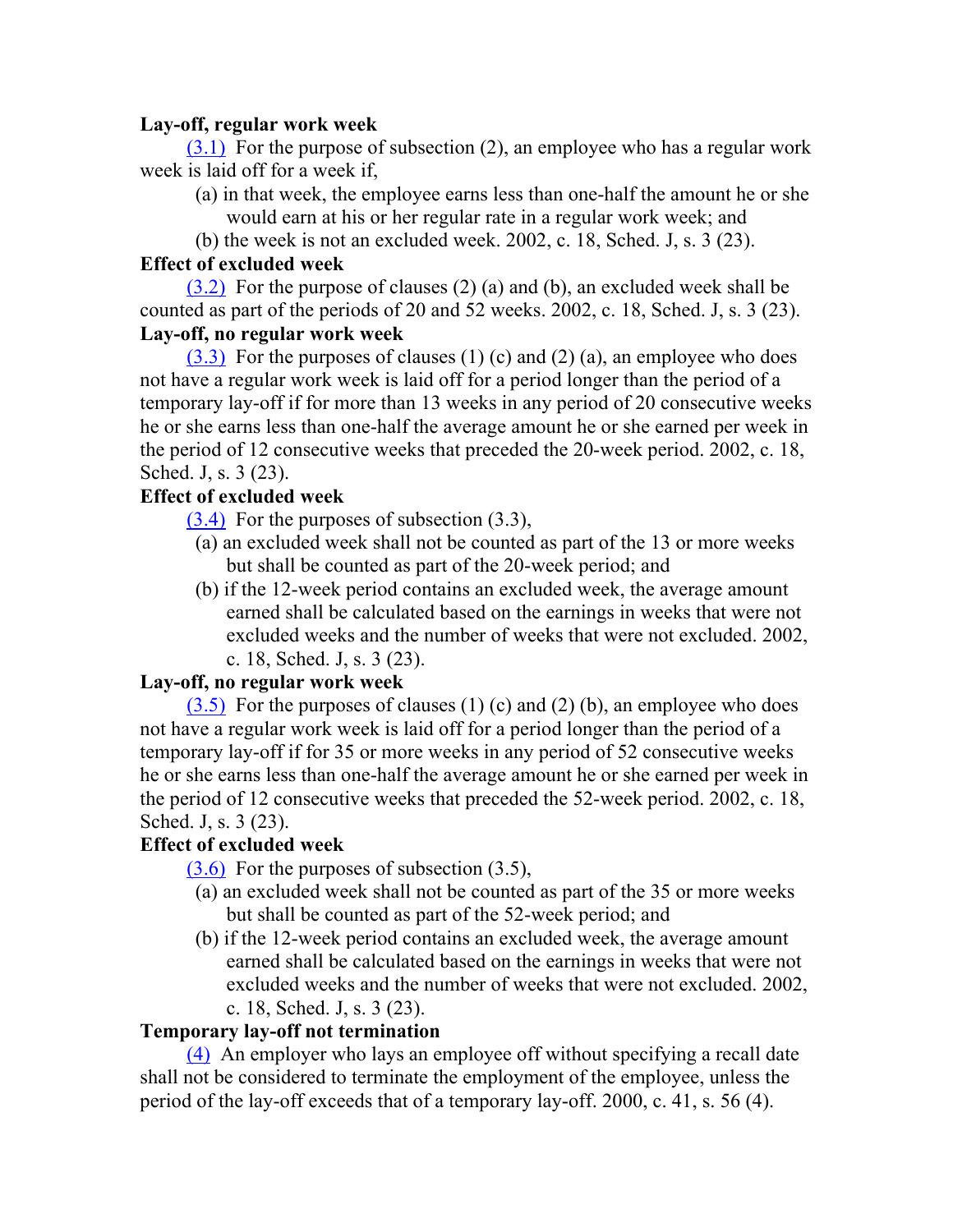## **Deemed termination date**

(5) If an employer terminates the employment of an employee under clause (1) (c), the employment shall be deemed to be terminated on the first day of the lay-off. 2000, c. 41, s. 56 (5).

#### **Employer notice period**

**57.** The notice of termination under section 54 shall be given,

- (a) at least one week before the termination, if the employee's period of employment is less than one year;
- (b) at least two weeks before the termination, if the employee's period of employment is one year or more and fewer than three years;
- (c) at least three weeks before the termination, if the employee's period of employment is three years or more and fewer than four years;
- (d) at least four weeks before the termination, if the employee's period of employment is four years or more and fewer than five years;
- (e) at least five weeks before the termination, if the employee's period of employment is five years or more and fewer than six years;
- (f) at least six weeks before the termination, if the employee's period of employment is six years or more and fewer than seven years;
- (g) at least seven weeks before the termination, if the employee's period of employment is seven years or more and fewer than eight years; or
- (h) at least eight weeks before the termination, if the employee's period of employment is eight years or more. 2000, c. 41, s. 57.

## **Notice, 50 or more employees**

**58.** (1) Despite section 57, the employer shall give notice of termination in the prescribed manner and for the prescribed period if the employer terminates the employment of 50 or more employees at the employer's establishment in the same four-week period. 2000, c. 41, s. 58 (1).

## **Information**

(2) An employer who is required to give notice under this section,

- (a) shall provide to the Director the prescribed information in a form approved by the Director; and
- (b) shall, on the first day of the notice period, post in the employer's establishment the prescribed information in a form approved by the Director. 2000, c. 41, s. 58 (2).

## **Content**

- (3) The information required under subsection (2) may include,
- (a) the economic circumstances surrounding the terminations;
- (b) any consultations that have been or are proposed to take place with communities in which the terminations will take place or with the affected employees or their agent in connection with the terminations;
- (c) any proposed adjustment measures and the number of employees expected to benefit from each; and
- (d) a statistical profile of the affected employees. 2000, c. 41, s. 58 (3).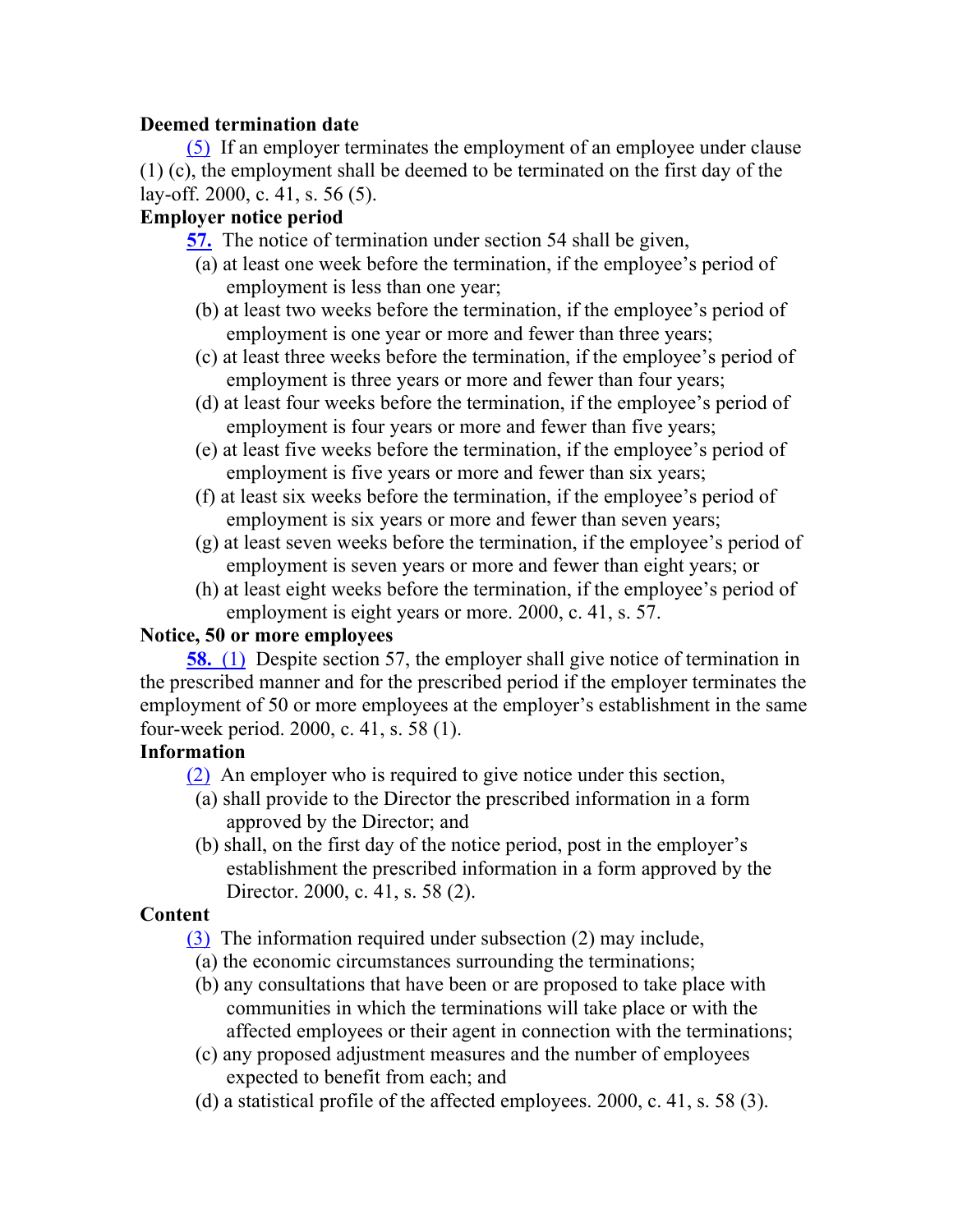#### **When notice effective**

(4) The notice required under subsection (1) shall be deemed not to have been given until the Director receives the information required under clause (2) (a). 2000, c. 41, s. 58 (4).

## **Posting**

(5) The employer shall post the information required under clause (2) (b) in at least one conspicuous place in the employer's establishment where it is likely to come to the attention of the affected employees and the employer shall keep that information posted throughout the notice period required under this section. 2000, c. 41, s. 58 (5).

## **Employee notice**

(6) An employee to whom notice has been given under this section shall not terminate his or her employment without first giving the employer written notice,

- (a) at least one week before doing so, if his or her period of employment is less than two years; or
- (b) at least two weeks before doing so, if his or her period of employment is two years or more. 2000, c. 41, s. 58 (6).

## **Exception**

(7) Subsection (6) does not apply if the employer constructively dismisses the employee or breaches a term of the employment contract, whether or not such a breach would constitute a constructive dismissal. 2000, c. 41, s. 58 (7).

## **Period of employment: included, excluded time**

**59.** (1) Time spent by an employee on leave or other inactive employment is included in determining his or her period of employment. 2000, c. 41, s. 59 (1). **Exception**

(2) Despite subsection (1), if an employee's employment was terminated as a result of a lay-off, no part of the lay-off period after the deemed termination date shall be included in determining his or her period of employment. 2000, c. 41, s. 59 (2).

# **Requirements during notice period**

**60.** (1) During a notice period under section 57 or 58, the employer,

- (a) shall not reduce the employee's wage rate or alter any other term or condition of employment;
- (b) shall in each week pay the employee the wages the employee is entitled to receive, which in no case shall be less than his or her regular wages for a regular work week; and
- (c) shall continue to make whatever benefit plan contributions would be required to be made in order to maintain the employee's benefits under the plan until the end of the notice period. 2000, c. 41, s. 60 (1).

## **No regular work week**

(2) For the purposes of clause (1) (b), if the employee does not have a regular work week or if the employee is paid on a basis other than time, the employer shall pay the employee an amount equal to the average amount of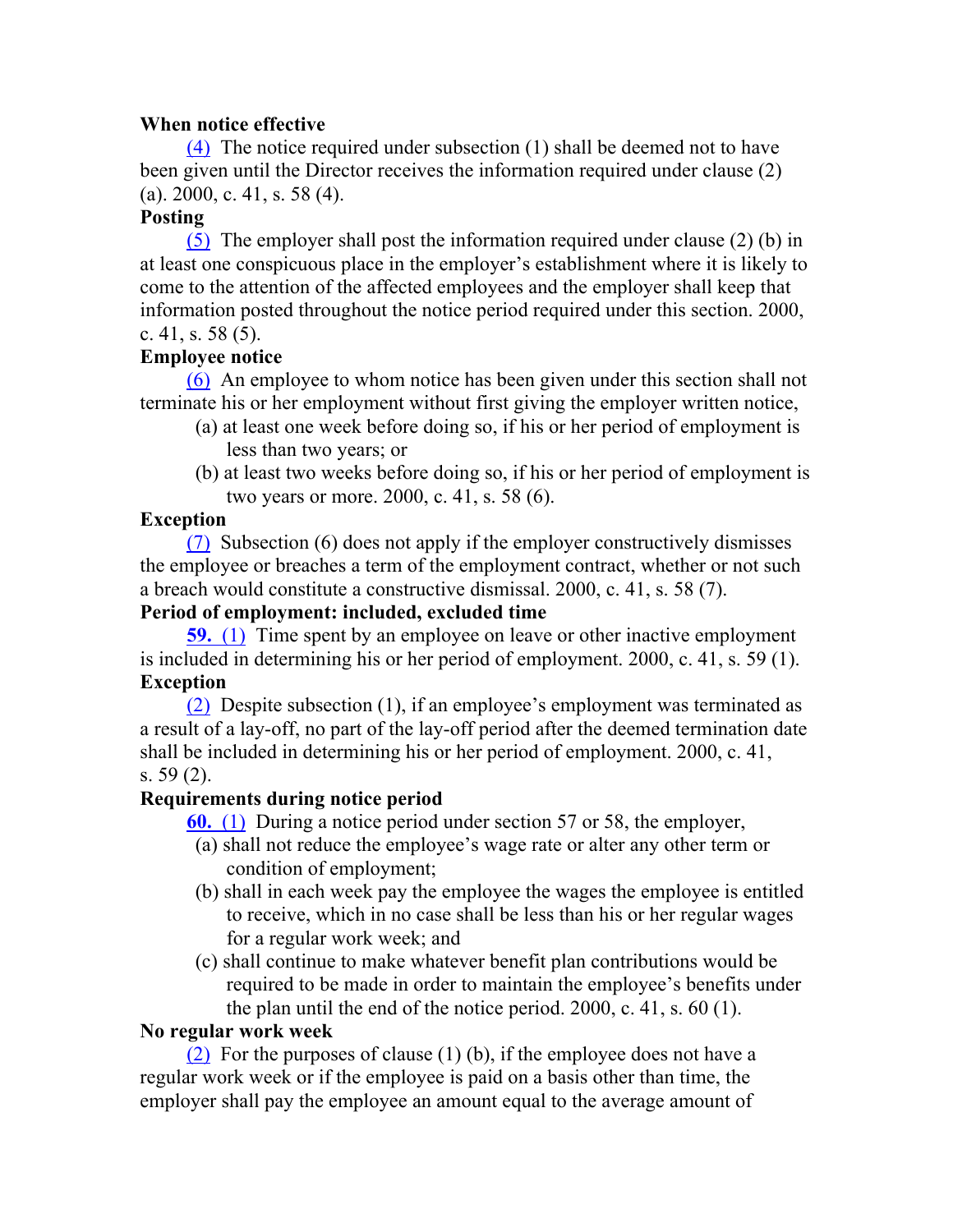regular wages earned by the employee per week for the weeks in which the employee worked in the period of 12 weeks immediately preceding the day on which notice was given. 2001, c. 9, Sched. I, s. 1 (13).

#### **Benefit plan contributions**

(3) If an employer fails to contribute to a benefit plan contrary to clause (1) (c), an amount equal to the amount the employer should have contributed shall be deemed to be unpaid wages for the purpose of section 103. 2000, c. 41, s. 60 (3). **Same**

(4) Nothing in subsection (3) precludes the employee from an entitlement that he or she may have under a benefit plan. 2000, c. 41, s. 60 (4). **Pay instead of notice**

**61.** (1) An employer may terminate the employment of an employee without notice or with less notice than is required under section 57 or 58 if the employer,

- (a) pays to the employee termination pay in a lump sum equal to the amount the employee would have been entitled to receive under section 60 had notice been given in accordance with that section; and
- (b) continues to make whatever benefit plan contributions would be required to be made in order to maintain the benefits to which the employee would have been entitled had he or she continued to be employed during the period of notice that he or she would otherwise have been entitled to receive. 2000, c. 41, s. 61 (1); 2001, c. 9, Sched. I, s. 1 (14).

#### **No regular work week**

 $(1.1)$  For the purposes of clause  $(1)$  (a), if the employee does not have a regular work week or is paid on a basis other than time, the amount the employee would have been entitled to receive under section 60 shall be calculated as if the period of 12 weeks referred to in subsection 60 (2) were the 12-week period immediately preceding the day of termination. 2001, c. 9, Sched. I, s. 1 (15).

#### **Information to Director**

(2) An employer who terminates the employment of employees under this section and would otherwise be required to provide notices of termination under section 58 shall comply with clause 58 (2) (a). 2000, c. 41, s. 61 (2).

#### **Deemed active employment**

**62.** (1) If an employer terminates the employment of employees without giving them part or all of the period of notice required under this Part, the employees shall be deemed to have been actively employed during the period for which there should have been notice for the purposes of any benefit plan under which entitlement to benefits might be lost or affected if the employees cease to be actively employed. 2000, c. 41, s. 62 (1).

#### **Benefit plan contributions**

(2) If an employer fails to contribute to a benefit plan contrary to clause 61 (1) (b), an amount equal to the amount the employer should have contributed shall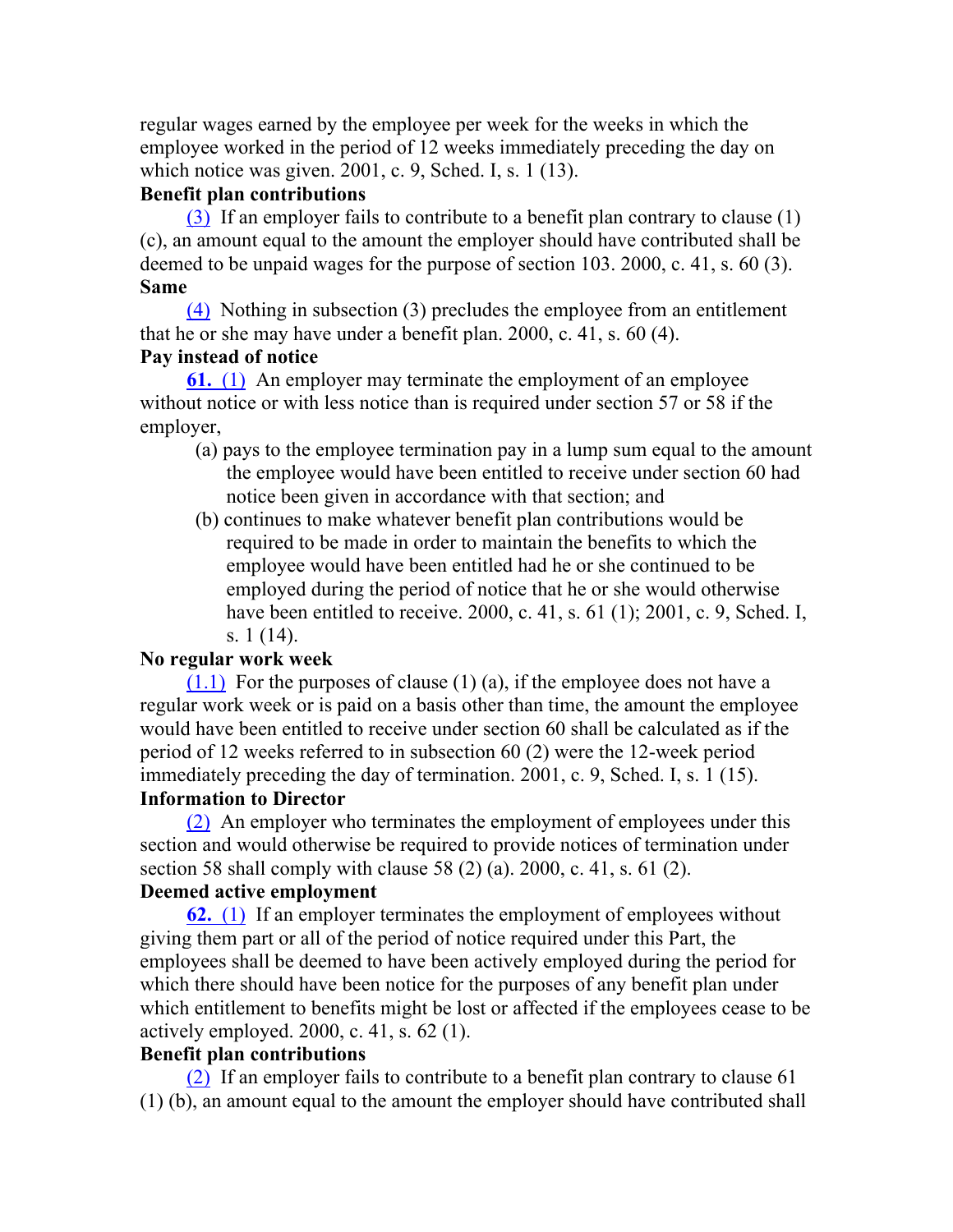be deemed to be unpaid wages for the purpose of section 103. 2000, c. 41, s. 62 (2).

#### **Same**

(3) Nothing in subsection (2) precludes the employee from an entitlement he or she may have under a benefit plan. 2000, c. 41, s. 62 (3).

#### SEVERANCE OF EMPLOYMENT

#### **What constitutes severance**

**63.** (1) An employer severs the employment of an employee if,

- (a) the employer dismisses the employee or otherwise refuses or is unable to continue employing the employee;
- (b) the employer constructively dismisses the employee and the employee resigns from his or her employment in response within a reasonable period;
- (c) the employer lays the employee off for 35 weeks or more in any period of 52 consecutive weeks;
- (d) the employer lays the employee off because of a permanent discontinuance of all of the employer's business at an establishment; or
- (e) the employer gives the employee notice of termination in accordance with section 57 or 58, the employee gives the employer written notice at least two weeks before resigning and the employee's notice of resignation is to take effect during the statutory notice period. 2000, c. 41, s. 63 (1); 2002, c. 18, Sched. J, s. 3 (24).

# **Definition**

(2) In subsections  $(2.1)$  to  $(2.4)$ ,

"excluded week" means a week during which, for one or more days, the employee is not able to work, is not available for work, is subject to a disciplinary suspension or is not provided with work because of a strike or lock-out occurring at his or her place of employment or elsewhere. 2002, c. 18, Sched. J, s. 3 (25).

## **Lay-off, regular work week**

 $(2.1)$  For the purpose of clause (1) (c), an employee who has a regular work week is laid off for a week if,

- (a) in that week, the employee earns less than one-quarter the amount he or she would earn at his or her regular rate in a regular work week; and
- (b) the week is not an excluded week. 2002, c. 18, Sched. J, s. 3 (25).

# **Effect of excluded week**

 $(2.2)$  For the purposes of clause (1) (c), an excluded week shall be counted as part of the period of 52 weeks. 2002, c. 18, Sched. J, s. 3 (25).

## **Lay-off, no regular work week**

(2.3) For the purpose of clause (1) (c), an employee who does not have a regular work week is laid off for 35 or more weeks in any period of 52 consecutive weeks if for 35 or more weeks in any period of 52 consecutive weeks he or she earns less than one-quarter the average amount he or she earned per week in the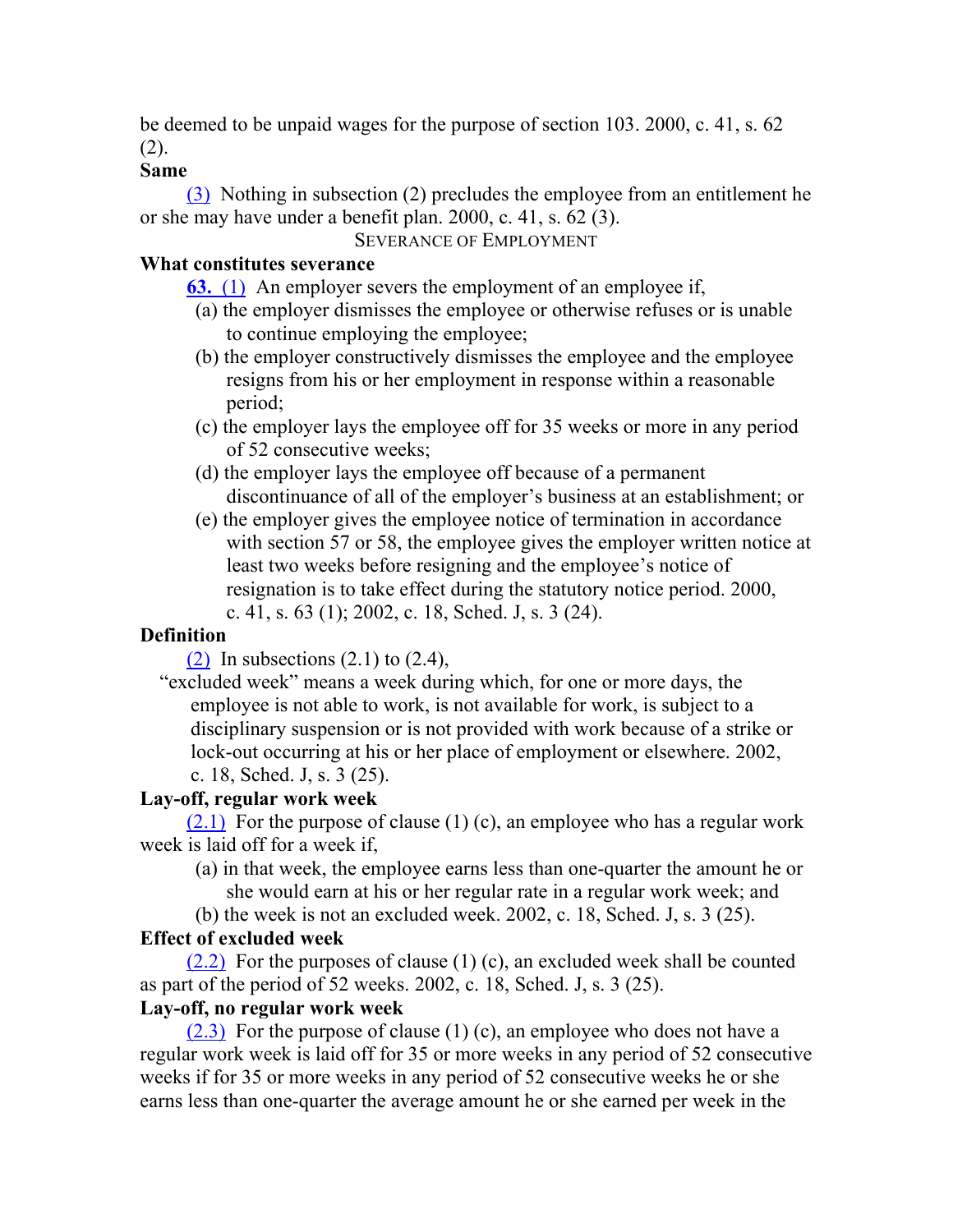period of 12 consecutive weeks that preceded the 52-week period. 2002, c. 18, Sched. J, s. 3 (25).

# **Effect of excluded week**

 $(2.4)$  For the purposes of subsection  $(2.3)$ ,

- (a) an excluded week shall not be counted as part of the 35 or more weeks, but shall be counted as part of the 52-week period; and
- (b) if the 12-week period contains an excluded week, the average amount earned shall be calculated based on the earnings in weeks that were not excluded weeks and the number of weeks that were not excluded. 2002, c. 18, Sched. J, s. 3 (25).

# **Resignation**

(3) An employee's employment that is severed under clause (1) (e) shall be deemed to have been severed on the day the employer's notice of termination would have taken effect if the employee had not resigned. 2000, c. 41, s. 63 (3).

# **Entitlement to severance pay**

**64.** (1) An employer who severs an employment relationship with an employee shall pay severance pay to the employee if the employee was employed by the employer for five years or more and,

- (a) the severance occurred because of a permanent discontinuance of all or part of the employer's business at an establishment and the employee is one of 50 or more employees who have their employment relationship severed within a six-month period as a result; or
- (b) the employer has a payroll of \$2.5 million or more. 2000, c. 41, s. 64 (1).

# **Payroll**

(2) For the purposes of subsection (1), an employer shall be considered to have a payroll of \$2.5 million or more if,

- (a) the total wages earned by all of the employer's employees in the four weeks that ended with the last day of the last pay period completed prior to the severance of an employee's employment, when multiplied by 13, was \$2.5 million or more; or
- (b) the total wages earned by all of the employer's employees in the last or second-last fiscal year of the employer prior to the severance of an employee's employment was \$2.5 million or more. 2000, c. 41, s. 64 (2); 2001, c. 9, Sched. I, s. 1 (16).

# **Exceptions**

if,

(3) Prescribed employees are not entitled to severance pay under this section. 2000, c. 41, s. 64 (3).

# **Location deemed an establishment**

(4) A location shall be deemed to be an establishment under subsection (1)

(a) there is a permanent discontinuance of all or part of an employer's business at the location;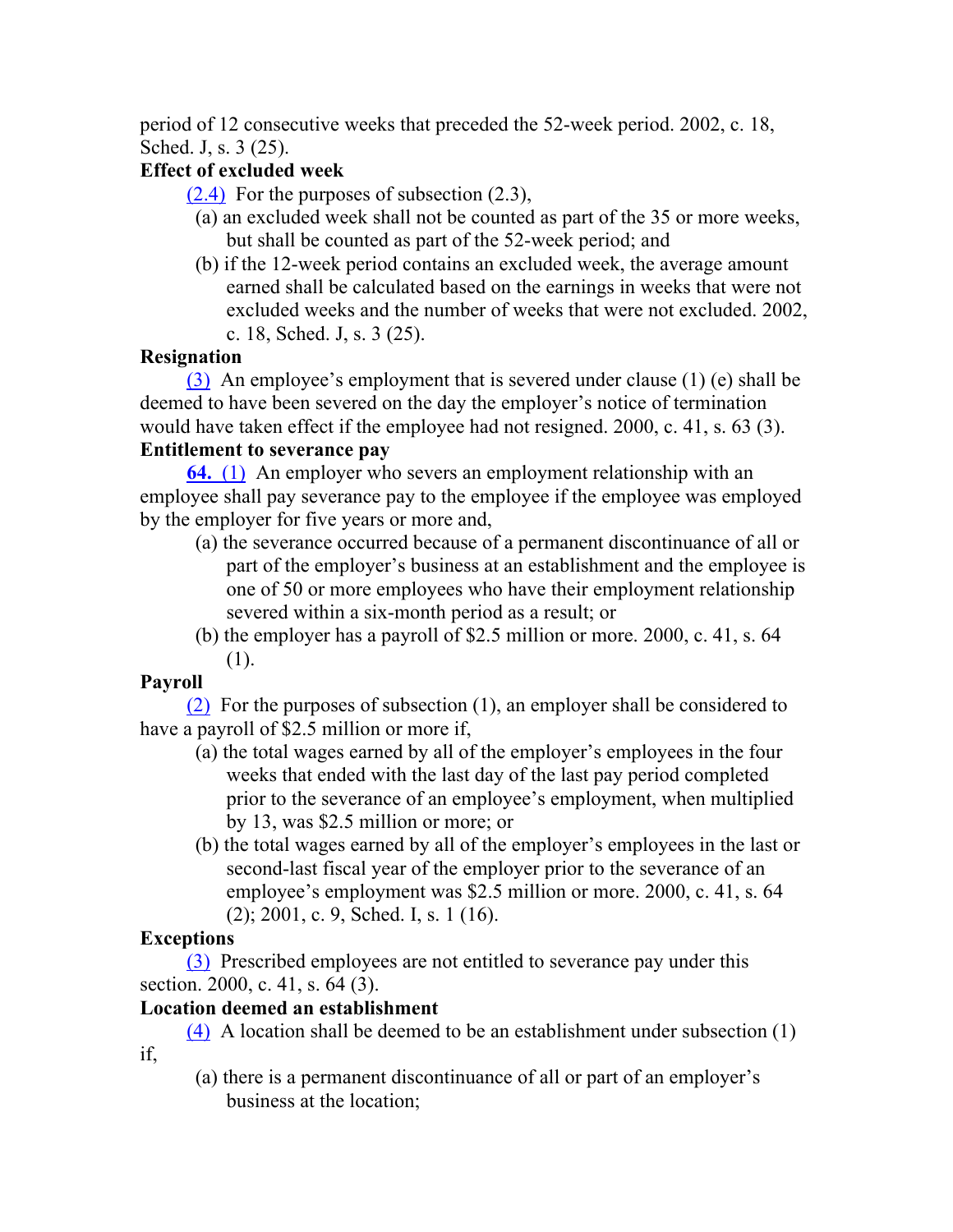- (b) the location is part of an establishment consisting of two or more locations; and
- (c) the employer severs the employment relationship of 50 or more employees within a six-month period as a result. 2000, c. 41, s. 64 (4).

#### **Calculating severance pay**

**65.** (1) Severance pay under this section shall be calculated by multiplying the employee's regular wages for a regular work week by the sum of,

- (a) the number of years of employment the employee has completed; and
- (b) the number of months of employment not included in clause (a) that the employee has completed, divided by 12. 2000, c. 41, s. 65 (1).

#### **Non-continuous employment**

(2) All time spent by the employee in the employer's employ, whether or not continuous and whether or not active, shall be included in determining whether he or she is eligible for severance pay under subsection 64 (1) and in calculating his or her severance pay under subsection (1). 2000, c. 41, s. 65 (2).

#### **Exception**

(2.1) Despite subsection (2), when an employee in receipt of an actuarially unreduced pension benefit has his or her employment severed by an employer on or after November 6, 2009, time spent in the employer's employ for which the employee received service credits in the calculation of that benefit shall not be included in determining whether he or she is eligible for severance pay under subsection 64 (1) and in calculating his or her severance pay under subsection (1). 2009, c. 33, Sched. 20, s. 1 (1).

#### **Where employee resigns**

(3) If an employee's employment is severed under clause 63 (1) (e), the period between the day the employee's notice of resignation took effect and the day the employer's notice of termination would have taken effect shall not be considered in calculating the amount of severance pay to which the employee is entitled. 2000, c. 41, s. 65 (3).

#### **Termination without notice**

(4) If an employer terminates the employment of an employee without providing the notice, if any, required under section 57 or 58, the amount of severance pay to which the employee is entitled shall be calculated as if the employee continued to be employed for a period equal to the period of notice that should have been given and was not. 2000, c. 41, s. 65 (4).

#### **Limit**

(5) An employee's severance pay entitlement under this section shall not exceed an amount equal to the employee's regular wages for a regular work week for 26 weeks. 2000, c. 41, s. 65 (5).

#### **Where no regular work week**

(6) For the purposes of subsections (1) and (5), if the employee does not have a regular work week or if the employee is paid on a basis other than time, the employee's regular wages for a regular work week shall be deemed to be the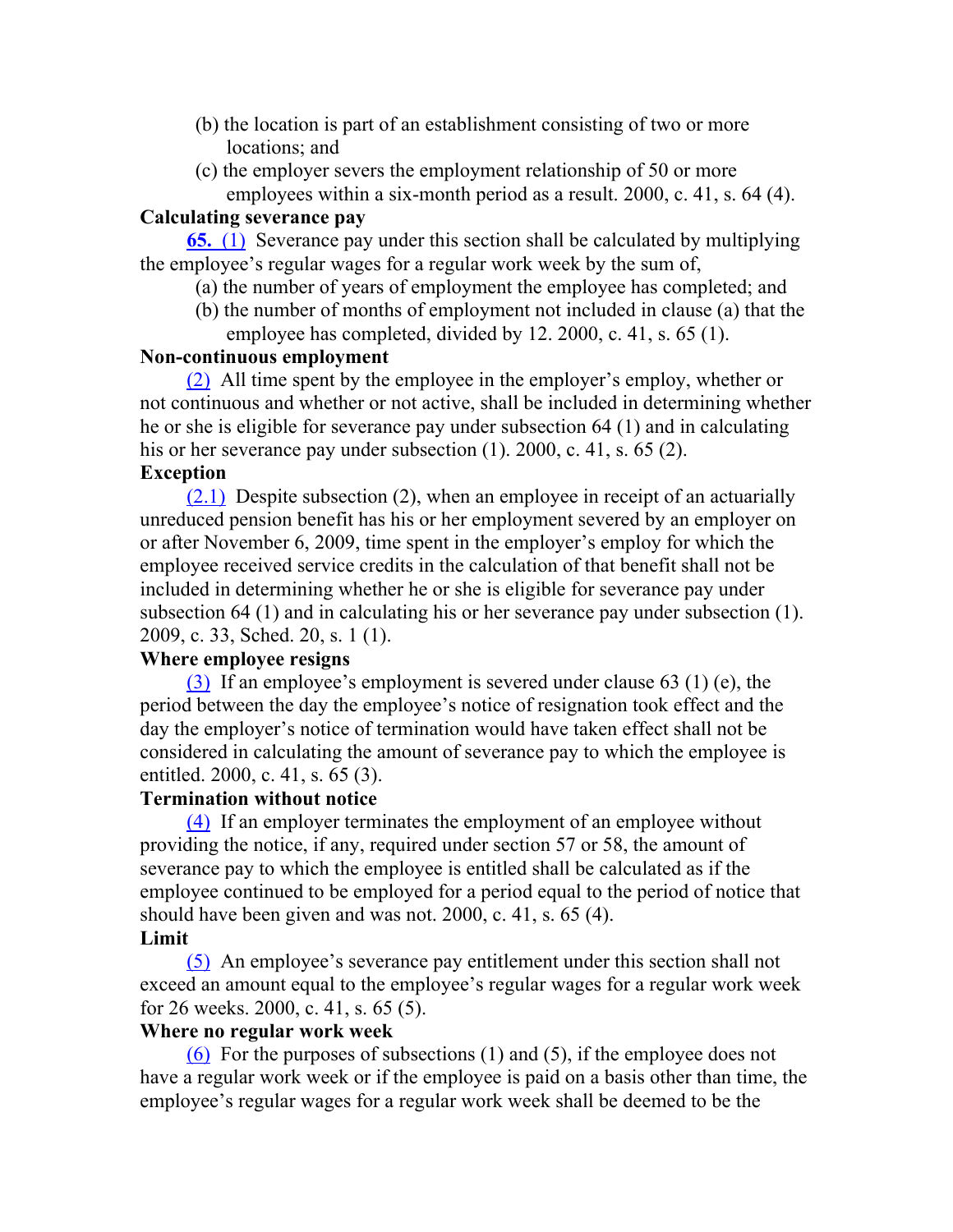average amount of regular wages earned by the employee for the weeks in which the employee worked in the period of 12 weeks preceding the date on which,

- (a) the employee's employment was severed; or
- (b) if the employee's employment was severed under clause 63 (1) (c) or
	- (d), the date on which the lay-off began. 2000, c. 41, s. 65 (6); 2002,
	- c. 18, Sched. J, s. 3 (26).

#### **In addition to other amounts**

(7) Subject to subsection (8), severance pay under this section is in addition to any other amount to which an employee is entitled under this Act or his or her employment contract. 2000, c. 41, s. 65 (7).

## **Set-off, deduction**

(8) Only the following set-offs and deductions may be made in calculating severance pay under this section:

- 1. Supplementary unemployment benefits the employee receives after his or her employment is severed and before the severance pay becomes payable to the employee.
- 2. An amount paid to an employee for loss of employment under a provision of the employment contract if it is based upon length of employment, length of service or seniority.
- 3. Severance pay that was previously paid to the employee under this Act, a predecessor of this Act or a contractual provision described in paragraph 2. 2000, c. 41, s. 65 (8).

## **Instalments**

**66.** (1) An employer may pay severance pay to an employee who is entitled to it in instalments with the agreement of the employee or the approval of the Director. 2001, c. 9, Sched. I, s. 1 (17).

## **Restriction**

(2) The period over which instalments can be paid must not exceed three years. 2000, c. 41, s. 66 (2).

# **Default**

(3) If the employer fails to make an instalment payment, all severance pay not previously paid shall become payable immediately. 2000, c. 41, s. 66 (3).

ELECTION RE RECALL RIGHTS

# **Where election may be made**

**67.** (1) This section applies if an employee who has a right to be recalled for employment under his or her employment contract is entitled to,

- (a) termination pay under section 61 because of a lay-off of 35 weeks or more; or
- (b) severance pay. 2000, c. 41, s. 67 (1).

## **Exception**

(2) Clause (1) (b) does not apply if the employer and employee have agreed that the severance pay shall be paid in instalments under section 66. 2000, c. 41, s. 67 (2).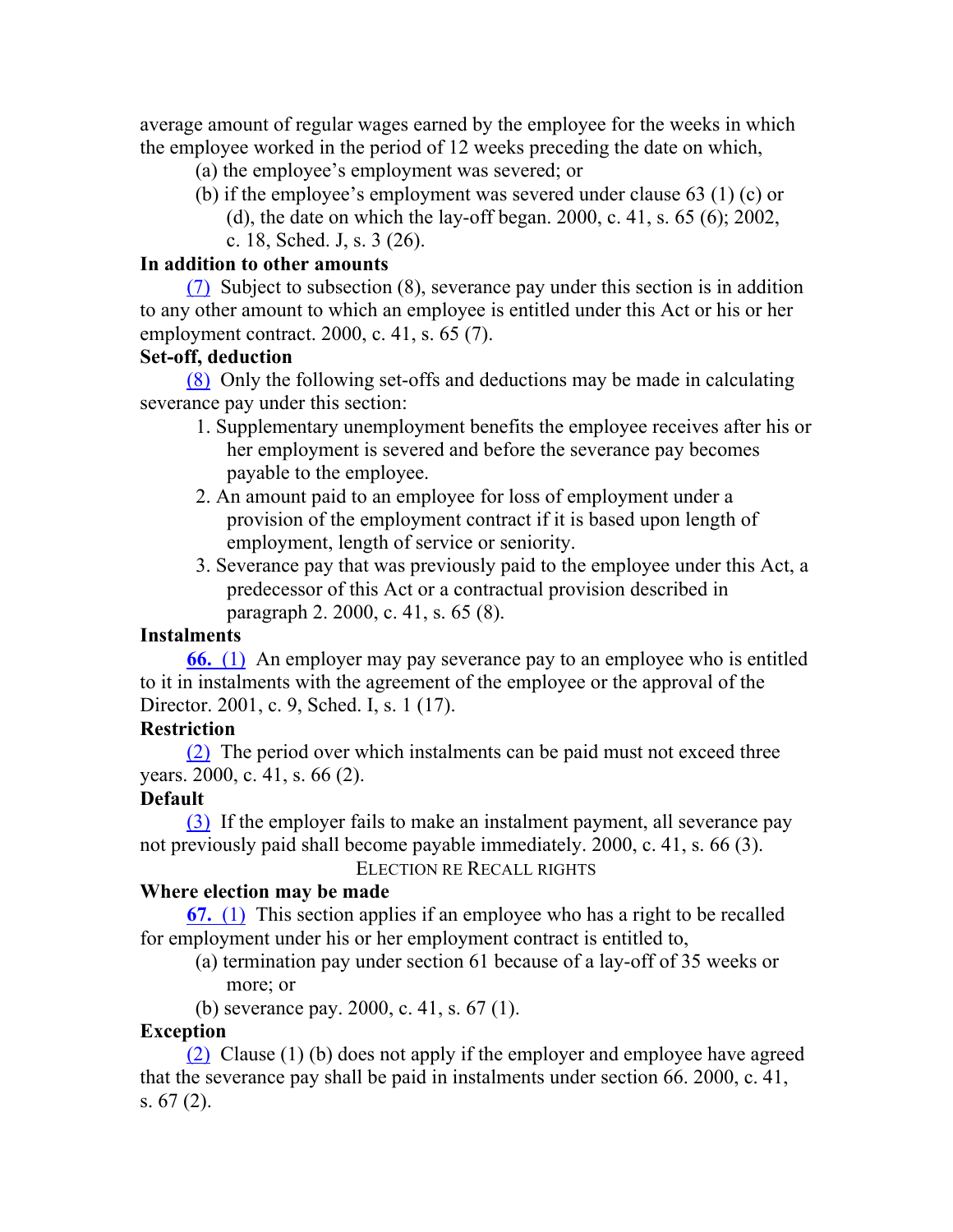#### **Nature of election**

(3) The employee may elect to be paid the termination pay or severance pay forthwith or to retain the right to be recalled. 2000, c. 41, s. 67 (3).

#### **Consistency**

(4) An employee who is entitled to both termination pay and severance pay shall make the same election in respect of each. 2000, c. 41, s. 67 (4).

#### **Deemed abandonment**

(5) An employee who elects to be paid shall be deemed to have abandoned the right to be recalled.  $2000$ , c. 41, s. 67 (5).

#### **Employee not represented by trade union**

(6) If an employee who is not represented by a trade union elects to retain the right to be recalled or fails to make an election, the employer shall pay the termination pay and severance pay to which the employee is entitled to the Director in trust. 2000, c. 41, s. 67 (6).

#### **Employee represented by trade union**

(7) If an employee who is represented by a trade union elects to retain the right to be recalled or fails to make an election,

- (a) the employer and the trade union shall attempt to negotiate an arrangement for holding the money in trust, and, if the negotiations are successful, the money shall be held in trust in accordance with the arrangement agreed upon; and
- (b) if the trade union advises the Director and the employer in writing that efforts to negotiate such an arrangement have been unsuccessful, the employer shall pay the termination pay and severance pay to which the employee is entitled to the Director in trust. 2000, c. 41, s. 67 (7).

#### **Where employee accepts recall**

(8) If the employee accepts employment made available under the right of recall, the amount held in trust shall be paid out of trust to the employer and the employee shall be deemed to have abandoned the right to termination pay and severance pay paid into trust. 2000, c. 41, s. 67 (8).

#### **Recall rights expired or renounced**

(9) If the employee renounces the right to be recalled or the right expires, the amount held in trust shall be paid to the employee and, if the right to be recalled had not expired, the employee shall be deemed to have abandoned the right. 2000, c. 41, s. 67 (9).

#### **PART XVI LIE DETECTORS**

#### **Definitions**

**68.** In this Part, and for purposes of Part XVIII (Reprisal), section 74.12, Part XXI (Who Enforces this Act and What They Can Do), Part XXII (Complaints and Enforcement), Part XXIII (Reviews by the Board), Part XXIV (Collection), Part XXV (Offences and Prosecutions), Part XXVI (Miscellaneous Evidentiary Provisions), Part XXVII (Regulations) and Part XXVIII (Transition, Amendment,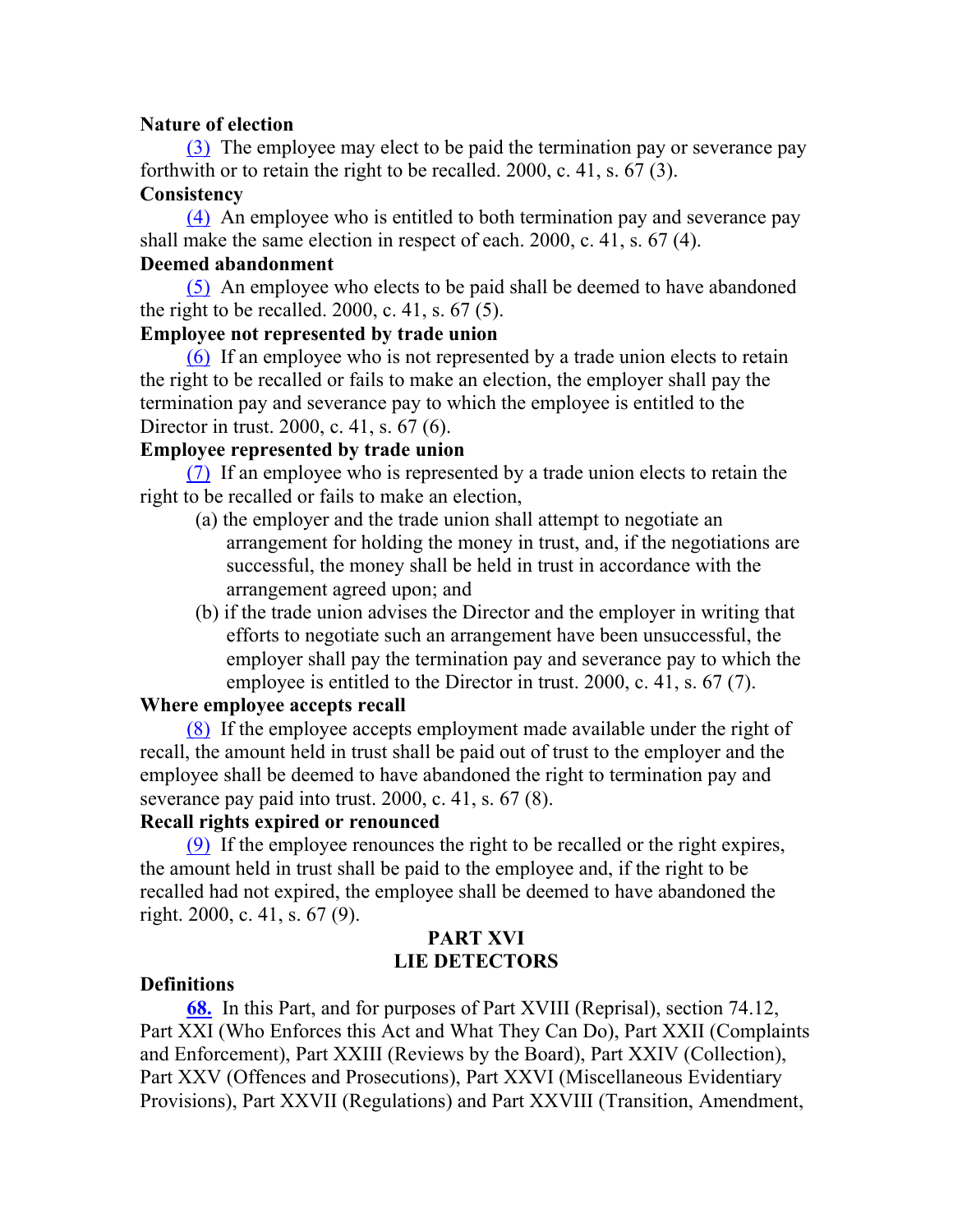Repeals, Commencement and Short Title), insofar as matters concerning this Part are concerned,

- "employee" means an employee as defined in subsection 1 (1) and includes an applicant for employment, a police officer and a person who is an applicant to be a police officer; ("employé")
- "employer" means an employer as defined in subsection 1 (1) and includes a prospective employer and a police governing body; ("employeur")
- "lie detector test" means an analysis, examination, interrogation or test that is taken or performed,
	- (a) by means of or in conjunction with a device, instrument or machine, and
	- (b) for the purpose of assessing or purporting to assess the credibility of a person. ("test du détecteur de mensonges") 2000, c. 41, s. 68; 2009, c. 9, s. 2.

## **Right to refuse test**

**69.** Subject to section 71, an employee has a right not to,

- (a) take a lie detector test;
- (b) be asked to take a lie detector test; or
- (c) be required to take a lie detector test. 2000, c. 41, s. 69.

## **Prohibition: testing**

**70.** (1) Subject to section 71, no person shall, directly or indirectly, require, request, enable or influence an employee to take a lie detector test. 2000, c. 41, s. 70 (1).

# **Prohibition: disclosure**

(2) No person shall disclose to an employer that an employee has taken a lie detector test or disclose to an employer the results of a lie detector test taken by an employee. 2000, c. 41, s. 70 (2).

## **Consent to test by police**

**71.** This Part shall not be interpreted to prevent a person from being asked by a police officer to take, consenting to take and taking a lie detector test administered on behalf of a police force in Ontario or by a member of a police force in Ontario in the course of the investigation of an offence. 2000, c. 41, s. 71.

## **PART XVII**

# **RETAIL BUSINESS ESTABLISHMENTS**

# **Application of Part**

**72.** (1) This Part applies with respect to,

- (a) retail business establishments as defined in subsection 1 (1) of the *Retail Business Holidays Act*;
- (b) employees employed to work in those establishments; and
- (c) employers of those employees. 2000, c. 41, s. 72 (1).

# **Exception**

(2) This Part does not apply with respect to retail business establishments in which the primary retail business is one that,

(a) sells prepared meals;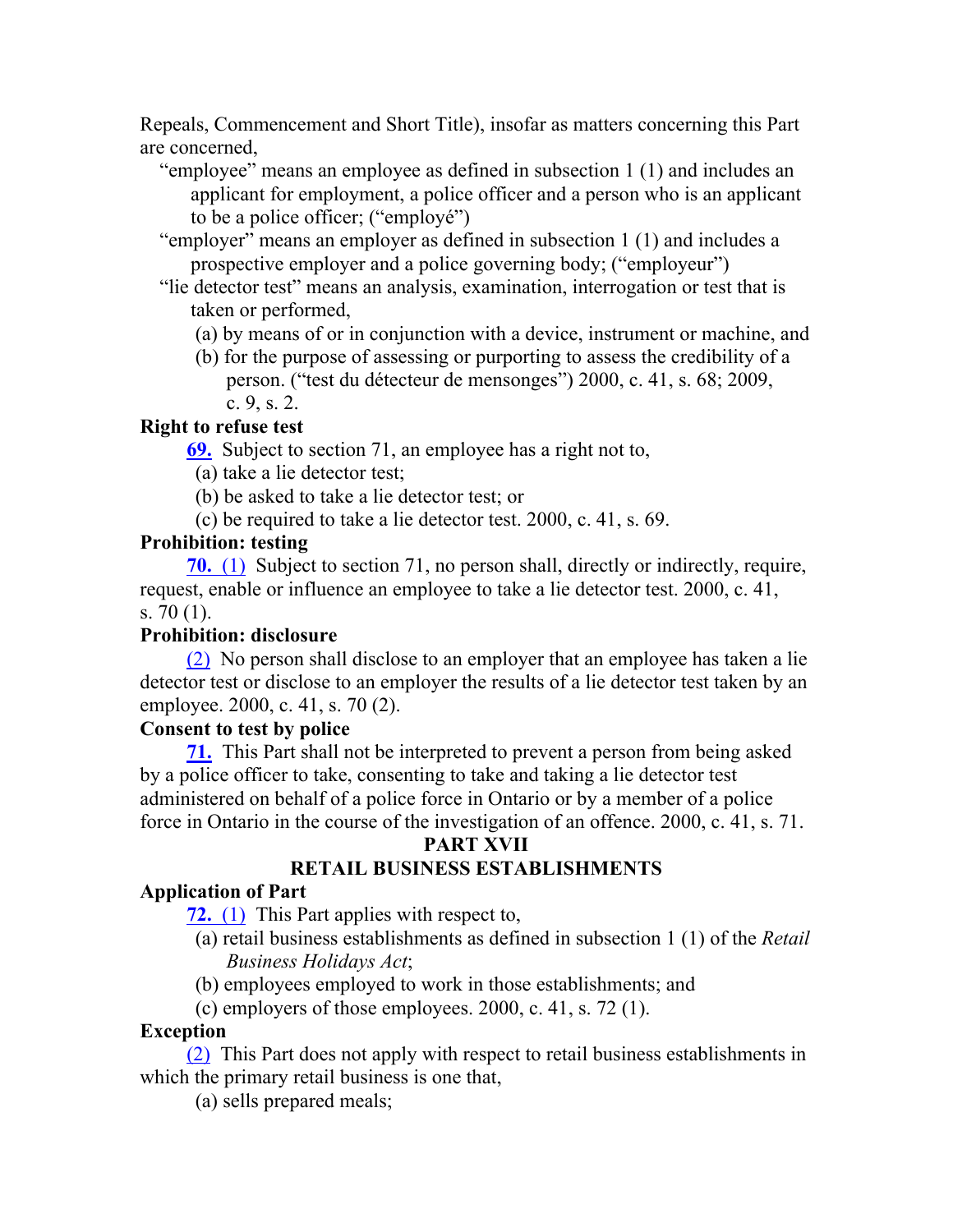- (b) rents living accommodations;
- (c) is open to the public for educational, recreational or amusement purposes; or
- (d) sells goods or services incidental to a business described in clause (a), (b) or (c) and is located in the same premises as that business. 2000, c. 41, s. 72 (2).

#### **Right to refuse work**

**73.** (1) An employee may refuse to work on a public holiday or a day declared by proclamation of the Lieutenant Governor to be a holiday for the purposes of the *Retail Business Holidays Act*. 2000, c. 41, s. 73 (1). **Same**

(2) An employee may refuse to work on a Sunday. 2000, c. 41, s. 73 (2). **Notice of refusal**

(3) An employee who agrees to work on a day referred to in subsection (1) or (2) may then decline to work on that day, but only if he or she gives the employer notice that he or she declines at least 48 hours before he or she was to commence work on that day. 2000, c. 41, s. 73 (3).

# **PART XVIII REPRISAL**

#### **Reprisal prohibited**

**74.** (1) No employer or person acting on behalf of an employer shall intimidate, dismiss or otherwise penalize an employee or threaten to do so, (a) because the employee,

- (i) asks the employer to comply with this Act and the regulations,
- (ii) makes inquiries about his or her rights under this Act,
- (iii) files a complaint with the Ministry under this Act,
- (iv) exercises or attempts to exercise a right under this Act,
- (v) gives information to an employment standards officer,
- (vi) testifies or is required to testify or otherwise participates or is going to participate in a proceeding under this Act,
- (vii) participates in proceedings respecting a by-law or proposed bylaw under section 4 of the *Retail Business Holidays Act*,
- (viii) is or will become eligible to take a leave, intends to take a leave or takes a leave under Part XIV; or
- (b) because the employer is or may be required, because of a court order or garnishment, to pay to a third party an amount owing by the employer to the employee. 2000, c. 41, s. 74 (1).

## **Onus of proof**

(2) Subject to subsection 122 (4), in any proceeding under this Act, the burden of proof that an employer did not contravene a provision set out in this section lies upon the employer. 2000, c. 41, s. 74 (2).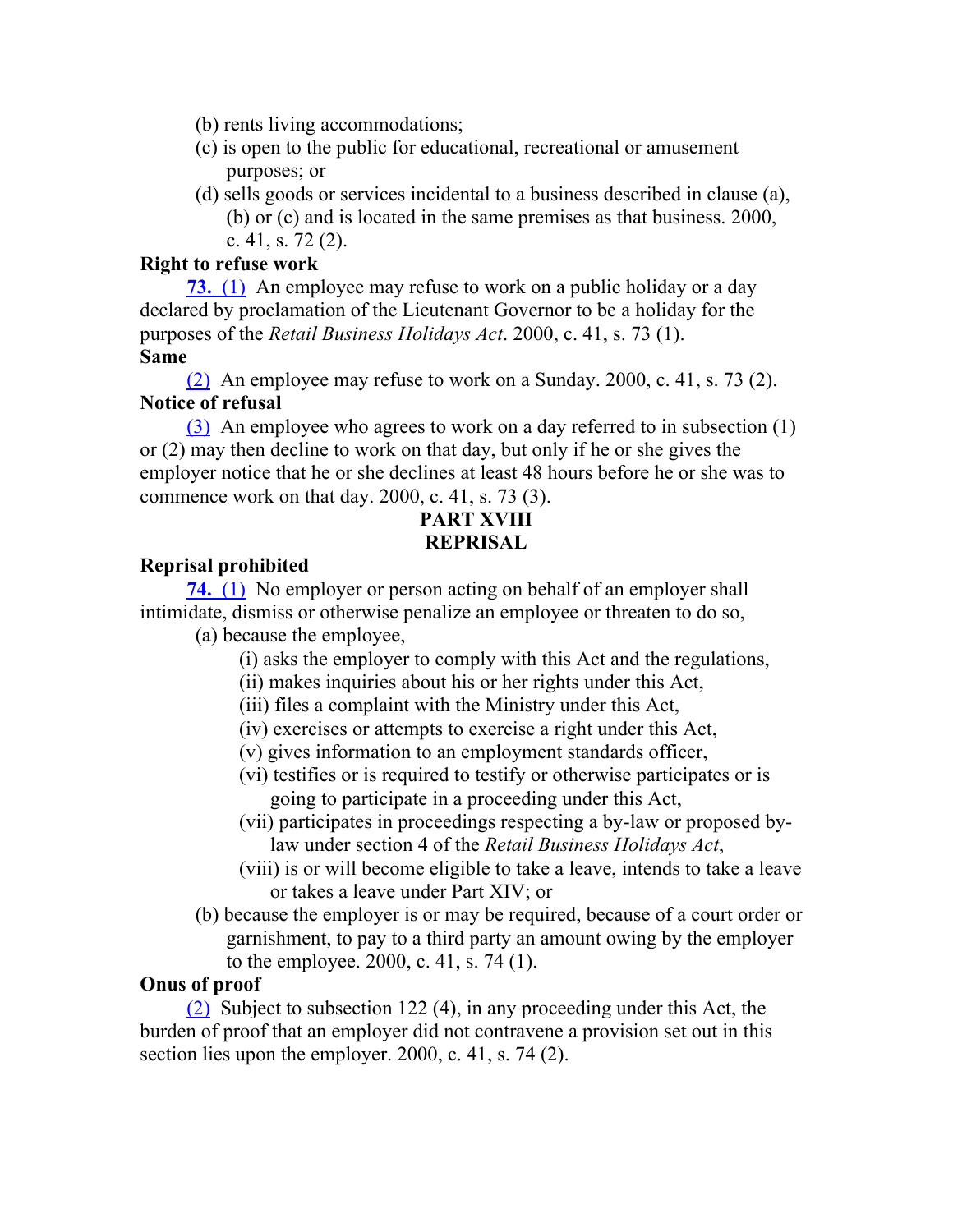# **PART XVIII.1 TEMPORARY HELP AGENCIES**

#### INTERPRETATION AND APPLICATION

#### **Interpretation**

**74.1** (1) In this Part,

"assignment employee" means an employee employed by a temporary help agency for the purpose of being assigned to perform work on a temporary basis for clients of the agency; ("employé ponctuel")

"client", in relation to a temporary help agency, means a person or entity that enters into an arrangement with the agency under which the agency agrees to assign or attempt to assign one or more of its assignment employees to perform work for the person or entity on a temporary basis; ("client")

"temporary help agency" means an employer that employs persons for the purpose of assigning them to perform work on a temporary basis for clients of the employer. ("agence de placement temporaire") 2009, c. 9, s. 3.

#### **Same**

(2) An assignment employee is assigned to perform work for a client of a temporary help agency if the employee is assigned to receive training from the client for the purpose of performing the work for the client. 2009, c. 9, s. 3. **Application**

**74.2** This Part does not apply in relation to an individual who is an assignment employee assigned to provide professional services, personal support services or homemaking services as defined in the *Long-Term Care Act, 1994* if the assignment is made under a contract between,

- (a) the individual and a community care access corporation within the meaning of the *Community Care Access Corporations Act, 2001*; or
- (b) an employer of the individual and a community care access corporation within the meaning of the *Community Care Access Corporations Act, 2001*. 2009, c. 9, s. 3.

#### **Employment relationship**

**74.3** Where a temporary help agency and a person agree, whether or not in writing, that the agency will assign or attempt to assign the person to perform work on a temporary basis for clients or potential clients of the agency,

(a) the temporary help agency is the person's employer;

(b) the person is an employee of the temporary help agency. 2009, c. 9, s. 3. **Work assignment**

**74.4** (1) An assignment employee of a temporary help agency is assigned to perform work for a client if the agency arranges for the employee to perform work for a client on a temporary basis and the employee performs such work for the client. 2009, c. 9, s. 3.

#### **Same**

(2) Where an assignment employee is assigned by a temporary help agency to perform work for a client of the agency, the assignment begins on the first day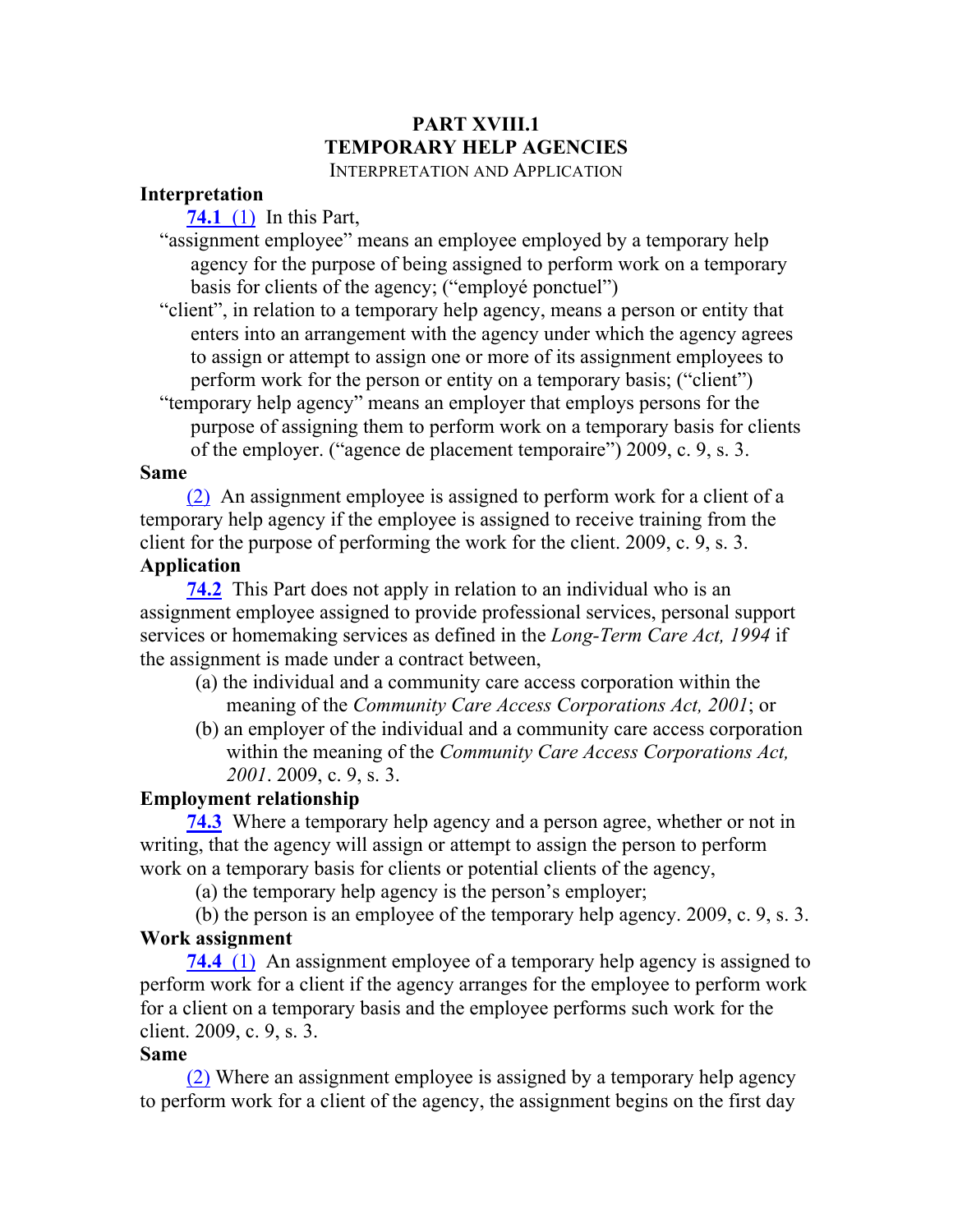on which the assignment employee performs work under the assignment and ends at the end of the term of the assignment or when the assignment is ended by the agency, the employee or the client. 2009, c. 9, s. 3.

#### **Same**

(3) An assignment employee of a temporary help agency does not cease to be the agency's assignment employee because,

- (a) he or she is assigned by the agency to perform work for a client on a temporary basis; or
- (b) he or she is not assigned by the agency to perform work for a client on a temporary basis. 2009, c. 9, s. 3.

#### **Same**

(4) An assignment employee of a temporary help agency is not assigned to perform work for a client because the agency has,

- (a) provided the client with the employee's resume;
- (b) arranged for the client to interview the employee; or
- (c) otherwise introduced the employee to the client. 2009, c. 9, s. 3.

OBLIGATIONS AND PROHIBITIONS

## **Information re agency**

**74.5** (1) As soon as possible after a person becomes an assignment employee of a temporary help agency, the agency shall provide the following information, in writing, to the employee:

- 1. The legal name of the agency, as well as any operating or business name of the agency if different from the legal name.
- 2. Contact information for the agency, including address, telephone number and one or more contact names. 2009, c. 9, s. 3.

## **Transition**

(2) Where a person is an assignment employee of a temporary help agency on the day this section comes into force, the agency shall, as soon as possible after that day, provide the information required by subsection (1), in writing, to the employee. 2009, c. 9, s. 3.

# **Information re assignment**

**74.6** (1) A temporary help agency shall provide the following information when offering a work assignment with a client to an assignment employee:

- 1. The legal name of the client, as well as any operating or business name of the client if different from the legal name.
- 2. Contact information for the client, including address, telephone number and one or more contact names.
- 3. The hourly or other wage rate or commission, as applicable, and benefits associated with the assignment.
- 4. The hours of work associated with the assignment.
- 5. A general description of the work to be performed on the assignment.
- 6. The pay period and pay day established by the agency in accordance with subsection 11 (1).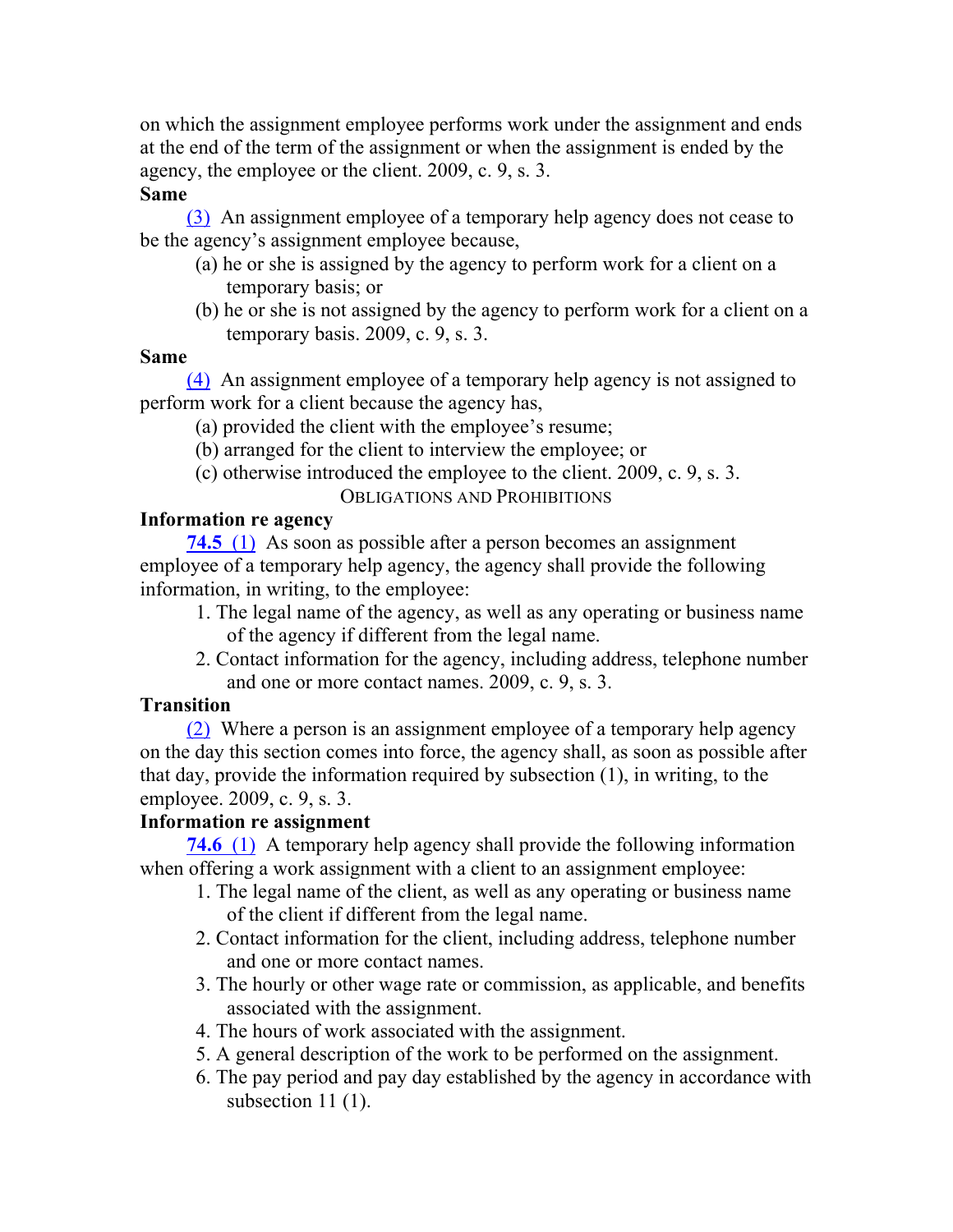7. The estimated term of the assignment, if the information is available at the time of the offer. 2009, c. 9, s. 3.

## **Same**

(2) If information required by subsection (1) is provided orally to the assignment employee, the temporary help agency shall also provide the information to the assignment employee in writing, as soon as possible after offering the work assignment. 2009, c. 9, s. 3.

#### **Transition**

(3) Where an assignment employee is on a work assignment with a client of a temporary help agency or has been offered such an assignment on the day this section comes into force, the agency shall, as soon as possible after that day, provide the information required by subsection (1), in writing, to the employee. 2009, c. 9, s. 3.

## **Information, rights under this Act**

**74.7** (1) The Director shall prepare and publish a document providing such information about the rights and obligations of assignment employees, temporary help agencies and clients under this Part as the Director considers appropriate. 2009, c. 9, s. 3.

#### **Same**

(2) If the Director believes that a document prepared under subsection (1) has become out of date, the Director shall prepare and publish a new document. 2009, c. 9, s. 3.

## **Same**

(3) As soon as possible after a person becomes an assignment employee of a temporary help agency, the agency shall provide a copy of the most recent document published by the Director under this section to the employee. 2009, c. 9, s. 3.

## **Same**

(4) If the language of an assignment employee is a language other than English, the temporary help agency shall make enquiries as to whether the Director has prepared a translation of the document into that language and, if the Director has done so, the agency shall also provide a copy of the translation to the employee. 2009, c. 9, s. 3.

## **Transition**

(5) Where a person is an assignment employee of a temporary help agency on the day this section comes into force, the agency shall, as soon as possible after that day, provide the document required by subsection (3) and, where applicable, by subsection (4), to the employee. 2009, c. 9, s. 3.

# **Prohibitions**

**74.8** (1) A temporary help agency is prohibited from doing any of the following:

1. Charging a fee to an assignment employee in connection with him or her becoming an assignment employee of the agency.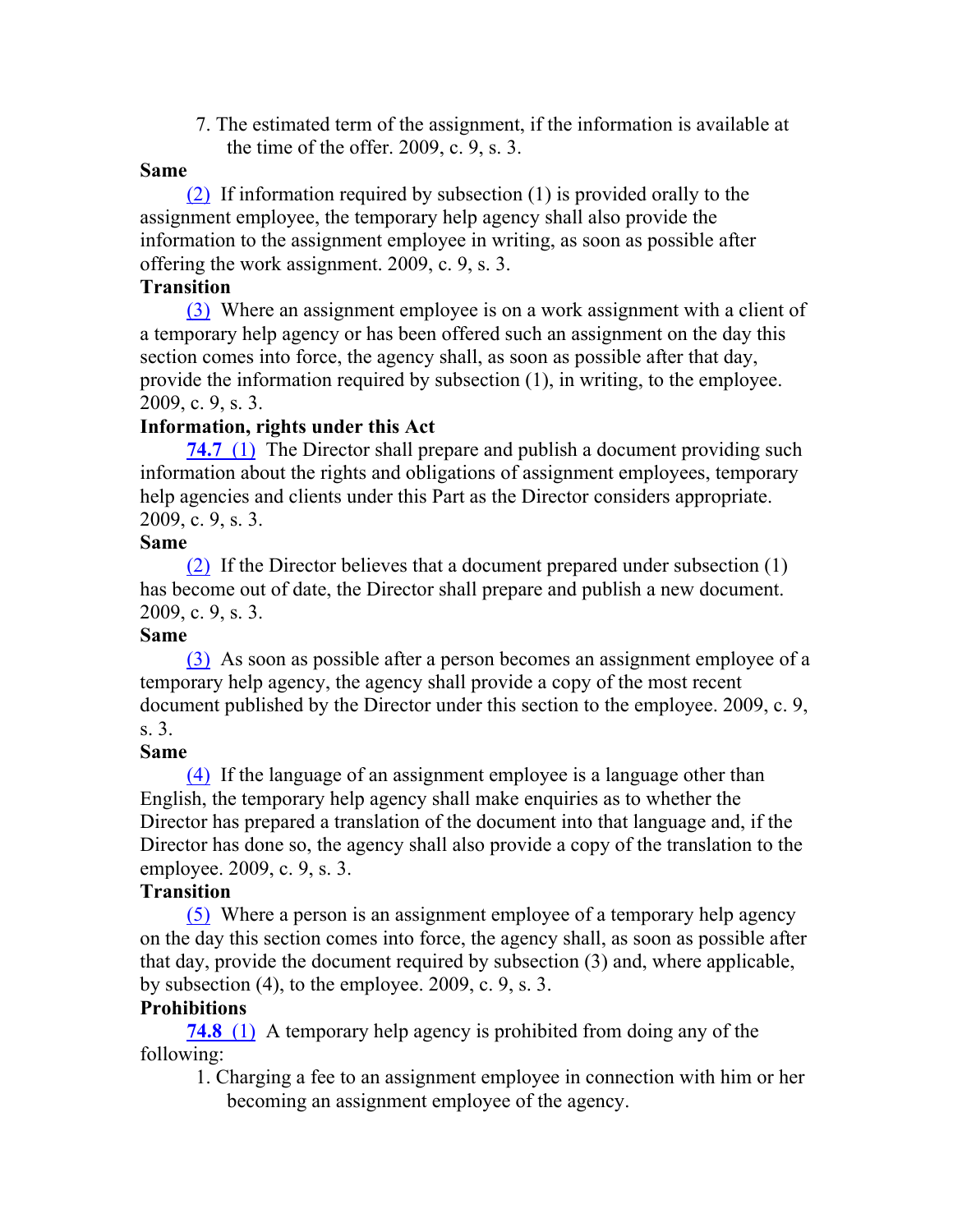- 2. Charging a fee to an assignment employee in connection with the agency assigning or attempting to assign him or her to perform work on a temporary basis for clients or potential clients of the agency.
- 3. Charging a fee to an assignment employee of the agency in connection with assisting or instructing him or her on preparing resumes or preparing for job interviews.
- 4. Restricting an assignment employee of the agency from entering into an employment relationship with a client.
- 5. Charging a fee to an assignment employee of the agency in connection with a client of the agency entering into an employment relationship with him or her.
- 6. Restricting a client from providing references in respect of an assignment employee of the agency.
- 7. Restricting a client from entering into an employment relationship with an assignment employee.
- 8. Charging a fee to a client in connection with the client entering into an employment relationship with an assignment employee, except as permitted by subsection (2).
- 9. Charging a fee that is prescribed as prohibited.

10. Imposing a restriction that is prescribed as prohibited. 2009, c. 9, s. 3.

# **Exception, par. 8 of subs. (1)**

(2) Where an assignment employee has been assigned by a temporary help agency to perform work on a temporary basis for a client and the employee has begun to perform the work, the agency may charge a fee to the client in the event that the client enters into an employment relationship with the employee, but only during the six-month period beginning on the day on which the employee first began to perform work for the client of the agency. 2009, c. 9, s. 3. **Same**

(3) For the purposes of subsection (2), the six-month period runs regardless of the duration of the assignment or assignments by the agency of the assignment employee to work for the client and regardless of the amount or timing of work performed by the assignment employee. 2009, c. 9, s. 3.

# **Interpretation**

(4) In this section, "assignment employee" includes a prospective assignment employee. 2009, c. 9, s. 3.

# **Void provisions**

**74.9** (1) A provision in an agreement between a temporary help agency and an assignment employee of the agency that is inconsistent with section 74.8 is void. 2009, c. 9, s. 3.

# **Same**

(2) A provision in an agreement between a temporary help agency and a client that is inconsistent with section 74.8 is void. 2009, c. 9, s. 3.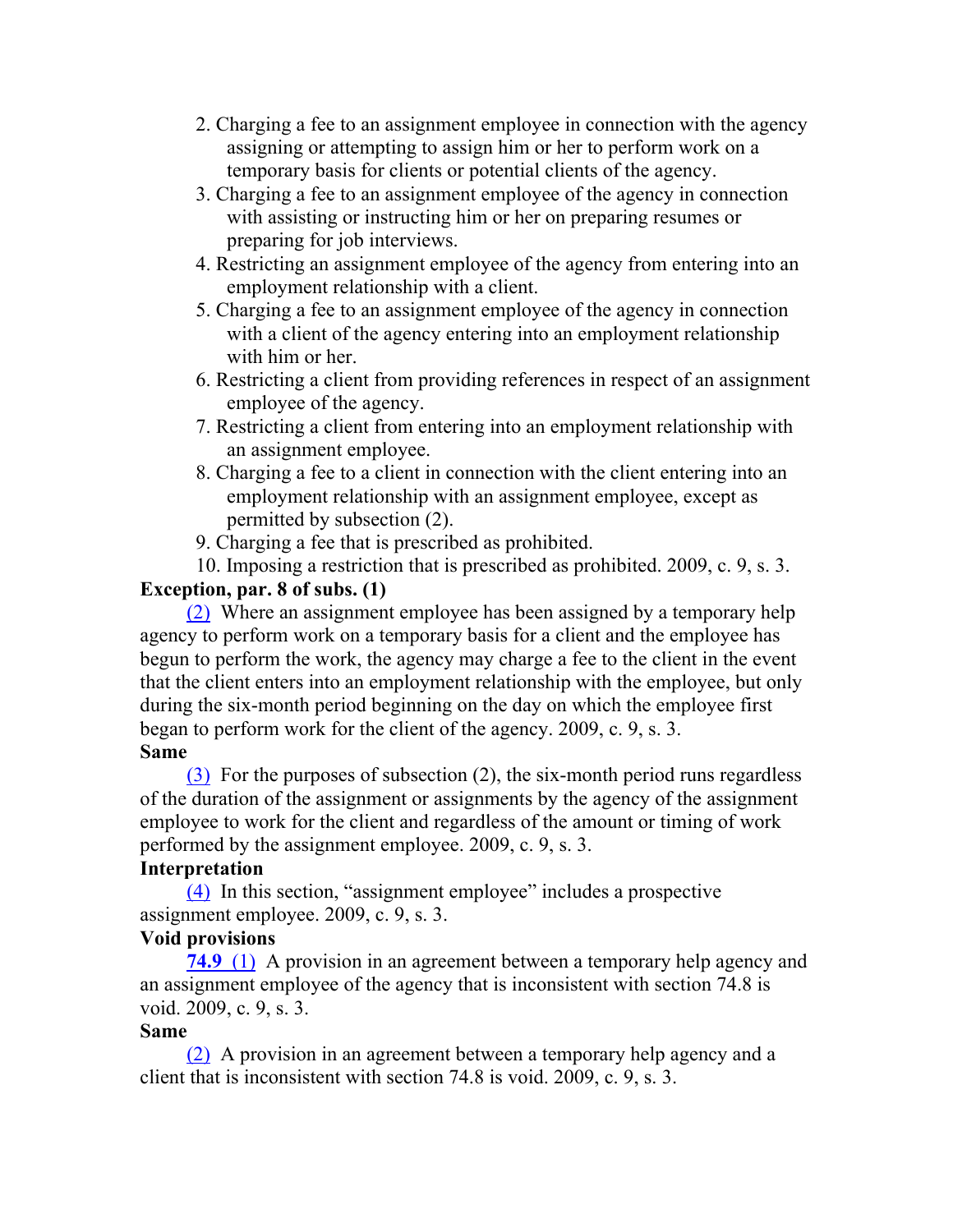## **Transition**

(3) Subsections (1) and (2) apply to provisions regardless of whether the agreement was entered into before or after the date on which section 74.8 comes into force. 2009, c. 9, s. 3.

## **Interpretation**

(4) In this section, "assignment employee" includes a prospective assignment employee. 2009, c. 9, s. 3.

## **Public holiday pay**

**74.10** (1) For the purposes of determining entitlement to public holiday pay under subsection 29 (2.1), an assignment employee of a temporary help agency is on a layoff on a public holiday if the public holiday falls on a day on which the employee is not assigned by the agency to perform work for a client of the agency. 2009, c. 9, s. 3.

## **Same**

(2) For the purposes of subsection 29 (2.2), the period of a temporary layoff of an assignment employee by a temporary help agency shall be determined in accordance with section 56 as modified by section 74.11 for the purposes of Part XV. 2009, c. 9, s. 3.

## **Termination and severance**

**74.11** For the purposes of the application of Part XV to temporary help agencies and their assignment employees, the following modifications apply:

- 1. A temporary help agency lays off an assignment employee for a week if the employee is not assigned by the agency to perform work for a client of the agency during the week.
- 2. For the purposes of paragraphs 3 and 10, "excluded week" means a week during which, for one or more days, the assignment employee is not able to work, is not available for work, refuses an offer by the agency that would not constitute constructive dismissal of the employee by the agency, is subject to a disciplinary suspension or is not assigned to perform work for a client of the agency because of a strike or lock-out occurring at the agency.
- 3. An excluded week shall not be counted as part of the 13 or 35 weeks referred to in subsection 56 (2) but shall be counted as part of the 20 or 52 consecutive week periods referred to in subsection 56 (2).
- 4. Subsections 56 (3) to (3.6) do not apply to temporary help agencies and their assignment employees.
- 4.1 On and after November 6, 2009, subsection 58 (1) does not apply to a temporary help agency in respect of its assignment employees.
- 4.2 On and after November 6, 2009, a temporary help agency shall give notice of termination to its assignment employees in accordance with paragraph 4.3 rather than in accordance with section 57 if,
	- i. 50 or more assignment employees of the agency who were assigned to perform work for the same client of the agency at the same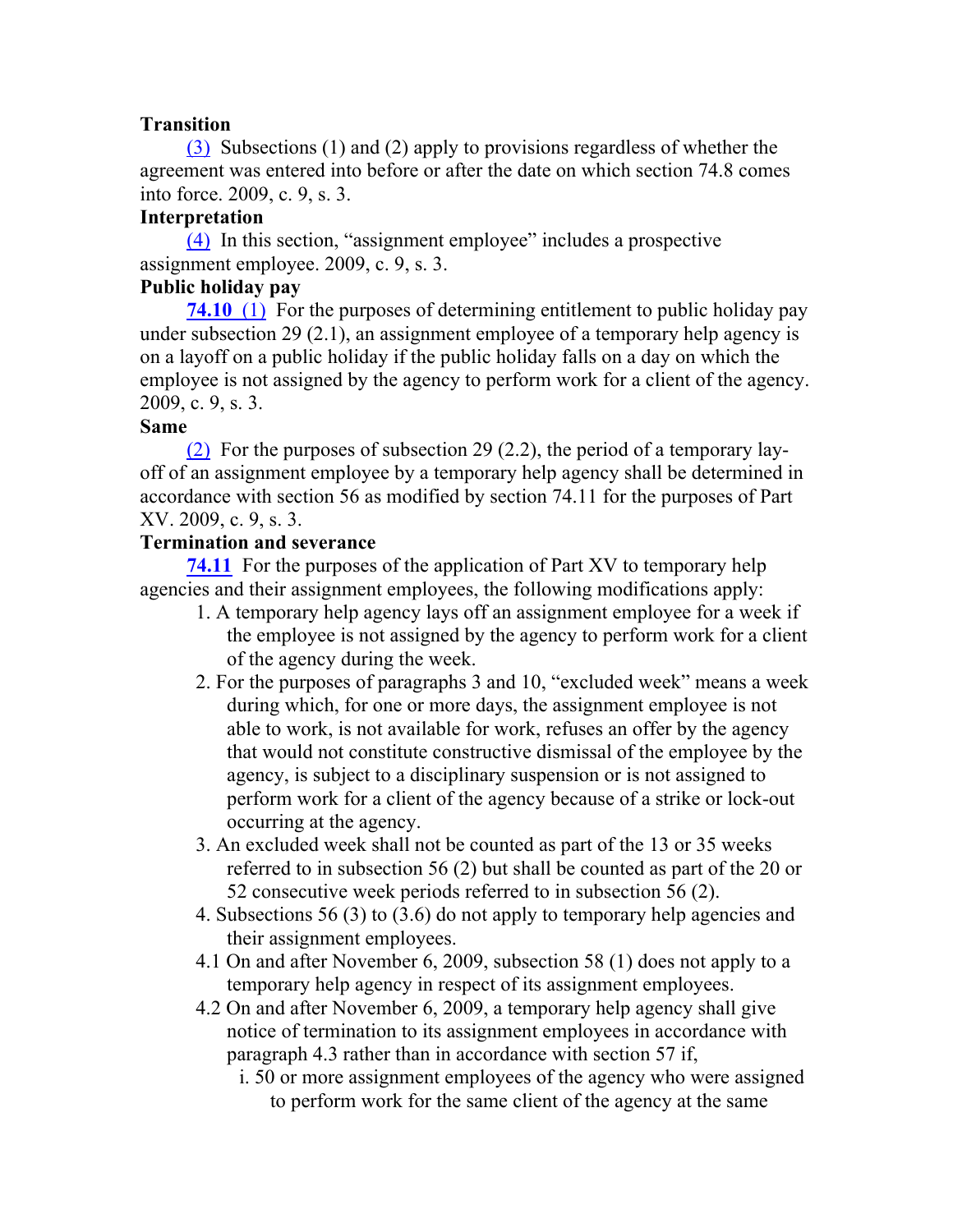establishment of that client were terminated in the same four-week period, and

- ii. the terminations resulted from the term of assignments ending or from the assignments being ended by the agency or by the client.
- 4.3 In the circumstances described in paragraph 4.2, notice of termination shall be given for the prescribed period or, if no applicable periods are prescribed,
	- i. at least eight weeks before termination, if the number of assignment employees whose employment is terminated is 50 or more but fewer than 200,
	- ii. at least 12 weeks before termination, if the number of assignment employees whose employment is terminated is 200 or more but fewer than 500, or
	- iii. at least 16 weeks before termination, if the number of assignment employees whose employment is terminated is 500 or more.
- 5. A temporary help agency shall, in addition to meeting the posting requirements set out in clause 58 (2) (b) and subsection 58 (5), provide the information required to be provided to the Director under clause 58 (2) (a) to each employee to whom it is required to give notice in accordance with paragraph 4.3 on the first day of the notice period or as soon after that as is reasonably possible.
- 6. Clauses 60 (1) (a) and (b) and subsection 60 (2) do not apply to temporary help agencies and their assignment employees.
- 7. A temporary help agency that gives notice of termination to an assignment employee in accordance with section 57 or paragraph 4.3 of this section shall, during each week of the notice period, pay the assignment employee the wages he or she is entitled to receive, which in no case shall be less than,
	- i. in the case of any termination other than under clause 56 (1) (c), the total amount of the wages earned by the assignment employee for work performed for clients of the agency during the 12-week period ending on the last day on which the employee performed work for a client of the agency, divided by 12, or
	- ii. in the case of a termination under clause  $56(1)(c)$ , the total amount of wages earned by the assignment employee for work performed for clients of the agency during the 12-week period immediately preceding the deemed termination date, divided by 12.
- 8. The lump sum that an assignment employee is entitled to be paid under clause 61 (1) (a) is a lump sum equal to the amount the employee would have been entitled to receive under paragraph 7 had notice been given in accordance with section 57 or paragraph 4.3 of this section.
- 9. Subsection 61 (1.1) does not apply to temporary help agencies and their assignment employees.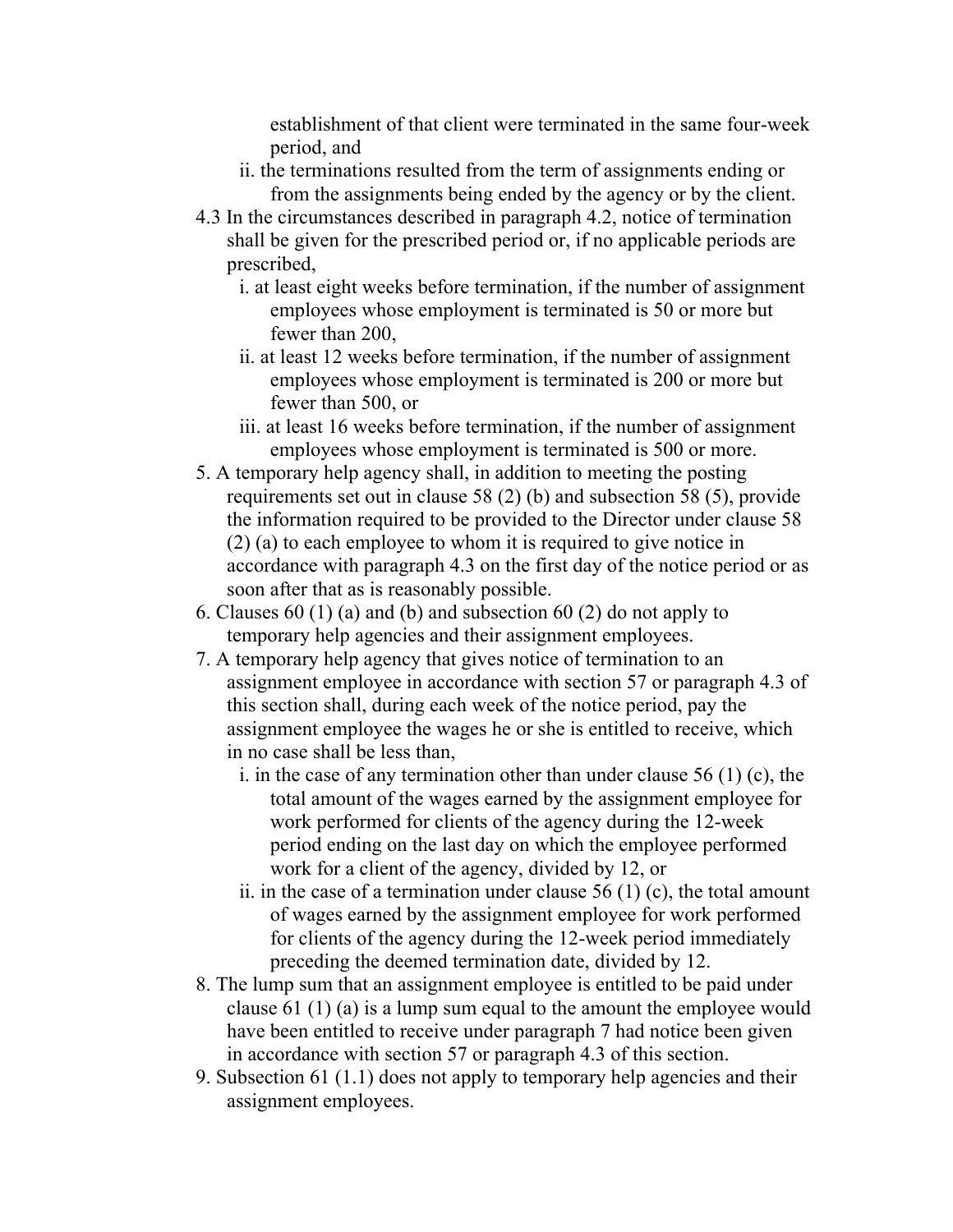- 9.1 For purposes of the application of clause 63 (1) (e) to an assignment employee, the reference to section 58 in that clause shall be read as a reference to paragraph 4.3 of this section.
- 10. An excluded week shall not be counted as part of the 35 weeks referred to in clause 63 (1) (c) but shall be counted as part of the 52 consecutive week period referred to in clause 63 (1) (c).
- 11. Subsections 63 (2) to (2.4) do not apply to temporary help agencies and their assignment employees.
- 12. Subsections 65 (1), (5) and (6) do not apply to temporary help agencies and their assignment employees.
- 12.1 For purposes of the application of subsection 65 (4) to an assignment employee, the reference to section 58 in that subsection shall be read as a reference to paragraph 4.3 of this section.
- 13. If a temporary help agency severs the employment of an assignment employee under clause 63 (1) (a), (b), (d) or (e), severance pay shall be calculated by,
	- i. dividing the total amount of wages earned by the assignment employee for work performed for clients of the agency during the 12-week period ending on the last day on which the employee performed work for a client of the agency by 12, and
	- ii. multiplying the result obtained under subparagraph i by the lesser of 26 and the sum of,
		- A. the number of years of employment the employee has completed, and
		- B. the number of months of employment not included in subsubparagraph A that the employee has completed, divided by 12.
- 14. If a temporary help agency severs the employment of an assignment employee under clause 63 (1) (c), severance pay shall be calculated by,
	- i. dividing the total amount of wages earned by the assignment employee for work performed for clients of the agency during the 12-week period immediately preceding the first day of the lay-off by 12, and
	- ii. multiplying the result obtained under subparagraph i by the lesser of 26 and the sum of,
		- A. the number of years of employment the employee has completed, and
		- B. the number of months of employment not included in subsubparagraph A that the employee has completed, divided by 12. 2009, c. 9, s. 3; 2009, c. 33, Sched. 20, s. 1 (2-6).

# **Transition**

**74.11.1** A temporary help agency that fails to meet the notice requirements of paragraph 4.3 of section 74.11 during the period beginning on November 6,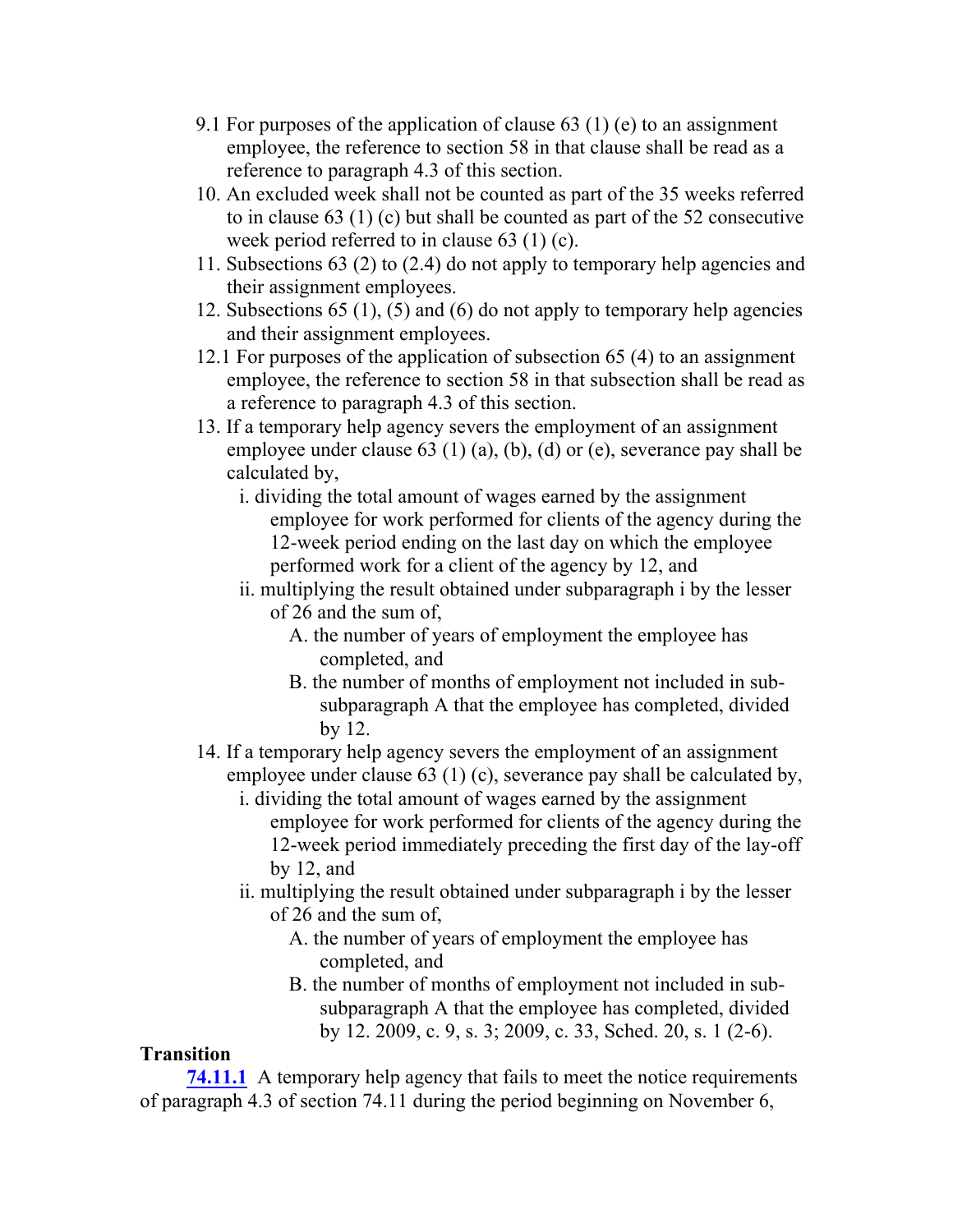2009 and ending on the day before the *Good Government Act, 2009*receives Royal Assent has the obligations that the agency would have had if the failure had occurred on or after the day the *Good Government Act, 2009* receives Royal Assent. 2009, c. 33, Sched. 20, s. 1 (7).

# REPRISAL BY CLIENT

# **Reprisal by client prohibited**

**74.12** (1) No client of a temporary help agency or person acting on behalf of a client of a temporary help agency shall intimidate an assignment employee, refuse to have an assignment employee perform work for the client, terminate the assignment of an assignment employee, or otherwise penalize an assignment employee or threaten to do so,

(a) because the assignment employee,

- (i) asks the client or the temporary help agency to comply with their respective obligations under this Act and the regulations,
- (ii) makes inquiries about his or her rights under this Act,
- (iii) files a complaint with the Ministry under this Act,
- (iv) exercises or attempts to exercise a right under this Act,
- (v) gives information to an employment standards officer,
- (vi) testifies or is required to testify or otherwise participates or is going to participate in a proceeding under this Act,
- (vii) participates in proceedings respecting a by-law or proposed bylaw under section 4 of the *Retail Business Holidays Act*,
- (viii) is or will become eligible to take a leave, intends to take a leave or takes a leave under Part XIV; or
- (b) because the client or temporary help agency is or may be required, because of a court order or garnishment, to pay to a third party an amount owing to the assignment employee. 2009, c. 9, s. 3.

# **Onus of proof**

(2) Subject to subsection 122 (4), in any proceeding under this Act, the burden of proof that a client did not contravene a provision set out in this section lies upon the client. 2009, c. 9, s. 3.

# ENFORCEMENT

# **Steps required before complaint assigned**

**74.12.1** For the purposes of the application of section 96.1 in respect of this Part, the following modifications apply:

- 1. If an assignment employee or prospective assignment employee files a complaint alleging that a temporary help agency has contravened or is contravening section 74.8,
	- i. a reference to a complainant in section 96.1 is a reference to an assignment employee or prospective assignment employee, as the case requires,
	- ii. a reference to an employer in section 96.1 is a reference to a temporary help agency, and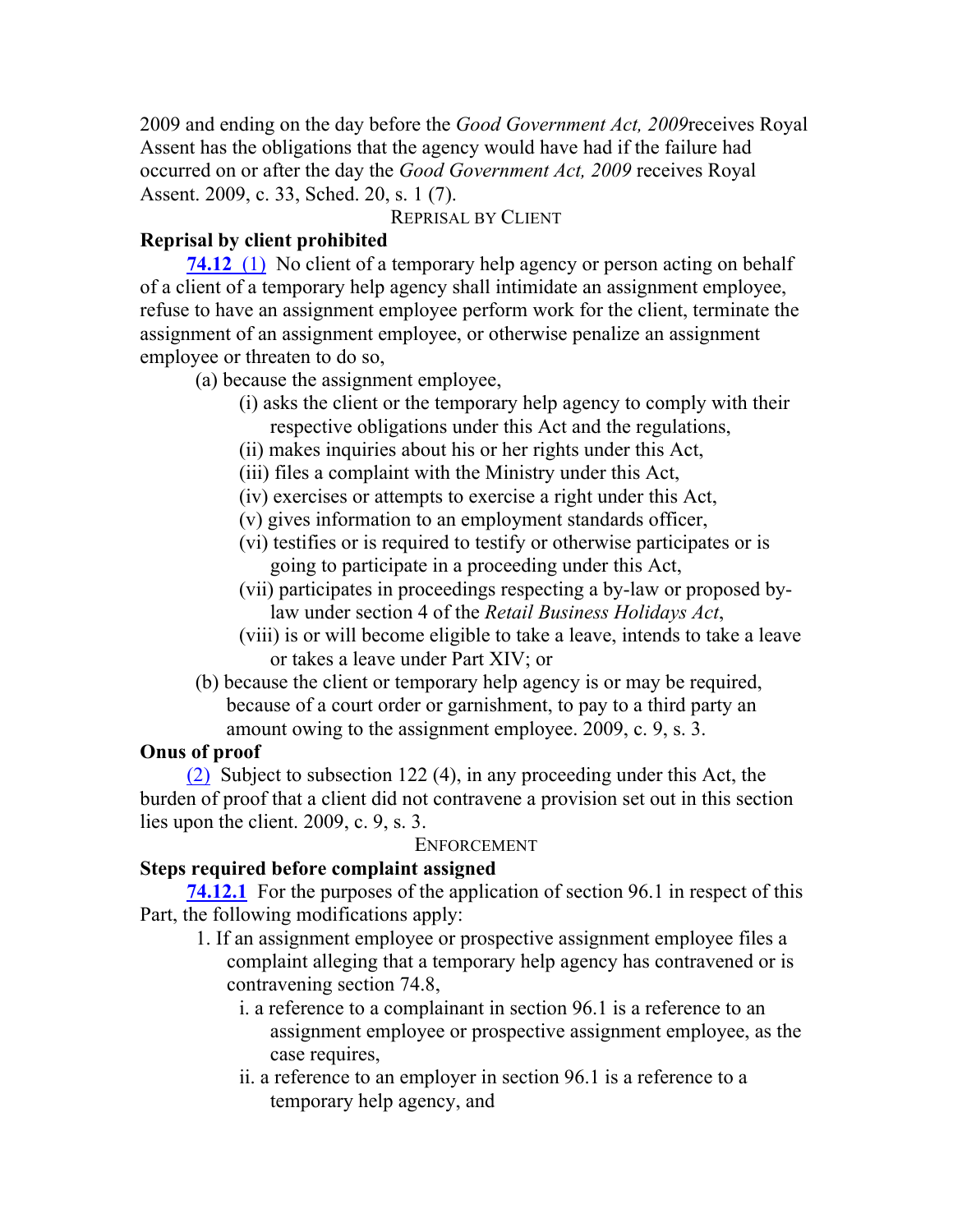- iii. a reference to wages in section 96.1 is a reference to fees charged to the assignment employee or prospective assignment employee in contravention of paragraph 1, 2, 3, 5 or 9 of subsection 74.8 (1).
- 2. If an assignment employee files a complaint alleging that a client has contravened or is contravening section 74.12,
	- i. a reference to a complainant in section 96.1 is a reference to an assignment employee, and
	- ii. a reference to an employer in section 96.1 is a reference to a client. 2010, c. 16, Sched. 9, s. 1 (3).

# **Meeting under s. 102**

**74.13** (1) For the purposes of the application of section 102 in respect of this Part, the following modifications apply:

- 1. In addition to the circumstances set out in subsection 102 (1), the following are circumstances in which an employment standards officer may require persons to attend a meeting under that subsection:
	- i. The officer is investigating a complaint against a client.
	- ii. The officer, while inspecting a place under section 91 or 92, comes to have reasonable grounds to believe that a client has contravened this Act or the regulations with respect to an assignment employee.
	- iii. The officer acquires information that suggests to him or her the possibility that a client may have contravened this Act or the regulations with respect to an assignment employee or prospective assignment employee.
	- iv. The officer wishes to determine whether a client, in whose residence an assignment employee or prospective assignment employee resides, is complying with this Act.
- 2. In addition to the persons referred to in subsection 102 (2), the following persons may be required to attend the meeting:
	- i. The client.
	- ii. If the client is a corporation, a director or employee of the corporation.
	- iii. An assignment employee or prospective assignment employee.
- 3. If a person who was served with a notice under section 102 and who failed to comply with the notice is a client, a reference to an employer in paragraphs 1 and 2 of subsection 102 (10) is a reference to the client.
- 4. If a person who was served with a notice under section 102 and who failed to comply with the notice is an assignment employee or prospective assignment employee, a reference to an employee in paragraphs 1 and 2 of subsection 102 (10) is a reference to an assignment employee or prospective assignment employee, as the case requires. 2009, c. 9, s. 3; 2010, c. 16, Sched. 9, s. 1 (4, 5).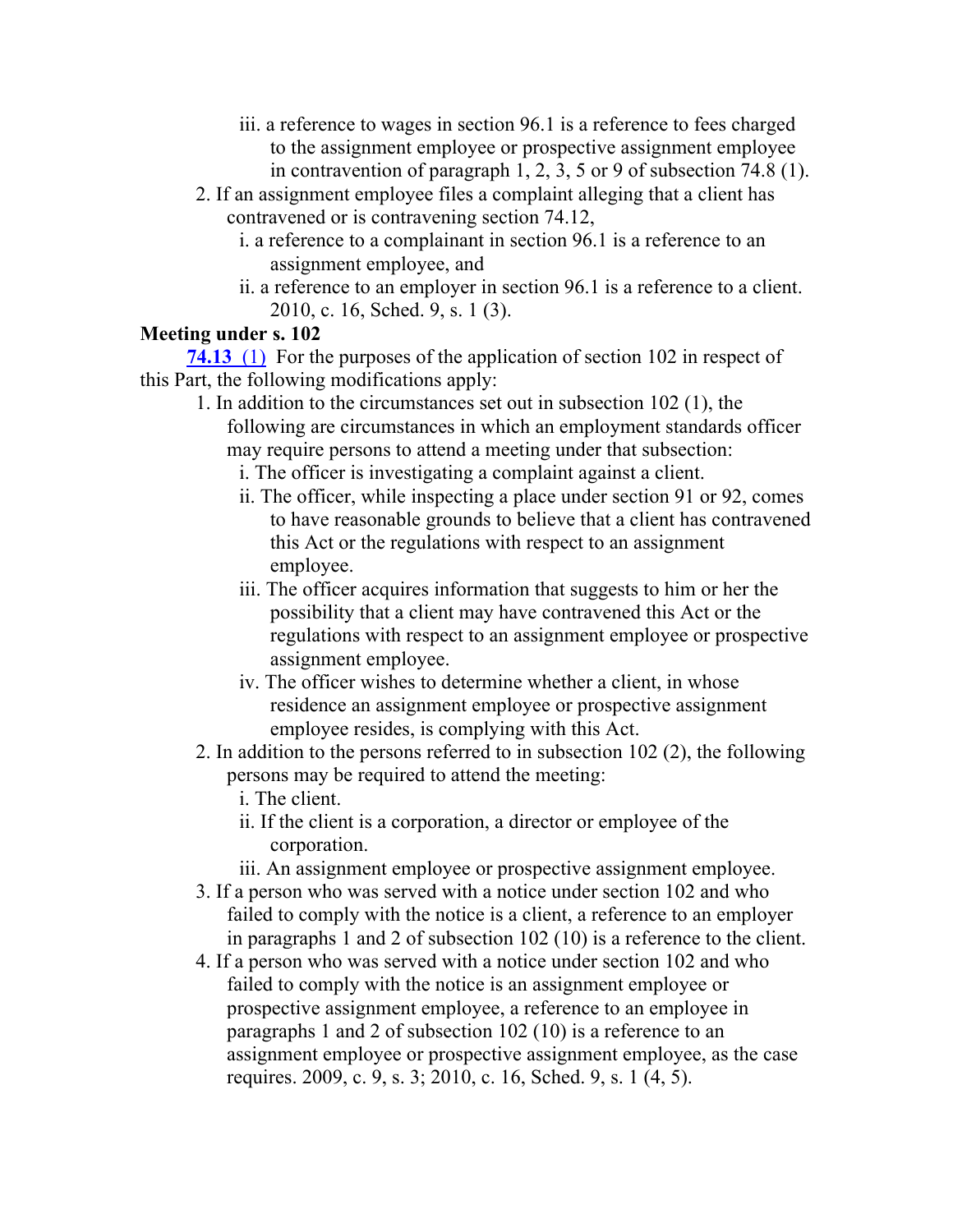## **Interpretation, corporation**

(2) For the purposes of paragraph 3 of subsection (1), if a client is a corporation, a reference to the client includes a director or employee who was served with a notice requiring him or her to attend the meeting or to bring or make available any records or other documents. 2010, c. 16, Sched. 9, s. 1 (6).

## **Time for response**

**74.13.1** (1) For the purposes of the application of section 102.1 in respect of this Part, the following modifications apply:

- 1. In addition to the circumstances set out in subsection 102.1 (1), the following are circumstances in which an employment standards officer may, after giving written notice, require persons to provide evidence or submissions to the officer within the period of time that he or she specifies in the notice:
	- i. The officer is investigating a complaint against a client.
	- ii. The officer, while inspecting a place under section 91 or 92, comes to have reasonable grounds to believe that a client has contravened this Act or the regulations with respect to an assignment employee or prospective assignment employee.
	- iii. The officer acquires information that suggests to him or her the possibility that a client may have contravened this Act or the regulations with respect to an assignment employee or prospective assignment employee.
	- iv. The officer wishes to determine whether a client in whose residence an assignment employee or prospective assignment employee resides is complying with this Act.
- 2. If a person who was served with a notice under section 102.1 and who failed to comply with the notice is a client, a reference to an employer in paragraphs 1 and 2 of subsection 102.1 (1) is a reference to a client.
- 3. If a person who was served with a notice under section 102.1 and who failed to comply with the notice is an assignment employee or prospective assignment employee, a reference to an employee in paragraphs 1 and 2 of subsection 102.1 (3) is a reference to an assignment employee or prospective assignment employee as the case requires. 2010, c. 16, Sched. 9, s. 1 (7).

# **Interpretation, corporations**

(2) For the purposes of subsection (1), if a client is a corporation, a reference to the client or person includes a director or employee who was served with a notice requiring him or her to attend the meeting or to bring or make available any records or other documents. 2010, c. 16, Sched. 9, s. 1 (7). **Order to recover fees**

**74.14** (1) If an employment standards officer finds that a temporary help agency charged a fee to an assignment employee or prospective assignment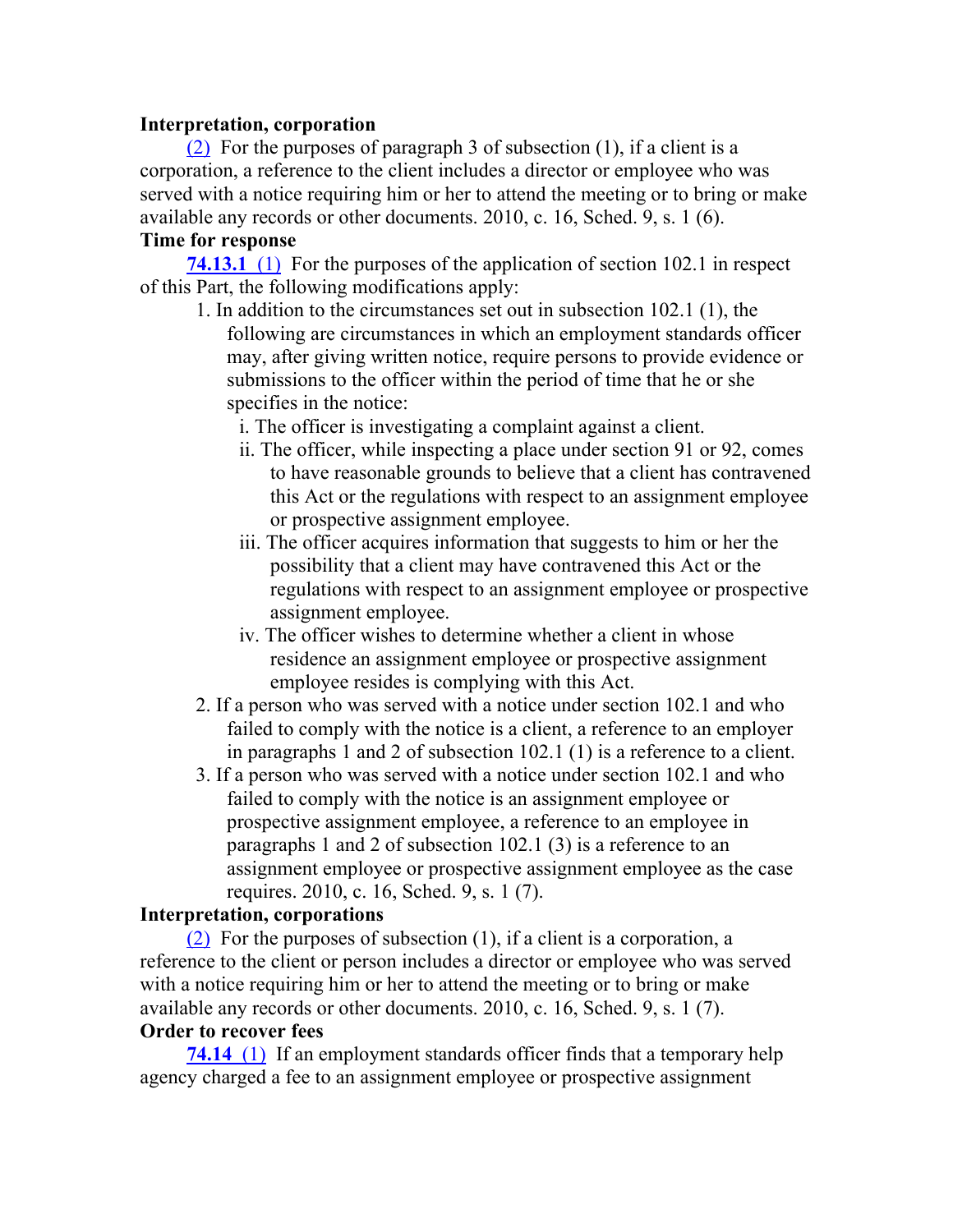employee in contravention of paragraph 1, 2, 3, 5 or 9 of subsection 74.8 (1), the officer may,

- (a) arrange with the agency that it repay the amount of the fee directly to the assignment employee or prospective assignment employee; or
- (b) order the agency to pay the amount of the fee to the Director in trust. 2009, c. 9, s. 3.

## **Administrative costs**

(2) An order issued under clause (1) (b) shall also require the temporary help agency to pay to the Director in trust an amount for administrative costs equal to the greater of \$100 and 10 per cent of the amount owing. 2009, c. 9, s. 3. **Contents of order**

(3) The order shall state the paragraph of subsection 74.8 (1) that was contravened and the amount to be paid. 2009, c. 9, s. 3.

# **Application of s. 103 (3) and (6) to (9)**

(4) Subsections 103 (3) and (6) to (9) apply with respect to an order issued under this section with necessary modifications and for the purpose, without limiting the generality of the foregoing, a reference to an employee is a reference to an assignment employee or prospective assignment employee. 2009, c. 9, s. 3.

# **Application of s. 105**

(5) Section 105 applies with respect to repayment of fees by a temporary help agency to an assignment employee or prospective assignment employee with necessary modifications, including but not limited to the following:

- 1. The reference to clause 103 (1) (a) in subsection 105 (1) is a reference to clause (1) (a) of this section.
- 2. A reference to an employee is a reference to an assignment employee or prospective assignment employee to whom a fee is to be paid. 2009, c. 9, s. 3.

# **Recovery of prohibited fees by client**

**74.15** If a temporary help agency charges a fee to a client in contravention of paragraph 8 or 9 of subsection 74.8 (1), the client may recover the amount of the fee in a court of competent jurisdiction. 2009, c. 9, s. 3.

# **Order for compensation, temporary help agency**

**74.16** (1) If an employment standards officer finds that a temporary help agency has contravened paragraph 4, 6, 7 or 10 of subsection 74.8 (1), the officer may order that the assignment employee or prospective assignment employee be compensated for any loss he or she incurred as a result of the contravention. 2009, c. 9, s. 3.

# **Terms of orders**

(2) If an order issued under this section requires a temporary help agency to compensate an assignment employee or prospective assignment employee, it shall also require the agency to pay to the Director in trust,

(a) the amount of the compensation; and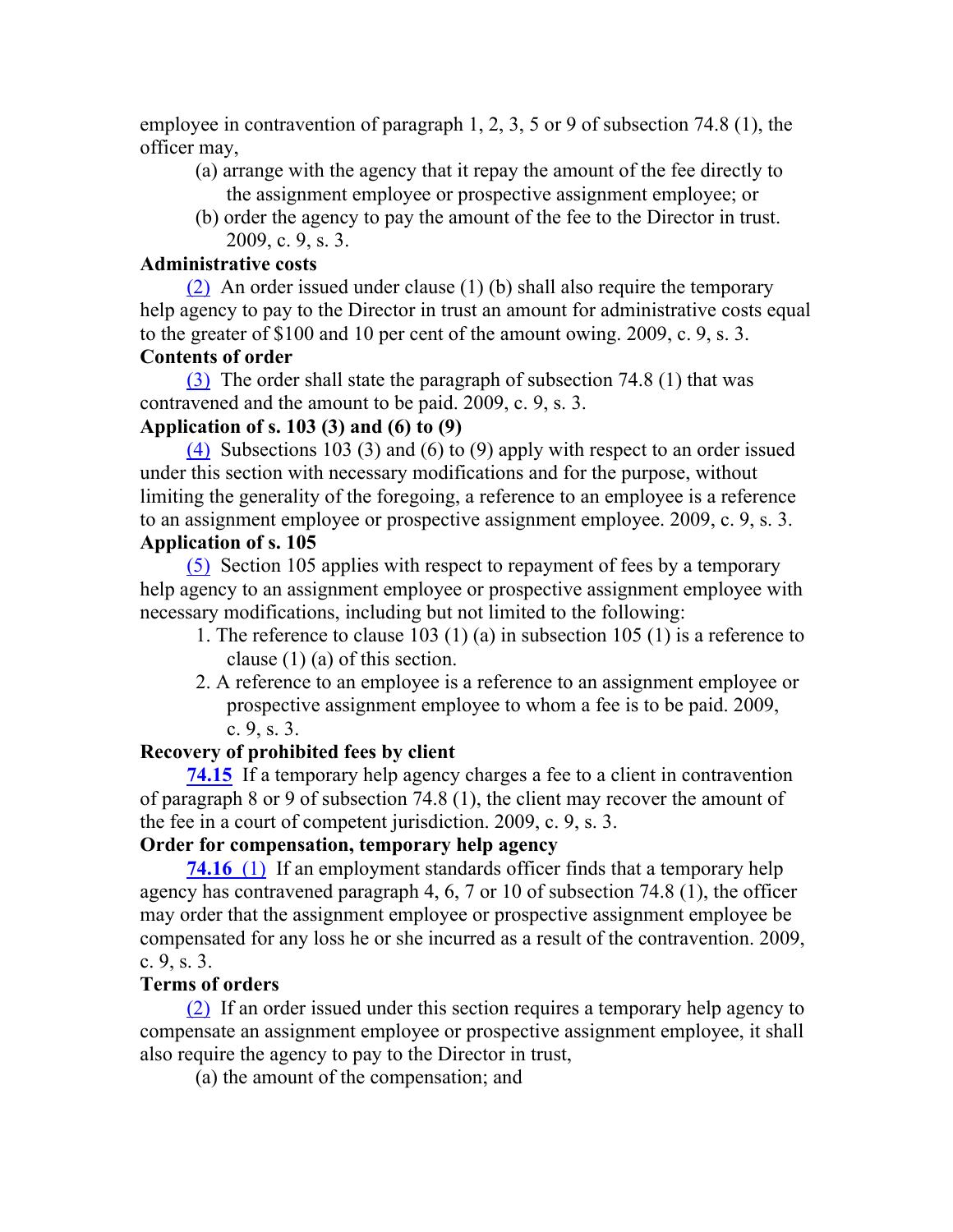(b) an amount for administration costs equal to the greater of \$100 and 10 per cent of the amount of compensation. 2009, c. 9, s. 3.

#### **Contents of order**

(3) The order shall state the paragraph of subsection 74.8 (1) that was contravened and the amount to be paid. 2009, c. 9, s. 3.

# **Application of s. 103 (3) and (6) to (9)**

(4) Subsections 103 (3) and (6) to (9) apply with respect to orders issued under this section with necessary modifications and for the purpose, without limiting the generality of the foregoing, a reference to an employee is a reference to an assignment employee or prospective assignment employee. 2009, c. 9, s. 3. **Order re client reprisal**

**74.17** (1) If an employment standards officer finds that section 74.12 has been contravened with respect to an assignment employee, the officer may order that the employee be compensated for any loss he or she incurred as a result of the contravention or that he or she be reinstated in the assignment or that he or she be both compensated and reinstated. 2009, c. 9, s. 3.

## **Terms of orders**

(2) If an order issued under this section requires the client to compensate an assignment employee, it shall also require the client to pay to the Director in trust,

(a) the amount of the compensation; and

(b) an amount for administration costs equal to the greater of \$100 and 10 per cent of the amount of compensation. 2009, c. 9, s. 3.

## **Application of s. 103 (3) and (5) to (9)**

(3) Subsections 103 (3) and (5) to (9) apply with respect to orders issued under this section with necessary modifications, including but not limited to the following:

- 1. A reference to an employer is a reference to a client.
- 2. A reference to an employee is a reference to an assignment employee. 2009, c. 9, s. 3.

## **Agency obligation**

(4) If an order is issued under this section requiring a client to reinstate an assignment employee in the assignment, the temporary help agency shall do whatever it can reasonably do in order to enable compliance by the client with the order. 2009, c. 9, s. 3.

## **PART XIX BUILDING SERVICES PROVIDERS**

## **New provider**

**75.** (1) This Part applies if a building services provider for a building is replaced by a new provider.  $2000$ , c. 41, s. 75 (1).

## **Termination and severance pay**

(2) The new provider shall comply with Part XV (Termination and Severance of Employment) with respect to every employee of the replaced provider who is engaged in providing services at the premises and whom the new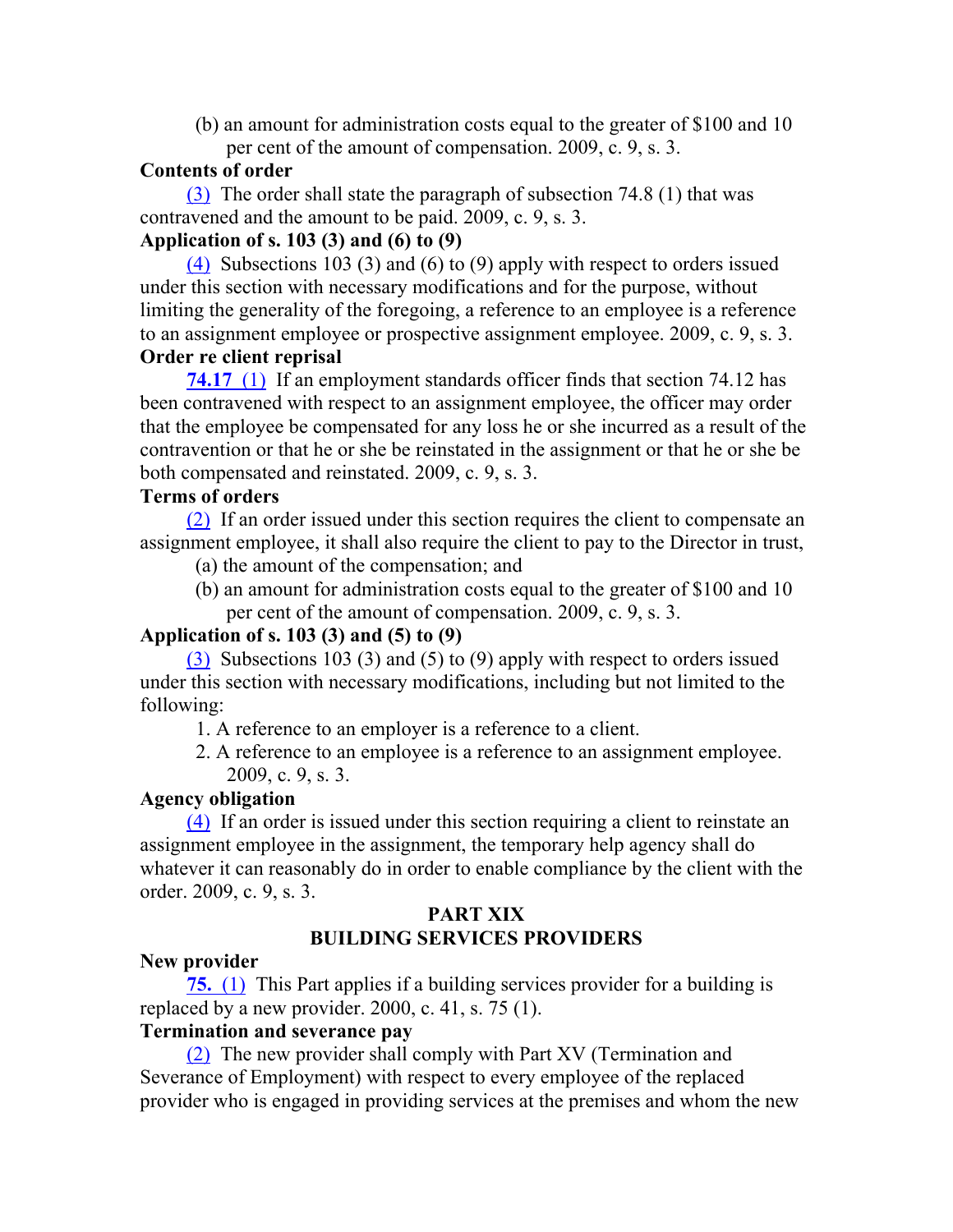provider does not employ as if the new provider had terminated and severed the employee's employment. 2000, c. 41, s. 75 (2).

## **Same**

(3) The new provider shall be deemed to have been the employee's employer for the purpose of subsection (2). 2000, c. 41, s. 75 (3).

## **Exception**

(4) The new provider is not required to comply with subsection (2) with respect to,

- (a) an employee who is retained by the replaced provider; or
- (b) any prescribed employees. 2000, c. 41, s. 75 (4).

# **Vacation pay**

**76.** (1) A provider who ceases to provide services at a premises and who ceases to employ an employee shall pay to the employee the amount of any accrued vacation pay. 2000, c. 41, s. 76 (1).

## **Same**

(2) A payment under subsection (1) shall be made within the later of,

- (a) seven days after the day the employee's employment with the provider ceases; or
- (b) the day that would have been the employee's next regular pay day. 2000, c. 41, s. 76 (2).

## **Information request, possible new provider**

**77.** (1) Where a person is seeking to become the new provider at a premises, the owner or manager of the premises shall upon request give to that person the prescribed information about the employees who on the date of the request are engaged in providing services at the premises. 2000, c. 41, s. 77 (1). **Same, new provider**

(2) Where a person becomes the new provider at a premises, the owner or manager of the premises shall upon request give to that person the prescribed information about the employees who on the date of the request are engaged in providing services for the premises. 2000, c. 41, s. 77 (2).

# **Request by owner or manager**

(3) If an owner or manager requests a provider or former provider to provide information to the owner or manager so that the owner or manager can fulfil a request made under subsection (1) or (2), the provider or former provider shall provide the information. 2000, c. 41, s. 77 (3).

# **Use of information**

**78.** (1) A person who receives information under this Part shall use that information only for the purpose of complying with this Part or determining the person's obligations or potential obligations under this Part. 2000, c. 41, s. 78 (1). **Confidentiality**

(2) A person who receives information under section 77 shall not disclose it, except as authorized under this Part. 2000, c. 41, s. 78 (2).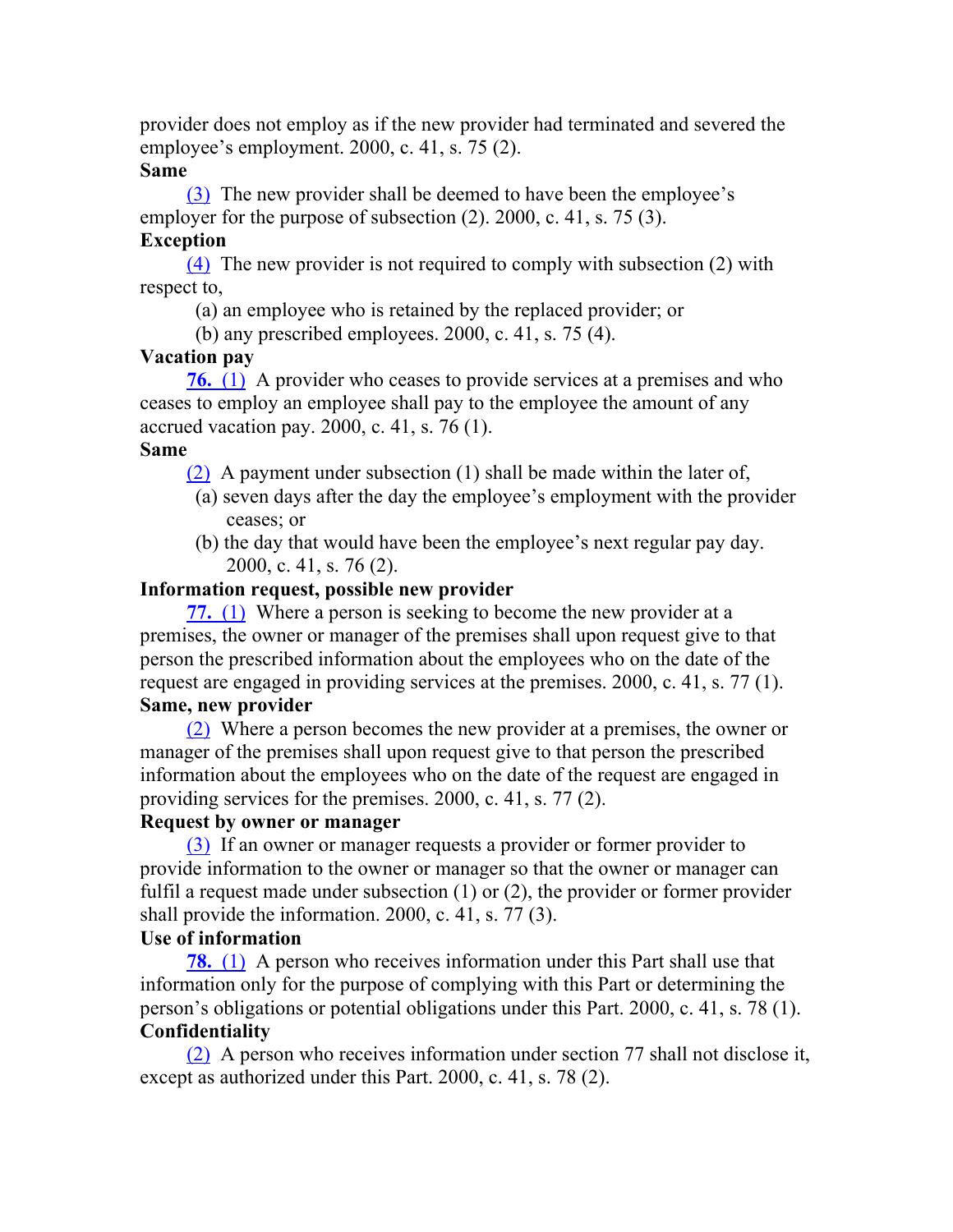## **PART XX LIABILITY OF DIRECTORS**

#### **Definition**

**79.** In this Part,

"director" means a director of a corporation and includes a shareholder who is a party to a unanimous shareholder agreement. 2000, c. 41, s. 79.

#### **Application of Part**

**80.** (1) This Part applies with respect to shareholders described in section 79 only to the extent that the directors are relieved, under subsection 108 (5) of the *Business Corporations Act* or subsection 146 (5) of the *Canada Business Corporations Act*, of their liability to pay wages to the employees of the corporation. 2000, c. 41, s. 80 (1).

#### **Non-application**

(2) This Part does not apply with respect to directors of corporations to which Part III of the *Corporations Act*applies or to which the *Co-operative Corporations Act* applies. 2000, c. 41, s. 80 (2).

**Note: On a day to be named by proclamation of the Lieutenant Governor, subsection (2) is amended by striking out "Part III of the** *Corporations Act***" and substituting "the** *Not-for-Profit Corporations Act, 2010***". See: 2010, c. 15, ss. 224, 249.**

#### **Same**

(3) This Part does not apply with respect to directors, or persons who perform functions similar to those of a director, of a college of a health profession or a group of health professions that is established or continued under an Act of the Legislature. 2000, c. 41, s. 80 (3).

#### **Same**

(4) This Part does not apply with respect to directors of corporations,

- (a) that have been incorporated in another jurisdiction;
- (b) that have objects that are similar to the objects of corporations to which Part III of the *Corporations Act*applies or to which the *Co-operative Corporations Act* applies; and

**Note: On a day to be named by proclamation of the Lieutenant Governor, clause (b) is amended by striking out "Part III of the** *Corporations Act***" and substituting "the** *Not-for-Profit Corporations Act, 2010***". See: 2010, c. 15, ss. 224, 249.**

(c) that are carried on without the purpose of gain. 2000, c. 41, s. 80 (4). **Directors' liability for wages**

**81.** (1) The directors of an employer are jointly and severally liable for wages as provided in this Part if,

(a) the employer is insolvent, the employee has caused a claim for unpaid wages to be filed with the receiver appointed by a court with respect to the employer or with the employer's trustee in bankruptcy and the claim has not been paid;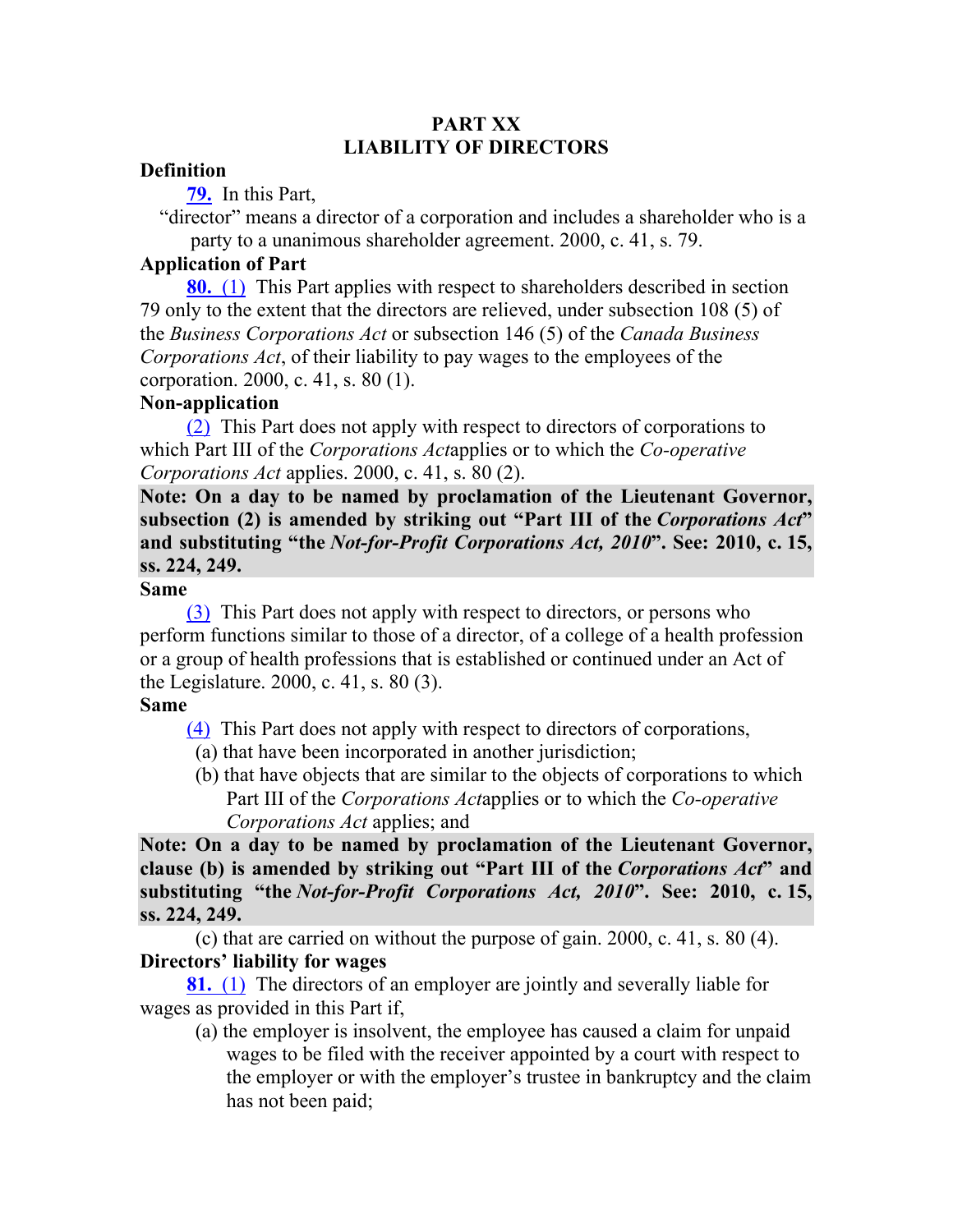- (b) an employment standards officer has made an order that the employer is liable for wages, unless the amount set out in the order has been paid or the employer has applied to have it reviewed;
- (c) an employment standards officer has made an order that a director is liable for wages, unless the amount set out in the order has been paid or the employer or the director has applied to have it reviewed; or
- (d) the Board has issued, amended or affirmed an order under section 119, the order, as issued, amended or affirmed, requires the employer or the directors to pay wages and the amount set out in the order has not been paid. 2000, c. 41, s. 81 (1).

#### **Employer primarily responsible**

(2) Despite subsection (1), the employer is primarily responsible for an employee's wages but proceedings against the employer under this Act do not have to be exhausted before proceedings may be commenced to collect wages from directors under this Part. 2000, c. 41, s. 81 (2).

#### **Wages**

(3) The wages that directors are liable for under this Part are wages, not including termination pay and severance pay as they are provided for under this Act or an employment contract and not including amounts that are deemed to be wages under this Act. 2000, c. 41, s. 81 (3).

#### **Vacation pay**

(4) The vacation pay that directors are liable for is the greater of the minimum vacation pay provided in Part XI (Vacation With Pay) and the amount contractually agreed to by the employer and the employee. 2000, c. 41, s. 81 (4). **Holiday pay**

(5) The amount of holiday pay that directors are liable for is the greater of the amount payable for holidays at the rate as determined under this Act and the regulations and the amount for the holidays at the rate as contractually agreed to by the employer and the employee. 2000, c. 41, s. 81 (5).

#### **Overtime wages**

(6) The overtime wages that directors are liable for are the greater of the amount of overtime pay provided in Part VIII (Overtime Pay) and the amount contractually agreed to by the employer and the employee. 2000, c. 41, s. 81 (6). **Directors' maximum liability**

(7) The directors of an employer corporation are jointly and severally liable to the employees of the corporation for all debts not exceeding six months' wages, as described in subsection (3), that become payable while they are directors for services performed for the corporation and for the vacation pay accrued while they are directors for not more than 12 months under this Act and the regulations made under it or under any collective agreement made by the corporation. 2000, c. 41, s. 81 (7).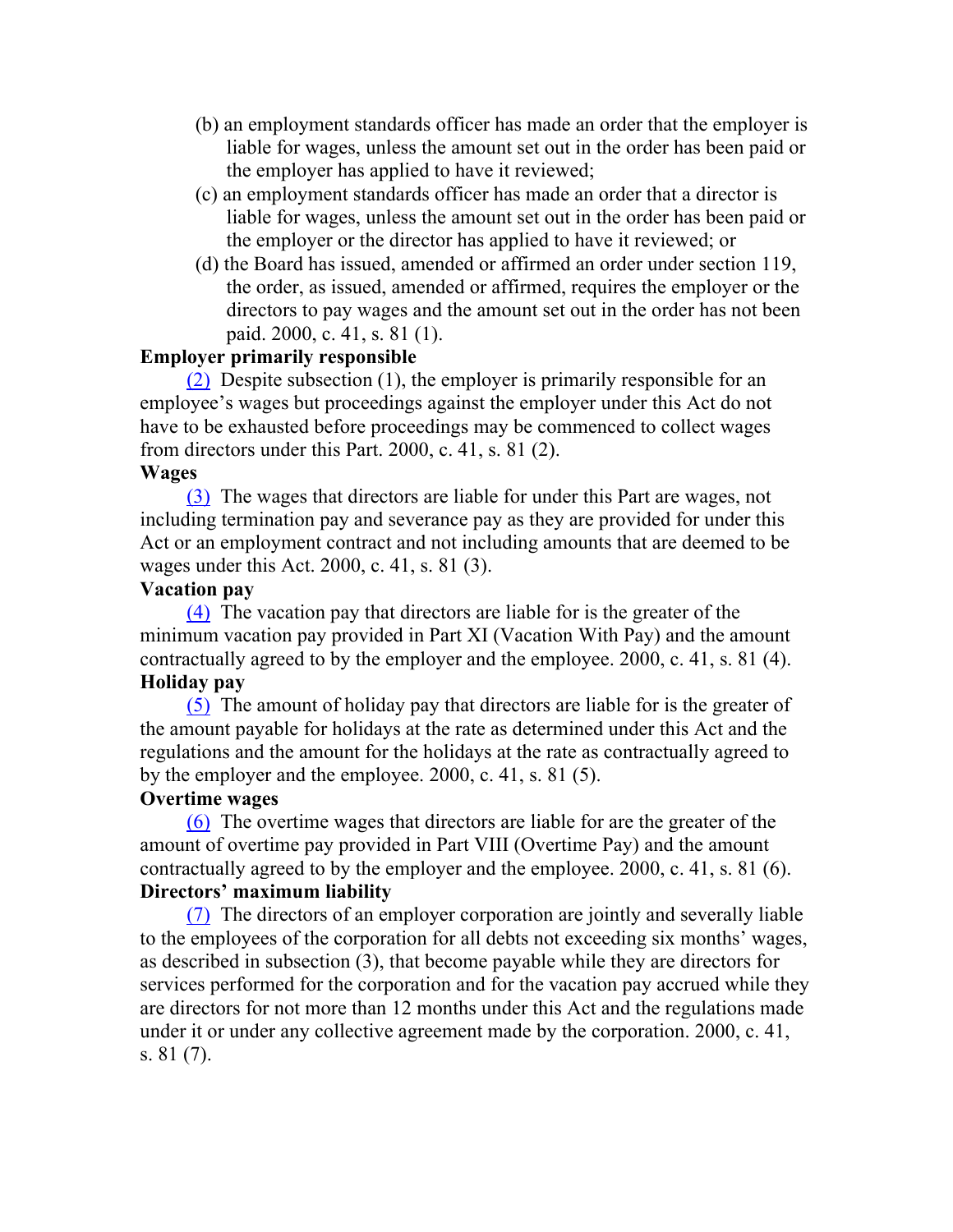#### **Interest**

(8) A director is liable to pay interest, at the rate and calculated in the manner determined by the Director under subsection 88 (5), on outstanding wages for which the director is liable. 2000, c. 41, s. 81 (8).

#### **Contribution from other directors**

(9) A director who has satisfied a claim for wages is entitled to contribution in relation to the wages from other directors who are liable for the claim. 2000, c. 41, s. 81 (9).

## **Limitation periods**

(10) A limitation period set out in section 114 prevails over a limitation period in any other Act, unless the other Act states that it is to prevail over this Act. 2000, c. 41, s. 81 (10).

#### **No relief by contract, etc.**

**82.** (1) No provision in a contract, in the articles of incorporation or the bylaws of a corporation or in a resolution of a corporation relieves a director from the duty to act according to this Act or relieves him or her from liability for breach of it. 2000, c. 41, s. 82 (1).

#### **Indemnification of directors**

(2) An employer may indemnify a director, a former director and the heirs or legal representatives of a director or former director against all costs, charges and expenses, including an amount paid to satisfy an order under this Act, including an order which is the subject of a filing under section 126, reasonably incurred by the director with respect to any civil or administrative action or proceeding to which he or she is a party by reason of being or having been a director of the employer if,

- (a) he or she has acted honestly and in good faith with a view to the best interests of the employer; and
- (b) in the case of a proceeding or action that is enforced by a monetary penalty, he or she had reasonable grounds for believing that his or her conduct was lawful. 2000, c. 41, s. 82 (2).

## **Civil remedies protected**

**83.** No civil remedy that a person may have against a director or that a director may have against a person is suspended or affected by this Part. 2000, c. 41, s. 83.

## **PART XXI**

# **WHO ENFORCES THIS ACT AND WHAT THEY CAN DO Minister responsible**

**84.** The Minister is responsible for the administration of this Act. 2000, c. 41, s. 84.

## **Director**

**85.** (1) The Minister shall appoint a person to be the Director of Employment Standards to administer this Act and the regulations. 2000, c. 41, s. 85 (1).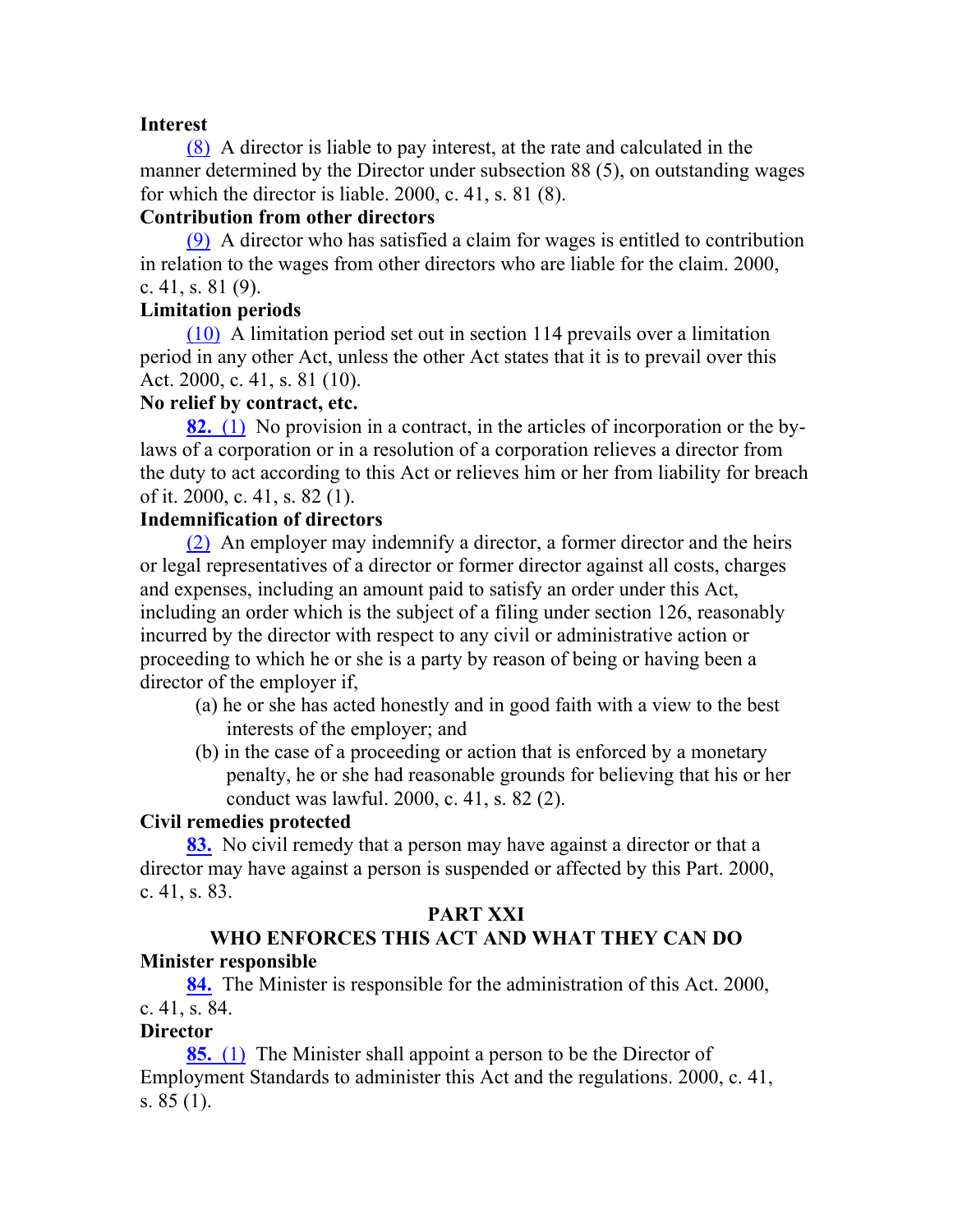## **Acting Director**

(2) The Director's powers may be exercised and the Director's duties may be performed by an employee of the Ministry appointed as Acting Director if,

- (a) the Director is absent or unable to act; or
- (b) an individual who was appointed Director has ceased to be the Director and no new Director has been appointed. 2000, c. 41, s. 85 (2).

#### **Same**

(3) An Acting Director shall be appointed by the Director or, in the Director's absence, the Deputy Minister of Labour. 2000, c. 41, s. 85 (3).

# **Employment standards officers**

**86.** (1) Such persons as are considered necessary to enforce this Act and the regulations may be appointed under Part III of the *Public Service of Ontario Act, 2006* as employment standards officers. 2006, c. 35, Sched. C, s. 33.

## **Certificate of appointment**

(2) The Deputy Minister of Labour shall issue a certificate of appointment bearing his or her signature or a facsimile of it to every employment standards officer. 2000, c. 41, s. 86 (2).

## **Delegation**

**87.** (1) The Minister may, in writing, delegate to any person any of the Minister's powers or duties under this Act, subject to the limitations or conditions set out in the delegation. 2000, c. 41, s. 87 (1).

## **Same: residual powers**

(2) The Minister may exercise a power or perform a duty under this Act even if he or she has delegated it to a person under this section. 2000, c. 41, s. 87 (2).

# **Powers and duties of Director**

**88.** (1) The Director may exercise the powers conferred upon the Director under this Act and shall perform the duties imposed upon the Director under this Act. 2000, c. 41, s. 88 (1).

## **Policies**

(2) The Director may establish policies respecting the interpretation, administration and enforcement of this Act. 2000, c. 41, s. 88 (2).

# **Authorization**

(3) The Director may authorize an employment standards officer to exercise a power or to perform a duty conferred upon the Director under this Act, either orally or in writing. 2000, c. 41, s. 88 (3).

## **Same: residual powers**

(4) The Director may exercise a power conferred upon the Director under this Act even if he or she has delegated it to a person under subsection (3). 2000, c. 41, s. 88 (4).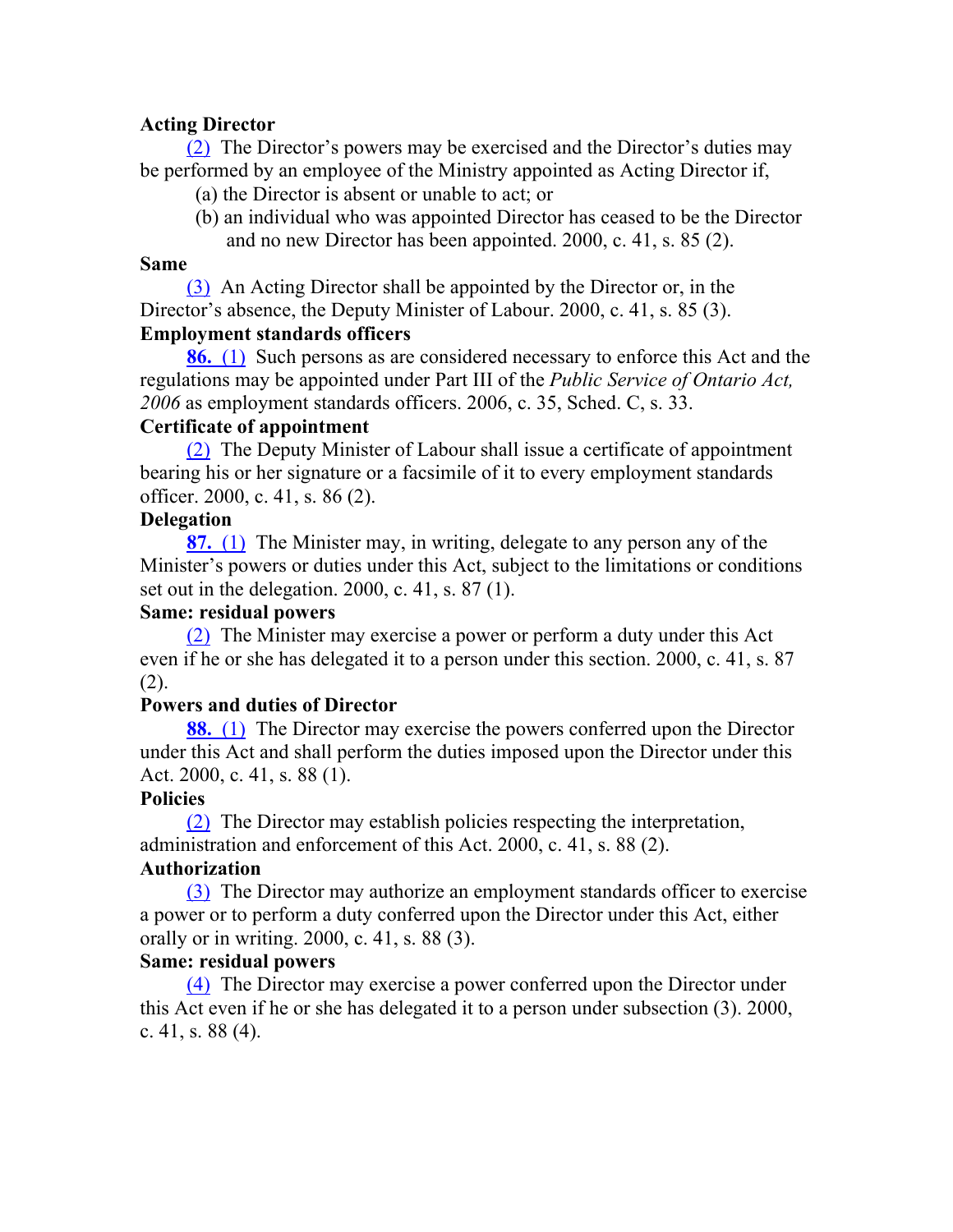## **Interest**

(5) The Director may, with the approval of the Minister, determine the rate of interest and the manner of calculating interest for the purposes of this Act. 2000, c. 41, s. 88 (5).

## **Determinations not regulations**

(6) A determination under subsection (5) is not a regulation within the meaning of Part III (Regulations) of the*Legislation Act, 2006*. 2000, c. 41, s. 88 (6); 2006, c. 21, Sched. F, s. 136 (1).

## **Other circumstances**

(7) Where money has been paid to the Director in trust and no provision is made for paying it out elsewhere in this Act, it shall be paid out to the person entitled to receive it together with interest at the rate and calculated in the manner determined by the Director under subsection (5). 2000, c. 41, s. 88 (7).

## **Surplus interest**

(8) If the interest earned on money held by the Director in trust exceeds the interest paid to the person entitled to receive the money, the Director may use the difference to pay any service charges for the management of the money levied by the financial institution with which the money was deposited. 2000, c. 41, s. 88 (8).

## **Hearing not required**

(9) The Director is not required to hold a hearing in exercising any power or making any decision under this Act. 2000, c. 41, s. 88 (9).

# **Director may reassign an investigation**

**88.1** (1) The Director may terminate the assignment of an employment standards officer to the investigation of a complaint and may assign the investigation to another employment standards officer. 2006, c. 19, Sched. M, s. 1 (1).

## **Same**

(2) If the Director terminates the assignment of an employment standards officer to the investigation of a complaint,

- (a) the officer whose assignment is terminated shall no longer have any powers or duties with respect to the investigation of the complaint or the discovery during the investigation of any similar potential entitlement of another employee of the employer related to the complaint; and
- (b) the new employment standards officer assigned to the investigation may rely on evidence collected by the first officer and any findings of fact made by that officer. 2006, c. 19, Sched. M, s. 1 (1).

## **Inspections**

(3) This section applies with necessary modifications to inspections of employers by employment standards officers. 2006, c. 19, Sched. M, s. 1 (1).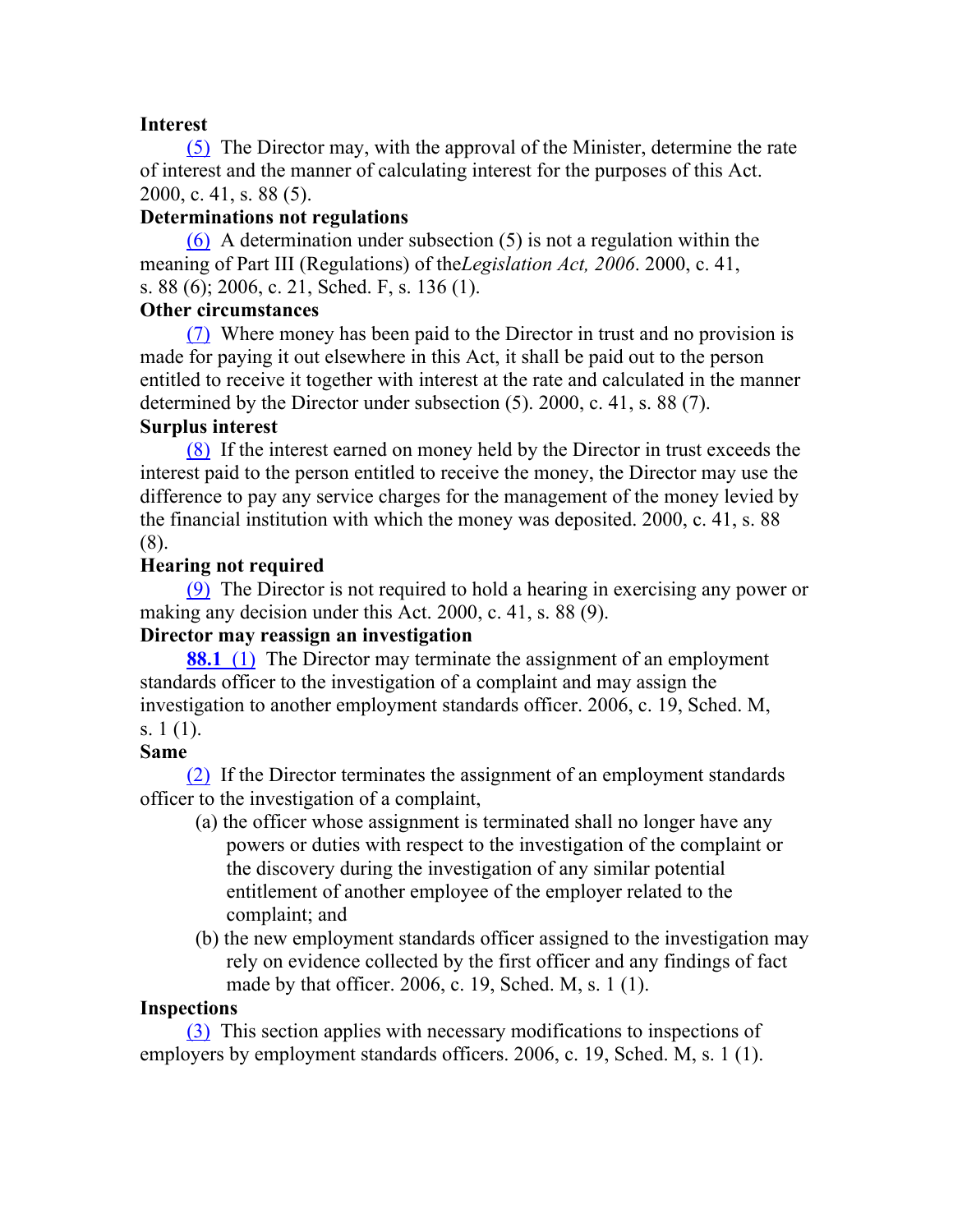#### **Powers and duties of officers**

**89.** (1) An employment standards officer may exercise the powers conferred upon employment standards officers under this Act and shall perform the duties imposed upon employment standards officers under this Act. 2000, c. 41, s.  $89(1)$ .

## **Officers to follow policies**

(2) An employment standards officer shall follow any policies established by the Director under subsection 88 (2). 2000, c. 41, s. 89 (2).

## **Hearing not required**

(3) An employment standards officer is not required to hold a hearing in exercising any power or making any decision under this Act. 2000, c. 41, s. 89 (3). **Officers not compellable**

**90.** (1) An employment standards officer is not a competent or compellable witness in a civil proceeding respecting any information given or obtained, statements made or received, or records or other things produced or received under this Act except for the purpose of carrying out his or her duties under it. 2000, c. 41, s. 90 $(1)$ .

## **Records**

(2) An employment standards officer shall not be compelled in a civil proceeding to produce any record or other thing he or she has made or received under this Act except for the purpose of carrying out his or her duties under this Act. 2000, c. 41, s. 90 (2).

# **Investigation and inspection powers**

**91.** (1) An employment standards officer may, without a warrant, enter and inspect any place in order to investigate a possible contravention of this Act or to perform an inspection to ensure that this Act is being complied with. 2000, c. 41, s. 91 (1).

# **Time of entry**

(2) The power to enter and inspect a place without a warrant may be exercised only during the place's regular business hours or, if it does not have regular business hours, during daylight hours. 2000, c. 41, s. 91 (2).

# **Dwellings**

(3) The power to enter and inspect a place without a warrant shall not be exercised to enter and inspect a part of the place that is used as a dwelling unless the occupier of the dwelling consents or a warrant has been issued under section 92. 2000, c. 41, s. 91 (3).

## **Use of force**

(4) An employment standards officer is not entitled to use force to enter and inspect a place. 2000, c. 41, s. 91 (4).

# **Identification**

(5) An employment standards officer shall produce, on request, evidence of his or her appointment. 2000, c. 41, s. 91 (5).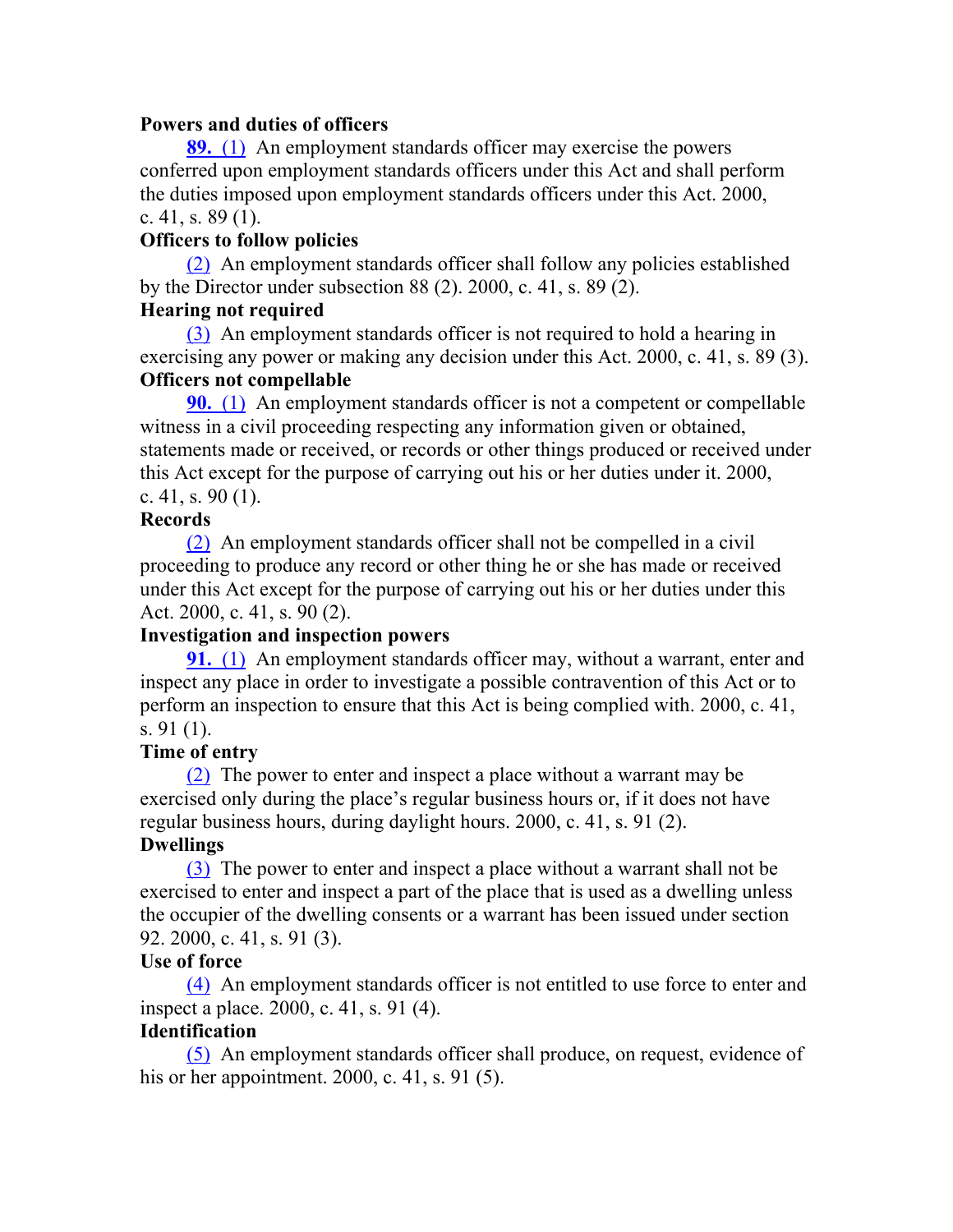# **Powers of officer**

(6) An employment standards officer conducting an investigation or inspection may,

- (a) examine a record or other thing that the officer thinks may be relevant to the investigation or inspection;
- (b) require the production of a record or other thing that the officer thinks may be relevant to the investigation or inspection;
- (c) remove for review and copying a record or other thing that the officer thinks may be relevant to the investigation or inspection;
- (d) in order to produce a record in readable form, use data storage, information processing or retrieval devices or systems that are normally used in carrying on business in the place; and
- (e) question any person on matters the officer thinks may be relevant to the investigation or inspection. 2000, c. 41, s. 91 (6); 2006, c. 19, Sched. M, s. 1 (2).

# **Written demand**

(7) A demand that a record or other thing be produced must be in writing and must include a statement of the nature of the record or thing required. 2000, c. 41, s. 91 (7).

# **Obligation to produce and assist**

(8) If an employment standards officer demands that a record or other thing be produced, the person who has custody of the record or thing shall produce it and, in the case of a record, shall on request provide any assistance that is reasonably necessary to interpret the record or to produce it in a readable form. 2000, c. 41, s. 91 (8).

# **Records and things removed from place**

(9) An employment standards officer who removes a record or other thing under clause (6) (c) shall provide a receipt and return the record or thing to the person within a reasonable time. 2000, c. 41, s. 91 (9).

# **Copy admissible in evidence**

(10) A copy of a record that purports to be certified by an employment standards officer as being a true copy of the original is admissible in evidence to the same extent as the original, and has the same evidentiary value. 2000, c. 41, s. 91 (10).

# **Obstruction**

(11) No person shall hinder, obstruct or interfere with or attempt to hinder, obstruct or interfere with an employment standards officer conducting an investigation or inspection. 2000, c. 41, s. 91 (11).

# **Same**

(12) No person shall,

(a) refuse to answer questions on matters that an employment standards officer thinks may be relevant to an investigation or inspection; or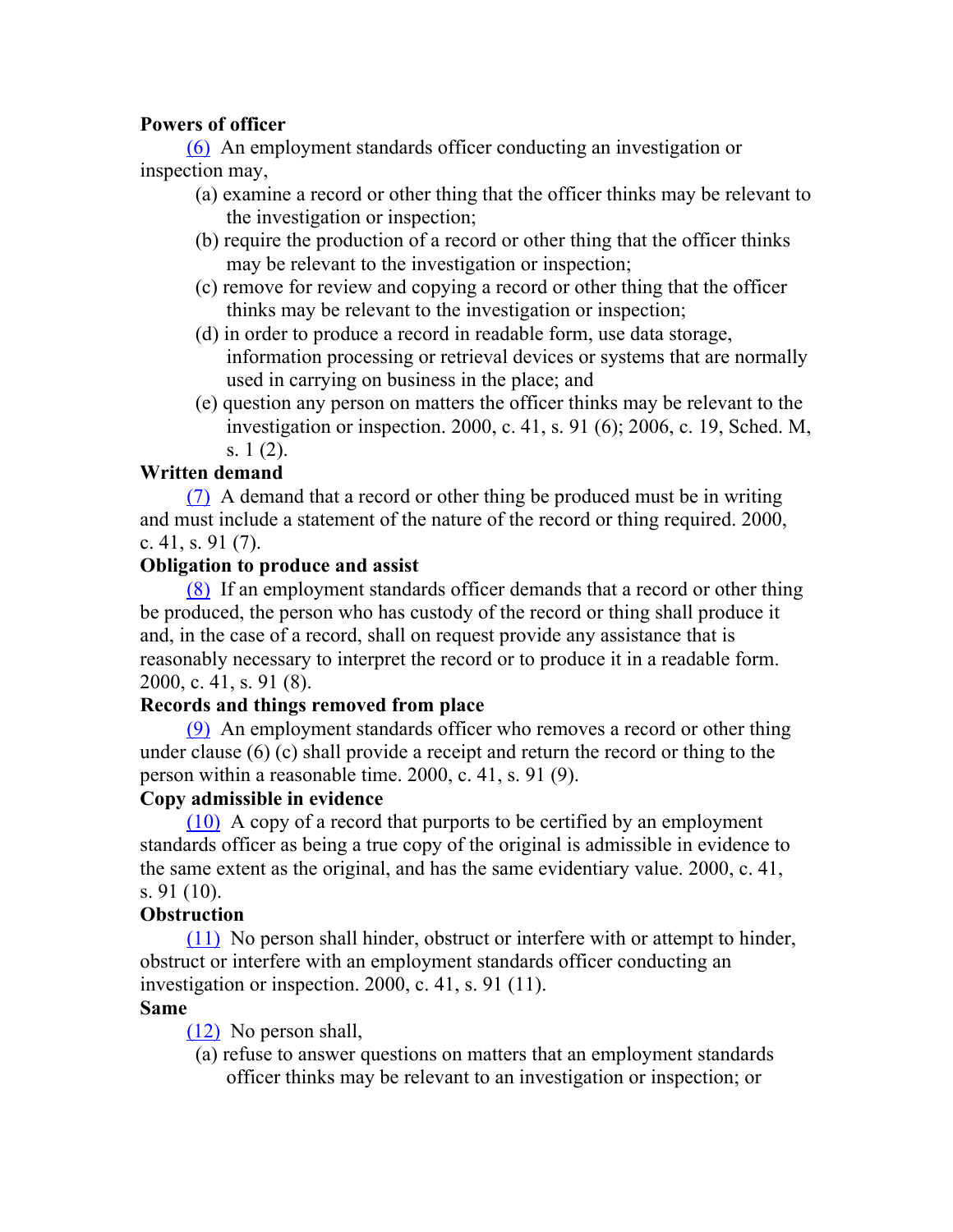(b) provide an employment standards officer with information on matters the officer thinks may be relevant to an investigation or inspection that the person knows to be false or misleading. 2000, c. 41, s. 91 (12).

#### **Separate inquiries**

(13) No person shall prevent or attempt to prevent an employment standards officer from making inquiries of any person separate and apart from another person under clause (6) (e). 2000, c. 41, s. 91 (13).

#### **Warrant**

**92.** (1) A justice of the peace may issue a warrant authorizing an employment standards officer named in the warrant to enter premises specified in the warrant and to exercise any of the powers mentioned in subsection 91 (6), if the justice of the peace is satisfied on information under oath that,

- (a) the officer has been prevented from exercising a right of entry to the premises under subsection 91 (1) or has been prevented from exercising a power under subsection 91 (6);
- (b) there are reasonable grounds to believe that the officer will be prevented from exercising a right of entry to the premises under subsection 91 (1) or will be prevented from exercising a power under subsection 91 (6); or
- (c) there are reasonable grounds to believe that an offence under this Act or the regulations has been or is being committed and that information or other evidence will be obtained through the exercise of a power mentioned in subsection 91 (6). 2000, c. 41, s. 92 (1); 2009, c. 32, s. 51 (1).

# **Expiry of warrant**

(2) A warrant issued under this section shall name a date on which it expires, which date shall not be later than 30 days after the warrant is issued. 2000, c. 41, s. 92 (2).

## **Extension of time**

(3) Upon application without notice by the employment standards officer named in a warrant issued under this section, a justice of the peace may extend the date on which the warrant expires for an additional period of no more than 30 days. 2000, c. 41, s. 92 (3).

## **Use of force**

(4) An employment standards officer named in a warrant issued under this section may call upon a police officer for assistance in executing the warrant. 2000, c. 41, s. 92 (4).

#### **Time of execution**

(5) A warrant issued under this section may be executed only between 8 a.m. and 8 p.m., unless the warrant specifies otherwise. 2000, c. 41, s. 92 (5).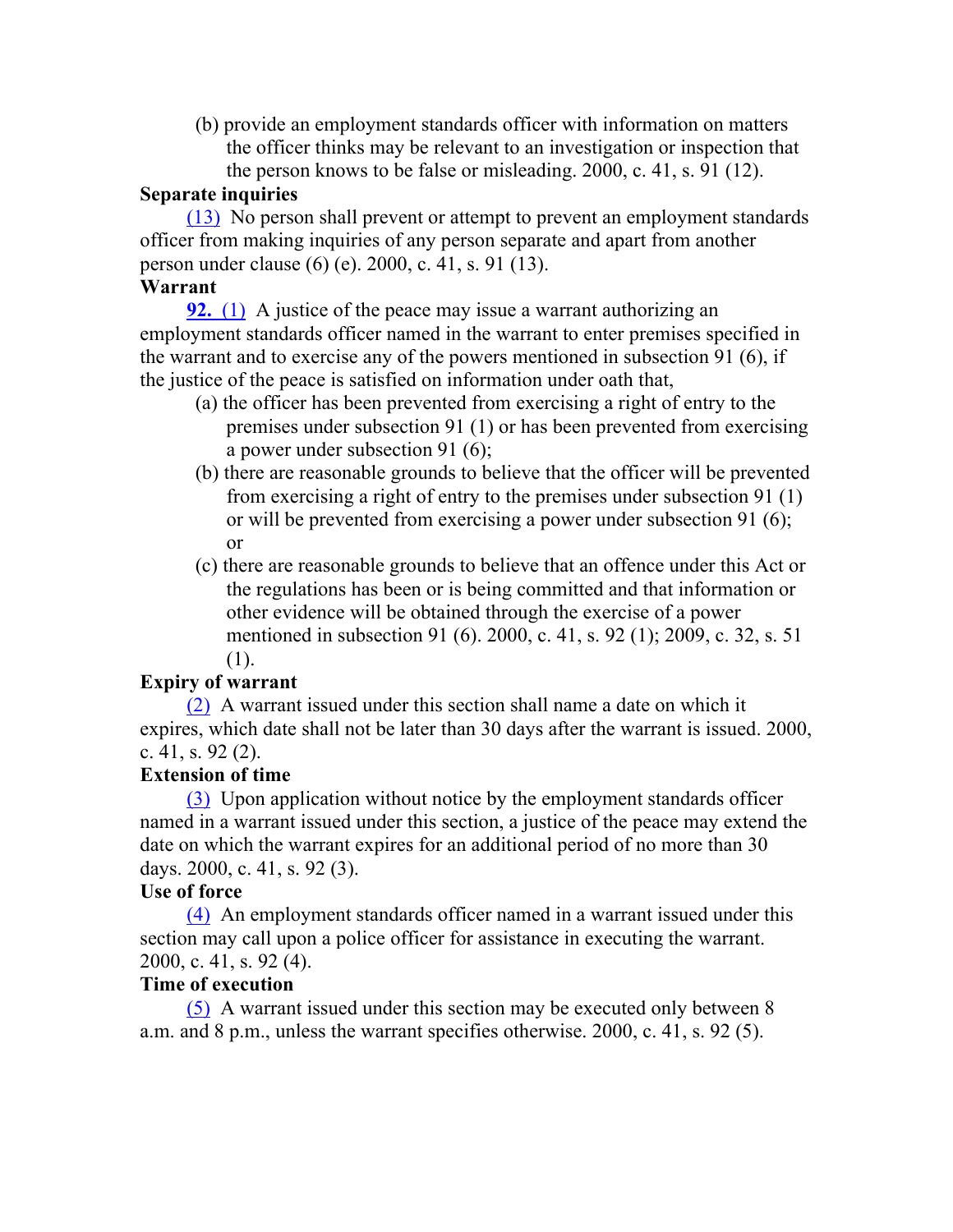## **Other matters**

(6) Subsections 91 (4) to (13) apply with necessary modifications to an officer executing a warrant issued under this section. 2000, c. 41, s. 92 (6); 2002, c. 18, Sched. J, s. 3 (27).

#### **Same**

(7) Without restricting the generality of subsection (6), if a warrant is issued under this section, the matters on which an officer executing the warrant may question a person under clause 91 (6) (e) are not limited to those that aid in the effective execution of the warrant but extend to any matters that the officer thinks may be relevant to the investigation or inspection. 2009, c. 32, s. 51 (2).

## **Posting of notices**

**93.** An employment standards officer may require an employer to post and to keep posted in or upon the employer's premises in a conspicuous place or places where it is likely to come to the attention of the employer's employees,

- (a) any notice relating to the administration or enforcement of this Act or the regulations that the officer considers appropriate; or
- (b) a copy of a report or part of a report made by the officer concerning the results of an investigation or inspection. 2000, c. 41, s. 93.

## **Powers under the** *Canada Labour Code*

**94.** If a regulation is made under the *Canada Labour Code* incorporating by reference all or part of this Act or a regulation under it, the Board and any person having powers under this Act may exercise the powers conferred under the*Canada Labour Code* regulation. 2000, c. 41, s. 94.

# **Service of documents**

**95.** (1) Except as otherwise provided in sections 8, 17.1 and 22.1, where service of a document on a person is required or permitted under this Act, it may be served,

- (a) in the case of service on an individual, personally, by leaving a copy of the document with the individual;
- (b) in the case of service on a corporation, personally, by leaving a copy of the document with an officer, director or agent of the corporation, or with an individual at any place of business of the corporation who appears to be in control or management of the place of business;
- (c) by mail addressed to the person's last known business or residential address using any method of mail delivery that permits the delivery to be verified;
- (d) by fax or email if the person is equipped to receive the fax or email;
- (e) by a courier service;
- (f) by leaving the document, in a sealed envelope addressed to the person, with an individual who appears to be at least 16 years of age at the person's last known business or residential address; or
- (g) in a manner ordered by the Board under subsection (8). 2009, c. 9, s. 4.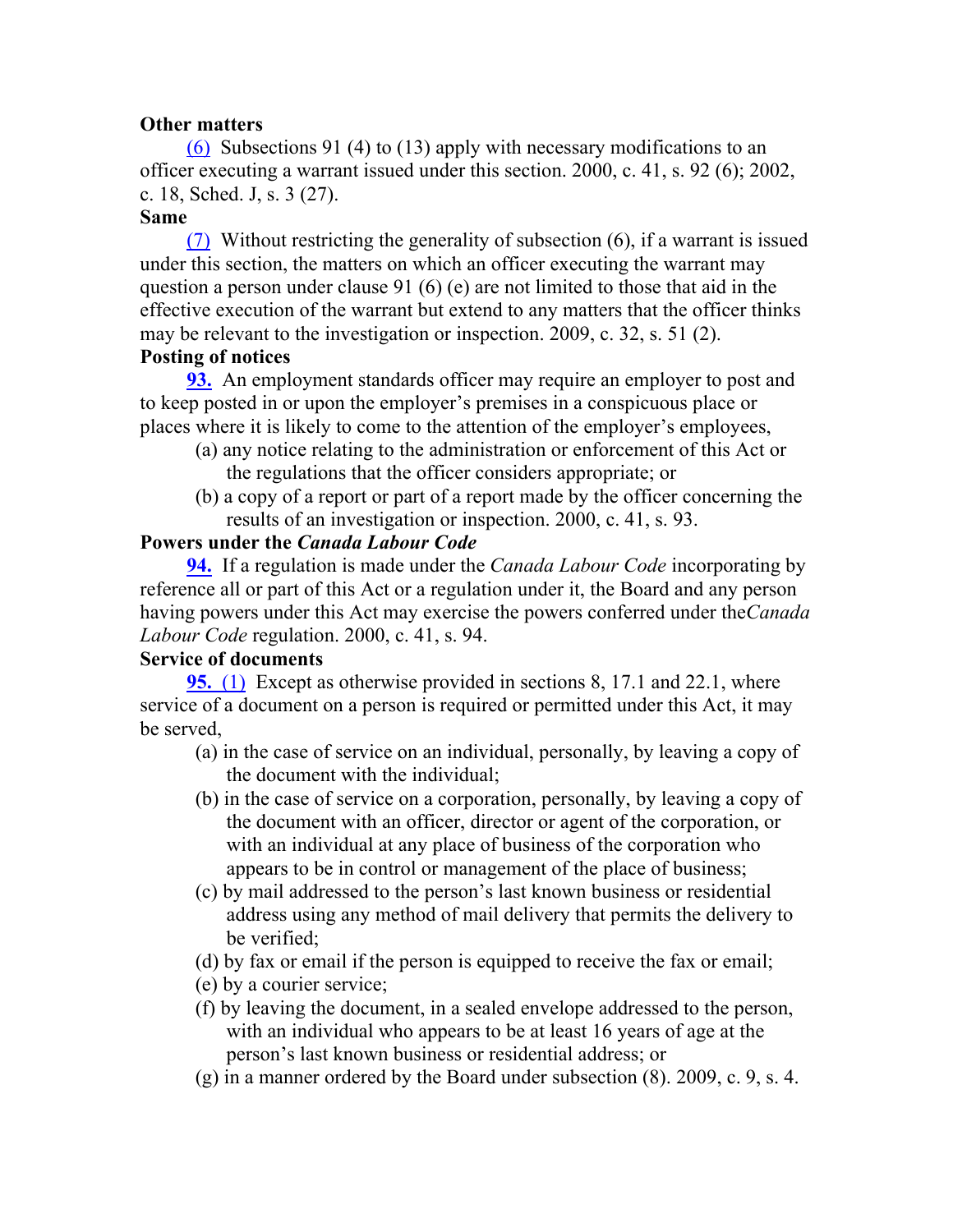#### **Same**

(2) Service of a document by means described in clause (1) (a), (b) or (f) is effective when it is left with the individual. 2009, c. 9, s. 4.

# **Same**

(3) Subject to subsection (6), service of a document by mail is effective five days after the document is mailed. 2009, c. 9, s. 4. **Same**

(4) Subject to subsection (6), service of a document by a fax or email sent on a Saturday, Sunday or a public holiday or on any other day after 5 p.m. is effective on the next day that is not a Saturday, Sunday or public holiday. 2009, c. 9, s. 4.

#### **Same**

(5) Subject to subsection (6), service of a document by courier is effective two days after the courier takes the document. 2009, c. 9, s. 4.

## **Same**

(6) Subsections (3), (4) and (5) do not apply if the person establishes that the service was not effective at the time specified in those subsections because of an absence, accident, illness or cause beyond the person's control. 2009, c. 9, s. 4. **Same**

(7) If the Director considers that a manner of service other than one described in clauses (1) (a) to (f) is appropriate in the circumstances, the Director may direct the Board to consider the manner of service. 2009, c. 9, s. 4. **Same**

(8) If the Board is directed to consider the manner of service, it may order that service be effected in the manner that the Board considers appropriate in the circumstances. 2009, c. 9, s. 4.

#### **Same**

(9) In an order for service, the Board shall specify when service in accordance with the order is effective. 2009, c. 9, s. 4.

## **Proof of issuance and service**

(10) A certificate of service made by the employment standards officer who issued an order or notice under this Act is evidence of the issuance of the order or notice, the service of the order or notice on the person and its receipt by the person if, in the certificate, the officer,

(a) certifies that the copy of the order or notice is a true copy of it;

(b) certifies that the order or notice was served on the person; and

(c) sets out in it the method of service used. 2009, c. 9, s. 4.

# **Proof of service**

(11) A certificate of service made by the person who served a document under this Act is evidence of the service of the document on the person served and its receipt by that person if, in the certificate, the person who served the document,

(a) certifies that the copy of the document is a true copy of it;

(b) certifies that the document was served on the person; and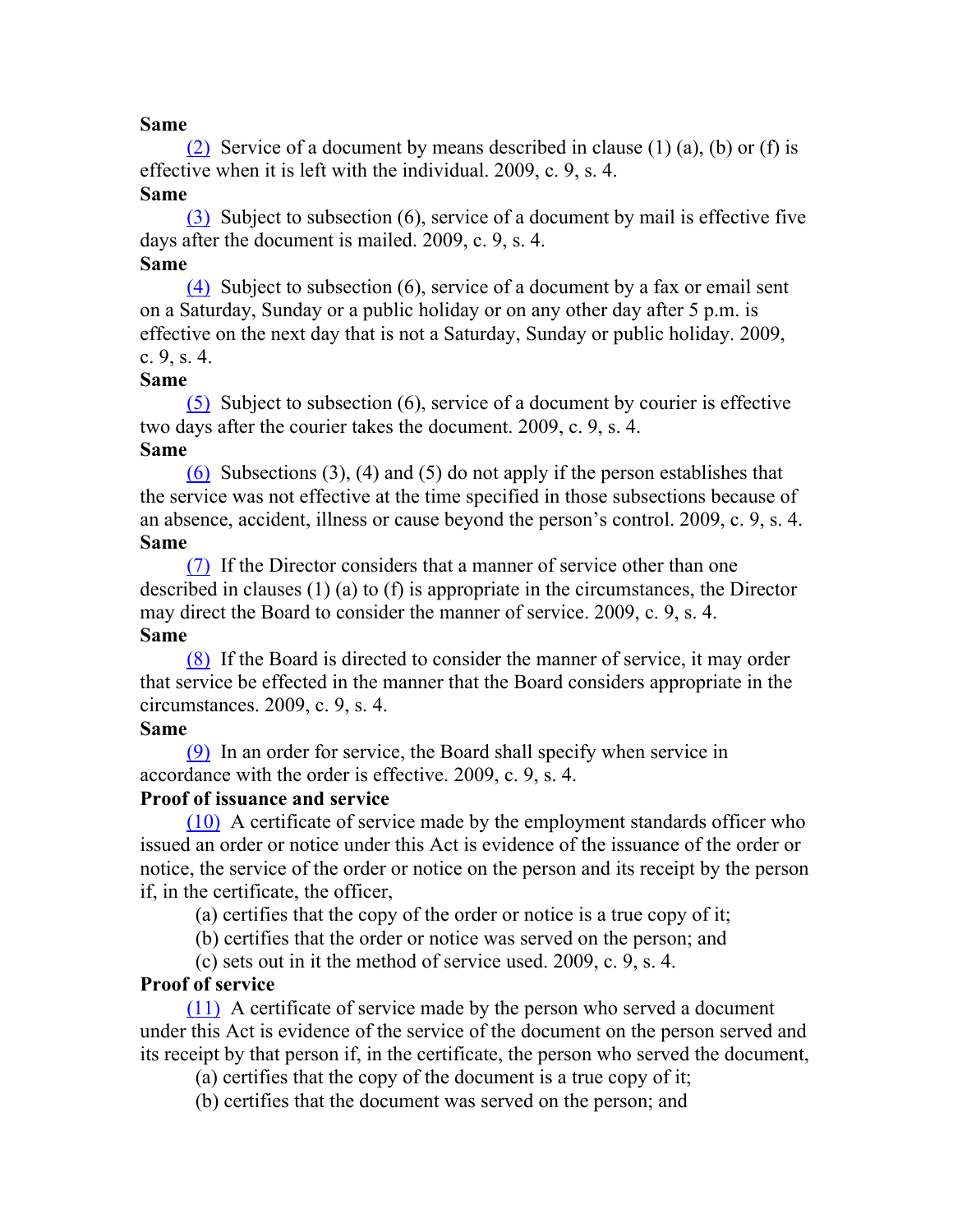# (c) sets out in it the method of service used. 2009, c. 9, s. 4. **PART XXII COMPLAINTS AND ENFORCEMENT**

**COMPLAINTS** 

## **Complaints**

**96.** (1) A person alleging that this Act has been or is being contravened may file a complaint with the Ministry in a written or electronic form approved by the Director. 2000, c. 41, s. 96 (1).

## **Effect of failure to use form**

(2) A complaint that is not filed in a form approved by the Director shall be deemed not to have been filed. 2000, c. 41, s. 96 (2).

# **Limitation**

(3) A complaint regarding a contravention that occurred more than two years before the day on which the complaint was filed shall be deemed not to have been filed. 2001, c. 9, Sched. I, s. 1 (18).

# **Steps required before complaint assigned**

**96.1** (1) The Director shall not assign a complaint to an employment standards officer for investigation unless the complainant has taken the steps specified by the Director to facilitate the investigation of the complaint. 2010, c. 16, Sched. 9, s. 1 (8).

## **Exception**

(2) Despite subsection (1), the Director may assign a complaint to an employment standards officer for investigation even though the complainant has not taken the specified steps. 2010, c. 16, Sched. 9, s. 1 (8).

## **Same**

(3) Without restricting the generality of subsection (1), the Director may specify that,

- (a) the complainant shall inform the employer of the basis for his or her view that this Act has been or is being contravened and, if he or she is of the view that wages are owed, the amount of the wages;
- (b) the complainant shall indicate to the Director in writing what information was given to the employer under clause (a), the manner in which it was given and the response, if any, that the employer gave; and
- (c) the complainant shall give the Director such evidence and other information in writing as the Director considers appropriate for assigning the complaint to an employment standards officer for investigation. 2010, c. 16, Sched. 9, s. 1 (8).

# **Where steps not taken**

(4) If the Director determines that a complainant has not taken the specified steps, the Director shall inform the complainant that the complaint has not been assigned to an employment standards officer for investigation. 2010, c. 16, Sched. 9, s. 1 (8).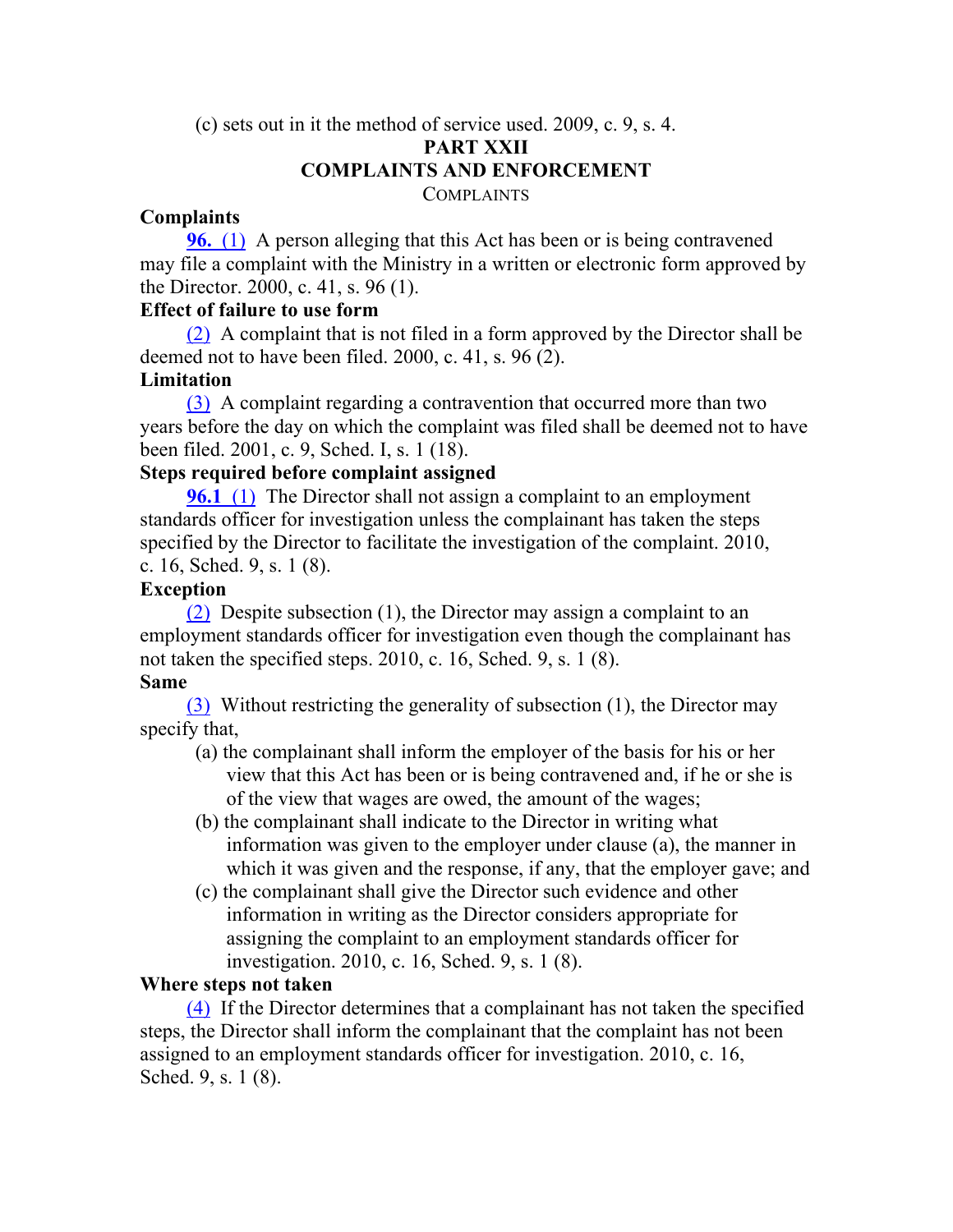## **Deemed refusal**

(5) If a complainant has been informed that his or her complaint has not been assigned to an employment standards officer and the complainant has not taken the specified steps within a period of six months after the complaint was filed, an employment standards officer shall be deemed to have refused to issue an order and to have served a letter on the complainant advising him or her of the refusal on the last day of the six-month period. 2010, c. 16, Sched. 9, s. 1 (8). **Delegation by Director**

(6) The Director may authorize an individual employed in the Ministry to exercise the power conferred on the Director under subsection (2) or (4), either orally or in writing. 2010, c. 16, Sched. 9, s. 1 (8).

## **Duty re policies**

(7) An individual authorized by the Director under subsection (6) shall follow any policies established by the Director under subsection 88 (2). 2010, c. 16, Sched. 9, s. 1 (8).

## **Residual power**

(8) The Director may exercise a power conferred on the Director under subsection (2) or (4) even if he or she delegated it to a person under subsection (6). 2010, c. 16, Sched. 9, s. 1 (8).

#### **When civil proceeding not permitted**

**97.** (1) An employee who files a complaint under this Act with respect to an alleged failure to pay wages or comply with Part XIII (Benefit Plans) may not commence a civil proceeding with respect to the same matter. 2000, c. 41, s. 97 (1).

## **Same, wrongful dismissal**

(2) An employee who files a complaint under this Act alleging an entitlement to termination pay or severance pay may not commence a civil proceeding for wrongful dismissal if the complaint and the proceeding would relate to the same termination or severance of employment. 2000, c. 41, s. 97 (2).

#### **Amount in excess of order**

(3) Subsections (1) and (2) apply even if,

- (a) the amount alleged to be owing to the employee is greater than the amount for which an order can be issued under this Act; or
- (b) in the civil proceeding, the employee is claiming only that part of the amount alleged to be owing that is in excess of the amount for which an order can be issued under this Act. 2000, c. 41, s. 97 (3).

## **Withdrawal of complaint**

(4) Despite subsections (1) and (2), an employee who has filed a complaint may commence a civil proceeding with respect to a matter described in those subsections if he or she withdraws the complaint within two weeks after it is filed. 2000, c. 41, s. 97 (4).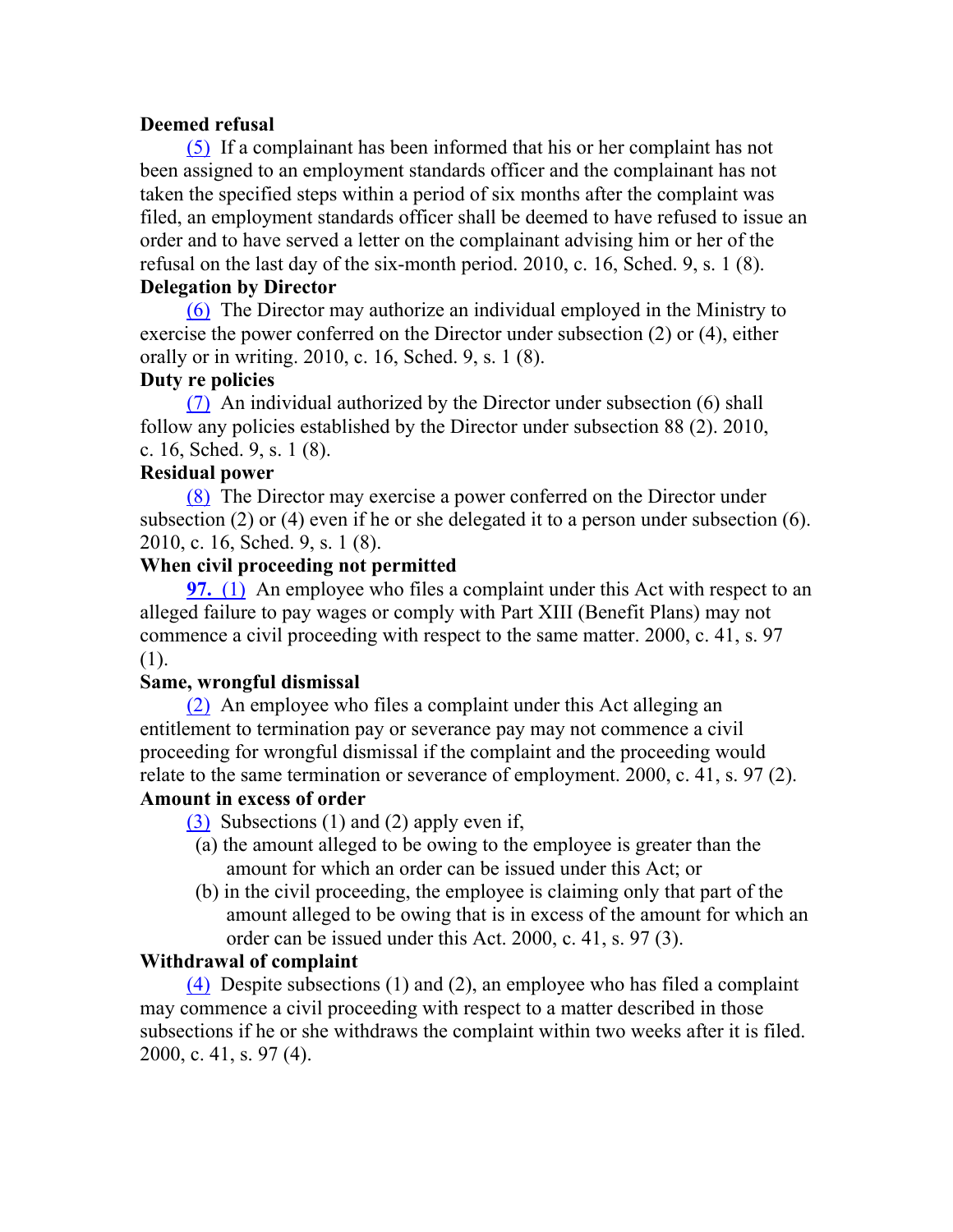#### **When complaint not permitted**

**98.** (1) An employee who commences a civil proceeding with respect to an alleged failure to pay wages or to comply with Part XIII (Benefit Plans) may not file a complaint with respect to the same matter or have such a complaint investigated. 2000, c. 41, s. 98 (1).

## **Same, wrongful dismissal**

(2) An employee who commences a civil proceeding for wrongful dismissal may not file a complaint alleging an entitlement to termination pay or severance pay or have such a complaint investigated if the proceeding and the complaint relate to the same termination or severance of employment. 2000, c. 41, s. 98 (2).

# ENFORCEMENT UNDER COLLECTIVE AGREEMENT

# **When collective agreement applies**

**99.** (1) If an employer is or has been bound by a collective agreement, this Act is enforceable against the employer as if it were part of the collective agreement with respect to an alleged contravention of this Act that occurs,

- (a) when the collective agreement is or was in force;
- (b) when its operation is or was continued under subsection 58 (2) of the *Labour Relations Act, 1995*; or
- (c) during the period that the parties to the collective agreement are or were prohibited by subsection 86 (1) of the*Labour Relations Act, 1995* from unilaterally changing the terms and conditions of employment. 2000, c. 41, s. 99 $(1)$ .

## **Complaint not permitted**

(2) An employee who is represented by a trade union that is or was a party to a collective agreement may not file a complaint alleging a contravention of this Act that is enforceable under subsection (1) or have such a complaint investigated. 2000, c. 41, s. 99 (2).

## **Employee bound**

(3) An employee who is represented by a trade union that is or was a party to a collective agreement is bound by any decision of the trade union with respect to the enforcement of this Act under the collective agreement, including a decision not to seek that enforcement. 2000, c. 41, s. 99 (3).

## **Membership status irrelevant**

(4) Subsections (2) and (3) apply even if the employee is not a member of the trade union. 2000, c. 41, s. 99 (4).

#### **Unfair representation**

(5) Nothing in subsection (3) or (4) prevents an employee from filing a complaint with the Board alleging that a decision of the trade union with respect to the enforcement of this Act contravenes section 74 of the *Labour Relations Act, 1995*. 2000, c. 41, s. 99 (5).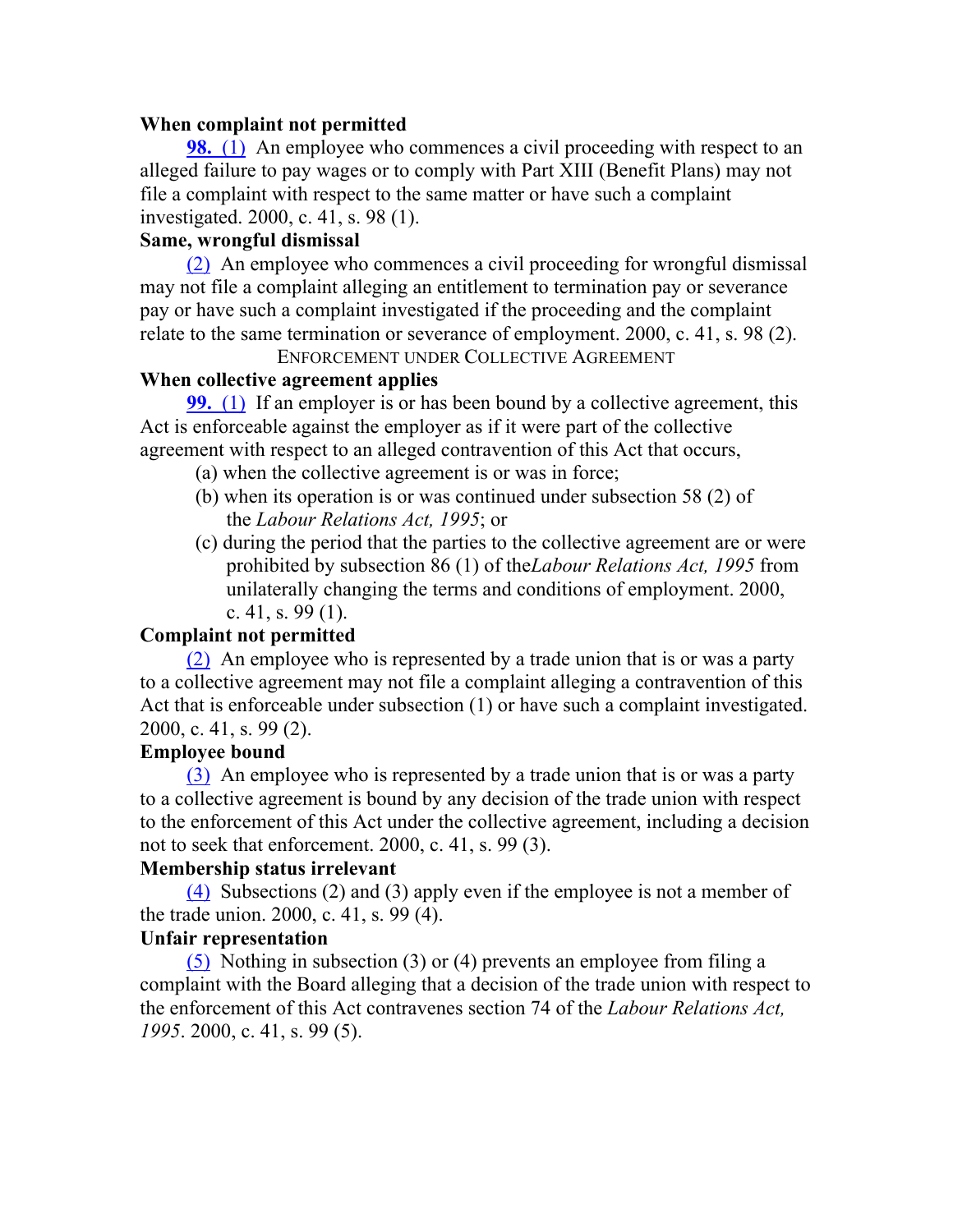## **Exception**

(6) Despite subsection (2), the Director may permit an employee to file a complaint and may direct an employment standards officer to investigate it if the Director considers it appropriate in the circumstances. 2000, c. 41, s. 99 (6).

# **If arbitrator finds contravention**

**100.** (1) If an arbitrator finds that an employer has contravened this Act, the arbitrator may make any order against the employer that an employment standards officer could have made with respect to that contravention but the arbitrator may not issue a notice of contravention. 2000, c. 41, s. 100 (1).

## **Same: Part XIII**

(2) If an arbitrator finds that an employer has contravened Part XIII (Benefit Plans), the arbitrator may make any order that the Board could make under section 121. 2000, c. 41, s. 100 (2).

## **Directors and collective agreement**

(3) An arbitrator shall not require a director to pay an amount, take an action or refrain from taking an action under a collective agreement that the director could not be ordered to pay, take or refrain from taking in the absence of the collective agreement. 2000, c. 41, s. 100 (3).

## **Conditions respecting orders under this section**

(4) The following conditions apply with respect to an arbitrator's order under this section:

- 1. In an order requiring the payment of wages or compensation, the arbitrator may require that the amount of the wages or compensation be paid,
	- i. to the trade union that represents the employee or employees concerned, or
	- ii. directly to the employee or employees.
- 2. If the order requires the payment of wages, the order may be made for an amount greater than is permitted undersubsection 103 (4).
- 3. The order is not subject to review under section 116. 2000, c. 41, s. 100 (4).

# **Copy of decision to Director**

(5) When an arbitrator makes a decision with respect to an alleged contravention of this Act, the arbitrator shall provide a copy of it to the Director. 2000, c. 41, s. 100 (5).

# **Arbitration and s. 4**

**101.** (1) This section applies if, during a proceeding before an arbitrator, other than the Board, concerning an alleged contravention of this Act, an issue is raised concerning whether the employer to whom the collective agreement applies or applied and another person are to be treated as one employer under section 4. 2000, c. 41, s. 101 (1).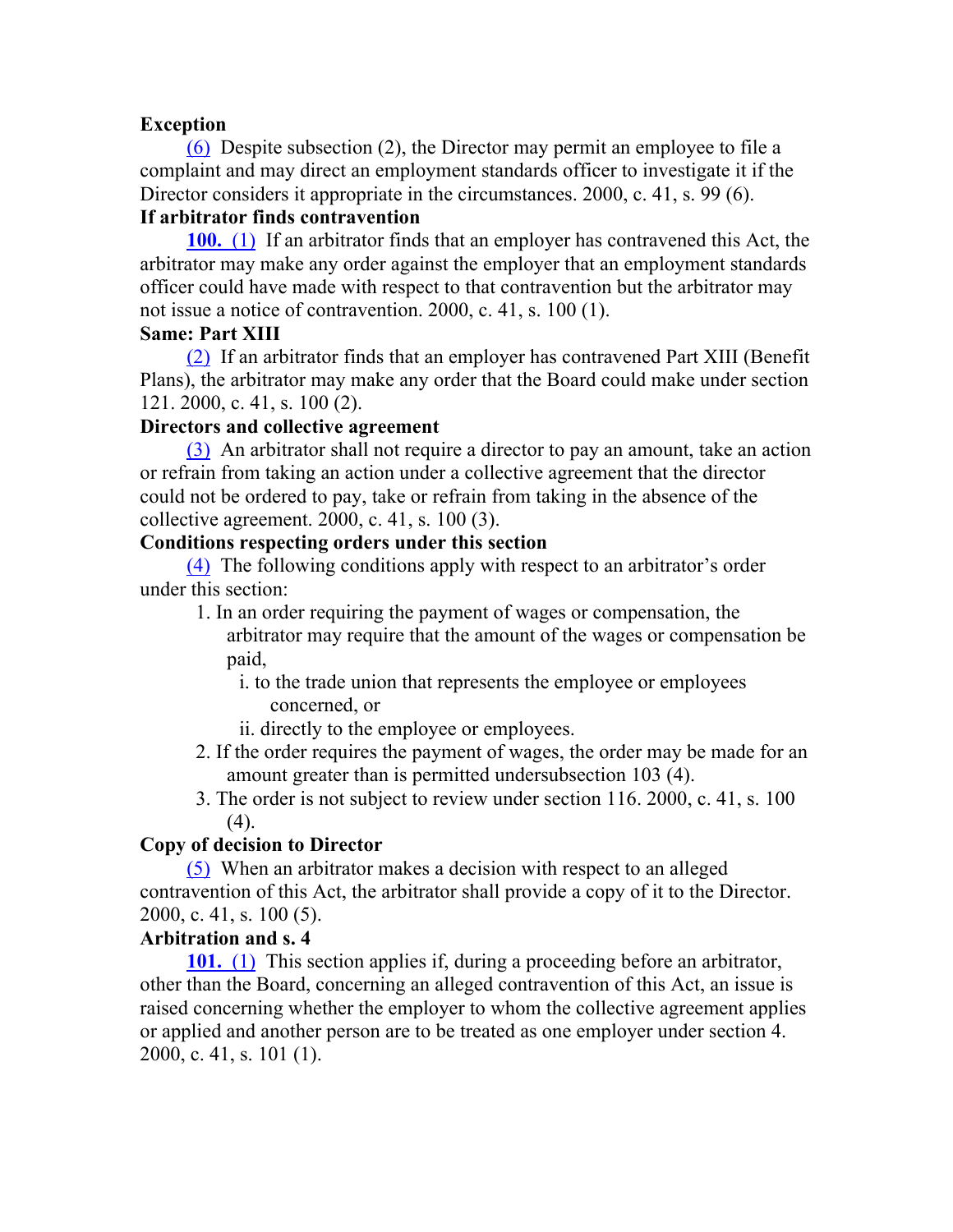# **Restriction**

(2) The arbitrator shall not decide the question of whether the employer and the other person are to be treated as one employer under section 4. 2000, c. 41, s. 101 (2).

## **Reference to Board**

(3) If the arbitrator finds it is necessary to make a finding concerning the application of section 4, the arbitrator shall refer that question to the Board by giving written notice to the Board. 2000, c. 41, s. 101 (3).

# **Content of notice**

(4) The notice to the Board shall,

- (a) state that an issue has arisen in an arbitration proceeding with respect to whether the employer and another person are to be treated as one employer under section 4; and
- (b) set out the decisions made by the arbitrator on the other matters in dispute. 2000, c. 41, s. 101 (4).

## **Decision by Board**

(5) The Board shall decide whether the employer and the other person are one employer under section 4, but shall not vary any decision of the arbitrator concerning the other matters in dispute. 2000, c. 41, s. 101 (5).

# **Order**

(6) Subject to subsection (7), the Board may make an order against the employer and, if it finds that the employer and the other person are one employer under section 4, it may make an order against the other person. 2000, c. 41, s. 101 (6).

# **Exception**

(7) The Board shall not require the other person to pay an amount or take or refrain from taking an action under a collective agreement that the other person could not be ordered to pay, take or refrain from taking in the absence of the collective agreement. 2000, c. 41, s. 101 (7).

## **Application**

(8) Section 100 applies, with necessary modifications, with respect to an order under this section. 2000, c. 41, s. 101 (8).

ENFORCEMENT BY EMPLOYMENT STANDARDS OFFICER

# **Settlement by employment standards officer**

**101.1** (1) An employment standards officer assigned to investigate a complaint may attempt to effect a settlement. 2010, c. 16, Sched. 9, s. 1 (9). **Effect of settlement**

(2) If the employer and employee agree to a settlement under this section and do what they agreed to do under it,

(a) the settlement is binding on them;

(b) the complaint is deemed to have been withdrawn;

(c) the investigation is terminated; and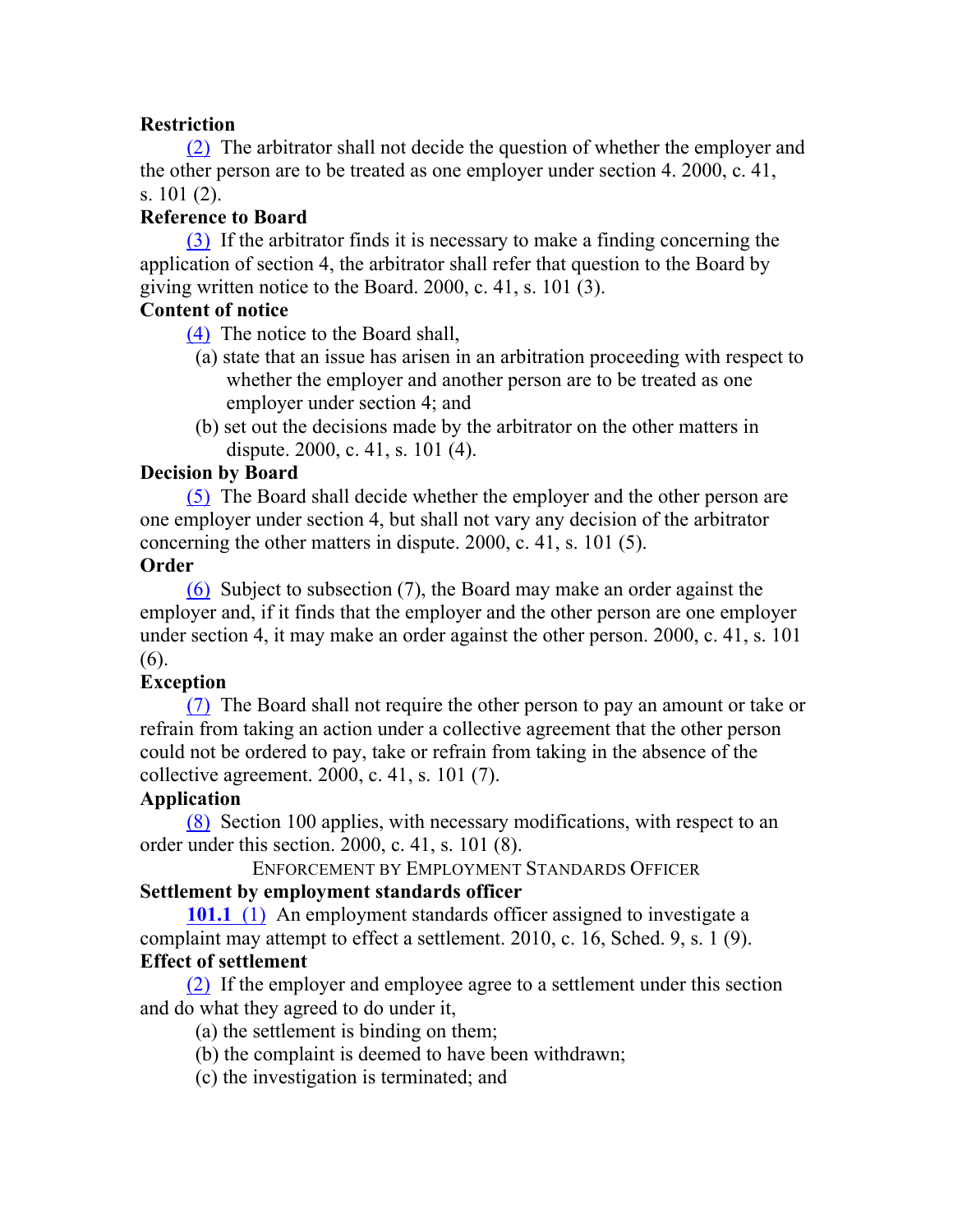(d) any proceeding respecting the contravention alleged in the complaint, other than a prosecution, is terminated. 2010, c. 16, Sched. 9, s. 1 (9).

# **Application of s. 112 (4), (5), (7) and (9)**

 $(3)$  Subsections 112 (4), (5), (7) and (9) apply, with necessary modifications, in respect of a settlement under this section. 2010, c. 16, Sched. 9, s. 1 (9).

# **Application to void settlement**

(4) If, upon application to the Board, the employee or employer demonstrates that he, she or it entered into a settlement under this section as a result of fraud or coercion,

- (a) the settlement is void;
- (b) the complaint is deemed never to have been withdrawn;
- (c) the investigation of the complaint is resumed; and
- (d) any proceeding respecting the contravention alleged in the complaint that was terminated is resumed. 2010, c. 16, Sched. 9, s. 1 (9).

# **Settlement by labour relations officer, etc.**

# **Attempt to effect settlement**

**101.2** (1) Where a complaint has been assigned for investigation, a labour relations officer or an individual who is employed in the Ministry and who reports to the Director of Dispute Resolution Services may, on the Director's request, attempt to effect a settlement. 2010, c. 16, Sched. 9, s. 1 (9).

# **Application of s. 101.1 (2) to (4)**

(2) Subsections 101.1 (2) to (4) apply, with necessary modifications, in respect of a settlement under this section. 2010, c. 16, Sched. 9, s. 1 (9). **Labour relations officers, etc., not compellable**

# (3) A person referred to in subsection (1) is not a competent or compellable witness in a civil proceeding or a proceeding under this Act respecting any information given or obtained, statements made or received, or records or other things produced or received under this Act. 2010, c. 16, Sched. 9, s. 1 (9). **Records**

(4) A person referred to in subsection (1) shall not be compelled in a civil proceeding or a proceeding under this Act to produce any record or other things he or she has made or received under this Act. 2010, c. 16, Sched. 9, s. 1 (9). **Confidentiality**

(5) A person who attempts to effect a settlement under this section shall not disclose to any person any information received in the course of doing so, except for a report as to whether a settlement was effected or not. 2010, c. 16, Sched. 9, s. 1 (9).

# **Definition**

(6) In this section,

"Director of Dispute Resolution Services" has the meaning assigned by subsection 1 (1) of the *Labour Relations Act, 1995*. 2010, c. 16, Sched. 9, s. 1 (9).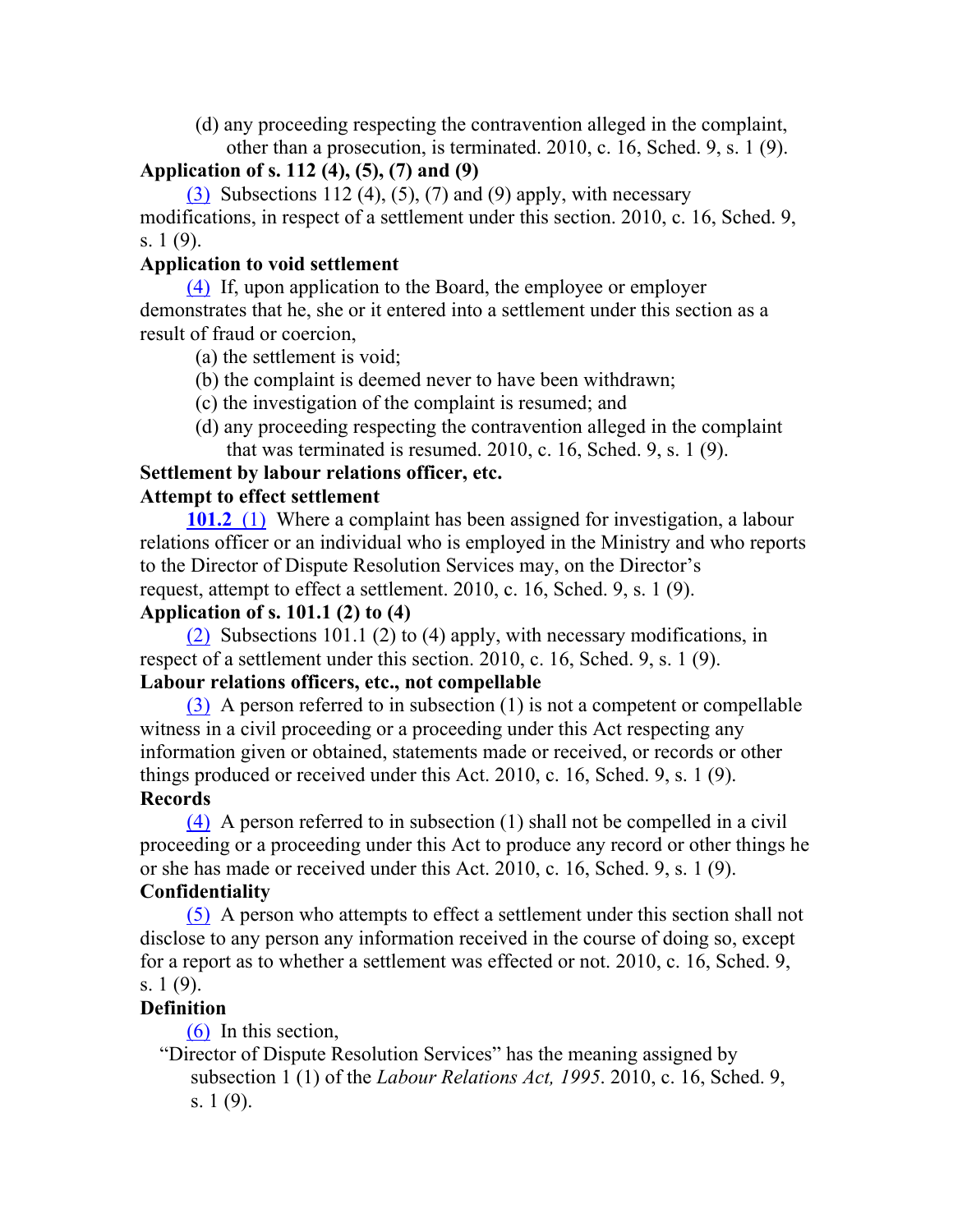## **Repeal**

# **(7) This section is repealed on the second anniversary of the day subsection 1 (9) of Schedule 9 to the** *Open for Business Act, 2010* **comes into force. 2010, c. 16, Sched. 9, s. 1 (9).**

## **Meeting may be required**

**102.** (1) An employment standards officer may, after giving at least 15 days written notice, require any of the persons referred to in subsection (2) to attend a meeting with the officer in the following circumstances:

- 1. The officer is investigating a complaint against an employer.
- 2. The officer, while inspecting a place under section 91 or 92, comes to have reasonable grounds to believe that an employer has contravened this Act or the regulations with respect to an employee.
- 3. The officer acquires information that suggests to him or her the possibility that an employer may have contravened this Act or the regulations with respect to an employee.
- 4. The officer wishes to determine whether the employer of an employee who resides in the employer's residence is complying with this Act. 2000, c. 41, s. 102 (1); 2009, c. 32, s. 51 (3).

# **Attendees**

(2) Any of the following persons may be required to attend the meeting:

- 1. The employee.
- 2. The employer.
- 3. If the employer is a corporation, a director or employee of the corporation. 2000, c. 41, s. 102 (2).

# **Notice**

(3) The notice referred to in subsection (1) shall specify the time and place at which the person is to attend and shall be served on the person in accordance with section 95. 2009, c. 9, s. 5 (1).

# **Documents**

(4) The employment standards officer may require the person to bring to the meeting or make available for the meeting any records or other documents specified in the notice. 2009, c. 9, s.  $5(1)$ .

# **Same**

(5) The employment standards officer may give directions on how to make records or other documents available for the meeting. 2009, c. 9, s. 5 (1). **Compliance**

(6) A person who receives a notice under this section shall comply with it. 2000, c. 41, s. 102 (6).

# **Use of technology**

(7) The employment standards officer may direct that a meeting under this section be held using technology, including but not limited to teleconference and videoconference technology, that allows the persons participating in the meeting to participate concurrently. 2009, c. 9, s. 5 (2).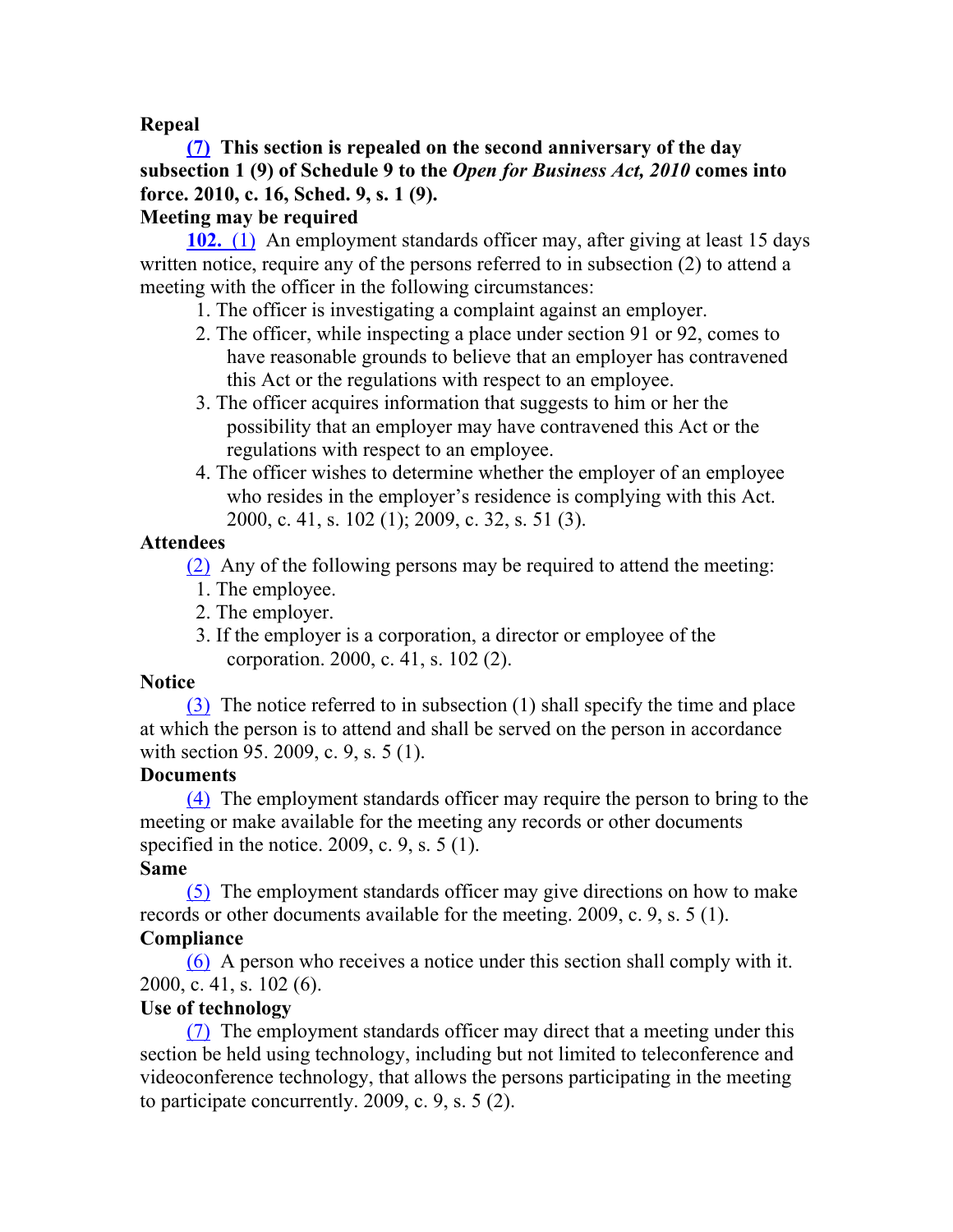#### **Same**

(8) Where an employment standards officer gives directions under subsection (7) respecting a meeting, he or she shall include in the notice referred to in subsection (1) such information additional to that required by subsection (3) as the officer considers appropriate. 2009, c. 9, s. 5 (2). **Same**

(9) Participation in a meeting by means described in subsection (7) is attendance at the meeting for the purposes of this section. 2009, c. 9, s. 5 (2). **Determination if person fails to attend, etc.**

(10) If a person served with a notice under this section fails to attend the meeting or fails to bring or make available any records or other documents as required by the notice, the officer may determine whether an employer has contravened or is contravening this Act on the basis of the following factors:

- 1. If the employer failed to comply with the notice,
	- i. any evidence or submissions provided by or on behalf of the employer before the meeting, and
	- ii. any evidence or submissions provided by or on behalf of the employee before or during the meeting.
- 2. If the employee failed to comply with the notice,
	- i. any evidence or submissions provided by or on behalf of the employee before the meeting, and
	- ii. any evidence or submissions provided by or on behalf of the employer before or during the meeting.
- 3. Any other factors that the officer considers relevant. 2010, c. 16, Sched. 9, s. 1 (10).

## **Employer includes representative**

(11) For the purposes of subsection (10), if the employer is a corporation, a reference to an employer includes a director or employee who was served with a notice requiring him or her to attend the meeting or to bring or make available any records or other documents. 2010, c. 16, Sched. 9, s. 1 (10).

# **Time for response**

**102.1** (1) An employment standards officer may, in any of the following circumstances and after giving notice, require an employee or an employer to provide evidence or submissions to the officer within the time that he or she specifies in the notice:

- 1. The officer is investigating a complaint against an employer.
- 2. The officer, while inspecting a place under section 91 or 92, comes to have reasonable grounds to believe that an employer has contravened this Act or the regulations with respect to an employee.
- 3. The officer acquires information that suggests to him or her the possibility that an employer may have contravened this Act or the regulations with respect to an employee.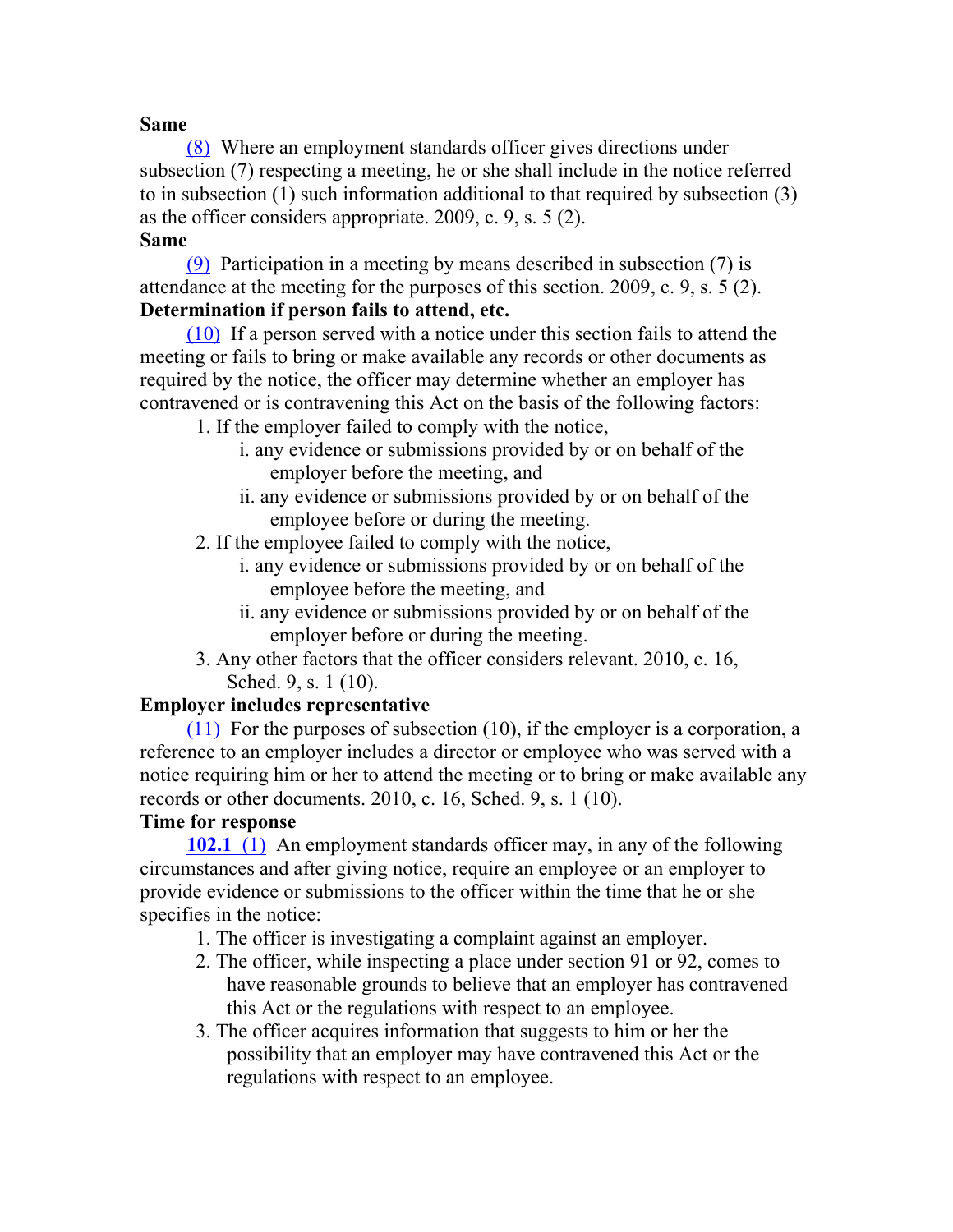4. The officer wishes to determine whether the employer of an employee who resides in the employer's residence is complying with this Act. 2010, c. 16, Sched. 9, s. 1 (11).

#### **Service of notice**

(2) The notice shall be served on the employer or employee in accordance with section 95. 2010, c. 16, Sched. 9, s. 1 (11).

## **Determination if person fails to respond**

(3) If a person served with a notice under this section fails to provide evidence or submissions as required by the notice, the officer may determine whether the employer has contravened or is contravening this Act on the basis of the following factors:

- 1. Any evidence or submissions provided by or on behalf of the employer or the employee before the notice was served.
- 2. Any evidence or submissions provided by or on behalf of the employer or the employee in response to and within the time specified in the notice.
- 3. Any other factors that the officer considers relevant. 2010, c. 16, Sched. 9, s. 1 (11).

#### **Order to pay wages**

**103.** (1) If an employment standards officer finds that an employer owes wages to an employee, the officer may,

- (a) arrange with the employer that the employer pay the wages directly to the employee; or
- (b) order the employer to pay the amount of wages to the Director in trust. 2000, c. 41, s. 103 (1).

#### **Administrative costs**

(2) An order issued under clause (1) (b) shall also require the employer to pay to the Director in trust an amount for administrative costs equal to the greater of \$100 and 10 per cent of the wages owing. 2000, c. 41, s. 103 (2).

## **If more than one employee**

(3) A single order may be issued with respect to wages owing to more than one employee. 2000, c. 41, s. 103 (3).

# **Maximum amount**

(4) An employment standards officer shall not issue an order under this section for more than \$10,000 in wages with respect to any one employee. 2000, c. 41, s.  $103(4)$ .

## **Contents of order**

(5) The order shall contain information setting out the nature of the amount found to be owing to the employee or be accompanied by that information. 2000, c. 41, s. 103 (5).

## **Service of order**

(6) The order shall be served on the employer in accordance with section 95. 2009, c. 9, s. 6.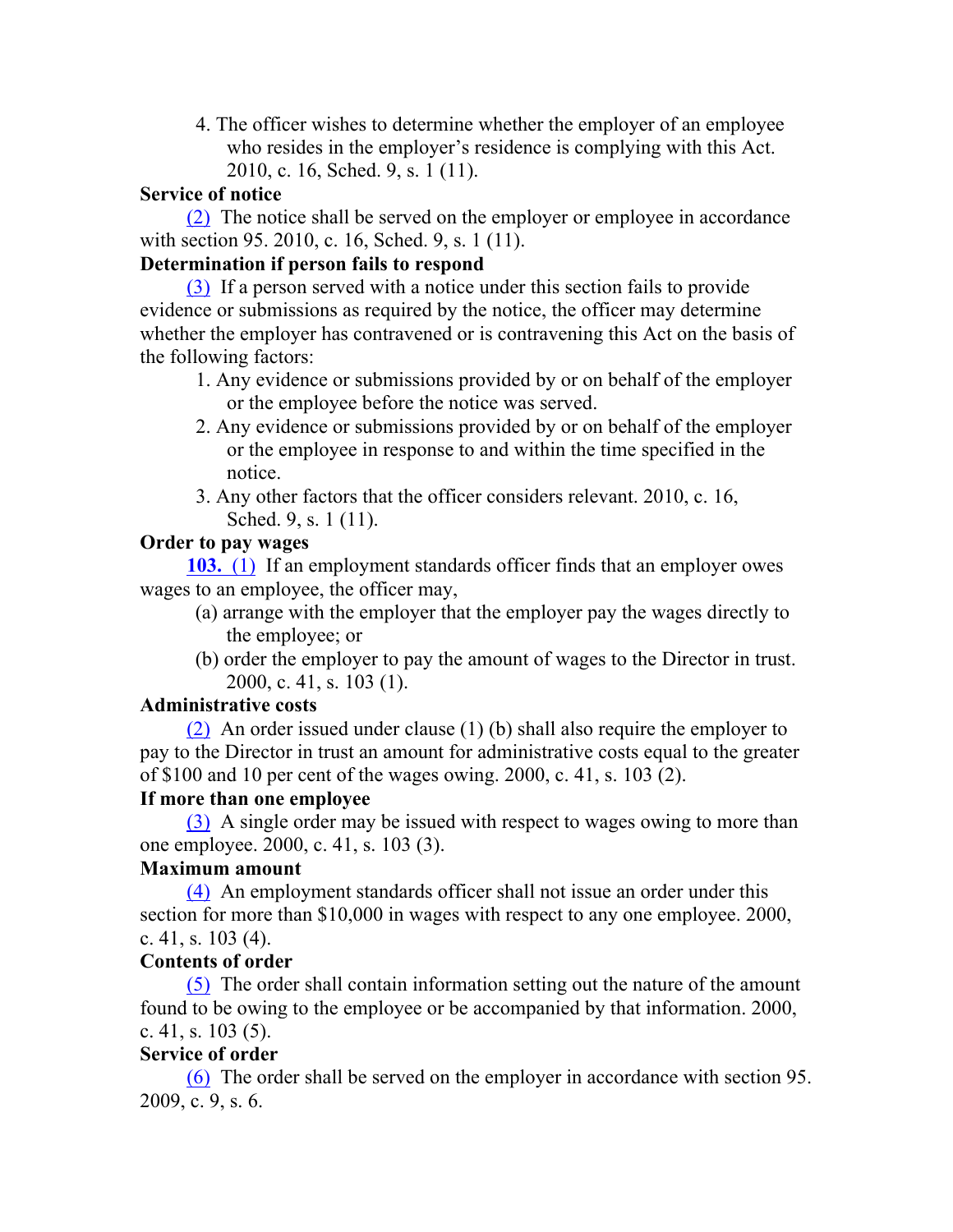## **Notice to employee**

(7) An employment standards officer who issues an order with respect to an employee under this section shall advise the employee of its issuance by serving a letter, in accordance with section 95, on the employee. 2009, c. 9, s. 6.

(7.1)-(7.2) Repealed: 2009, c. 9, s. 6.

## **Compliance**

(8) Every employer against whom an order is issued under this section shall comply with it according to its terms. 2009, c. 9, s. 6.

## **Effect of order**

(9) If an employer fails to apply under section 116 for a review of an order issued under this section within the time allowed for applying for that review, the order becomes final and binding against the employer. 2000, c. 41, s. 103 (9). **Same**

(10) Subsection (9) applies even if a review hearing is held under this Act to determine another person's liability for the wages that are the subject of the order. 2000, c. 41, s. 103 (10).

## **Orders for compensation or reinstatement**

**104.** (1) If an employment standards officer finds a contravention of any of the following Parts with respect to an employee, the officer may order that the employee be compensated for any loss he or she incurred as a result of the contravention or that he or she be reinstated or that he or she be both compensated and reinstated:

1. Part XIV (Leaves of Absence).

2. Part XVI (Lie Detectors).

3. Part XVII (Retail Business Establishments).

4. Part XVIII (Reprisal). 2000, c. 41, s. 104 (1); 2009, c. 9, s. 7.

# **Order to hire**

(2) An employment standards officer who finds a contravention of Part XVI may order that an applicant for employment or an applicant to be a police officer be hired by an employer as defined in that Part or may order that he or she be compensated by an employer as defined in that Part or that he or she be both hired and compensated. 2000, c. 41, s. 104 (2).

# **Terms of orders**

(3) If an order made under this section requires a person to compensate an employee, it shall also require the person to pay to the Director in trust,

(a) the amount of the compensation; and

(b) an amount for administration costs equal to the greater of \$100 and 10

per cent of the amount of compensation. 2000, c. 41, s. 104 (3).

# **How orders apply**

(4) Subsections 103 (3) and (5) to (9) apply, with necessary modifications, with respect to orders issued under this section. 2000, c. 41, s. 104 (4).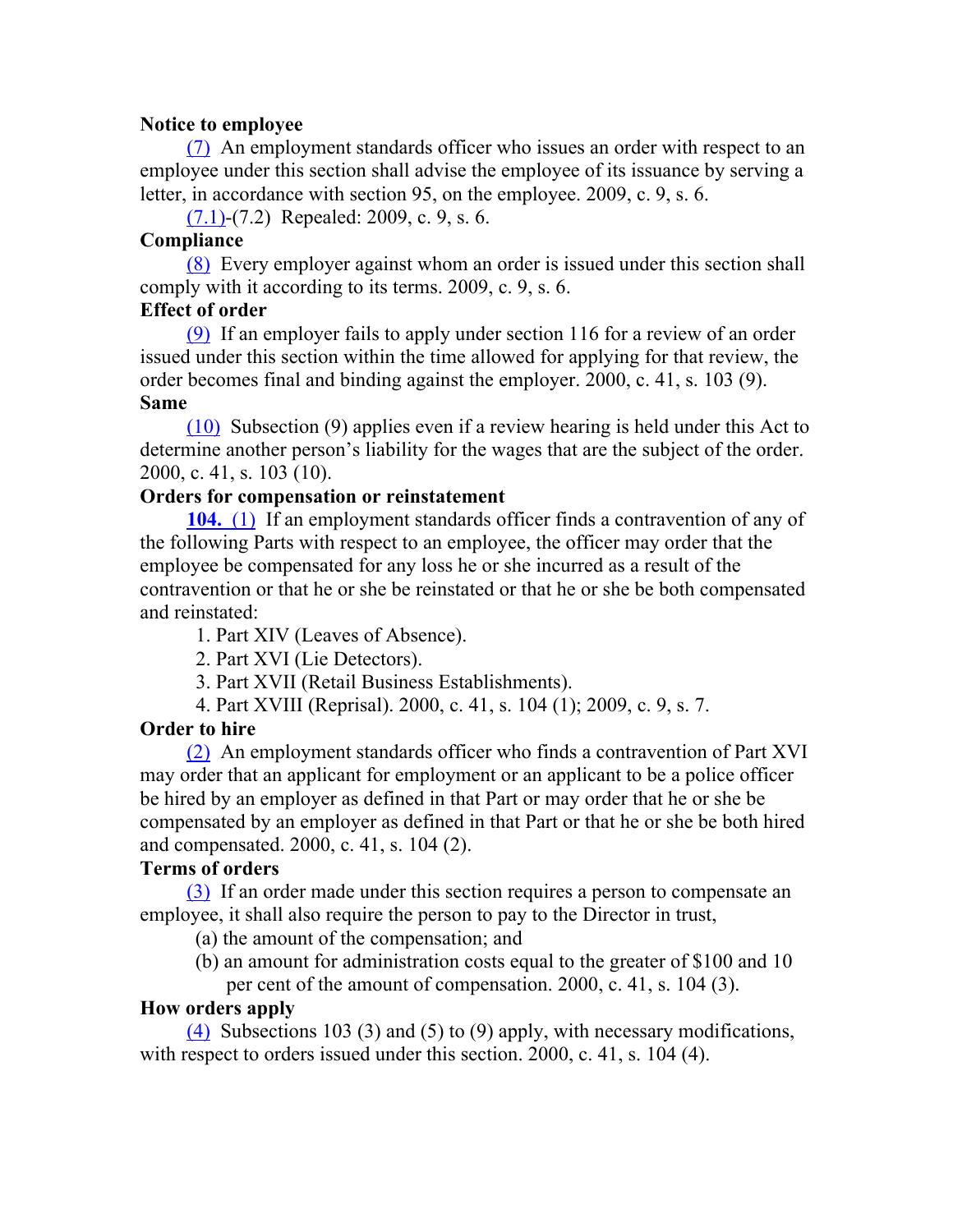#### **Employee cannot be found**

**105.** (1) If an employment standards officer has arranged with an employer that the employer pay wages under clause 103 (1) (a) directly to the employee and the employer is unable to locate the employee despite having made reasonable efforts to do so, the employer shall pay the wages to the Director in trust. 2000, c. 41, s.  $105(1)$ .

#### **Settlements**

(2) If an employment standards officer has received money for an employee under a settlement but the employee cannot be located, the money shall be paid to the Director in trust. 2000, c. 41, s. 105 (2).

#### **When money vests in Crown**

(3) Money paid to or held by the Director in trust under this section vests in the Crown but may, without interest, be paid out to the employee, the employee's estate or such other person as the Director considers is entitled to it. 2000, c. 41, s. 105 (3).

## **Order against director, Part XX**

**106.** (1) If an employment standards officer makes an order against an employer that wages be paid, he or she may make an order to pay wages for which directors are liable under Part XX against some or all of the directors of the employer and may serve a copy of the order in accordance with section 95 on them together with a copy of the order to pay against the employer. 2000, c. 41, s. 106 (1); 2009, c. 9, s. 8 (1).

## **Effect of order**

(2) If the directors do not comply with the order or do not apply to have it reviewed, the order becomes final and binding against those directors even though a review hearing is held to determine another person's liability under this Act. 2000, c. 41, s. 106 (2).

## **Orders, insolvent employer**

(3) If an employer is insolvent and the employee has caused a claim for unpaid wages to be filed with the receiver appointed by a court with respect to the employer or with the employer's trustee in bankruptcy, and the claim has not been paid, the employment standards officer may issue an order to pay wages for which directors are liable under Part XX against some or all of the directors and shall serve it on them in accordance with section 95. 2000, c. 41, s. 106 (3); 2009, c. 9, s. 8 (2).

## **Procedure**

(4) Subsection (2) applies with necessary modifications to an order made under subsection (3). 2000, c. 41, s. 106 (4).

## **Maximum liability**

(5) Nothing in this section increases the maximum liability of a director beyond the amounts set out in section 81. 2000, c. 41, s. 106 (5).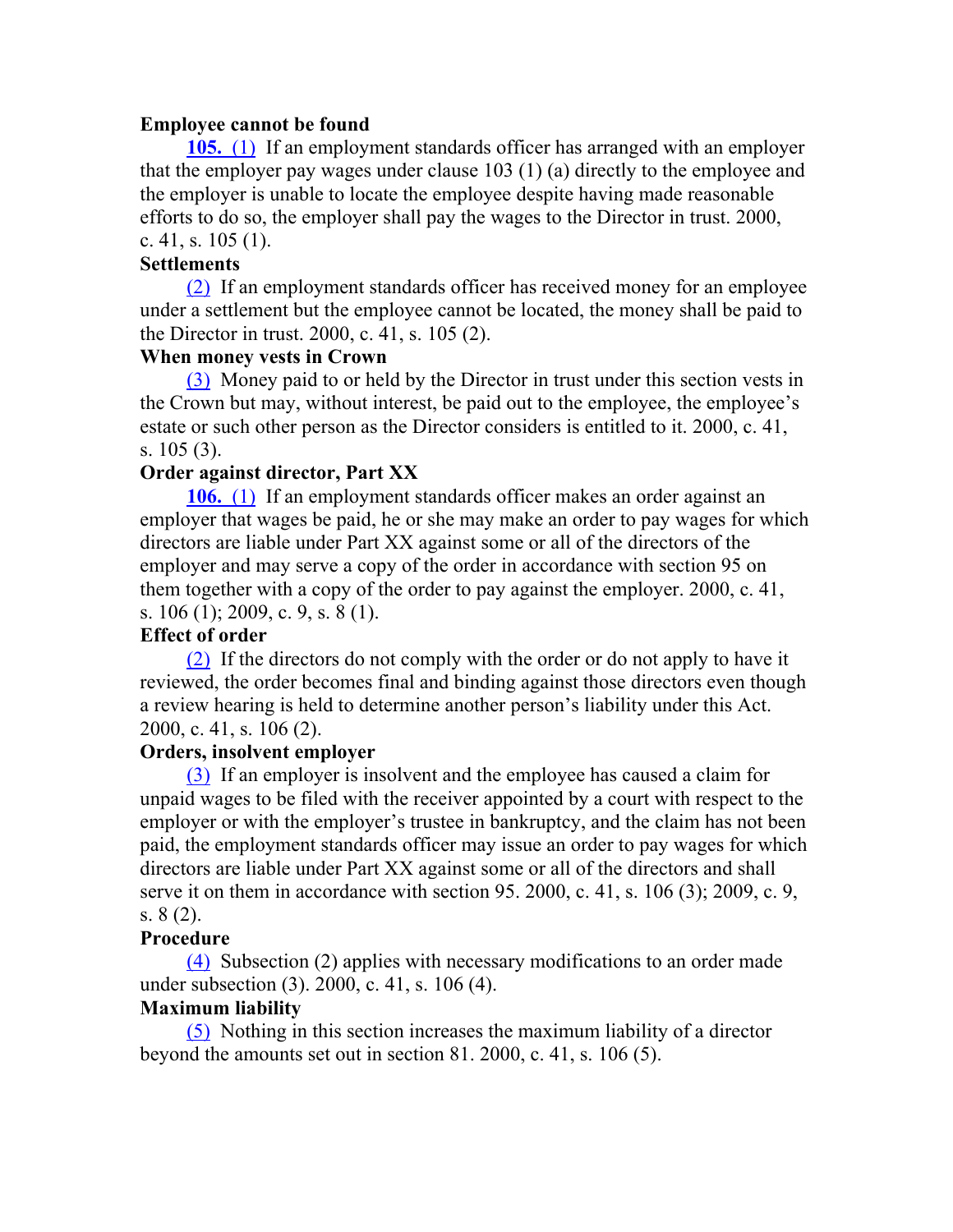## **Payment to Director**

(6) At the discretion of the Director, a director who is subject to an order under this section may be ordered to pay the wages in trust to the Director. 2000, c. 41, s.  $106(6)$ .

(7)-(9) Repealed: 2009, c. 9, s. 8 (3).

# **Further order, Part XX**

**107.** (1) An employment standards officer may make an order to pay wages for which directors are liable under Part XX against some or all of the directors of an employer who were not the subject of an order under section 106, and may serve it on them in accordance with section 95,

- (a) after an employment standards officer has made an order against the employer under section 103 that wages be paid and they have not been paid and the employer has not applied to have the order reviewed;
- (b) after an employment standards officer has made an order against directors under subsection 106 (1) or (3) and the amount has not been paid and the employer or the directors have not applied to have it reviewed;
- (c) after the Board has issued, amended or affirmed an order under section 119 if the order, as issued, amended or affirmed, requires the employer or the directors to pay wages and the amount set out in the order has not been paid. 2000, c. 41, s. 107 (1); 2009, c. 9, s. 9 (1).

# **Payment to Director**

(2) At the discretion of the Director, a director who is subject to an order under this section may be ordered to pay the wages in trust to the Director. 2000, c. 41, s. 107 (2).

(3) Repealed: 2009, c. 9, s. 9 (2).

# **Compliance order**

**108.** (1) If an employment standards officer finds that a person has contravened a provision of this Act or the regulations, the officer may,

- (a) order that the person cease contravening the provision;
- (b) order what action the person shall take or refrain from taking in order to comply with the provision; and

(c) specify a date by which the person must do so. 2000, c. 41, s. 108 (1).

# **Payment may not be required**

(2) No order under this section shall require the payment of wages, fees or compensation. 2009, c. 9, s. 10.

# **Other means not a bar**

(3) Nothing in subsection (2) precludes an employment standards officer from issuing an order under section 74.14, 74.16, 74.17, 103, 104, 106 or 107 and an order under this section in respect of the same contravention. 2009, c. 9, s. 10. **Application of s. 103 (6) to (9)**

(4) Subsections 103 (6) to (9) apply with respect to orders issued under this section with necessary modifications, including but not limited to the following: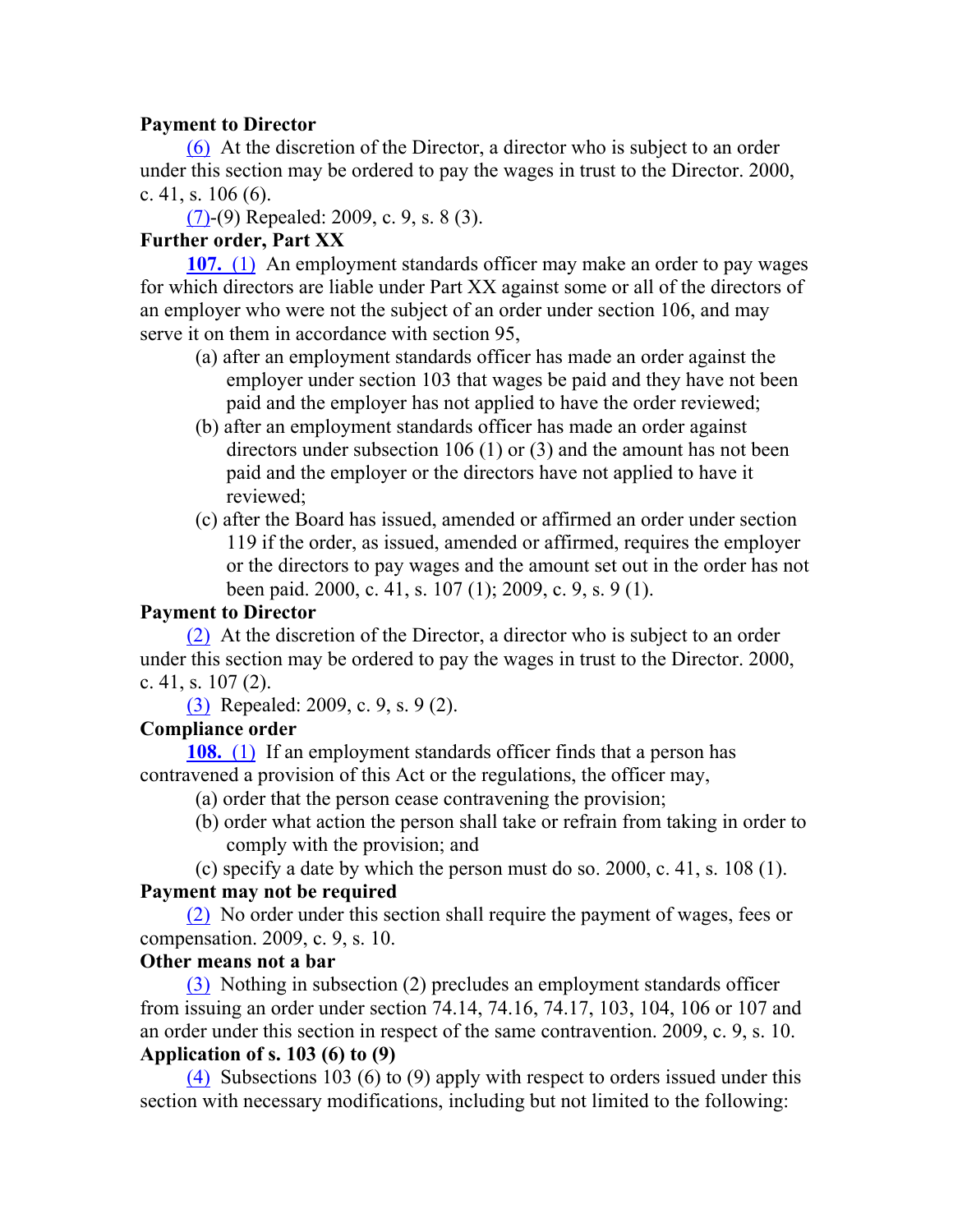- 1. A reference to an employer includes a reference to a client of a temporary help agency within the meaning of Part XVIII.1.
- 2. A reference to an employee includes a reference to an assignment employee or prospective assignment employee within the meaning of Part XVIII.1. 2009, c. 9, s. 10.

#### **Injunction proceeding**

(5) At the instance of the Director, the contravention of an order made under subsection (1) may be restrained upon an application, made without notice, to a judge of the Superior Court of Justice. 2000, c. 41, s. 108 (5). **Same**

(6) Subsection (5) applies with respect to a contravention of an order in addition to any other remedy or penalty for its contravention. 2000, c. 41, s. 108 (6).

#### **Money paid when no review**

**109.** (1) Money paid to the Director under an order under section 74.14, 74.16, 74.17, 103, 104, 106 or 107 shall be paid to the person with respect to whom the order was issued unless an application for review is made under section 116 within the period required under that section. 2009, c. 9, s. 11.

#### **Money distributed rateably**

(2) If the money paid to the Director under one of those orders is not enough to pay all of the persons entitled to it under the order the full amount to which they are entitled, the Director shall distribute that money, including money received with respect to administrative costs, to the persons in proportion to their entitlement. 2009, c. 9, s. 11.

## **No proceeding against Director**

(3) No proceeding shall be instituted against the Director for acting in compliance with this section. 2000, c. 41, s. 109 (3).

## **Refusal to issue order**

**110.** (1) If, after a person files a complaint alleging a contravention of this Act in respect of which an order could be issued under section 74.14, 74.16, 74.17, 103, 104 or 108, an employment standards officer assigned to investigate the complaint refuses to issue such an order, the officer shall, in accordance with section 95, serve a letter on the person advising the person of the refusal. 2009, c. 9, s. 12.

## **Deemed refusal**

(2) If no order is issued with respect to a complaint described in subsection (1) within two years after it was filed, an employment standards officer shall be deemed to have refused to issue an order and to have served a letter on the person advising the person of the refusal on the last day of the second year. 2009, c. 9, s. 12.

## **Time limit on recovery, employee's complaint**

**111.** (1) If an employee files a complaint alleging a contravention of this Act or the regulations, the employment standards officer investigating the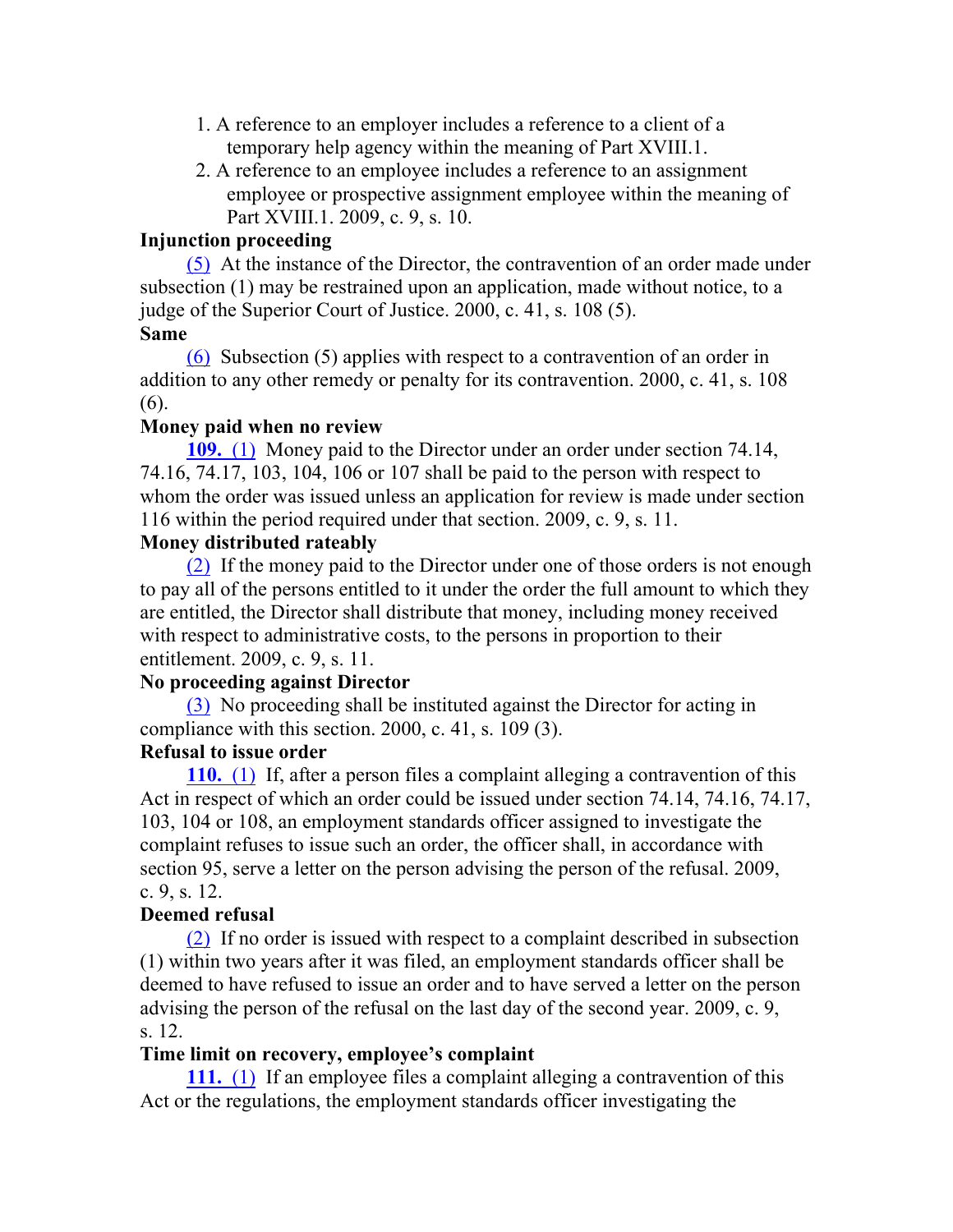complaint may not issue an order for wages that became due to the employee under the provision that was the subject of the complaint or any other provision of this Act or the regulations if the wages became due more than six months before the complaint was filed. 2001, c. 9, Sched. I, s. 1 (22).

## **Same, another employee's complaint**

(2) If, in the course of investigating a complaint, an employment standards officer finds that an employer has contravened this Act or the regulations with respect to an employee who did not file a complaint, the officer may not issue an order for wages that became due to that employee as a result of that contravention if the wages became due more than six months before the complaint was filed. 2001, c. 9, Sched. I, s. 1 (22).

# **Same, inspection**

(3) If an employment standards officer finds during an inspection that an employer has contravened this Act or the regulations with respect to an employee, the officer may not issue an order for wages that became due to the employee more than six months before the officer commenced the inspection. 2001, c. 9, Sched. I, s. 1 (22).

# **Vacation pay**

 $(3.1)$  Despite subsections (1) to (3), the time limit within which vacation pay must have become due under those subsections is 12 months, rather than six months. 2002, c. 18, Sched. J, s. 3 (28).

# **Repeated contraventions**

(4) Despite subsections (1) to (3), the time limit within which wages must have become due under those subsections is 12 months, rather than six months, if,

- (a) the employment standards officer investigating the complaint or performing the inspection finds that the employer has contravened the same provision of this Act or the regulations more than once with respect to the employee;
- (b) the contraventions were in each case with respect to wages to which the employee became entitled under the same provision of this Act or the regulations or under provisions of the employee's employment contract that are identical or are virtually identical; and
- (c) at least one of the contraventions occurred within the six-month period referred to under those subsections. 2001, c. 9, Sched. I, s. 1 (22).

# **Same**

(5) Subsection (4) applies with respect to repeated contraventions of section 11 or 13 only if,

- (a) none of those contraventions are also contraventions of another provision of this Act or the regulations; or
- (b) all of those contraventions are also contraventions of the same provision of this Act or the regulations, other than section 11 or 13, or of provisions of the employee's employment contract that are identical or virtually identical. 2001, c. 9, Sched. I, s. 1 (22).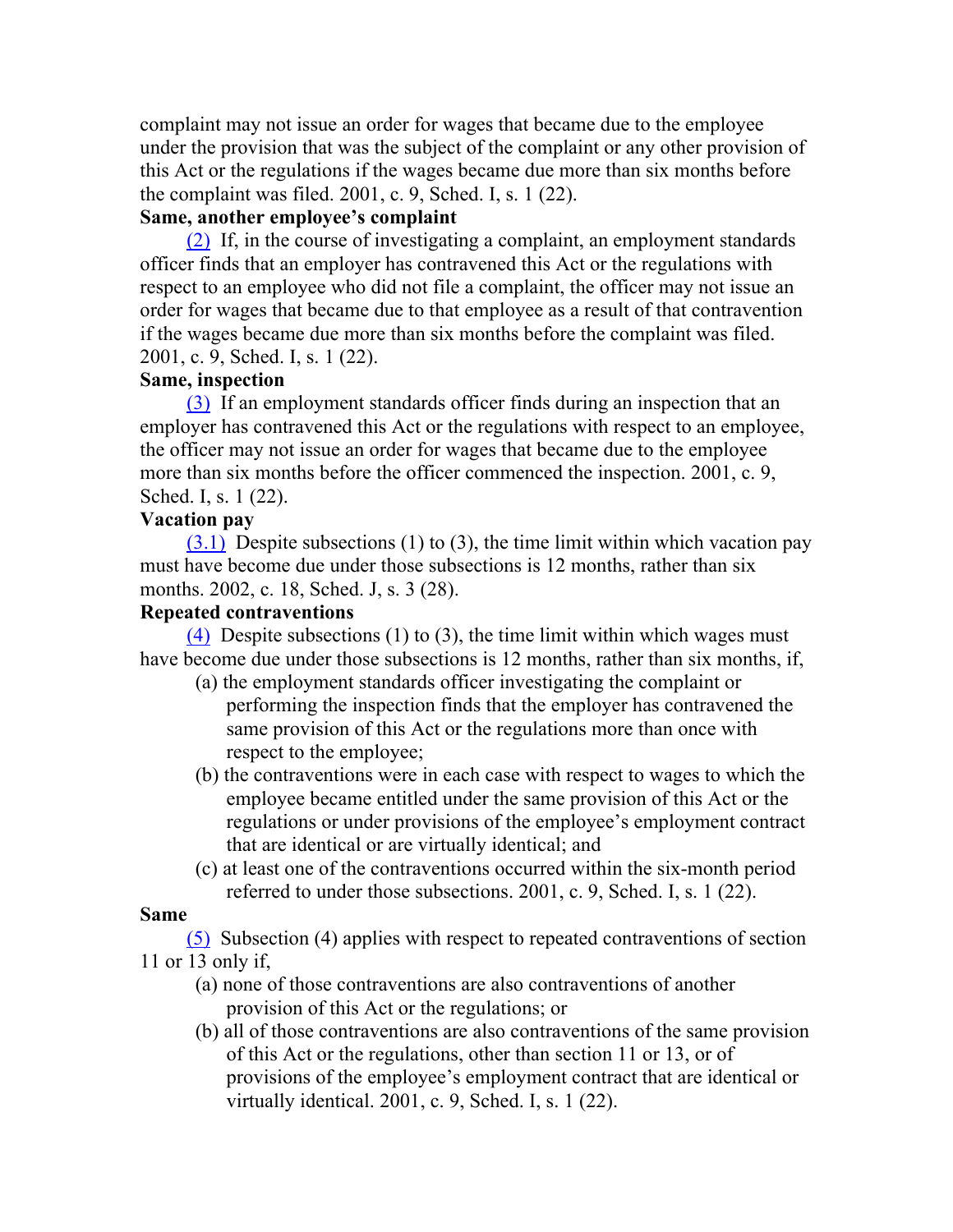## **Complaints from different employees**

(6) If two or more employees file complaints alleging contraventions of this Act or the regulations and at least one of the contraventions in each of the complaints arose under the same provision of this Act or the regulations or under identical or virtually identical provisions of their employment contracts, subsections (1) and (2) apply with respect to all of the complaints, as if all of them had been filed on the day the first complaint was filed. 2001, c. 9, Sched. I, s. 1 (22).

## **Same**

(7) Subsection (6) applies with respect to contraventions of section 11 or 13 with respect to different employees only if,

- (a) none of those contraventions are also contraventions of another provision of this Act or the regulations; or
- (b) all of those contraventions are also contraventions of the same provision of this Act or the regulations, other than section 11 or 13, or of provisions of the employees' employment contracts that are identical or virtually identical. 2001, c. 9, Sched. I, s. 1 (22).

## **Same**

(8) Subsection (6) does not apply with respect to a complaint filed after an employment standards officer has issued an order under subsection (6) with respect to an earlier complaint or advised an earlier complainant of his or her refusal to issue such an order. 2001, c. 9, Sched. I, s. 1 (22).

**SETTLEMENTS** 

# **Settlement**

**112.** (1) Subject to subsection (8), if an employee and an employer who have agreed to a settlement respecting a contravention or alleged contravention of this Act inform an employment standards officer in writing of the terms of the settlement and do what they agreed to do under it,

- (a) the settlement is binding on the parties;
- (b) any complaint filed by the employee respecting the contravention or alleged contravention is deemed to have been withdrawn;
- (c) any order made in respect of the contravention or alleged contravention is void; and
- (d) any proceeding, other than a prosecution, respecting the contravention or alleged contravention is terminated. 2000, c. 41, s. 112 (1).

# **Compliance orders**

(2) Clause (1) (c) does not apply with respect to an order issued under section 108. 2000, c. 41, s. 112 (2).

# **Notices of contravention**

(3) This section does not apply with respect to a notice of contravention. 2000, c. 41, s. 112 (3).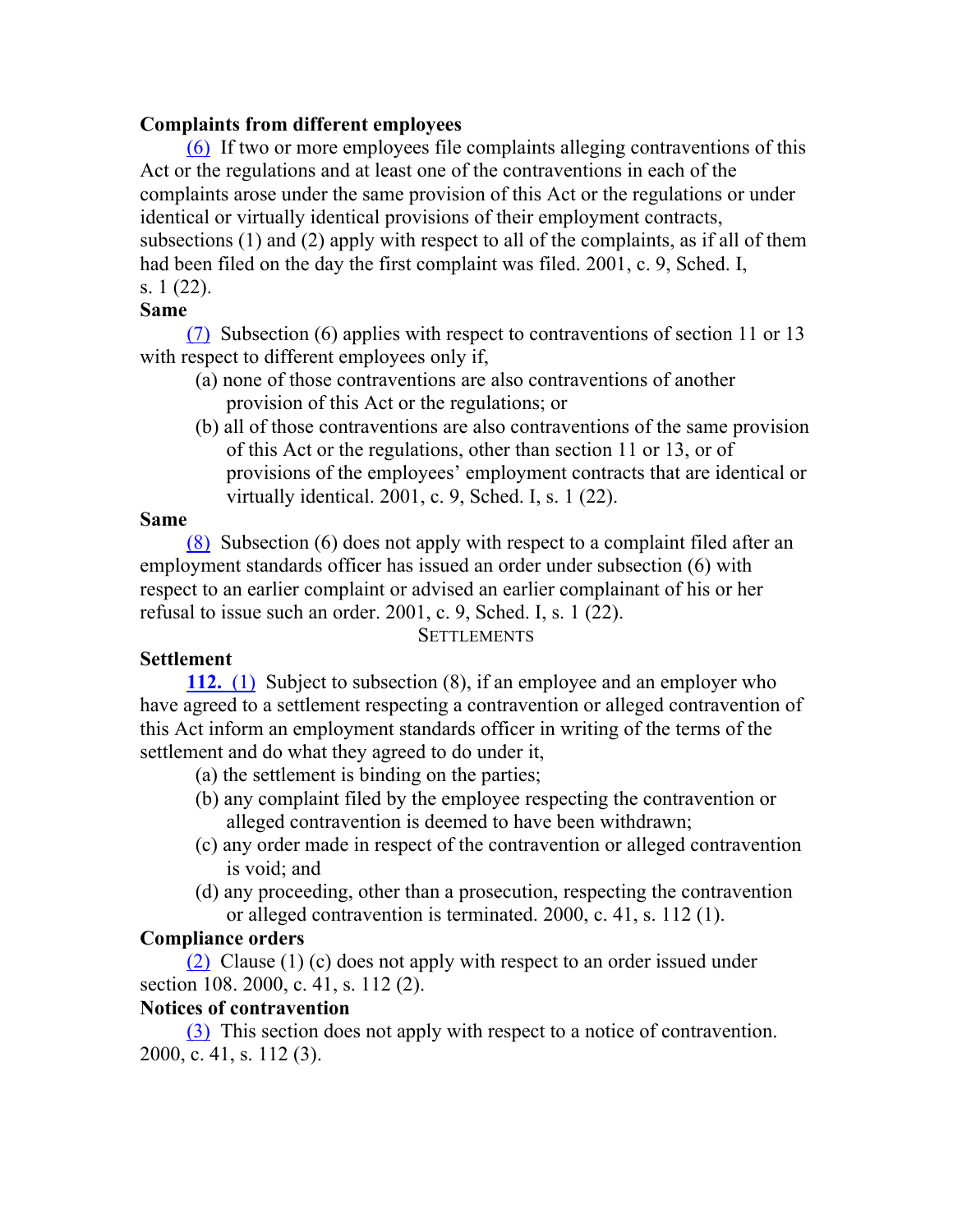## **Payment by officer**

(4) If an employment standards officer receives money for an employee under this section, the officer may pay it directly to the employee or to the Director in trust. 2000, c. 41, s. 112 (4).

## **Same**

(5) If money is paid in trust to the Director under subsection (4), the Director shall pay it to the employee. 2000, c. 41, s. 112 (5).

## **Administrative costs**

(6) If the settlement concerns an order to pay, the Director is, despite clause (1) (c), entitled to be paid that proportion of the administrative costs that were ordered to be paid that is the same as the proportion of the amount of wages, fees or compensation ordered to be paid that the employee is entitled to receive under the settlement. 2000, c. 41, s. 112 (6); 2009, c. 9, s. 13 (1).

## **Restrictions on settlements**

(7) No person shall enter into a settlement which would permit or require that person or any other person to engage in future contraventions of this Act. 2000, c. 41, s. 112 (7).

## **Application to void settlement**

(8) If, upon application to the Board, the employee demonstrates that he or she entered into the settlement as a result of fraud or coercion,

- (a) the settlement is void;
- (b) the complaint is deemed never to have been withdrawn;
- (c) any order made in respect of the contravention or alleged contravention is reinstated;
- (d) any proceedings respecting the contravention or alleged contravention that were terminated shall be resumed. 2000, c. 41, s. 112 (8).

## **Application to Part XVIII.1**

(9) For the purposes of the application of this section in respect of Part XVIII.1, the following modifications apply:

- 1. A reference to an employer includes a reference to a client of a temporary help agency within the meaning of Part XVIII.1.
- 2. A reference to an employee includes a reference to an assignment employee or prospective assignment employee within the meaning of Part XVIII.1. 2009, c. 9, s. 13 (2).

NOTICES OF CONTRAVENTION

## **Notice of contravention**

**113.** (1) If an employment standards officer believes that a person has contravened a provision of this Act, the officer may issue a notice to the person setting out the officer's belief and the prescribed penalty for that contravention. 2000, c. 41, s. 113 (1).

## **Information**

(2) The notice shall contain or be accompanied by information setting out the nature of the contravention. 2000, c. 41, s. 113 (2).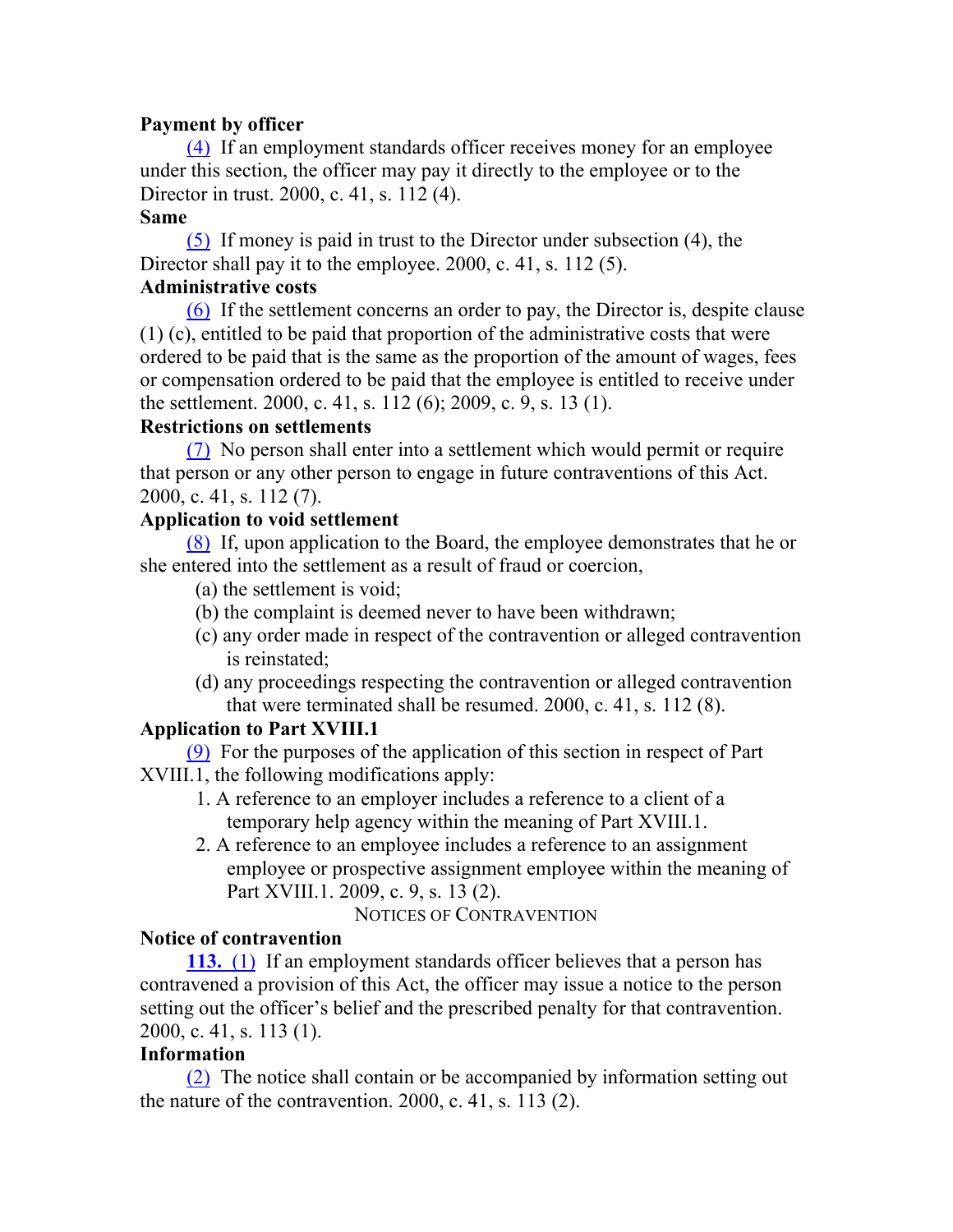## **Service**

(3) A notice issued under this section shall be served on the person in accordance with section 95. 2009, c. 9, s. 14 (1).

(4) Repealed: 2009, c. 9, s. 14 (1).

## **Deemed contravention**

(5) The person shall be deemed to have contravened the provision set out in the notice if,

- (a) the person fails to apply to the Board for a review of the notice within the period set out in subsection 122 (1); or
- (b) the person applies to the Board for a review of the notice and the Board finds that the person contravened the provision set out in the notice. 2001, c. 9, Sched. I, s. 1 (23).

#### **Penalty**

(6) A person who is deemed to have contravened this Act shall pay to the Minister of Finance the penalty for the deemed contravention and the amount of any collector's fees and disbursements added to the amount under subsection 128 (2). 2001, c. 9, Sched. I, s. 1 (23).

#### **Same**

(6.1) The payment under subsection (6) shall be made within 30 days after the day the notice of contravention was served or, if the notice of contravention is appealed, within 30 days after the Board finds that there was a contravention. 2001, c. 9, Sched. I, s. 1 (23); 2002, c. 18, Sched. J, s. 3 (29).

## **Other means not a bar**

(7) An employment standards officer may issue a notice to a person under this section even though an order has been or may be issued against the person under section 74.14, 74.16, 74.17, 103, 104 or 108 or the person has been or may be prosecuted for or convicted of an offence with respect to the same contravention. 2000, c. 41, s. 113 (7); 2009, c. 9, s. 14 (2).

## **Trade union**

(8) This section does not apply with respect to a contravention of this Act with respect to an employee who is represented by a trade union. 2000, c. 41, s. 113 (8).

## **Director**

(9) This section does not apply with respect to a contravention of this Act by a director or officer of an employer that is a corporation. 2000, c. 41, s. 113 (9). LIMITATION PERIOD

## **Limitation period re orders and notices**

**114.** (1) An employment standards officer shall not issue an order to pay wages, fees or compensation or a notice of contravention with respect to a contravention of this Act concerning an employee,

(a) if the employee filed a complaint about the contravention, more than two years after the complaint was filed;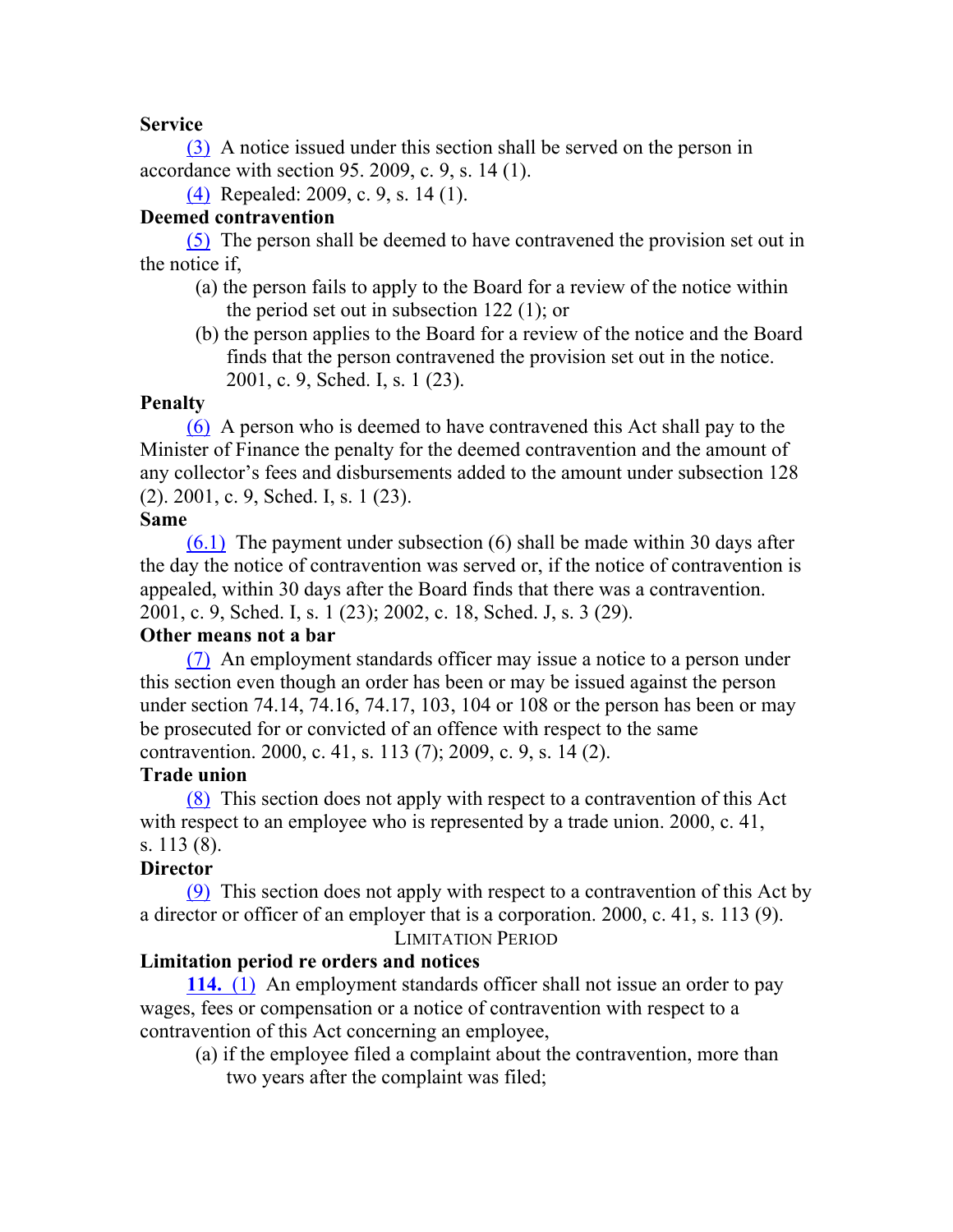- (b) if the employee did not file a complaint but another employee of the same employer did file a complaint, more than two years after the other employee filed his or her complaint if the officer discovered the contravention with respect to the employee while investigating the complaint; or
- (c) if the employee did not file a complaint and clause (b) does not apply, more than two years after an employment standards officer commenced an inspection with respect to the employee's employer for the purpose of determining whether a contravention occurred. 2000, c. 41, s. 114  $(1)$ ; 2009, c. 9, s. 15 (1).

## **Complaints from different employees**

(2) If an employee files a complaint about a contravention of this Act by his or her employer and another employee of the same employer has previously filed a complaint about substantially the same contravention, subsection (1) shall be applied as if the employee who filed the subsequent complaint did not file a complaint. 2000, c. 41, s. 114 (2).

#### **Exception**

(3) Subsection (2) does not apply if, prior to the day on which the subsequent complaint was filed, an employment standards officer had, with respect to the earlier complaint, already issued an order or advised the complainant that he or she was refusing to issue an order. 2000, c. 41, s. 114 (3).

## **Restriction on rescission or amendment**

(4) An employment standards officer shall not amend or rescind an order to pay wages, fees or compensation after the last day on which he or she could have issued that order under subsection (1) unless the employer against whom the order was issued and the employee with respect to whom it was issued consent to the rescission or amendment. 2001, c. 9, Sched. I, s. 1 (24); 2009, c. 9, s. 15 (2). **Same**

(5) An employment standards officer shall not amend or rescind a notice of contravention after the last day on which he or she could have issued that notice under subsection (1) unless the employer against whom the notice was issued consents to the rescission or amendment. 2001, c. 9, Sched. I, s. 1 (24).

#### **Application to Part XVIII.1**

(6) For the purposes of the application of this section in respect of Part XVIII.1, the following modifications apply:

- 1. A reference to an employer includes a reference to a client of a temporary help agency within the meaning of Part XVIII.1.
- 2. A reference to an employee includes a reference to an assignment employee or prospective assignment employee within the meaning of Part XVIII.1. 2009, c. 9, s. 15 (3).

## **Meaning of "substantially the same"**

**115.** (1) For the purposes of section 114, contraventions with respect to two employees are substantially the same if both employees became entitled to recover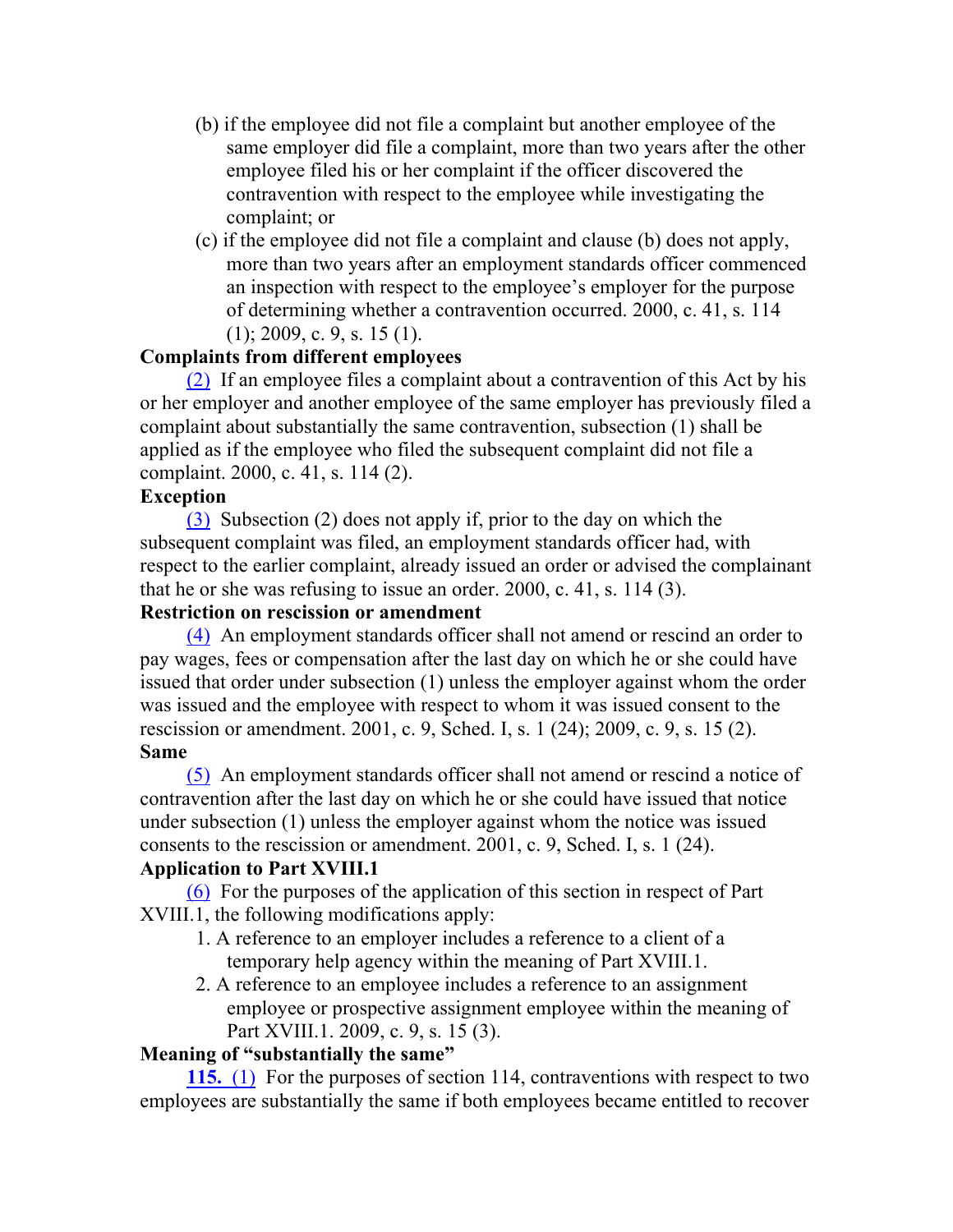money under this Act as a result of the employer's failure to comply with the same provision of this Act or the regulations or with identical or virtually identical provisions of their employment contracts. 2000, c. 41, s. 115 (1).

## **Application to Part XVIII.1**

 $(1.1)$  For the purposes of the application of subsection  $(1)$  in respect of Part XVIII.1, the following modifications apply:

- 1. A reference to an employer includes a reference to a client of a temporary help agency within the meaning of Part XVIII.1.
- 2. A reference to an employee includes a reference to an assignment employee or prospective assignment employee within the meaning of Part XVIII.1. 2009, c. 9, s. 16.

## **Exception, payment of wages, deductions**

(2) Despite subsection (1), contraventions with respect to two employees are not substantially the same merely because both employees became entitled to recover money under this Act as a result of a contravention of section 11 or 13 if the contravention of the section was with respect to wages due under different provisions of this Act or the regulations or under provisions of their employment contracts which are not identical or virtually identical. 2000, c. 41, s. 115 (2).

# **PART XXIII REVIEWS BY THE BOARD**

REVIEWS OF ORDERS

## **Interpretation**

**115.1** In this Part, a reference to an employee includes a reference to an assignment employee or a prospective assignment employee within the meaning of Part XVIII.1. 2009, c. 9, s. 17.

## **Review**

**116.** (1) A person against whom an order has been issued under section 74.14, 74.16, 74.17, 103, 104, 106, 107 or 108 is entitled to a review of the order by the Board if, within the period set out in subsection (4), the person,

- (a) applies to the Board in writing for a review;
- (b) in the case of an order under section 74.14 or 103, pays the amount owing under the order to the Director in trust or provides the Director with an irrevocable letter of credit acceptable to the Director in that amount; and
- (c) in the case of an order under section 74.16, 74.17 or 104, pays the lesser of the amount owing under the order and \$10,000 to the Director in trust or provides the Director with an irrevocable letter of credit acceptable to the Director in that amount. 2009, c. 9, s. 18.

## **Employee seeks review of order**

(2) If an order has been issued under section 74.14, 74.16, 74.17, 103 or 104 with respect to an employee, the employee is entitled to a review of the order by the Board if, within the period set out in subsection (4), the employee applies to the Board in writing for a review. 2009, c. 9, s. 18.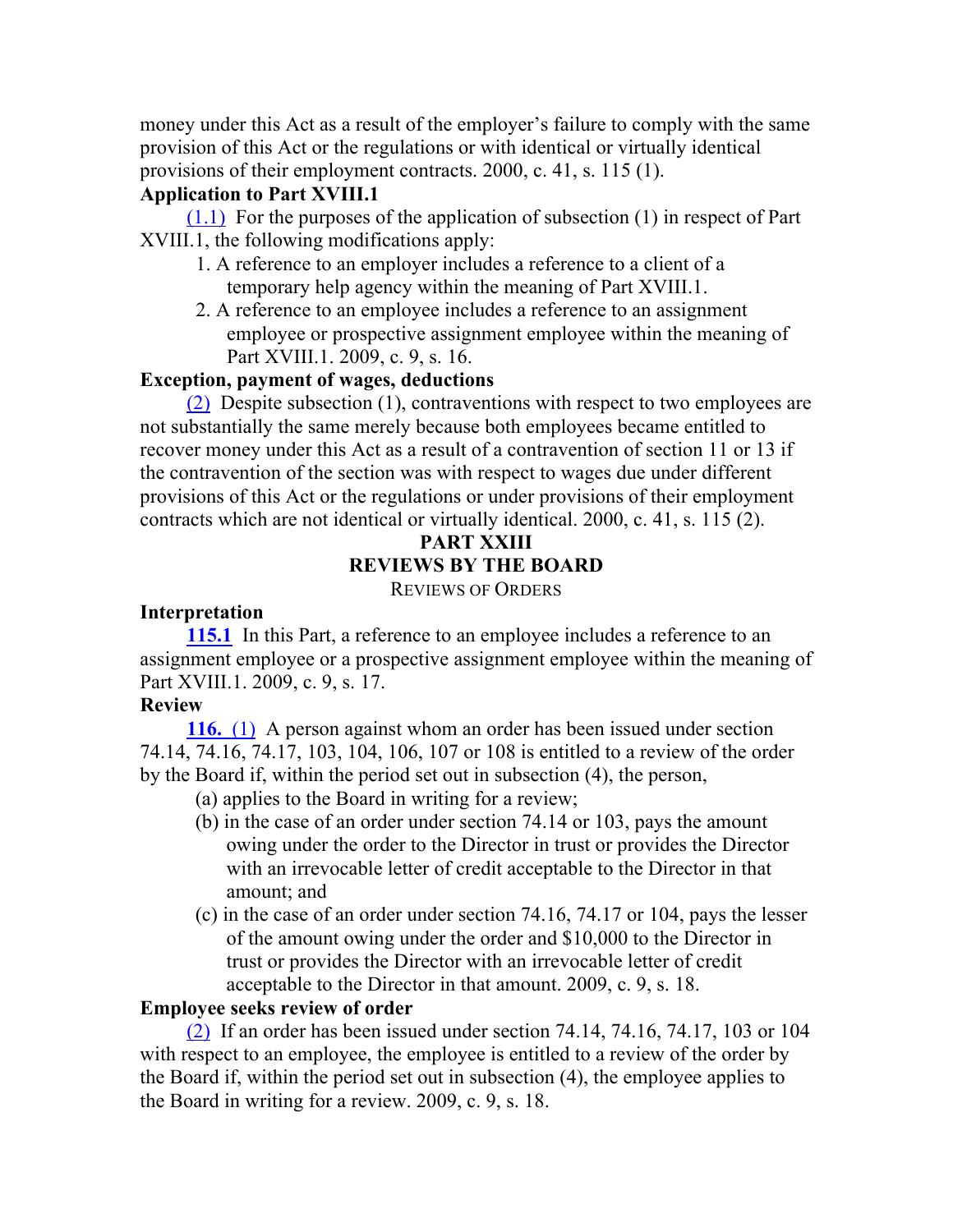## **Employee seeks review of refusal**

(3) If an employee has filed a complaint alleging a contravention of this Act or the regulations and an order could be issued under section 74.14, 74.16, 74.17, 103, 104 or 108 with respect to such a contravention, the employee is entitled to a review of an employment standards officer's refusal to issue such an order if, within the period set out in subsection (4), the employee applies to the Board in writing for such a review. 2009, c. 9, s. 18.

## **Period for applying for review**

(4) An application for a review under subsection (1), (2) or (3) shall be made within 30 days after the day on which the order, letter advising of the order or letter advising of the refusal to issue an order, as the case may be, is served. 2009, c. 9, s. 18.

## **Extension of time**

(5) The Board may extend the time for applying for a review under this section if it considers it appropriate in the circumstances to do so and, in the case of an application under subsection (1),

- (a) the Board has enquired of the Director whether the Director has paid to the employee the wages, fees or compensation that were the subject of the order and is satisfied that the Director has not done so; and
- (b) the Board has enquired of the Director whether a collector's fees or disbursements have been added to the amount of the order under subsection 128 (2) and, if so, the Board is satisfied that fees and disbursements were paid by the person against whom the order was issued. 2009, c. 9, s. 18.

## **Hearing**

(6) Subject to subsection 118 (2), the Board shall hold a hearing for the purposes of the review. 2009, c. 9, s. 18.

## **Parties**

(7) The following are parties to the review:

- 1. The applicant for the review of an order.
- 2. If the person against whom an order was issued applies for the review, the employee with respect to whom the order was issued.
- 3. If the employee applies for the review of an order, the person against whom the order was issued.
- 4. If the employee applies for a review of a refusal to issue an order under section 74.14, 74.16, 74.17, 103, 104 or 108, the person against whom such an order could be issued.
- 5. If a director of a corporation applies for the review, the applicant and each director, other than the applicant, on whom the order was served.
- 6. The Director.
- 7. Any other persons specified by the Board. 2009, c. 9, s. 18.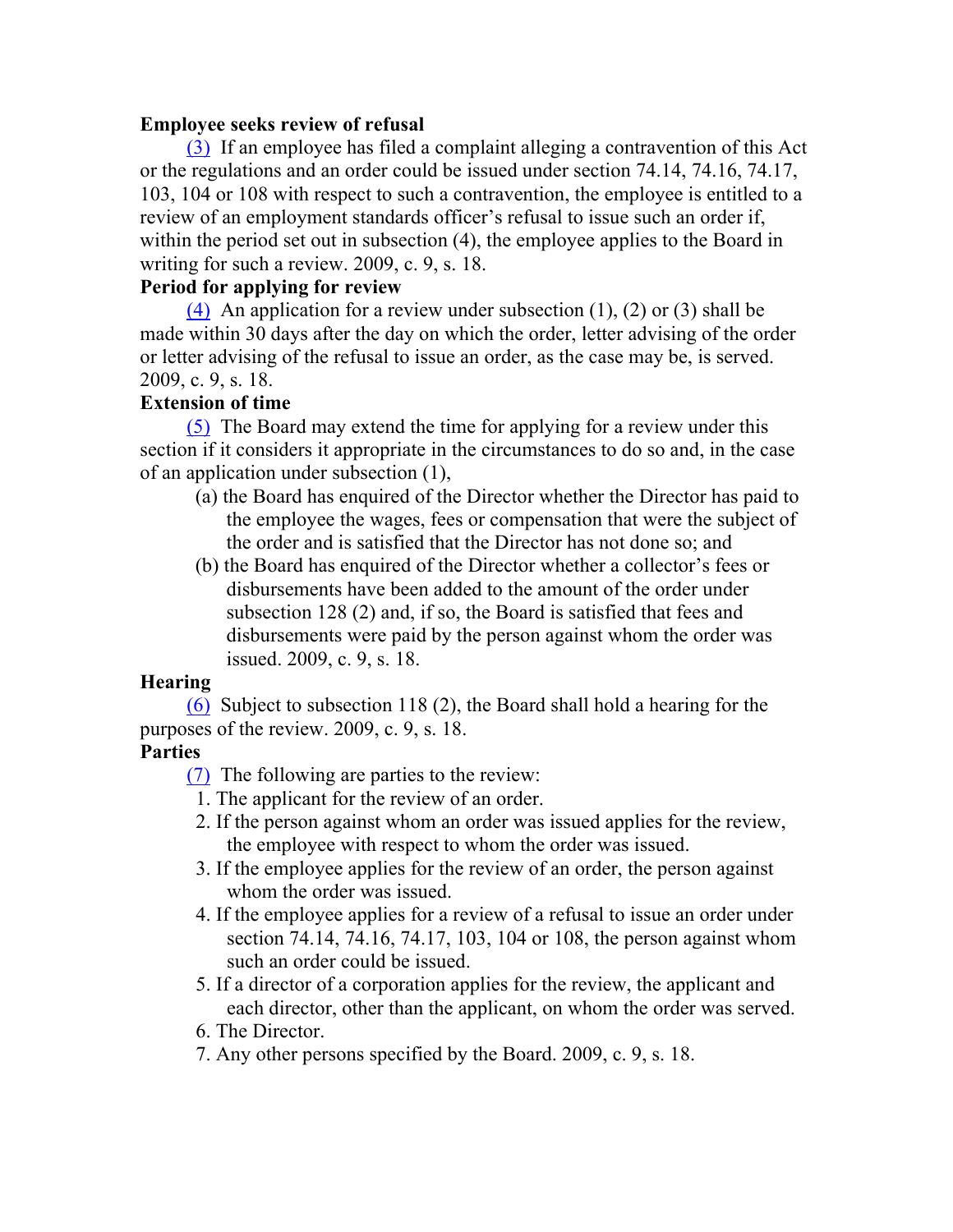#### **Parties given full opportunity**

(8) The Board shall give the parties full opportunity to present their evidence and make their submissions. 2009, c. 9, s. 18.

## **Practice and procedure for review**

(9) The Board shall determine its own practice and procedure with respect to a review under this section. 2009, c. 9, s. 18.

## **Money held in trust pending review**

**117.** (1) This section applies if money with respect to an order to pay wages, fees or compensation is paid to the Director in trust and the person against whom the order was issued applies to the Board for a review of the order. 2009, c. 9, s. 19.

## **Interest-bearing account**

(2) The money held in trust shall be held in an interest-bearing account while the application for review is pending. 2000, c. 41, s. 117 (2).

## **If settlement**

(3) If the matter is settled under section 112 or 120, the amount held in trust shall, subject to subsection 112 (6) or 120 (6), be paid out in accordance with the settlement, with interest, calculated at the rate and in the manner determined by the Director under subsection 88 (5). 2000, c. 41, s. 117 (3).

## **If no settlement**

(4) If the matter is not settled under section 112 or 120, the amount paid into trust shall be paid out in accordance with the Board's decision together with interest calculated at the rate and in the manner determined by the Director under subsection 88 (5). 2000, c. 41, s. 117 (4).

## **Rules of practice**

**118.** (1) The chair of the Board may make rules,

- (a) governing the Board's practice and procedure and the exercise of its powers; and
- (b) providing for forms and their use. 2000, c. 41, s. 118 (1); 2001, c. 9, Sched. I, s. 1 (27).

## **Expedited decisions**

(2) The chair of the Board may make rules to expedite decisions about the Board's jurisdiction, and those rules,

- (a) may provide that the Board is not required to hold a hearing; and
- (b) despite subsection 116 (8), may limit the extent to which the Board is required to give full opportunity to the parties to present their evidence and to make their submissions. 2000, c. 41, s. 118 (2).

## **Effective date of rules under subs. (2)**

(3) A rule made under subsection (2) comes into force on the day determined by order of the Lieutenant Governor in Council. 2006, c. 19, Sched. M, s. 1 (3).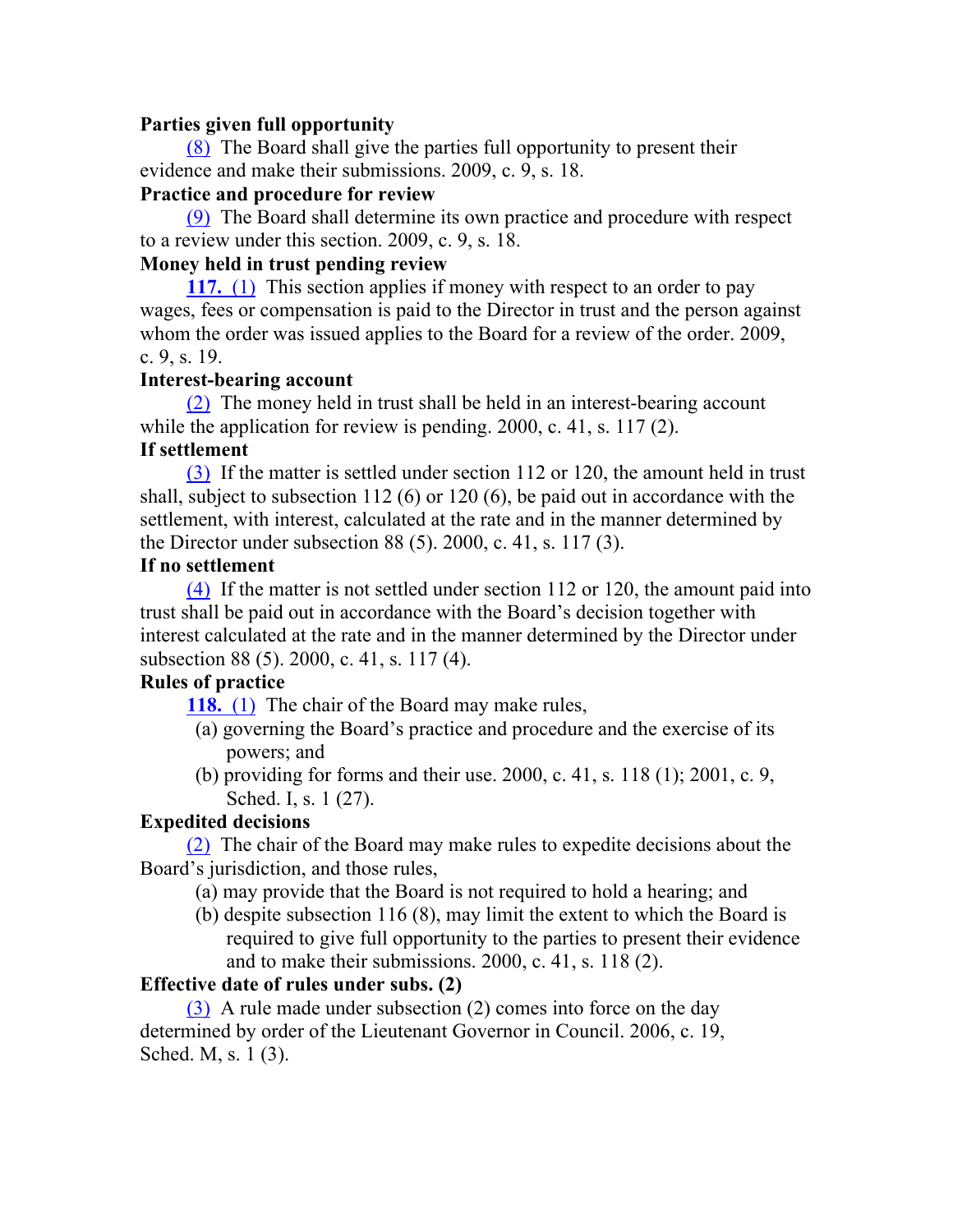#### **Conflict with** *Statutory Powers Procedure Act*

(4) If there is a conflict between the rules made under this section and the *Statutory Powers Procedure Act*, the rules under this section prevail. 2000, c. 41, s. 118 (4).

## **Rules not regulations**

(5) Rules made under this section are not regulations within the meaning of Part III (Regulations) of the*Legislation Act, 2006*. 2000, c. 41, s. 118 (5); 2006, c. 21, Sched. F, s. 136 (1).

#### **Powers of Board**

**119.** (1) This section sets out the Board's powers in a review under section 116. 2000, c. 41, s. 119 (1).

## **Persons to represent groups**

(2) If a group of parties have the same interest or substantially the same interest, the Board may designate one or more of the parties in the group to represent the group. 2000, c. 41, s. 119 (2).

#### **Quorum**

(3) The chair or a vice-chair of the Board constitutes a quorum for the purposes of this section and is sufficient for the exercise of the jurisdiction and powers of the Board under it. 2000, c. 41, s. 119 (3).

#### **Posting of notices**

(4) The Board may require a person to post and to keep posted any notices that the Board considers appropriate even if the person is not a party to the review. 2000, c. 41, s. 119 (4).

#### **Same**

(5) If the Board requires a person to post and keep posted notices, the person shall post the notices and keep them posted in a conspicuous place or places in or upon the person's premises where it is likely to come to the attention of other persons having an interest in the review. 2000, c. 41, s. 119 (5).

## **Powers of Board**

(6) The Board may, with necessary modifications, exercise the powers conferred on an employment standards officer under this Act and may substitute its findings for those of the officer who issued the order or refused to issue the order. 2000, c. 41, s. 119 (6).

#### **Dealing with order**

(7) Without restricting the generality of subsection (6),

- (a) on a review of an order, the Board may amend, rescind or affirm the order or issue a new order; and
- (b) on a review of a refusal to issue an order, the Board may issue an order or affirm the refusal. 2000, c. 41, s. 119 (7).

#### **Labour relations officers**

(8) Any time after an application for review is made, the Board may direct a labour relations officer to examine any records or other documents and make any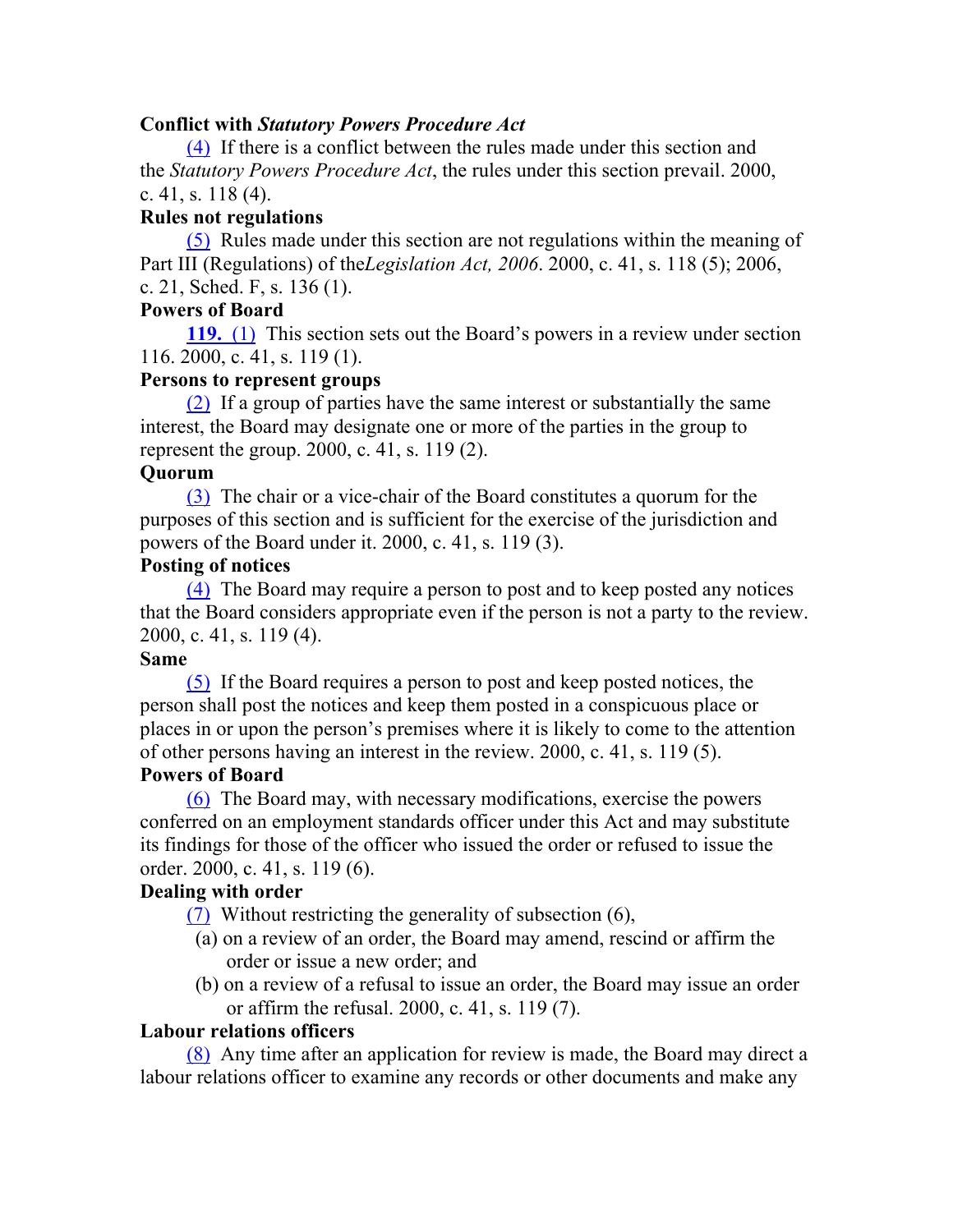inquiries it considers appropriate, but it shall not direct an employment standards officer to do so. 2000, c. 41, s. 119 (8).

## **Powers of labour relations officers**

(9) Sections 91 and 92 apply with necessary modifications with respect to a labour relations officer acting under subsection (8). 2000, c. 41, s. 119 (9).

## **Wages or compensation owing**

(10) Subsection (11) applies if, during a review of an order requiring the payment of wages, fees or compensation or a review of a refusal to issue such an order,

- (a) the Board finds that a specified amount of wages, fees or compensation is owing; or
- (b) there is no dispute that a specified amount of wages, fees or compensation is owing. 2000, c. 41, s. 119 (10); 2009, c. 9, s. 20 (1).

## **Interim order**

(11) The Board shall affirm the order to the extent of the specified amount or issue an order to the extent of that amount, even though the review is not yet completed. 2000, c. 41, s. 119 (11).

## **Interest**

(12) If the Board issues, amends or affirms an order or issues a new order requiring the payment of wages, fees or compensation, the Board may order the person against whom the order was issued to pay interest at the rate and calculated in the manner determined by the Director under subsection 88 (5). 2009, c. 9, s. 20 (2).

# **Decision final**

(13) A decision of the Board is final and binding upon the parties to the review and any other parties as the Board may specify. 2000, c. 41, s. 119 (13). **Judicial review**

(14) Nothing in subsection (13) prevents a court from reviewing a decision of the Board under this section, but a decision of the Board concerning the interpretation of this Act shall not be overturned unless the decision is unreasonable. 2000, c. 41, s. 119 (14).

## **Settlement through labour relations officer**

**120.** (1) The Board may authorize a labour relations officer to attempt to effect a settlement of the matters raised in an application for review under section 116. 2000, c. 41, s. 120 (1).

## **Certain matters not bar to settlement**

(2) A settlement may be effected under this section even if,

- (a) the employment standards officer who issued the order or refused to issue the order does not participate in the settlement discussions or is not advised of the discussions or settlement; or
- (b) the review under section 116 has started. 2000, c. 41, s. 120 (2).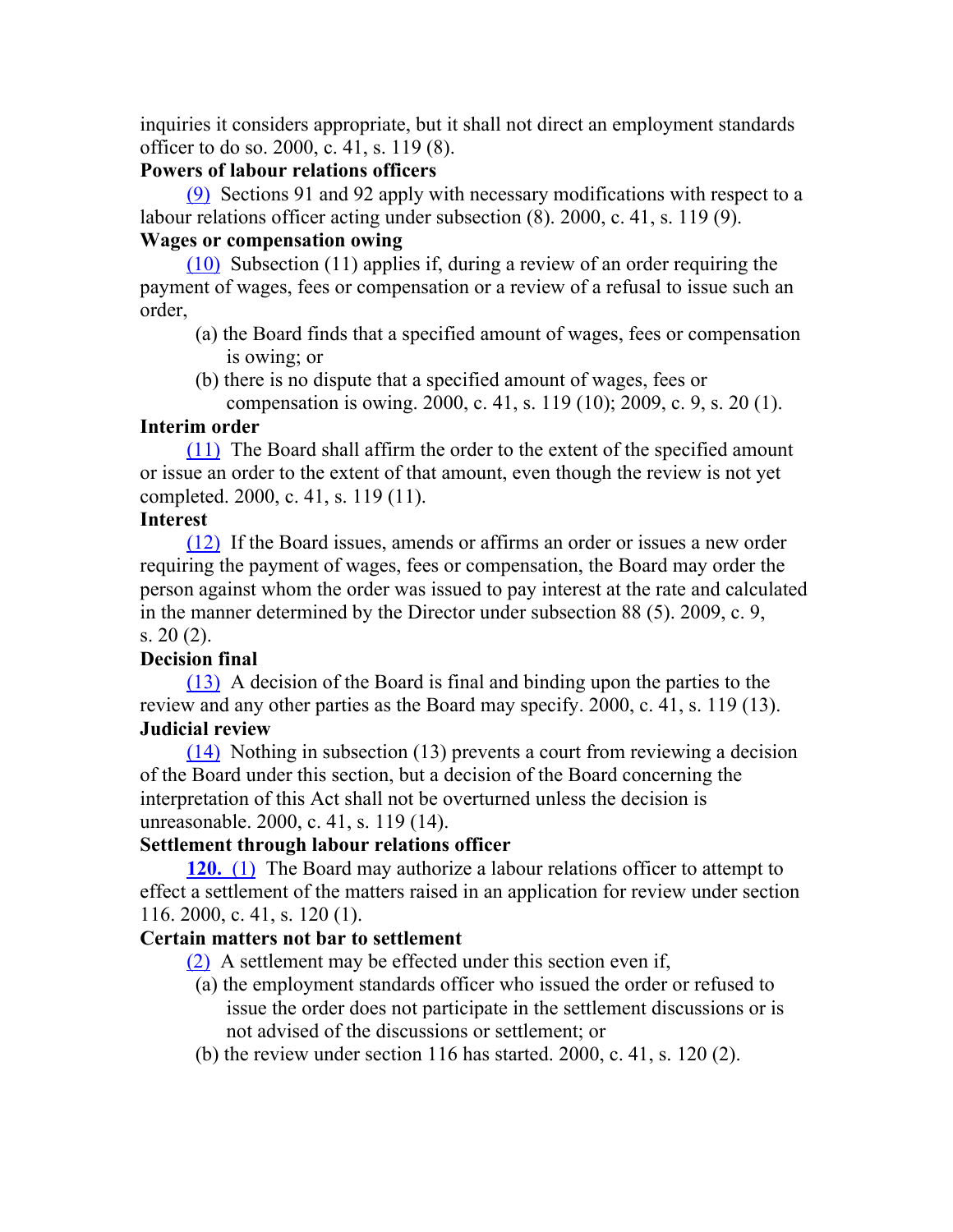## **Compliance orders**

(3) A settlement respecting a compliance order shall not be made if the Director has not approved the terms of the settlement. 2000, c. 41, s. 120 (3).

## **Effect of settlement**

(4) If the parties to a settlement under this section do what they agreed to do under the settlement,

(a) the settlement is binding on the parties;

(b) if the review concerns an order, the order is void; and

(c) the review is terminated. 2000, c. 41, s. 120 (4).

## **Application to void settlement**

(5) If, upon application to the Board, the employee demonstrates that he or she entered into the settlement as a result of fraud or coercion,

(a) the settlement is void;

- (b) if the review concerned an order, the order is reinstated; and
- (c) the review shall be resumed.  $2000$ , c. 41, s. 120 (5).

## **Distribution**

(6) If the order that was the subject of the application required the payment of money to the Director in trust, the Director,

- (a) shall distribute the amount held in trust with respect to wages, fees or compensation in accordance with the settlement; and
- (b) despite clause (4) (b), is entitled to be paid that proportion of the administrative costs that were ordered to be paid that is the same as the proportion of the amount of wages, fees or compensation ordered to be paid that the employee is entitled to receive under the settlement. 2000, c. 41, s. 120 (6); 2009, c. 9, s. 21.

REFERRAL OF MATTER UNDER PART XIII

# **Referral**

**121.** (1) If, as a result of a complaint or otherwise, the Director comes to believe that an employer, an organization of employers, an organization of employees or a person acting directly on behalf of any of them may have contravened Part XIII (Benefit Plans), the Director may refer the matter to the Board. 2000, c. 41, s. 121 (1).

# **Hearing**

(2) If a matter is referred to the Board under subsection (1), the Board shall hold a hearing and determine whether the employer, organization or person contravened Part XIII. 2000, c. 41, s. 121 (2).

## **Powers of Board**

(3) If the Board determines that the employer, organization or person acting directly on behalf of an employer or organization contravened Part XIII, the Board may order the employer, organization or person,

(a) to cease contravening that Part and to take whatever action the Board considers necessary to that end; and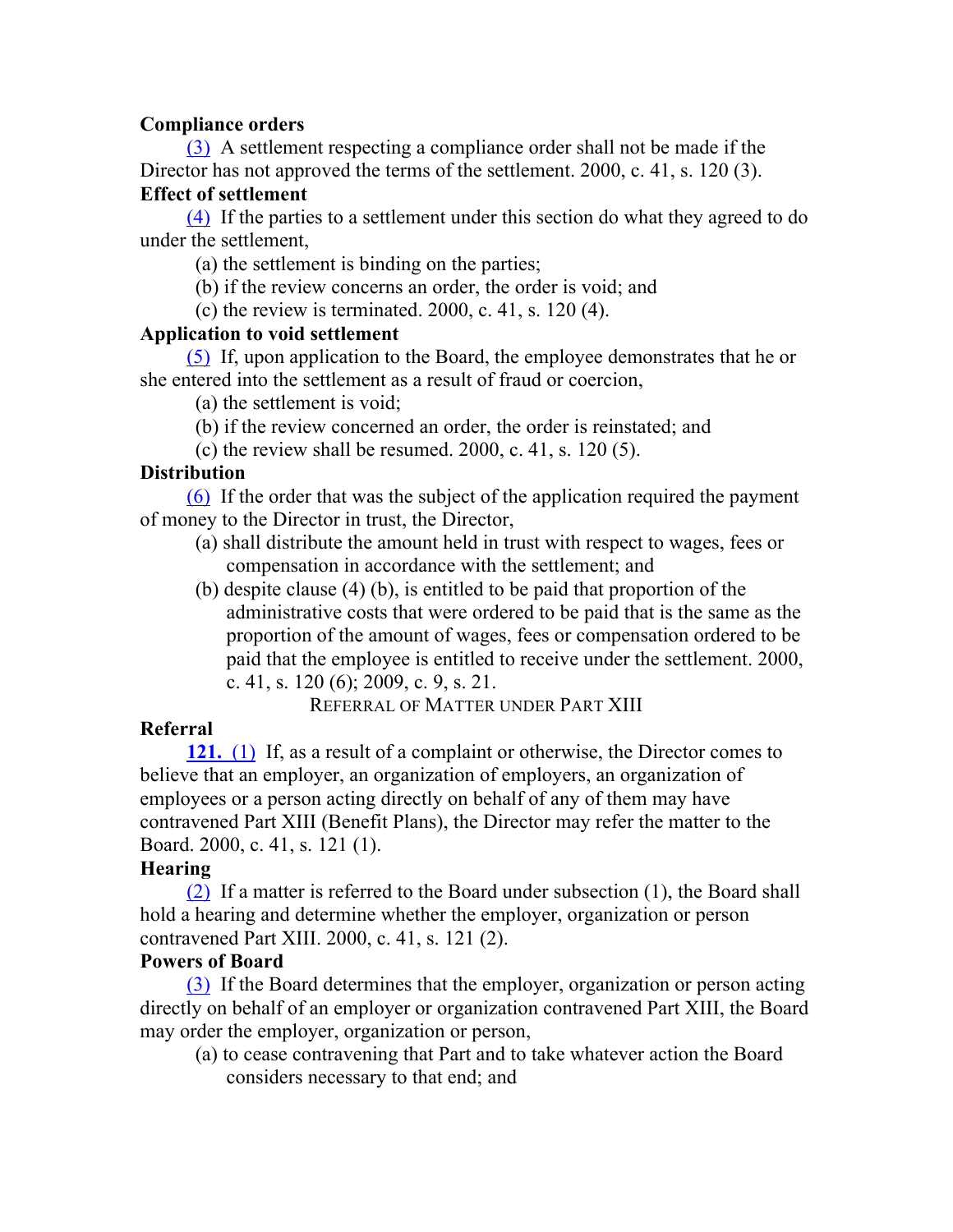(b) to compensate any person or persons who may have suffered loss or been disadvantaged as a result of the contravention. 2000, c. 41, s. 121 (3).

## **Certain review provisions applicable**

(4) Subsections 116 (8) and (9), 118 (1) and (3) to (5), 119 (1) to (5), (8),  $(9)$ ,  $(13)$  and  $(14)$  and  $120$   $(1)$ ,  $(4)$  and  $(5)$  apply, with necessary modifications, with respect to a proceeding under this section. 2000, c. 41, s. 121 (4).

REVIEW OF NOTICE OF CONTRAVENTION

## **Review of notice of contravention**

**122.** (1) A person against whom a notice of contravention has been issued under section 113 may dispute the notice if the person makes a written application to the Board for a review,

- (a) within 30 days after the date of service of the notice; or
- (b) if the Board considers it appropriate in the circumstances to extend the time for applying, within the period specified by the Board. 2000, c. 41, s. 122 (1).

## **Hearing**

(2) The Board shall hold a hearing for the purposes of the review. 2000, c. 41, s.  $122(2)$ .

## **Parties**

(3) The parties to the review are the person against whom the notice was issued and the Director. 2000, c. 41, s. 122 (3).

# **Onus**

(4) On a review under this section, the onus is on the Director to establish, on a balance of probabilities, that the person against whom the notice of contravention was issued contravened the provision of this Act indicated in the notice. 2000, c. 41, s. 122 (4).

## **Decision**

(5) The Board may,

- (a) find that the person did not contravene the provision and rescind the notice;
- (b) find that the person did contravene the provision and affirm the notice; or
- (c) find that the person did contravene the provision but amend the notice by reducing the penalty. 2001, c. 9, Sched. I, s. 1 (28).

# **Collector's fees and disbursements**

(6) If the Board finds that the person contravened the provision and if it extended the time for applying for a review under clause (1) (b),

- (a) before issuing its decision, it shall enquire of the Director whether a collector's fees and disbursements have been added to the amount set out in the notice under subsection 128 (2); and
- (b) if they have been added to that amount, the Board shall advise the person of that fact and of the total amount, including the collector's fees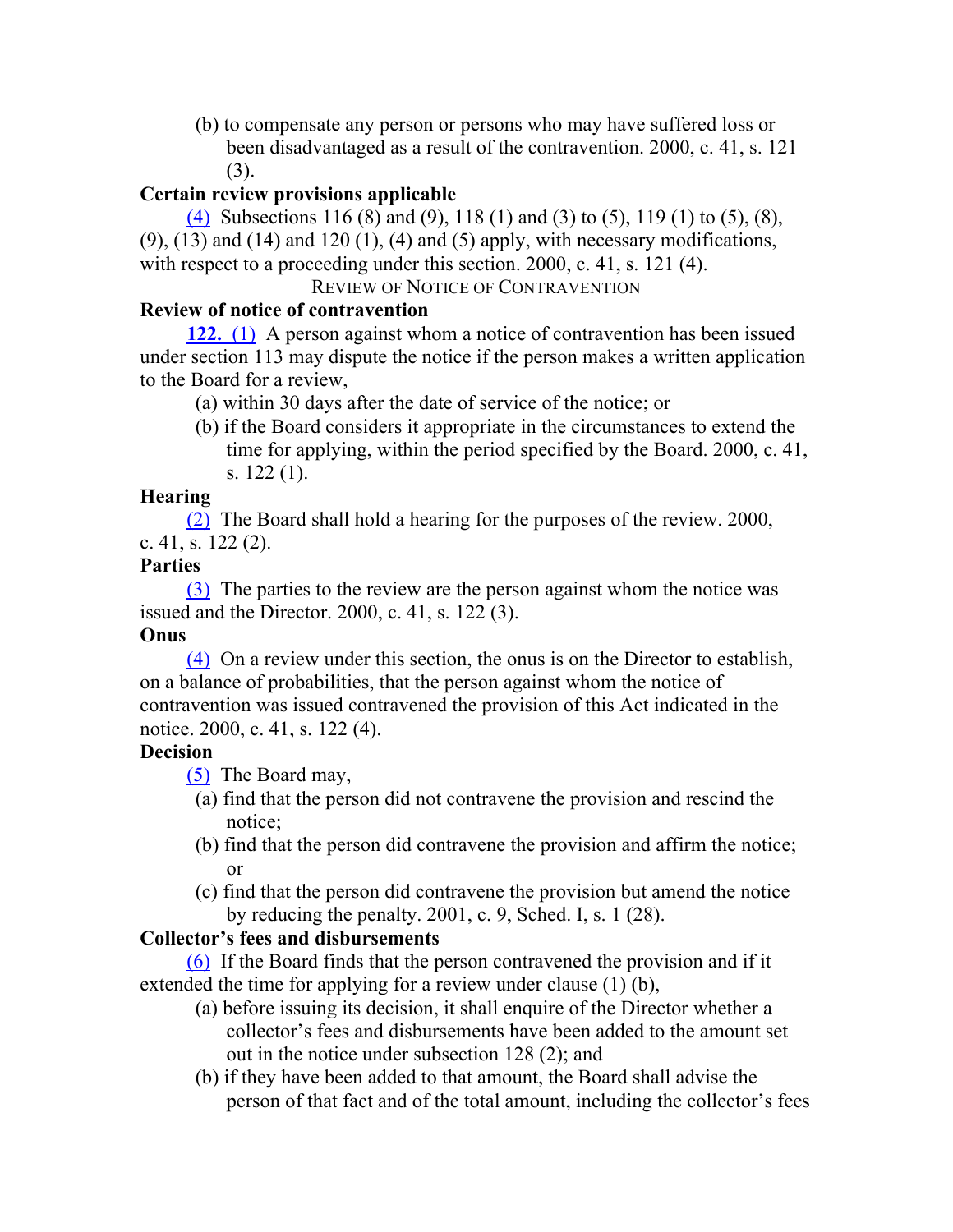and disbursements, when it issues its decision. 2001, c. 9, Sched. I, s. 1 (28).

#### **Certain provisions applicable**

(7) Subsections 116 (8) and (9), 118 (1), (3), (4) and (5) and 119 (3), (4), (5), (13) and (14) apply, with necessary modifications, to a review under this section. 2001, c. 9, Sched. I, s. 1 (28).

#### GENERAL PROVISIONS RESPECTING THE BOARD

#### **Persons from Board not compellable**

**123.** (1) Except with the consent of the Board, none of the following persons may be compelled to give evidence in a civil proceeding or in a proceeding before the Board or another board or tribunal with respect to information obtained while exercising his or her powers or performing his or her duties under this Act:

1. A Board member.

2. The registrar of the Board.

3. An employee of the Board. 2000, c. 41, s. 123 (1).

#### **Non-disclosure**

(2) A labour relations officer who receives information or material under this Act shall not disclose it to any person or body other than the Board unless the Board authorizes the disclosure. 2000, c. 41, s. 123 (2).

#### **When no decision after six months**

**124.** (1) This section applies if the Board has commenced a hearing to review an order, refusal to issue an order or notice of contravention, six months or more have passed since the last day of hearing and a decision has not been made. 2000, c. 41, s. 124 (1).

#### **Termination of proceeding**

(2) On the application of a party in the proceeding, the chair may terminate the proceeding. 2000, c. 41, s. 124 (2).

#### **Re-institution of proceeding**

(3) If a proceeding is terminated according to subsection (2), the chair shall re-institute the proceeding upon such terms and conditions as the chair considers appropriate. 2000, c. 41, s. 124 (3).

## **PART XXIV COLLECTION**

#### **Third party demand**

**125.** (1) If the Director believes or suspects that a person owes money to or is holding money for an employer, a director or another person who is liable to make a payment under this Act, the Director may demand that the person pay all or part of the money otherwise payable to the employer, director or other person who is liable to make a payment under this Act to the Director in trust, on account of the liability under this Act. 2009, c. 9, s. 22.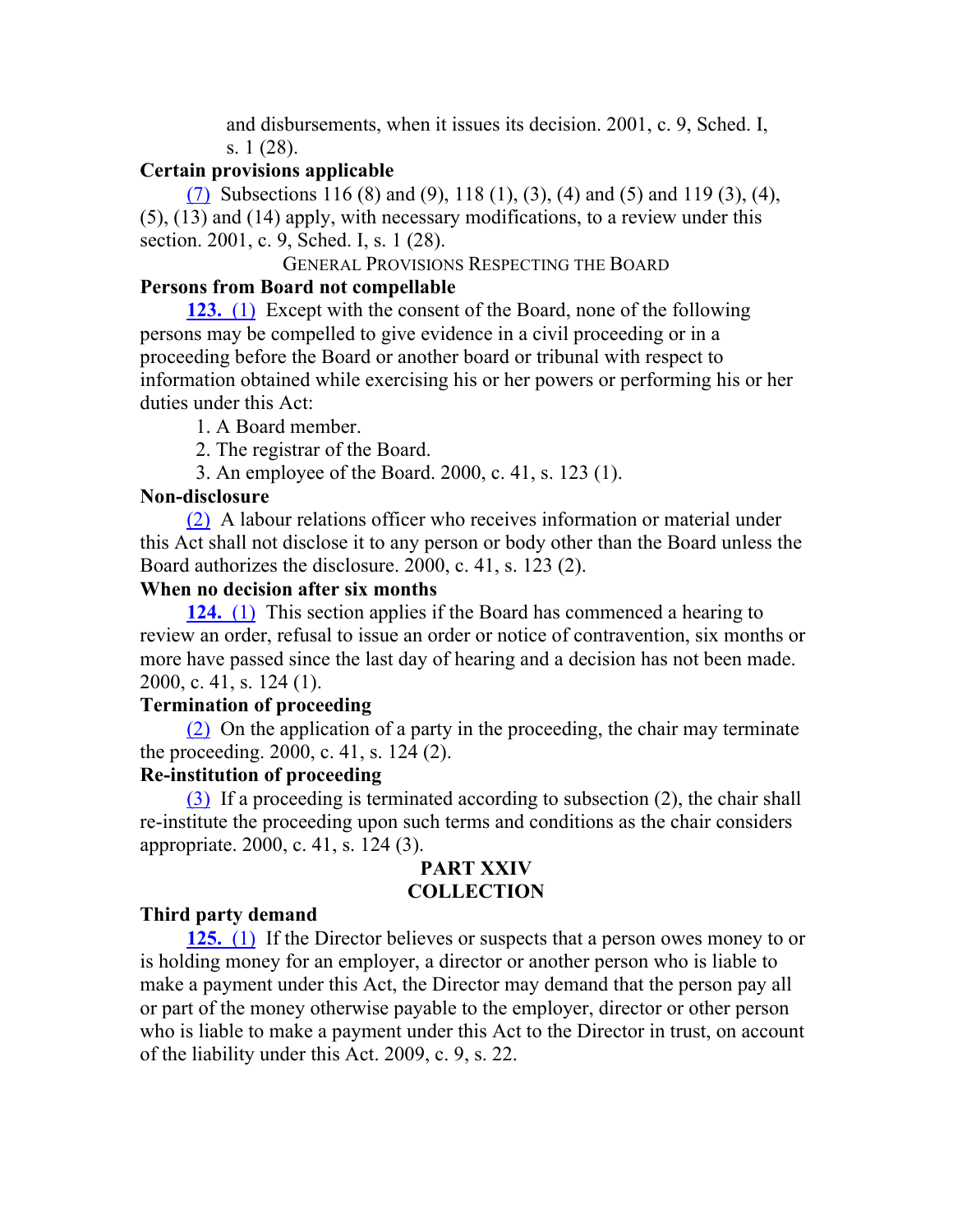#### **Client of temporary help agency**

(2) Without limiting the generality of subsection (1), that subsection applies where a client of a temporary help agency, within the meaning of Part XVIII.1, owes money to or is holding money for a temporary help agency. 2009, c. 9, s. 22. **Service**

(3) The Director shall, in accordance with section 95, serve notice of the demand on the person to whom the demand is made. 2009, c. 9, s. 22. **Discharge**

(4) A person who pays money to the Director in accordance with a demand under this section is relieved from liability for the amount owed to or held for the employer, director or other person who is liable to make a payment under this Act, to the extent of the payment. 2009, c. 9, s. 22.

#### **Liability**

(5) If a person who receives a demand under this section makes a payment to the employer, director or other person with respect to whom the demand was made without complying with the demand, the person shall pay to the Director an amount equal to the lesser of,

(a) the amount paid to the employer, director or other person; and

(b) the amount of the demand. 2009, c. 9, s. 22.

#### **Filing of order**

**126.** (1) If an order to pay money has been made under this Act, the Director may cause a copy of the order, certified by the Director to be a true copy, to be filed in a court of competent jurisdiction. 2000, c. 41, s. 126 (1).

## **Advice to person against whom order was made**

(2) If the Director files a copy of the order, he or she shall serve a letter in accordance with section 95 upon the person against whom the order was issued advising the person of the filing. 2000, c. 41, s. 126 (2).

#### **Certificate enforceable**

(3) The Director may enforce an order filed under subsection (1) in the same manner as a judgment or order of the court. 2000, c. 41, s. 126 (3). **Notices of contravention**

(4) Subsections  $(1)$ ,  $(2)$  and  $(3)$  apply, with necessary modifications, to a notice of contravention. 2000, c. 41, s. 126 (4).

#### **COLLECTORS**

#### **Director may authorize collector**

**127.** (1) The Director may authorize a collector to exercise those powers that the Director specifies in the authorization to collect amounts owing under this Act or under an order made by a reciprocating state to which section 130 applies. 2000, c. 41, s. 127 (1).

#### **Same**

(2) The Director may specify his or her powers under sections 125, 126, 130 and subsection 135 (3) and the Board's powers under section 19 of the *Statutory*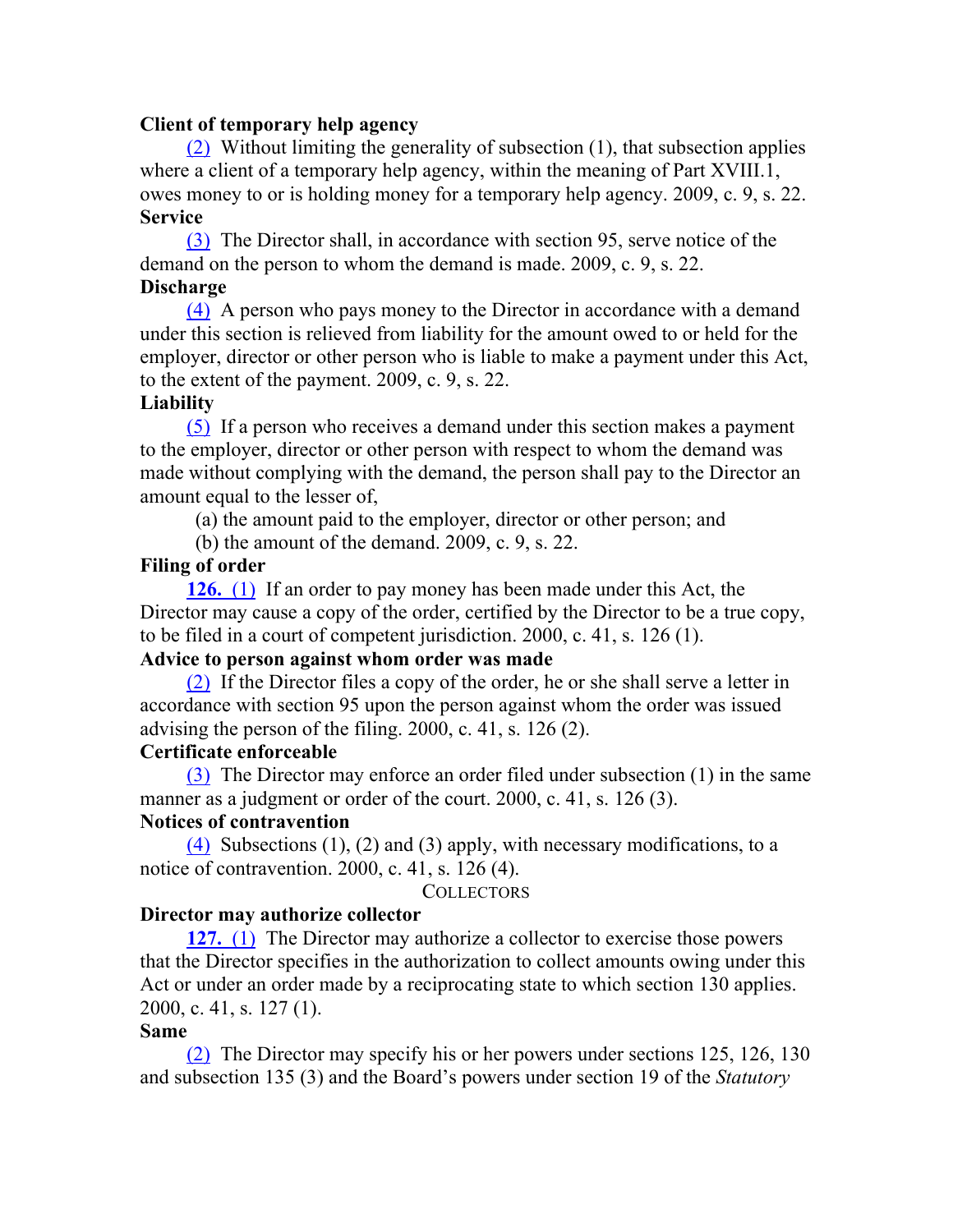*Powers Procedure Act* in an authorization under subsection (1). 2000, c. 41, s. 127 (2).

# **Costs of collection**

(3) Despite clause 22 (a) of the *Collection Agencies Act*, the Director may also authorize the collector to collect a reasonable fee or reasonable disbursements or both from each person from whom the collector seeks to collect amounts owing under this Act. 2000, c. 41, s. 127 (3).

## **Same**

(4) The Director may impose conditions on an authorization under subsection (3) and may determine what constitutes a reasonable fee or reasonable disbursements for the purposes of that subsection. 2000, c. 41, s. 127 (4).

## **Exception re disbursements**

(5) The Director shall not authorize a collector who is required to be registered under the *Collection Agencies Act*to collect disbursements. 2000, c. 41, s. 127 (5).

# **Collector's powers**

**128.** (1) A collector may exercise any of the powers specified in an authorization of the Director under section 127. 2000, c. 41, s. 128 (1).

# **Fees and disbursements part of order**

(2) If a collector is seeking to collect an amount owing under an order or notice of contravention, any fees and disbursements authorized under subsection 127 (3) shall be deemed to be owing under and shall be deemed to be added to the amount of the order or notice of contravention. 2000, c. 41, s. 128 (2).

# **Distribution of money collected re wages or compensation**

- (3) Subject to subsection (4), a collector,
- (a) shall pay any amount collected with respect to wages, fees or compensation,
	- (i) to the Director in trust, or
	- (ii) with the written consent of the Director, to the person entitled to the wages, fees or compensation;
- (b) shall pay any amount collected with respect to administrative costs to the Director;
- (c) shall pay any amount collected with respect to a notice of contravention to the Minister of Finance; and
- (d) may retain any amount collected with respect to the fees and disbursements. 2000, c. 41, s. 128 (3); 2009, c. 9, s. 23.

# **Apportionment**

(4) If the money collected is less than the full amount owing to all persons, including the Director and the collector, the money shall be apportioned among those to whom it is owing in the proportion each is owed and paid to them. 2000, c. 41, s. 128 (4).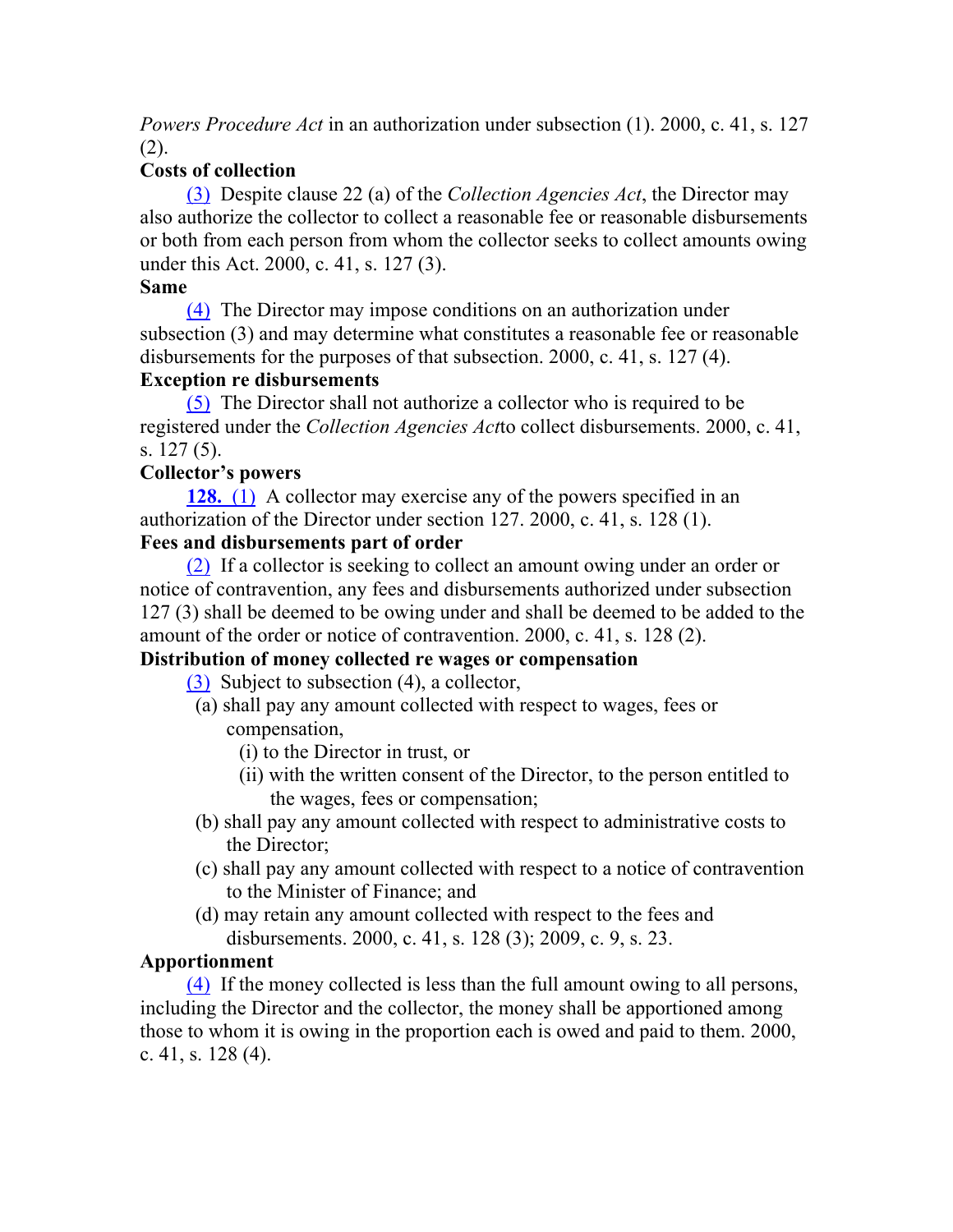## **Settlement by collector**

**129.** (1) A collector may agree to a settlement with the person from whom he or she seeks to collect money, but only with the written agreement of,

- (a) the person to whom the money is owed; or
- (b) in the case of a notice of contravention, the Director. 2000, c. 41, s. 129 (1).

## **Restriction**

(2) A collector shall not agree to a settlement under clause (1) (a) without the Director's written approval if the person to whom the money is owed would receive less than,

- (a) 75 per cent of the money to which he or she was entitled; or
- (b) if another percentage is prescribed, the prescribed percentage of the money to which he or she was entitled. 2000, c. 41, s. 129 (2).

## **Orders void where settlement**

(3) If an order to pay has been made under section 74.14, 74.16, 74.17, 103, 104, 106 or 107 and a settlement respecting the money that was found to be owing is made under this section, the order is void and the settlement is binding if the person against whom the order was issued does what the person agreed to do under the settlement unless, on application to the Board, the individual to whom the money was ordered to be paid demonstrates that the settlement was entered into as a result of fraud or coercion. 2009, c. 9, s. 24 (1).

## **Notice of contravention**

(4) If a settlement respecting money that is owing under a notice of contravention is made under this section, the notice is void if the person against whom the notice was issued does what the person agreed to do under the settlement. 2000, c. 41, s. 129 (4); 2009, c. 9, s. 24 (2).

## **Payment**

(5) The person who owes money under a settlement shall pay the amount agreed upon to the collector, who shall pay it out in accordance with section 128. 2000, c. 41, s. 129 (5).

RECIPROCAL ENFORCEMENT OF ORDERS

## **Definitions**

**130.** (1) In this section,

"order" includes a judgment and, in the case of a state whose employment standards legislation contains a provision substantially similar to subsection 126 (1), includes a certificate of an order for the payment of money owing under that legislation; ("ordonnance")

"state" includes another province or territory of Canada, a foreign state and a political subdivision of a state. ("État") 2000, c. 41, s. 130 (1).

## **Reciprocating states**

(2) The prescribed states are reciprocating states for the purposes of this section and the prescribed authorities with respect to those states are the authorities who may make applications under this section. 2000, c. 41, s. 130 (2).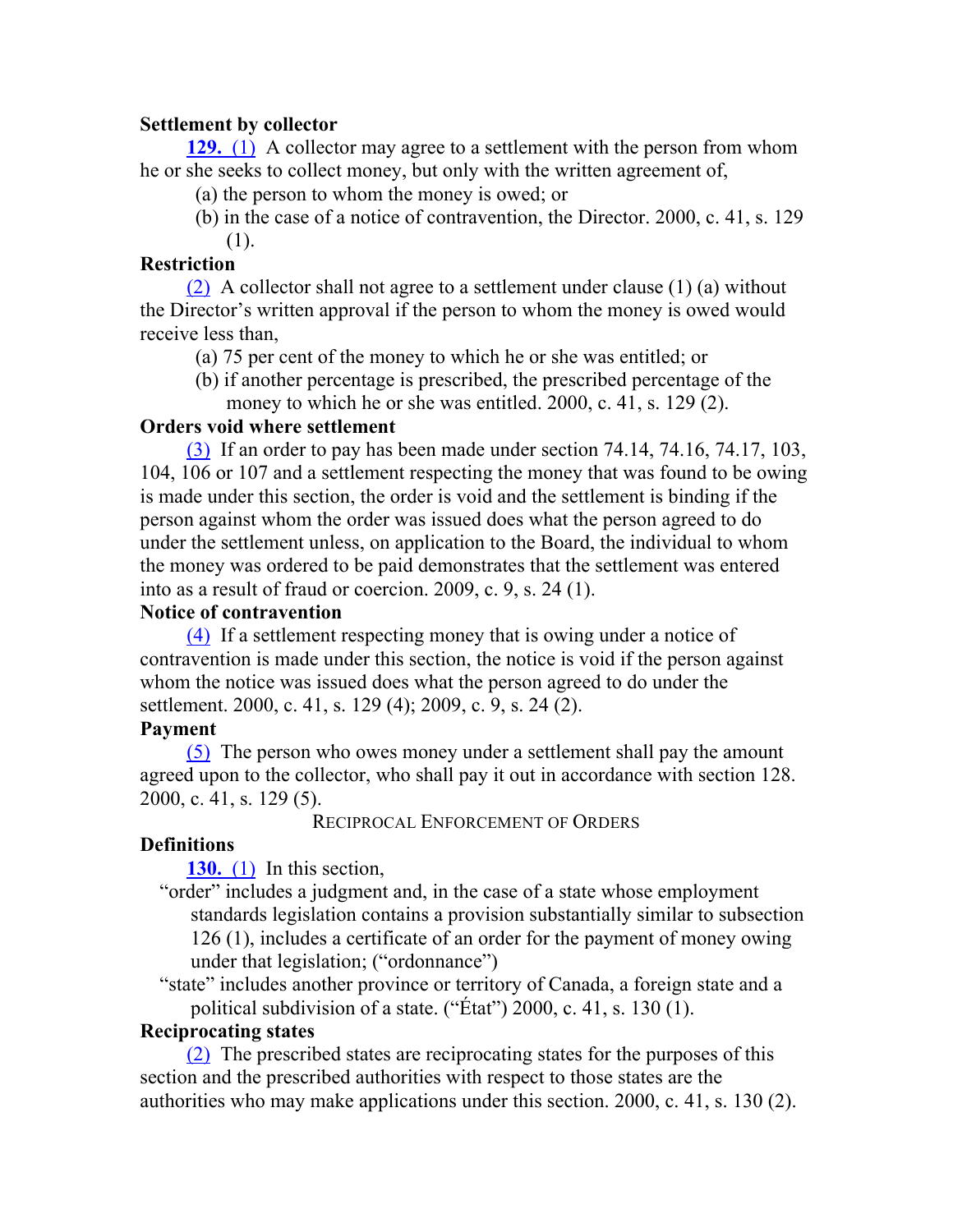## **Application for enforcement**

(3) The designated authority of a reciprocating state may apply to the Director for enforcement of an order for the payment of money issued under the employment standards legislation of that state. 2000, c. 41, s. 130 (3).

## **Copy of order**

(4) The application shall be accompanied by a copy of the order, certified as a true copy,

- (a) by the court in which the order was filed, if the employment standards legislation of the reciprocating state provides for the filing of the order in a court; or
- (b) by the designated authority, if the employment standards legislation of the reciprocating state does not provide for the filing of the order in a court. 2000, c. 41, s. 130 (4).

## **Enforcement**

(5) The Director may file a copy of the order in a court of competent jurisdiction and, upon its filing, the order is enforceable as a judgment or order of the court,

- (a) at the instance and in favour of the Director; or
- (b) at the instance and in favour of the designated authority. 2000, c. 41, s. 130 (5).

#### **Costs**

(6) The Director or the designated authority, as the case may be,

- (a) is entitled to the costs of enforcing the order as if it were an order of the court in which the copy of it was filed; and
- (b) may recover those costs in the same manner as sums payable under such an order may be recovered. 2000, c. 41, s. 130 (6).

# **PART XXV OFFENCES AND PROSECUTIONS**

**OFFENCES** 

#### **Offence to keep false records**

**131.** (1) No person shall make, keep or produce false records or other documents that are required to be kept under this Act or participate or acquiesce in the making, keeping or production of false records or other documents that are required to be kept under this Act. 2000, c. 41, s. 131 (1).

#### **False or misleading information**

(2) No person shall provide false or misleading information under this Act. 2000, c. 41, s. 131 (2).

## **General offence**

**132.** A person who contravenes this Act or the regulations or fails to comply with an order, direction or other requirement under this Act or the regulations is guilty of an offence and on conviction is liable,

(a) if the person is an individual, to a fine of not more than \$50,000 or to imprisonment for a term of not more than 12 months or to both;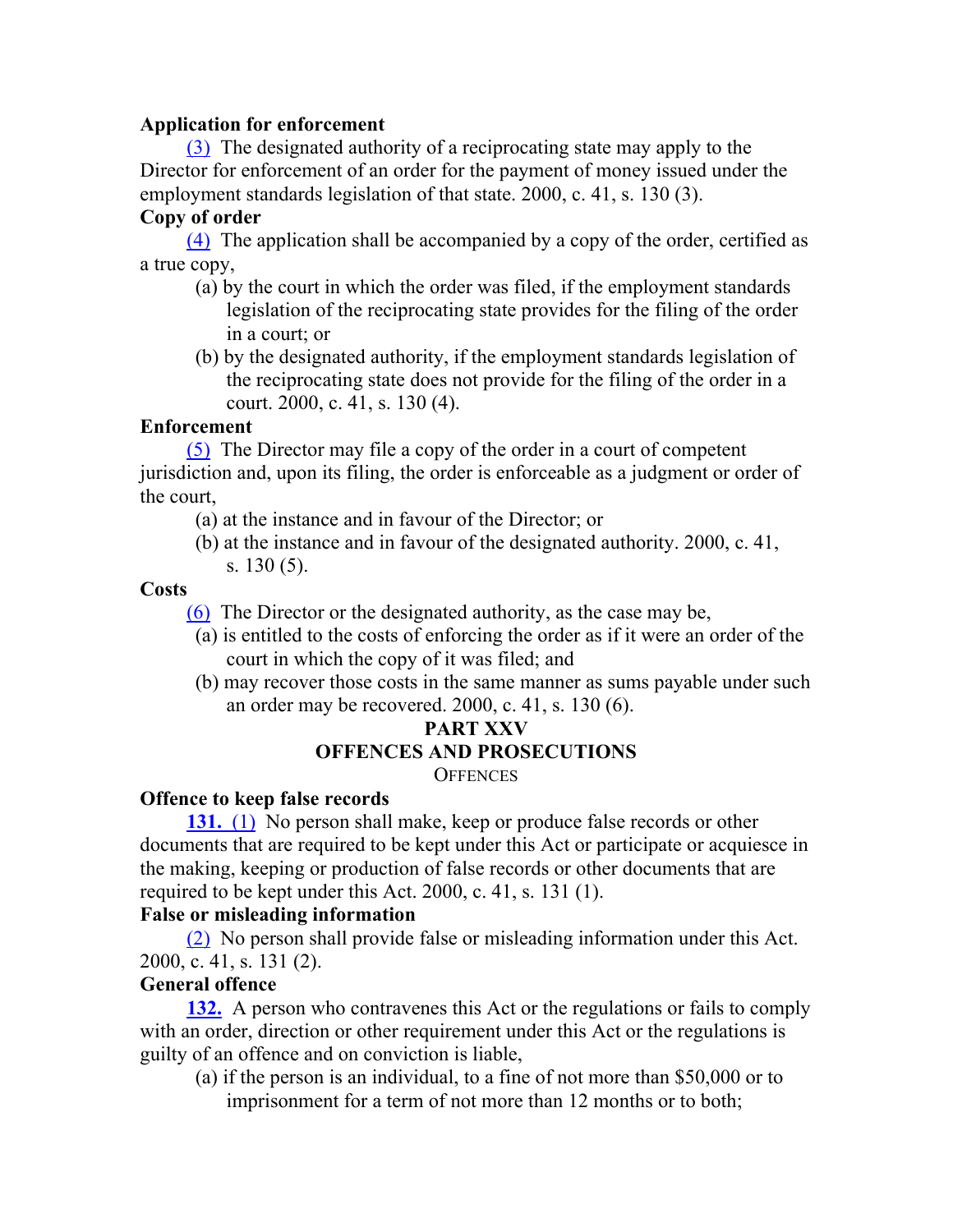- (b) subject to clause (c), if the person is a corporation, to a fine of not more than \$100,000; and
- (c) if the person is a corporation that has previously been convicted of an offence under this Act or a predecessor to it,
	- (i) if the person has one previous conviction, to a fine of not more than \$250,000, and
	- (ii) if the person has more than one previous conviction, to a fine of not more than \$500,000. 2000, c. 41, s. 132.

## **Additional orders**

**133.** (1) If an employer is convicted under section 132 of contravening section 74 or paragraph 4, 6, 7 or 10 of subsection 74.8 (1) or if a client, within the meaning of Part XVIII.1 is convicted under section 132 of contravening section 74.12, the court shall, in addition to any fine or term of imprisonment that is imposed, order that the employer or client, as the case may be, take specific action or refrain from taking specific action to remedy the contravention. 2009, c. 9, s. 25.

## **Same**

(2) Without restricting the generality of subsection (1), the order made by the court may require one or more of the following:

- 1. A person be paid any wages that are owing to him or her.
- 2. In the case of a conviction under section 132 of contravening section 74 or 74.12, a person be reinstated.
- 3. A person be compensated for any loss incurred by him or her as a result of the contravention. 2009, c. 9, s. 25.

## **Part XVI**

(3) If the contravention of section 74 was in relation to Part XVI (Lie Detectors) and the contravention affected an applicant for employment or an applicant to be a police officer, the court may require that the employer hire the applicant or compensate him or her or both hire and compensate him or her. 2000, c. 41, s. 133 (3).

## **Offence re order for reinstatement**

**134.** A person who fails to comply with an order issued under section 133 is guilty of an offence and on conviction is liable,

- (a) if the person is an individual, to a fine of not more than \$2,000 for each day during which the failure to comply continues or to imprisonment for a term of not more than six months or to both; and
- (b) if the person is a corporation, to a fine of not more than \$4,000 for each day during which the failure to comply continues. 2000, c. 41, s. 134; 2009, c. 9, s. 26.

## **Additional orders re other contraventions**

**135.** (1) If an employer is convicted under section 132 of contravening a provision of this Act other than section 74 or paragraph 4, 6, 7 or 10 of subsection 74.8 (1), the court shall, in addition to any fine or term of imprisonment that is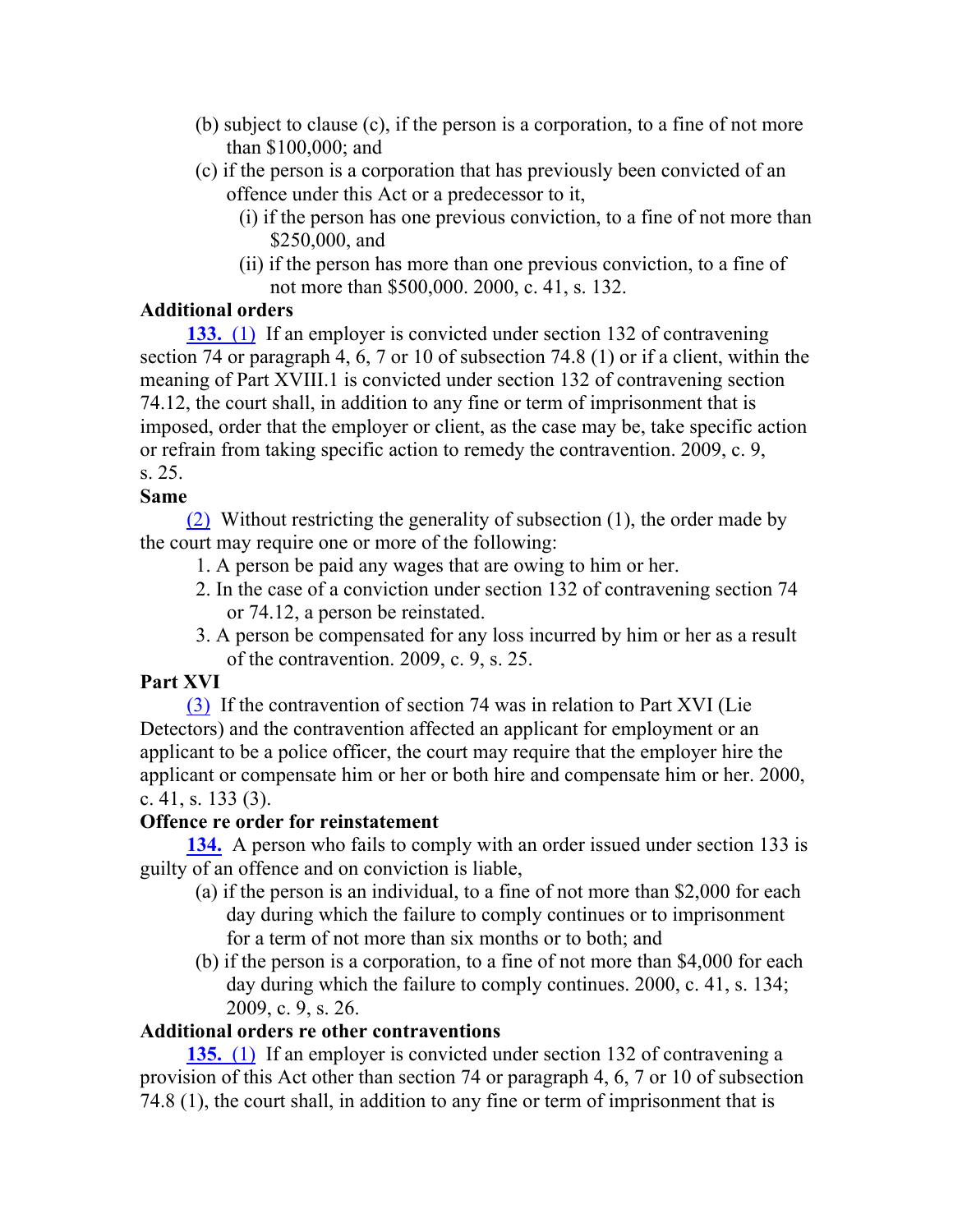imposed, assess any amount owing to an employee affected by the contravention and order the employer to pay the amount assessed to the Director. 2000, c. 41, s. 135 (1); 2009, c. 9, s. 27.

## **Collection by Director**

(2) The Director shall attempt to collect the amount ordered to be paid under subsection (1) and if he or she is successful shall distribute it to the employee. 2000, c. 41, s. 135 (2).

## **Enforcement of order**

(3) An order under subsection (1) may be filed by the Director in a court of competent jurisdiction and upon filing shall be deemed to be an order of that court for the purposes of enforcement. 2000, c. 41, s. 135 (3).

## **Offence re directors' liability**

**136.** (1) A director of a corporation is guilty of an offence if the director,

- (a) fails to comply with an order of an employment standards officer under section 106 or 107 and has not applied for a review of that order; or
- (b) fails to comply with an order issued under section 106 or 107 that has been amended or affirmed by the Board on a review of the order under section 116 or with a new order issued by the Board on such a review. 2000, c. 41, s. 136 (1).

#### **Penalty**

 $(2)$  A director convicted of an offence under subsection (1) is liable to a fine of not more than \$50,000. 2000, c. 41, s. 136 (2).

## **Offence re permitting offence by corporation**

**137.** (1) If a corporation contravenes this Act or the regulations, an officer, director or agent of the corporation or a person acting or claiming to act in that capacity who authorizes or permits the contravention or acquiesces in it is a party to and guilty of the offence and is liable on conviction to the fine or imprisonment provided for the offence. 2000, c. 41, s. 137 (1).

#### **Same**

(2) Subsection (1) applies whether or not the corporation has been prosecuted or convicted of the offence. 2000, c. 41, s. 137 (2). **Onus of proof**

(3) In a trial of an individual who is prosecuted under subsection (1), the onus is on the individual to prove that he or she did not authorize, permit or acquiesce in the contravention. 2000, c. 41, s. 137 (3).

## **Additional penalty**

(4) If an individual is convicted under this section, the court may, in addition to any other fine or term of imprisonment that is imposed, assess any amount owing to an employee affected by the contravention and order the individual to pay the amount assessed to the Director. 2000, c. 41, s. 137 (4).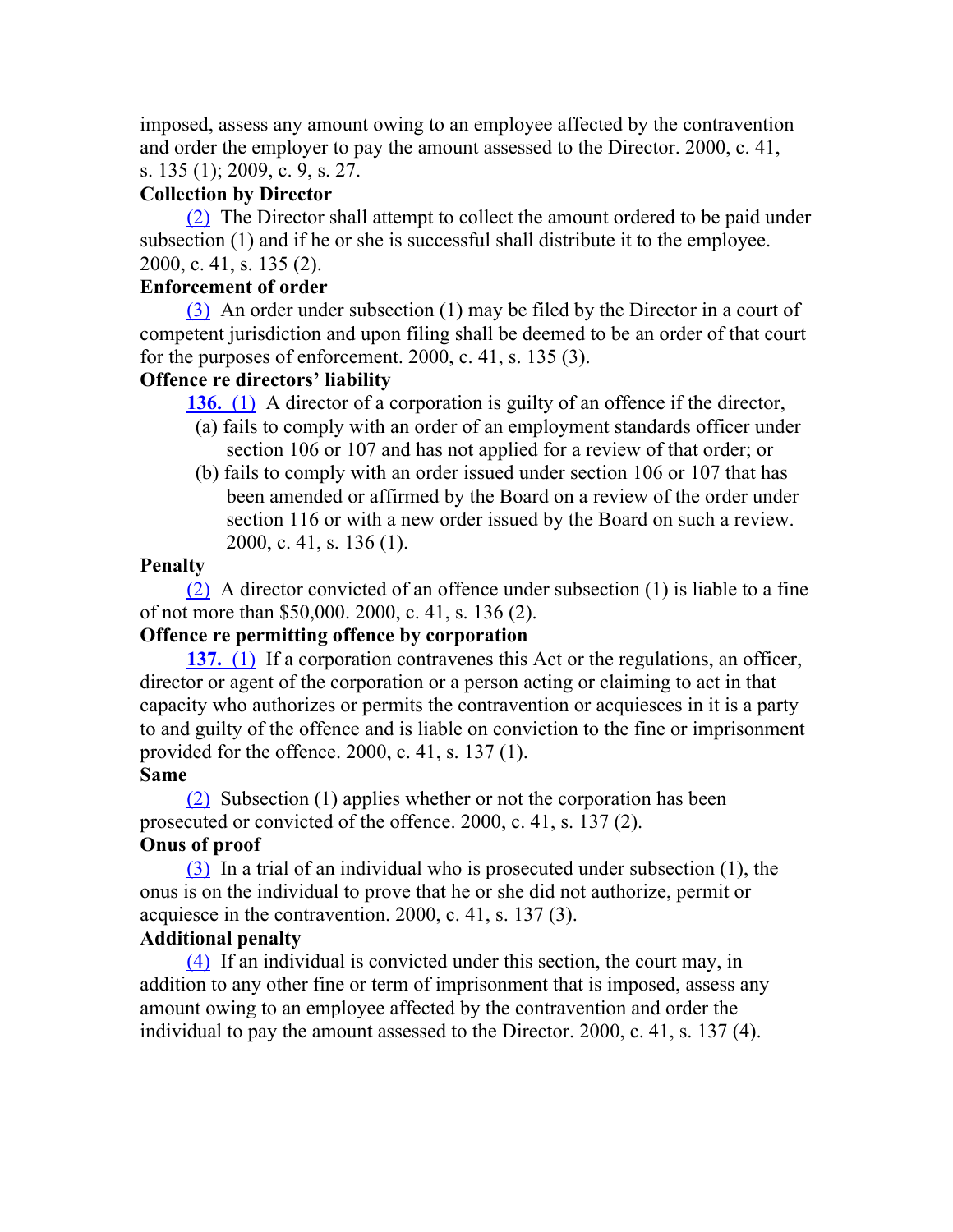#### **Collection by Director**

(5) The Director shall attempt to collect the amount ordered to be paid under subsection (4) and if he or she is successful shall distribute it to the employee. 2000, c. 41, s. 137 (5).

#### **No prosecution without consent**

(6) No prosecution shall be commenced under this section without the consent of the Director. 2000, c. 41, s. 137 (6).

#### **Proof of consent**

(7) The production of a document that appears to show that the Director has consented to a prosecution under this section is admissible as evidence of the Director's consent. 2000, c. 41, s. 137 (7).

### **Prosecution of employment standards officer**

**137.1** (1) No prosecution of an employment standards officer shall be commenced with respect to an alleged contravention of subsection 89 (2) without the consent of the Deputy Attorney General. 2001, c. 9, Sched. I, s. 1 (29).

#### **Proof of consent**

(2) The production of a document that appears to show that the Deputy Attorney General has consented to a prosecution of an employment standards officer is admissible as evidence of his or her consent. 2001, c. 9, Sched. I, s. 1 (29).

#### **Where prosecution may be heard**

**138.** (1) Despite section 29 of the *Provincial Offences Act*, the prosecution of an offence under this Act may be heard and determined by the Ontario Court of Justice sitting in the area where the accused is resident or carries on business, if the prosecutor so elects. 2000, c. 41, s. 138 (1).

#### **Election to have judge preside**

(2) The Attorney General or an agent for the Attorney General may by notice to the clerk of the court require that a judge of the court hear and determine the prosecution. 2000, c. 41, s. 138 (2).

#### **Publication re convictions**

**138.1** (1) If a person, including an individual, is convicted of an offence under this Act, the Director may publish or otherwise make available to the general public the name of the person, a description of the offence, the date of the conviction and the person's sentence. 2004, c. 21, s. 9.

#### **Internet publication**

(2) Authority to publish under subsection (1) includes authority to publish on the Internet. 2004, c. 21, s. 9.

#### **Disclosure**

(3) Any disclosure made under subsection (1) shall be deemed to be in compliance with clause 42 (1) (e) of the*Freedom of Information and Protection of Privacy Act*. 2004, c. 21, s. 9; 2006, c. 34, Sched. C, s. 23.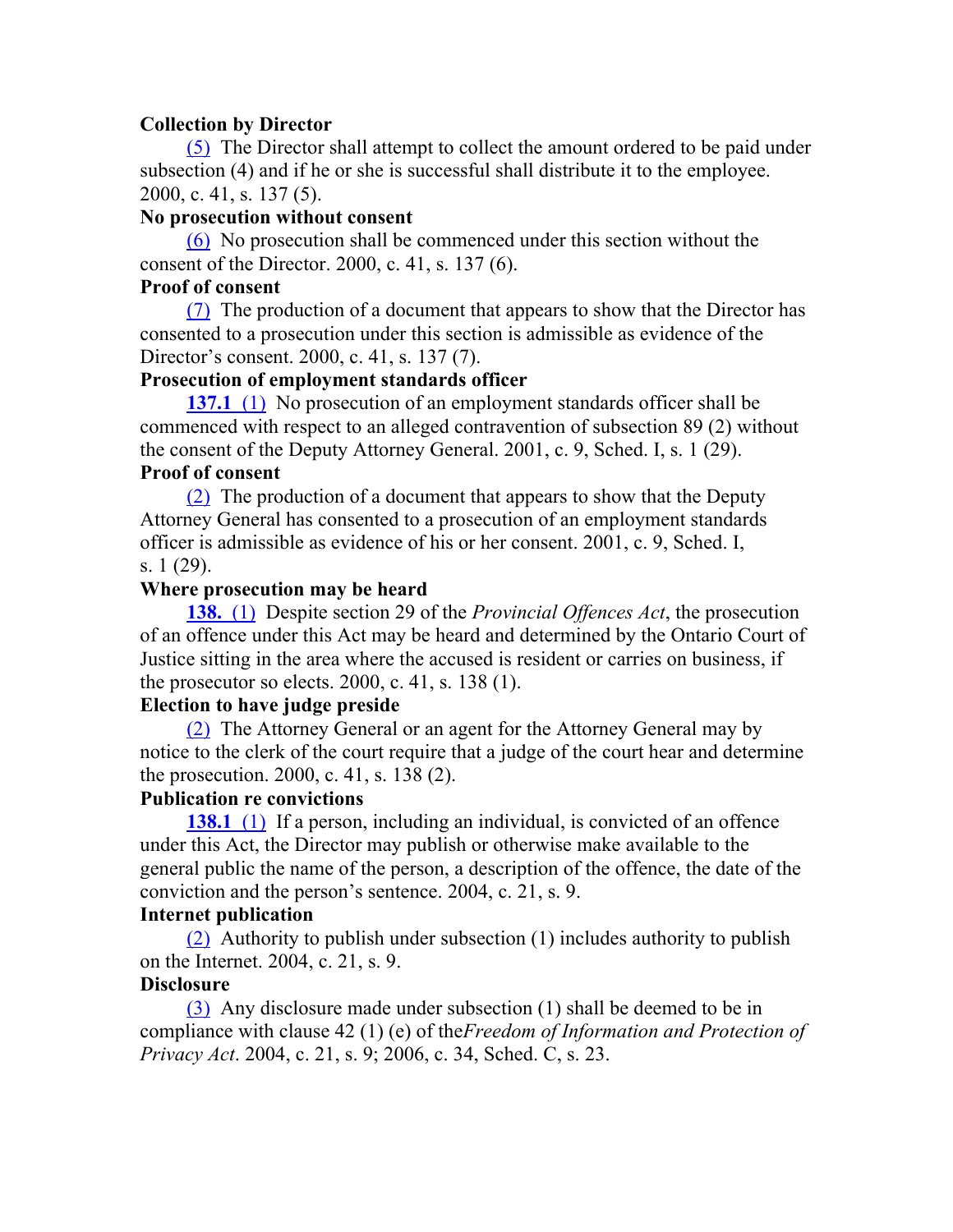#### **Limitation period**

**139.** No prosecution shall be commenced under this Act more than two years after the date on which the offence was committed or alleged to have been committed. 2000, c. 41, s. 139.

#### **PART XXVI**

# **MISCELLANEOUS EVIDENTIARY PROVISIONS**

#### **Copy constitutes evidence**

**140.** (1) In a prosecution or other proceeding under this Act, a copy of an order or notice of contravention that appears to be made under this Act or the regulations and signed by an employment standards officer or the Board is evidence of the order or notice and of the facts appearing in it without proof of the signature or office of the person appearing to have signed the order or notice. 2000, c. 41, s. 140 (1).

#### **Same**

(2) In a prosecution or other proceeding under this Act, a copy of a record or other document or an extract from a record or other document that appears to be certified as a true copy or accurate extract by an employment standards officer is evidence of the record or document or the extracted part of the record or document and of the facts appearing in the record, document or extract without proof of the signature or office of the person appearing to have certified the copy or extract or any other proof. 2000, c. 41, s. 140 (2).

#### **Certificate of Director constitutes evidence**

(3) In a prosecution or other proceeding under this Act, a certificate that appears to be signed by the Director setting out that the records of the ministry indicate that a person has failed to make the payment required by an order or a notice of contravention issued under this Act is evidence of the failure to make that payment without further proof. 2000, c. 41, s. 140 (3); 2009, c. 9, s. 28. **Same, collector**

(4) In a prosecution or other proceeding under this Act, a certificate shown by a collector that appears to be signed by the Director setting out any of the following facts is evidence of the fact without further proof:

- 1. The Director has authorized the collector to collect amounts owing under this Act.
- 2. The Director has authorized the collector to collect a reasonable fee or reasonable disbursements or both.
- 3. The Director has, or has not, imposed conditions on an authorization described in paragraph 2 and has, or has not, determined what constitutes a reasonable fee or reasonable disbursements.
- 4. Any conditions imposed by the Director on an authorization described in paragraph 2.
- 5. The Director has approved a settlement under subsection 129 (2). 2000, c. 41, s. 140 (4).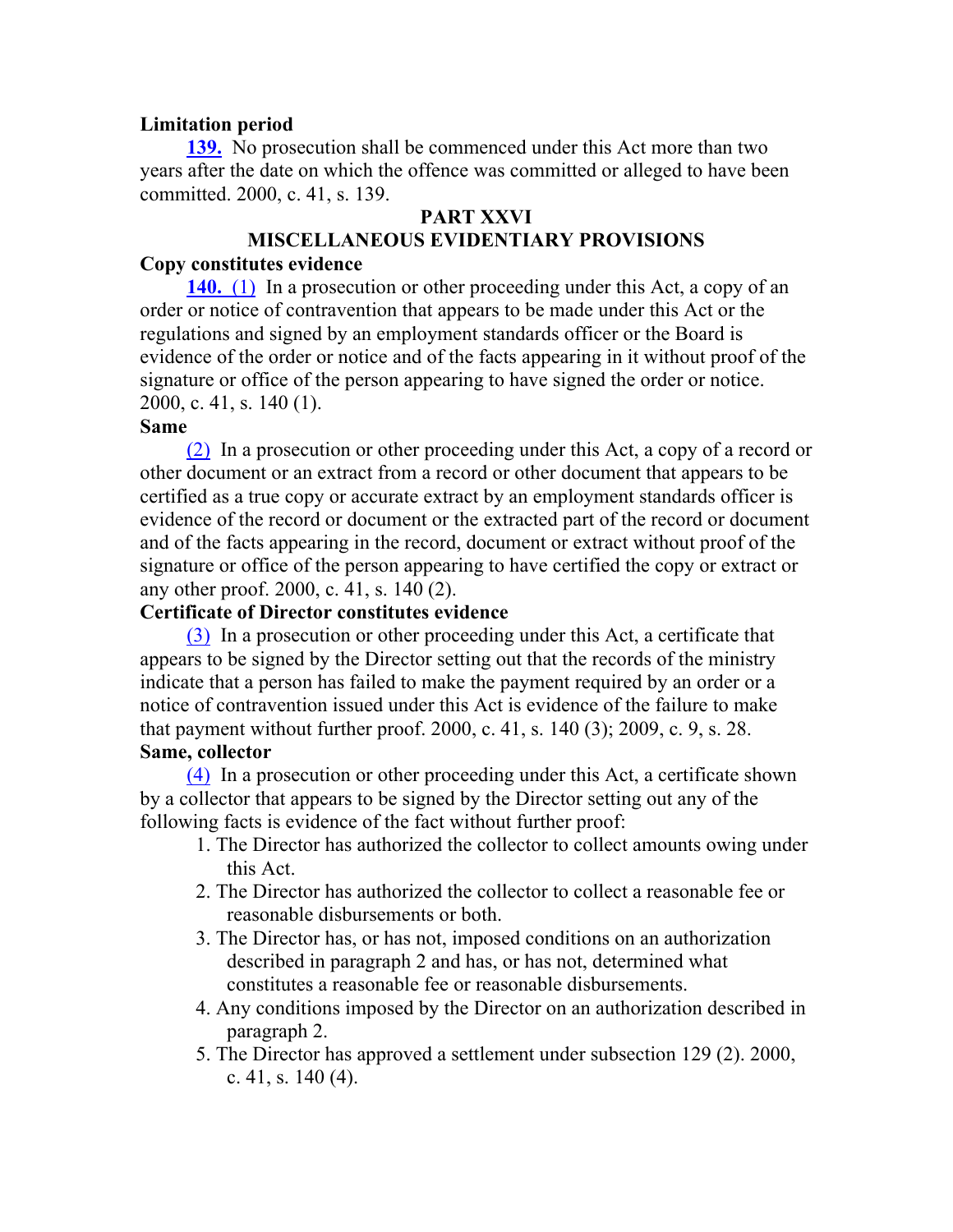#### **Same, date of complaint**

(5) In a prosecution or other proceeding under this Act, a certificate that appears to be signed by the Director setting out the date on which the records of the ministry indicate that a complaint was filed is evidence of that date without further proof. 2000, c. 41, s. 140 (5).

## **PART XXVII REGULATIONS**

#### **Regulations**

**141.** (1) The Lieutenant Governor in Council may make regulations for carrying out the purposes of this Act and, without restricting the generality of the foregoing, may make the following regulations:

- 1. Prescribing anything for the purposes of any provision of this Act that makes reference to a thing that is prescribed.
- 2. Establishing minimum wage rates for employees or classes of employees.
- 2.1 Establishing a maximum pay period, a maximum period within which payments made to an employee shall be reconciled with wages earned by the employee or both.
- 3. Exempting any class of employees or employers from the application of this Act or any Part, section or other provision of it.
- 4. Prescribing what constitutes the performance of work.
- 5. Prescribing what information concerning the terms of an employment contract should be provided to an employee in writing.
- 6. Defining an industry and prescribing for that industry one or more terms or conditions of employment that apply to employers and employees in the industry or one or more requirements or prohibitions that apply to employers and employees in the industry.
- 7. Providing that any term, condition, requirement or prohibition prescribed under paragraph 6 applies in place of or in addition to one or more provisions of this Act or the regulations.
- 8. Providing that a regulation made under paragraph 6 or 7 applies only in respect of workplaces in the defined industry that have characteristics specified in the regulation, including but not limited to characteristics related to location.
- 9. Providing that an agreement under subsection 17 (2) to work hours in excess of those referred to in clause 17 (1) (a) that was made at the time of the employee's hiring and that has been approved by the Director is, despite subsection 17 (6), irrevocable unless both the employer and the employee agree to its revocation.
- 10. Providing a formula for the determination of an employee's regular rate that applies instead of the formula that would otherwise be applicable under the definition of "regular rate" in section 1 in such circumstances as are set out in the regulation.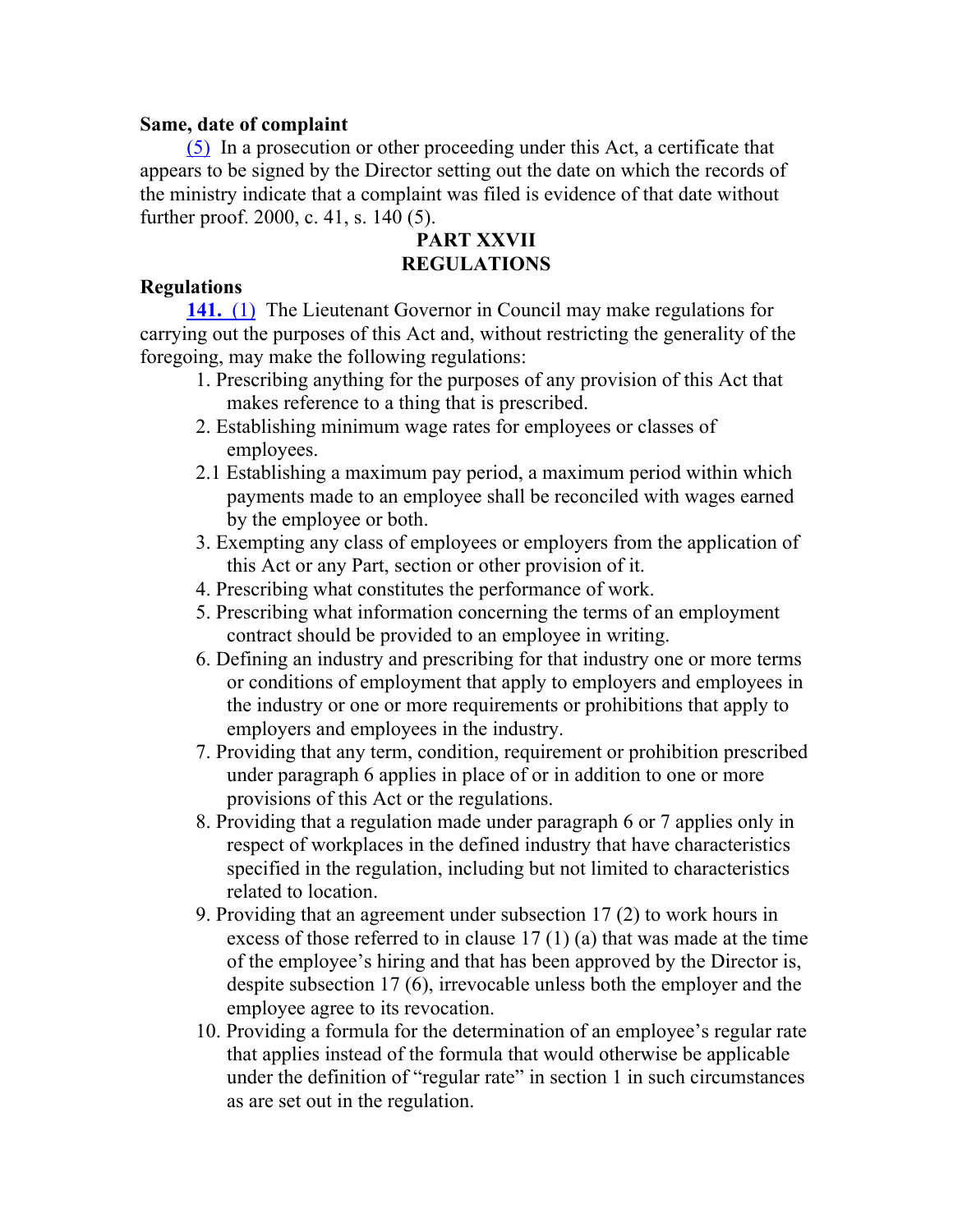- 11. Providing for the establishment of committees to advise the Minister on any matters relating to the application or administration of this Act.
- 11.1 Providing, for the purposes of subsection 51 (4), that subsections 51 (1), (2) and (3) apply in respect of an employee during a leave under section 50.2.
- 11.2 Providing, for the purposes of subsection 51 (5), that subsections 51 (1), (2) and (3) do not apply in respect of an employee during a period of postponement under subsection 53 (1.1).
- 12. Prescribing the manner and form in which notice of termination must or may be given and the content of such notice.
- 13. Prescribing what constitutes a constructive dismissal.
- 14. Providing that the common law doctrine of frustration does not apply to an employment contract and that an employer is not relieved of any obligation under Part XV because of the occurrence of an event that would frustrate an employment contract at common law except as prescribed.
- 14.1 Providing that payments to an employee by way of pension benefits, insurance benefits, workplace safety and insurance benefits, bonus, employment insurance benefits, supplementary employment insurance benefits or similar arrangements shall or shall not be taken into account in determining the amount that an employer is required to pay to an employee under clause 60 (1) (b), section 61 or section 64.
- 15. Providing for and governing the consolidation of hearings under this Act.
- 16. Prescribing the minimum number of hours in a day or week for which an employee is entitled to be paid the minimum wage or a contractual wage rate and imposing conditions in respect of that entitlement.
- 17. Defining any word or expression used in this Act that is not defined in it.
- 18. Prescribing the manner in which the information required by subsection 58 (2) shall be given to the Director.
- 19. Respecting any matter necessary or advisable to carry out effectively the intent and purpose of this Act. 2000, c. 41, s. 141 (1); 2001, c. 9, Sched. I, s. 1 (30); 2002, c. 18, Sched. J, s. 3 (30); 2004, c. 21, s. 10 (1, 2); 2007, c. 16, Sched. A, s. 6 (1).

## **Restricted application**

 $(1.1)$  A regulation made under paragraph 11.1 or 11.2 of subsection (1) may be restricted in its application to one or more of the following:

- 1. Specified benefit plans.
- 2. Employees who are members of prescribed classes.
- 3. Employers who are members of prescribed classes.
- 4. Part of a leave under section 50.2. 2007, c. 16, Sched. A, s. 6 (2).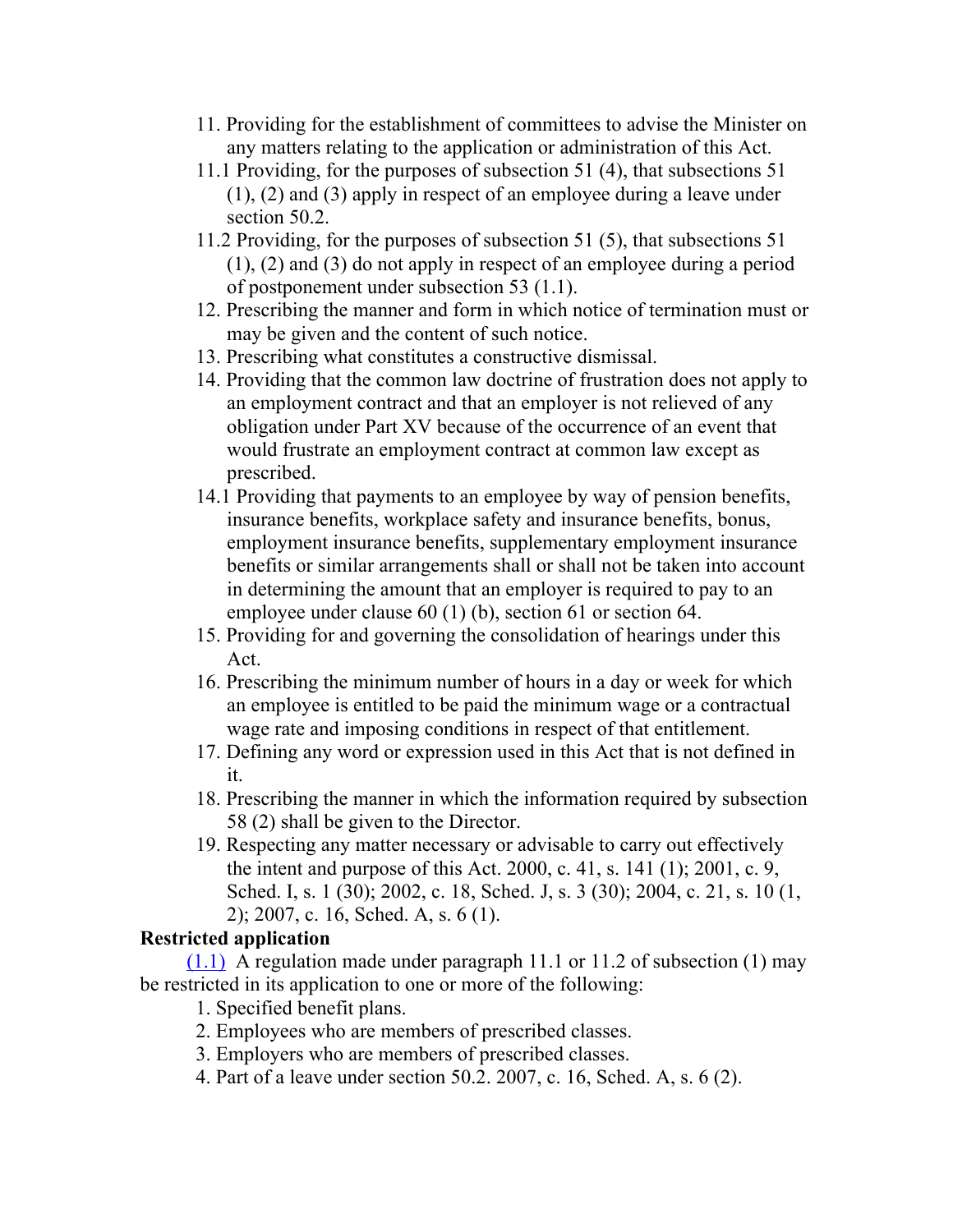## **Regulations re Part XIII**

(2) The Lieutenant Governor in Council may make regulations respecting any matter or thing necessary or advisable to carry out the intent and purpose of Part XIII (Benefit Plans), and without restricting the generality of the foregoing, may make regulations,

- (a) exempting a benefit plan, part of a benefit plan or the benefits under such a plan or part from the application of Part XIII;
- (b) permitting a differentiation in a benefit plan between employees or their beneficiaries, survivors or dependants because of the age, sex or marital status of the employees;
- (c) suspending the application of Part XIII to a benefit plan, part of a benefit plan or benefits under such a plan or part for the periods of time specified in the regulation;
- (d) prohibiting a reduction in benefits to an employee in order to comply with Part XIII;
- (e) providing the terms under which an employee may be entitled or disentitled to benefits under a benefit plan. 2000, c. 41, s. 141 (2); 2004, c. 15, s. 5.

## **Regulations re organ donor leave**

(2.0.1) The Lieutenant Governor in Council may make regulations,

- (a) prescribing other organs for the purpose of section 49.2;
- (b) prescribing tissue for the purpose of section 49.2;
- (c) prescribing one or more periods for the purpose of subsection 49.2 (5). 2009, c. 16, s. 3.

#### **Same**

 $(2.0.2)$  A regulation made under clause  $(2.0.1)$  (c) may prescribe different periods with respect to the donation of different organs and prescribed tissue. 2009, c. 16, s. 3.

#### **Regulations re emergency leaves, declared emergencies**

(2.1) If a regulation is made prescribing a reason for the purposes of clause  $50.1$  (1) (d), the regulation may,

- (a) provide that it has effect as of the date specified in the regulation;
- (b) provide that an employee who does not perform the duties of his or her position because of the declared emergency and the prescribed reason is deemed to have taken leave beginning on the first day the employee does not perform the duties of his or her position on or after the date specified in the regulation; and
- (c) provide that clause 74 (1) (a) applies, with necessary modifications, in relation to the deemed leave described in clause (b). 2006, c. 13, s. 3 (4).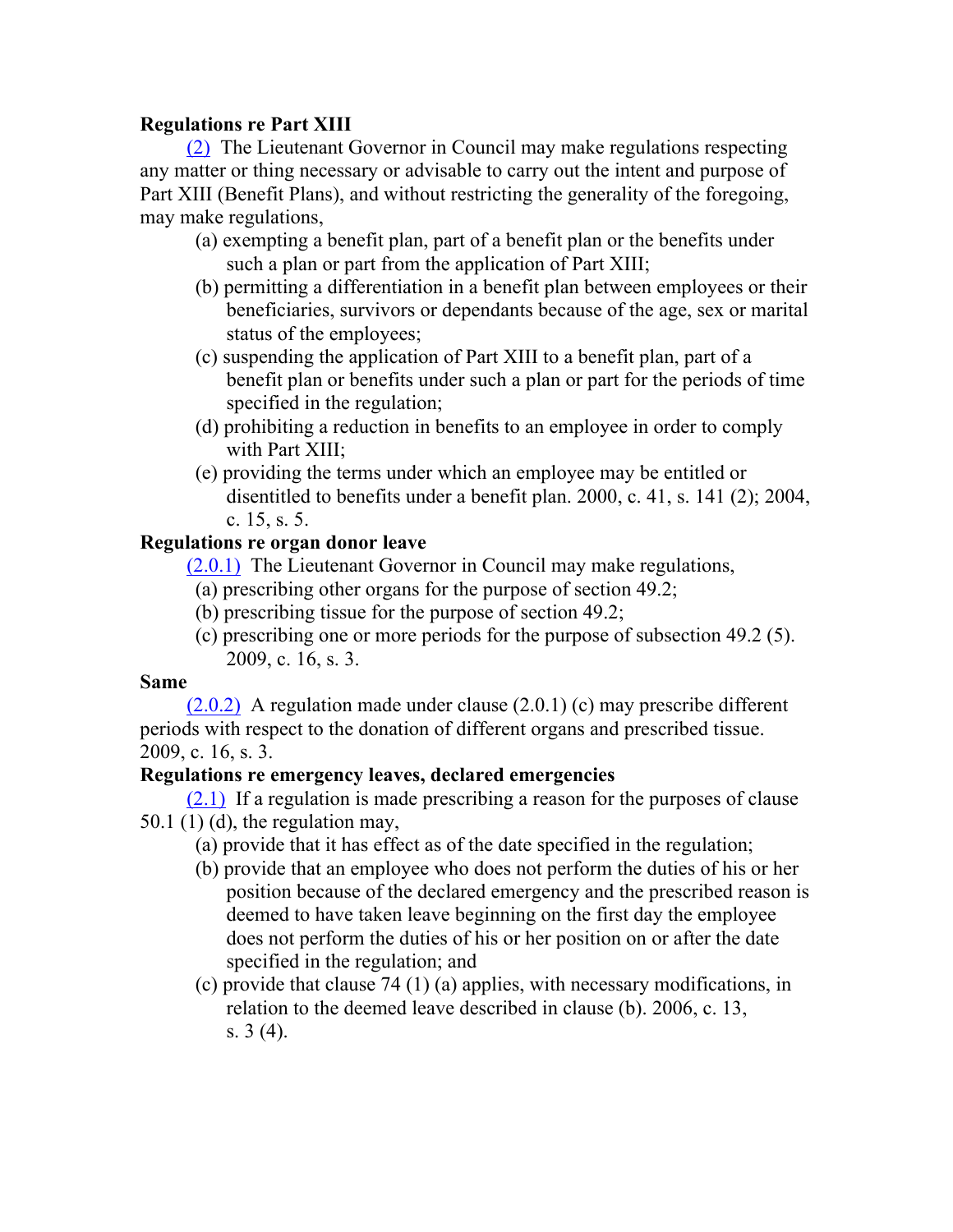## **Retroactive regulation**

(2.2) A date specified in a regulation made under subsection (2.1) may be a date that is earlier than the day on which the regulation is made. 2006, c. 13, s. 3 (4).

## **Regulation extending leave**

(2.3) The Lieutenant Governor in Council may make a regulation providing that the entitlement of an employee to take leave under section 50.1 is extended beyond the day on which the entitlement would otherwise end under subsection 50.1 (5) or (6), if the employee is still not performing the duties of his or her position because of the effects of the emergency and because of a reason referred to in clause 50.1 (1) (a), (b), (c) or (d). 2006, c. 13, s. 3 (4).

## **Same**

(2.4) A regulation made under subsection (2.3) may limit the duration of the extended leave and may set conditions that must be met in order for the employee to be entitled to the extended leave. 2006, c. 13, s. 3 (4).

## **Regulations re Part XIX**

(3) The Lieutenant Governor in Council may make regulations prescribing information for the purposes of section 77. 2000, c. 41, s. 141 (3).

## **Regulations re Part XXII**

(3.1) A regulation prescribing penalties for contraventions for the purposes of subsection 113 (1) may,

- (a) provide for greater penalties for the second contravention and for the third or subsequent contravention of a provision of this Act in a threeyear period or in such other period as may be prescribed;
- (b) provide that the penalty for a contravention is the prescribed amount multiplied by the number of employees affected by the contravention. 2001, c. 9, Sched. I, s. 1 (31).

## **Regulations re Part XXV**

(4) If the Lieutenant Governor in Council is satisfied that laws are or will be in effect in the state for the enforcement of orders made under this Act on a basis substantially similar to that set out in section 126, the Lieutenant Governor in Council may by regulation,

- (a) declare a state to be a reciprocating state for the purposes of section 130; and
- (b) designate an authority of that state as the authority who may make applications under section 130. 2000, c. 41, s. 141 (4).

#### **Classes**

(5) A regulation made under this section may be restricted in its application to any class of employee or employer and may treat different classes of employee or employer in different ways. 2000, c. 41, s. 141 (5).

## **Regulations may be conditional**

(5.1) A regulation made under this section may provide that it applies only if one or more conditions specified in it are met. 2004, c. 21, s. 10 (3).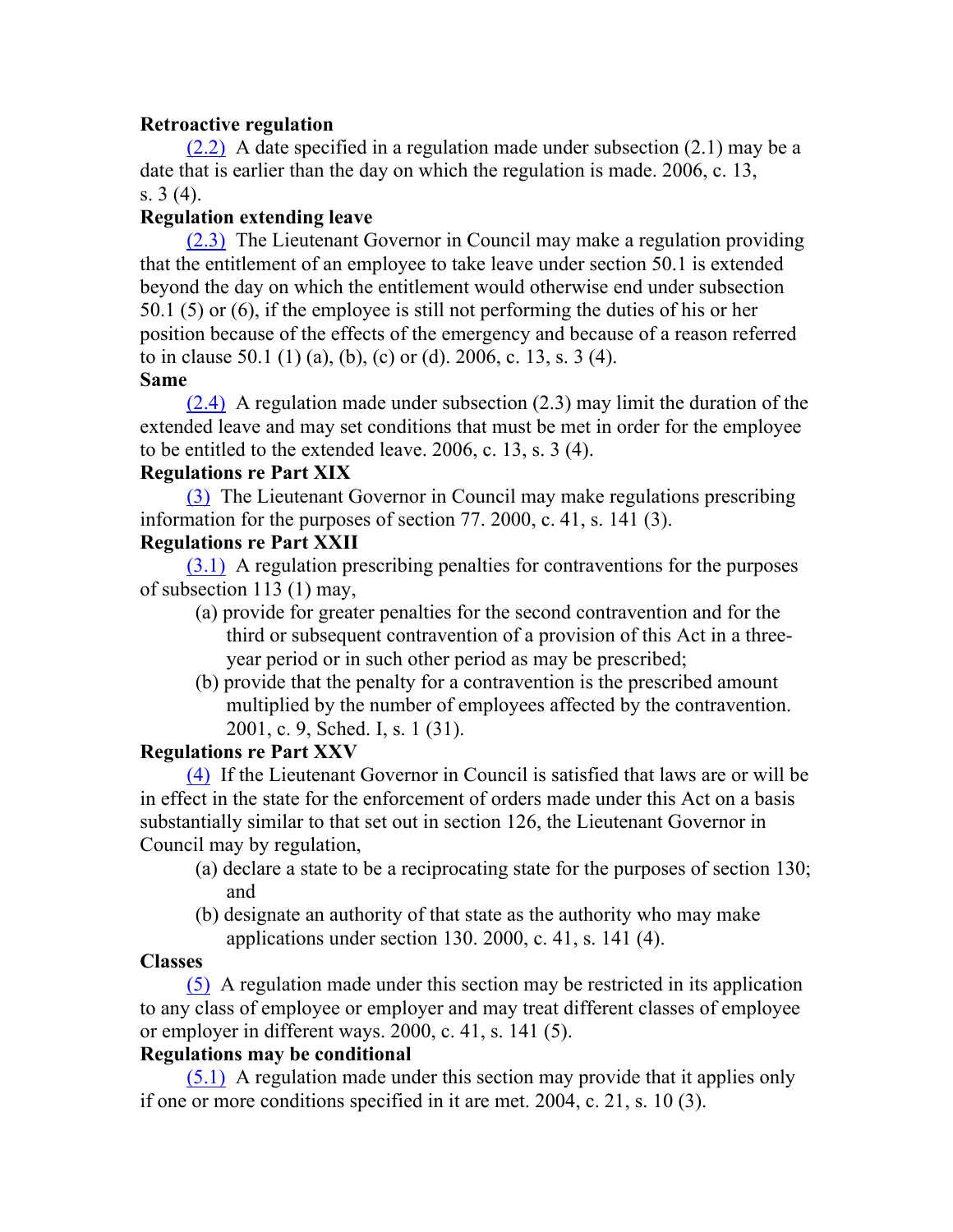#### **Terms and conditions of employment for an industry**

(6) Without restricting the generality of paragraphs 6 and 7 of subsection (1), a regulation made under paragraph 6 or 7 may establish requirements for the industry respecting such matters as a minimum wage, the scheduling of work, maximum hours of work, eating periods and other breaks from work, posting of work schedules, conditions under which the maximum hours of work set out in the regulation may be exceeded, overtime thresholds and overtime pay, vacations, vacation pay, working on public holidays and public holiday pay and treating some public holidays differently than others for those purposes. 2000, c. 41, s. 141 (6); 2004, c. 21, s. 10 (4).

(7) Repealed: 2004, c. 21, s. 10 (5).

## **Conditions, revocability of approval**

(8) A regulation made under paragraph 9 of subsection (1) may authorize the Director to impose conditions in granting an approval and may authorize the Director to rescind an approval. 2000, c. 41, s. 141 (8).

#### **Restriction where excess hours agreements approved**

(9) An employer may not require an employee who has made an agreement approved by the Director under a regulation made under paragraph 9 of subsection (1) to work more than 10 hours in a day, except in the circumstances described in section 19. 2000, c. 41, s. 141 (9).

#### **Revocability of part of approved excess hours agreement**

(10) If an employee has agreed to work hours in excess of those referred to in clause 17 (1) (a) and hours in excess of those referred to in clause 17 (1) (b), the fact that the Director has approved the agreement in accordance with a regulation made under paragraph 9 of subsection (1) does not prevent the employee from revoking, in accordance with subsection 17 (6), that part of the agreement dealing with the hours in excess of those referred to in clause 17 (1) (b). 2000, c. 41, s. 141 (10); 2004, c. 21, s. 10 (6).

## **PART XXVIII TRANSITION**

#### **Transition**

**142.** (1) Part XIV.1 of the *Employment Standards Act*, as it read immediately before its repeal by this Act, continues to apply only with respect to wages that became due and owing before the Employee Wage Protection Program was discontinued and only if the employee to whom the wages were owed provided a certificate of claim, on a form prepared by the Ministry, to the Program Administrator before the day on which this section comes into force. 2000, c. 41, s. 142 (1).

(2) Repealed: 2009, c. 9, s. 29.

(3)-(5) Repealed: 2001, c. 9, Sched. I, s. 1 (32).

**143., 144.** Omitted (amends or repeals other Acts). 2000, c. 41, ss. 143, 144.

**145.** Omitted (provides for coming into force of provisions of this Act). 2000, c. 41, s. 145.